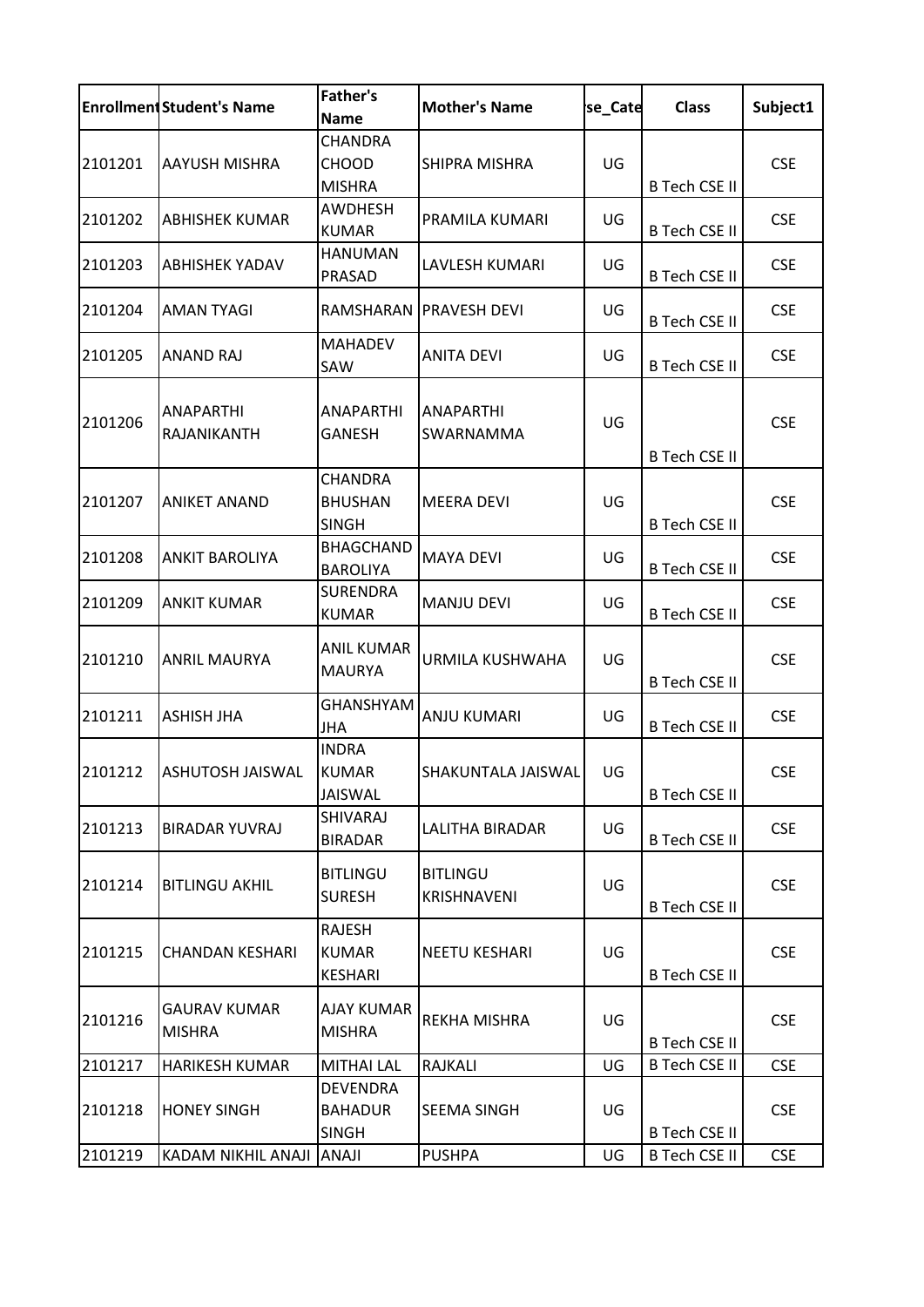| 2101220 | KISHAN SINGH<br><b>MARAVI</b>      | RAMESHWAR<br><b>SINGH</b><br><b>MARAVI</b> | <b>URMILA SINGH</b><br><b>MARAVI</b> | UG | <b>B Tech CSE II</b> | <b>CSE</b> |
|---------|------------------------------------|--------------------------------------------|--------------------------------------|----|----------------------|------------|
| 2101221 | KUNWAR AVANISH<br>MAURYA           | <b>NANHE LAL</b><br><b>MAURYA</b>          | <b>MANJU MAURYA</b>                  | UG | <b>B Tech CSE II</b> | <b>CSE</b> |
| 2101222 | <b>KUSHAGRA DIXIT</b>              | K. B. DIXIT                                | <b>KAMINI DIXIT</b>                  | UG | <b>B Tech CSE II</b> | <b>CSE</b> |
| 2101223 | LOKESH KUMAR                       | <b>ASHOK</b><br><b>KUMAR</b>               | URMILA DEVI                          | UG | <b>B Tech CSE II</b> | <b>CSE</b> |
| 2101224 | <b>MANN BAJPAI</b>                 | <b>ANOOP</b><br><b>BAJPAI</b>              | <b>SWEETY BAJPAI</b>                 | UG | <b>B Tech CSE II</b> | <b>CSE</b> |
| 2101225 | <b>MAYANK KUMAR</b>                | LALAN<br><b>KUMAR</b>                      | PREMLATA KUMARI                      | UG | <b>B Tech CSE II</b> | <b>CSE</b> |
| 2101226 | <b>MAYANK MISHRA</b>               | <b>MAUJI RAM</b><br><b>MISHRA</b>          | LATA MISHRA                          | UG | <b>B Tech CSE II</b> | <b>CSE</b> |
| 2101227 | MD IZHAR ASHRAF                    | <b>MD FAZLUR</b><br><b>RAHMAN</b>          | <b>NIKHAT PARWEEN</b>                | UG | <b>B Tech CSE II</b> | <b>CSE</b> |
| 2101228 | MEDASARI PAVAN<br><b>KUMAR</b>     | <b>MEDASARI</b><br><b>THIRUPALU</b>        | MEDASARI MANJULA                     | UG | <b>B Tech CSE II</b> | <b>CSE</b> |
| 2101229 | NIGAM TRIPATHI                     | JAY PRAKASH<br><b>TRIPATHI</b>             | <b>SUMAN DEVI</b>                    | UG | <b>B Tech CSE II</b> | <b>CSE</b> |
| 2101230 | <b>NIKHIL KUMAR</b>                | NARENDRA<br><b>KUMAR</b>                   | SANJU GUPTA                          | UG | <b>B Tech CSE II</b> | <b>CSE</b> |
| 2101231 | NISHANT KUMAR<br>YADAV             | D B YADAV                                  | PHOOL KUMARI                         | UG | <b>B Tech CSE II</b> | <b>CSE</b> |
| 2101232 | INITISH KUMAR                      | <b>ASHOK</b><br><b>KUMAR</b>               | ASHA DEVI                            | UG | <b>B Tech CSE II</b> | CSE.       |
| 2101233 | PRIYANK VERMA                      | <b>PRAGILAL</b><br>VERMA                   | RAJKUMARI VERMA                      | UG | <b>B Tech CSE II</b> | <b>CSE</b> |
| 2101234 | RAM JI KUMAR                       | <b>KHOBHARI</b><br>SAH                     | MANJOO DEVI                          | UG | <b>B Tech CSE II</b> | <b>CSE</b> |
| 2101235 | <b>RUHIT KUMAR</b><br><b>NARAH</b> | UMESH<br><b>NARAH</b>                      | PUNYESWARI NARAH                     | UG | <b>B Tech CSE II</b> | <b>CSE</b> |
| 2101236 | SAGAR                              | <b>SUBODH</b><br>PANJIYARA                 | <b>PUTUL DEVI</b>                    | UG | <b>B Tech CSE II</b> | <b>CSE</b> |
| 2101237 | SAGAR BISWAS                       | SANJOY<br><b>BISWAS</b>                    | PADMA BISWAS                         | UG | <b>B Tech CSE II</b> | <b>CSE</b> |
| 2101238 | SAKSHAM PUNDHIR                    | <b>SUGAM</b><br><b>PUNDHIR</b>             | VINEETA PUNDHIR                      | UG | <b>B Tech CSE II</b> | <b>CSE</b> |
| 2101239 | SHIVAM TYAGI                       | PAWAN<br><b>KUMAR</b>                      | <b>JYOTI TYAGI</b>                   | UG | <b>B Tech CSE II</b> | <b>CSE</b> |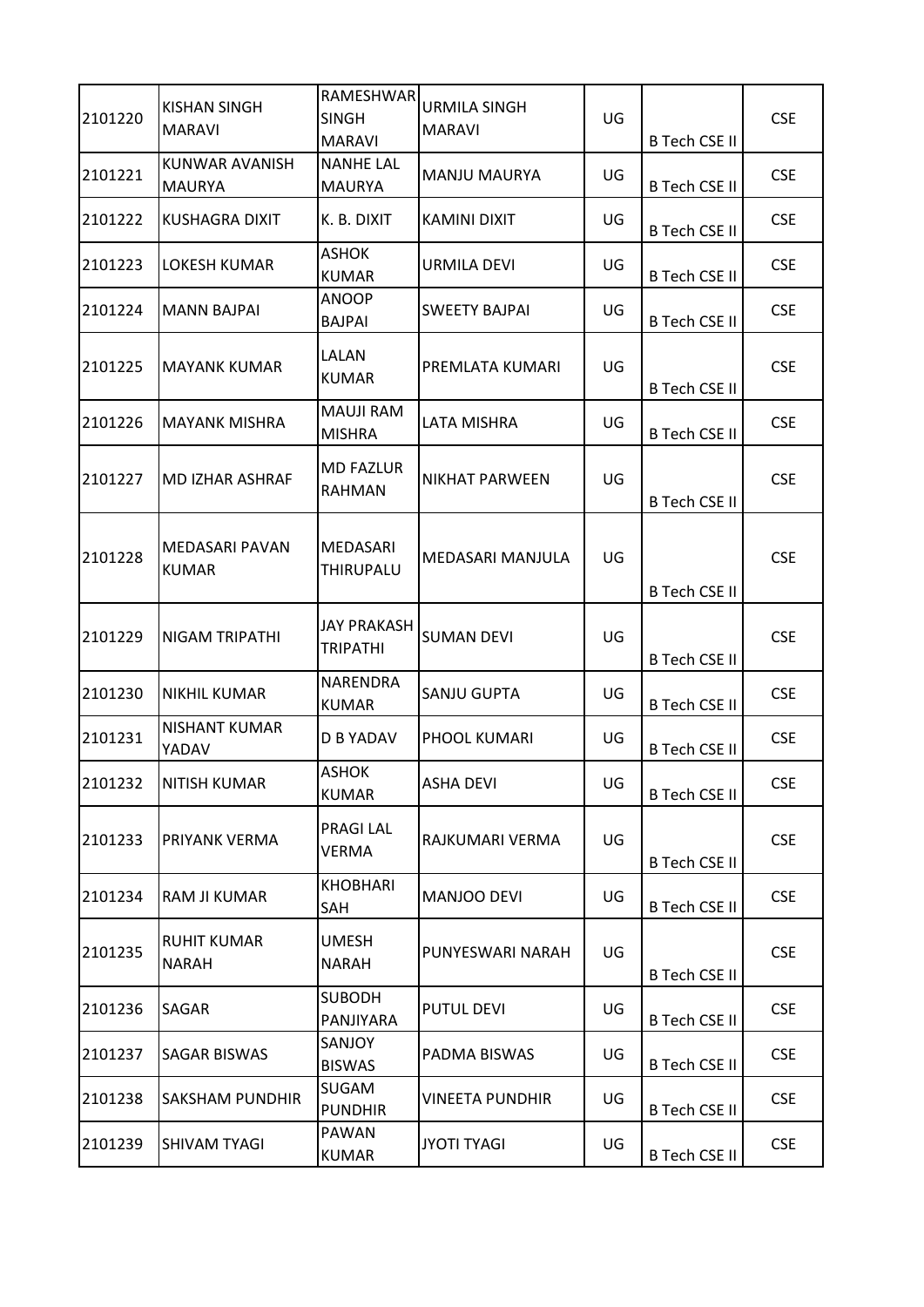| 2101240 | SHUBH NARAYAN<br><b>MISHRA</b>       | <b>KRISHNA</b><br><b>NARAYAN</b><br><b>MISHRA</b> | CHITRA MISHRA                         | UG | <b>B Tech CSE II</b> | <b>CSE</b> |
|---------|--------------------------------------|---------------------------------------------------|---------------------------------------|----|----------------------|------------|
| 2101241 | <b>SHUBHAM KUMAR</b>                 | <b>RAJENDRA</b><br>PRASAD                         | SUSHMA DEVI                           | UG | <b>B Tech CSE II</b> | <b>CSE</b> |
| 2101242 | <b>SHUBHAM KUMAR</b><br><b>SUNNY</b> | <b>SUMAN</b><br><b>SINGH</b>                      | <b>REEMA SINGH</b>                    | UG | <b>B Tech CSE II</b> | <b>CSE</b> |
| 2101243 | SIDDHARTH SINGH                      | <b>JAGDEESH</b><br><b>KUMAR</b>                   | NEELAM GAUTAM                         | UG | <b>B Tech CSE II</b> | <b>CSE</b> |
| 2101244 | <b>SUBHASH GUPTA</b>                 | GHANSHYAM REETA DEVI                              |                                       | UG | <b>B Tech CSE II</b> | <b>CSE</b> |
| 2101245 | SURAJ KUMAR                          | RAM PRASAD SHIV DEVI                              |                                       | UG | <b>B Tech CSE II</b> | <b>CSE</b> |
| 2101246 | SWAYAM SINGH                         | <b>ANIL KUMAR</b>                                 | CHEENU                                | UG | <b>B Tech CSE II</b> | <b>CSE</b> |
| 2101247 | UNNATI MISHRA                        | <b>VINOD</b><br><b>KUMAR</b><br><b>MISHRA</b>     | BEENA MISHRA                          | UG | <b>B Tech CSE II</b> | <b>CSE</b> |
| 2101248 | <b>UTKARSH</b>                       | <b>SUNIL</b><br><b>KUMAR</b><br><b>TRIPATHI</b>   | ARCHANA TRIPATHI                      | UG | <b>B Tech CSE II</b> | <b>CSE</b> |
| 2101249 | <b>VERMA ABHISHEK</b><br>RAJARAM     | RAJARAM<br><b>MANKU</b><br><b>VERMA</b>           | SAROJ RAJARAM<br>VERMA                | UG | <b>B Tech CSE II</b> | <b>CSE</b> |
| 2101250 | <b>VIPIN</b>                         | <b>POHAP</b><br><b>SINGH</b>                      | RADHA DEVI                            | UG | <b>B Tech CSE II</b> | <b>CSE</b> |
| 2101251 | YADALA NAGA SIVA                     | YADALA<br><b>KRISHNA</b>                          | YADALA NAGA<br><b>VENKATA LAKSHMI</b> | UG | <b>B Tech CSE II</b> | <b>CSE</b> |
| 2101252 | YASH KUMAR                           | <b>ANIL SINGH</b>                                 | NIRMALA DEVI                          | UG | <b>B Tech CSE II</b> | <b>CSE</b> |
| 2101253 | UTKARSH                              | <b>SUNIL</b><br><b>KUMAR</b><br><b>TRIPATHI</b>   | <b>ARCHANA TRIPATHI</b>               | UG | <b>B Tech CSE II</b> | <b>CSE</b> |
| 2101266 | ABHAY SAXENA                         | PANKAJ<br><b>SAXENA</b>                           | NEETU SAXENA                          | UG | <b>B Tech ECE II</b> | ECE        |
| 2101267 | ABHEEK SPANDAN                       | <b>RATI RANJAN</b><br><b>BARMAN</b>               | CHHANDA BARMAN                        | UG | <b>B Tech ECE II</b> | ECE        |
| 2101268 | <b>ADITYA PATEL</b>                  | <b>KESHAW</b><br><b>PATEL</b>                     | SHAARMAVATI DEVI                      | UG | <b>B Tech ECE II</b> | ECE        |
| 2101269 | <b>AJAY KOHLI</b>                    | <b>GOVIND</b><br><b>KOHLI</b>                     | <b>HANSI KOHLI</b>                    | UG | <b>B Tech ECE II</b> | ECE        |
| 2101270 | AKHILESH KUMAR                       | <b>MAHESH</b><br><b>KUMAR</b>                     | <b>SUNITA DEVI</b>                    | UG | <b>B Tech ECE II</b> | ECE        |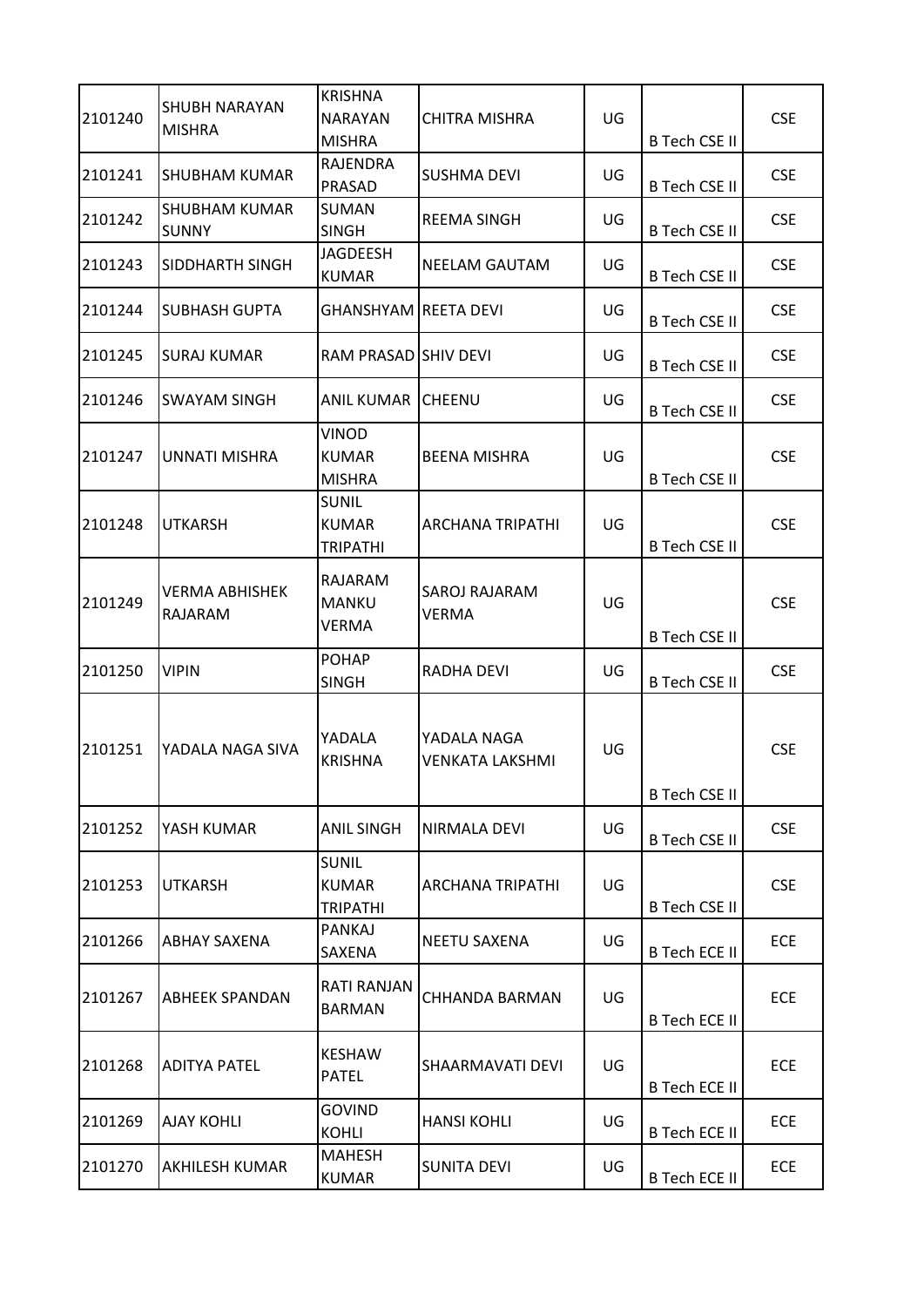| 2101271 | <b>ALOK TIWARI</b>     | <b>OMPRAKASH</b><br>SHARMA                       | <b>SANTOSH DEVI</b>    | UG | <b>B Tech ECE II</b> | ECE        |
|---------|------------------------|--------------------------------------------------|------------------------|----|----------------------|------------|
| 2101272 | AMAN KUMAR<br>YADAV    | <b>LAL PRATAP</b><br>YADAV                       | SAVITRI DEVI YADAV     | UG | <b>B Tech ECE II</b> | ECE        |
| 2101273 | <b>ANJALI BHARTI</b>   | <b>DINESH</b><br>PRASAD                          | PRATIMA DEVI           | UG | <b>B Tech ECE II</b> | ECE        |
| 2101274 | ANUJ PRATAP SINGH      | RUDRANARAI<br>N                                  | <b>MAINA SINGH</b>     | UG | <b>B Tech ECE II</b> | ECE        |
| 2101275 | <b>ANURAG KUMAR</b>    | <b>SURAJ SAH</b>                                 | LAXMI DEVI             | UG | <b>B Tech ECE II</b> | ECE        |
| 2101276 | <b>ASHUTOSH TIWARI</b> | SHYAM<br><b>MANOHAR</b><br><b>TIWARI</b>         | <b>NEERU TIWARI</b>    | UG | <b>B Tech ECE II</b> | ECE        |
| 2101277 | <b>ATIL KUMAR</b>      | <b>DAYA</b><br><b>SHANKAR</b>                    | <b>SEEMA</b>           | UG | <b>B Tech ECE II</b> | ECE        |
| 2101278 | <b>AVOY PASWAN</b>     | ARJUN<br><b>PASWAN</b>                           | GOURI PASWAN           | UG | <b>B Tech ECE II</b> | ECE        |
| 2101279 | <b>BALMIKI KUMAR</b>   | <b>CHANDRABH</b><br><b>USHAN</b><br><b>SINGH</b> | RIMA DEVI              | UG | <b>B Tech ECE II</b> | ECE        |
| 2101280 | <b>BHANOTH SANTOSH</b> | <b>BHANOTH</b><br><b>BIKKULAL</b>                | <b>BHANOTH LALITHA</b> | UG | <b>B Tech ECE II</b> | ECE        |
| 2101281 | <b>BHASKAR</b>         | <b>ADITYA</b><br><b>NARAYAN</b><br>TIWARI        | SHOBHA DEVI            | UG | <b>B Tech ECE II</b> | ECE        |
| 2101282 | <b>DEEPAK KUMAR</b>    | AKLU<br><b>THAKUR</b>                            | <b>ANJU DEVI</b>       | UG | <b>B Tech ECE II</b> | ECE        |
| 2101283 | <b>DIVYA SHARMA</b>    | <b>BHAGWAN</b><br><b>SAHAY</b><br>SHARMA         | <b>SUNITA SHARMA</b>   | UG | <b>B Tech ECE II</b> | ECE        |
| 2101284 | <b>GYANESH SINGH</b>   | <b>JAGAT</b><br><b>NARAYAN</b><br><b>SINGH</b>   | POONAM SINGH           | UG | <b>B Tech ECE II</b> | ECE        |
| 2101285 | <b>HARSHIT SINGH</b>   | <b>AJAY SINGH</b>                                | RANJANA SINGH          | UG | <b>B Tech ECE II</b> | <b>ECE</b> |
| 2101286 | HIMANSHU MEENA         | <b>SOHAN LAL</b><br><b>MEENA</b>                 | ANITA MEENA            | UG | <b>B Tech ECE II</b> | <b>ECE</b> |
| 2101287 | <b>HRITIK ROUSHAN</b>  | <b>RAKESH</b><br><b>ROUSHAN</b>                  | RINKU KUMARI           | UG | <b>B Tech ECE II</b> | <b>ECE</b> |
| 2101288 | <b>IMAMA SHEHZAD</b>   | <b>MOHD</b><br><b>SHEHZAD</b>                    | GHAZALA PARVEEN        | UG | <b>B Tech ECE II</b> | ECE        |
| 2101289 | <b>ISHAN PANDEY</b>    | <b>MUKESH</b><br><b>PANDEY</b>                   | SADHANA PANDEY         | UG | <b>B Tech ECE II</b> | <b>ECE</b> |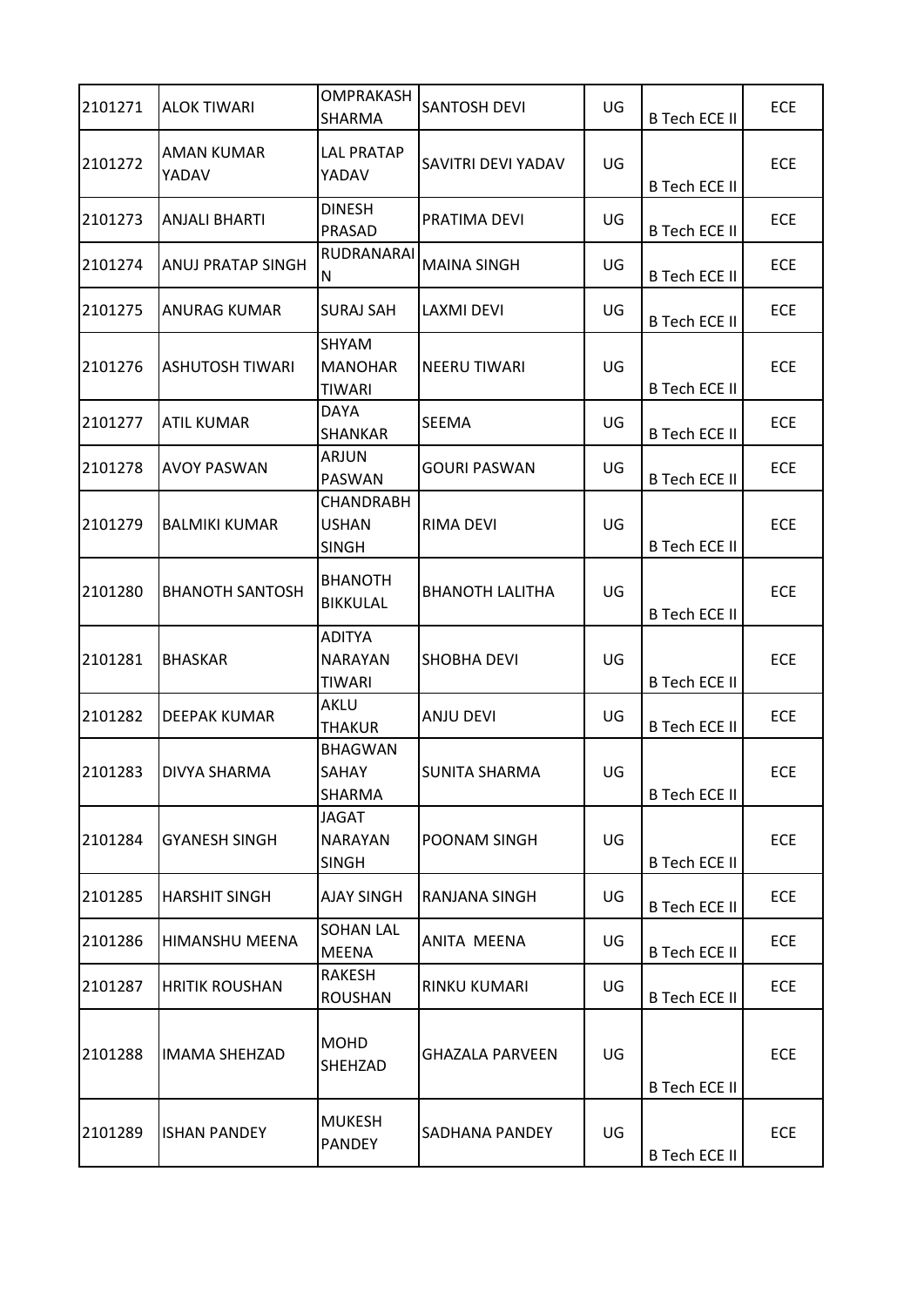|         |                                     | <b>KUMOD</b>                                      |                                 |    |                      |             |
|---------|-------------------------------------|---------------------------------------------------|---------------------------------|----|----------------------|-------------|
| 2101290 | <b>KISHAN KUMAR</b>                 | <b>KUMAR</b><br><b>SINGH</b>                      | <b>BABITA DEVI</b>              | UG | <b>B Tech ECE II</b> | ECE         |
| 2101291 | <b>MALLELA MANOJ</b>                | M SRINIVAS                                        | M LATHA                         | UG | <b>B Tech ECE II</b> | ECE         |
| 2101292 | <b>NITISH KUMAR</b>                 | SANJEEV<br><b>SINGH</b>                           | VIBHA DEVI                      | UG | <b>B Tech ECE II</b> | ECE         |
| 2101293 | <b>NS RAVI KIRAN</b>                |                                                   | N V SRINIVAS N SANGEETHA        | UG | <b>B Tech ECE II</b> | ECE         |
| 2101294 | PRANJAL KUSHWAHA                    | AJAB SINGH<br><b>KUSHWAHA</b>                     | VIMLA KUSHWAHA                  | UG | <b>B Tech ECE II</b> | ECE         |
| 2101295 | <b>PRATEEK SINGH</b>                | SANDEEP<br><b>KUMAR</b><br><b>SINGH</b>           | SANGEETA DEVI                   | UG | <b>B Tech ECE II</b> | ECE         |
| 2101296 | RAHUL SRIVASTAVA                    | <b>BRIJESH</b><br><b>KUMAR</b><br>SRIVASTAVA      | SHOBHA SRIVASTAVA               | UG | <b>B Tech ECE II</b> | ECE         |
| 2101297 | <b>RISHAV KUMAR</b>                 | <b>SURESH</b><br><b>GUPTA</b>                     | <b>SUNITA DEVI</b>              | UG | <b>B Tech ECE II</b> | ECE         |
| 2101298 | <b>SATYENDRA GAUTAM</b>             | RAMDULARE<br><b>GAUTAM</b>                        | <b>ANITA DEVI</b>               | UG | <b>B Tech ECE II</b> | <b>ECE</b>  |
| 2101299 | <b>SHISHIR RAI</b>                  | MANOJ KR.<br>RAI                                  | <b>MADHURI RAI</b>              | UG | <b>B Tech ECE II</b> | ECE         |
| 2101300 | <b>SHIV RAJ</b>                     | GAUTAM<br>KESARWANI                               | SUDHA KESARWANI                 | UG | <b>B Tech ECE II</b> | ECE         |
| 2101301 | <b>SHIVAM YADAV</b>                 | <b>VIMLESH</b><br><b>KUMAR</b>                    | SHUSHMA YADAV                   | UG | <b>B Tech ECE II</b> | ECE         |
| 2101302 | SHIVANI<br>KESHARWANI               | MAHENDRA<br><b>KUMAR</b><br>KESHARWANI            | <b>SUMAN LATA</b><br>KESHARWANI | UG | <b>B Tech ECE II</b> | ECE         |
| 2101303 | <b>SHREYAS V</b><br><b>DEVADIGA</b> | VINOD<br><b>DEVADIGA</b>                          | <b>KUSUMAK</b>                  | UG | <b>B Tech ECE II</b> | ECE         |
| 2101304 | <b>SUDHIR SINGH</b>                 | <b>UMESH</b><br><b>SINGH</b>                      | SANJU SINGH                     | UG | <b>B Tech ECE II</b> | ECE         |
| 2101305 | <b>TANISHA</b>                      |                                                   | DILIP KUMAR TANIMA GUPTA        | UG | <b>B Tech ECE II</b> | ECE         |
| 2101306 | <b>VIPIN KUMAR PATEL</b>            | RAM JATAN<br><b>PATEL</b>                         | <b>SUSMA DEVI</b>               | UG | <b>B Tech ECE II</b> | ECE         |
| 2101307 | YEDUBATI GEETA<br><b>KRISHNA</b>    | YEDUBATI<br>SIVAJI                                | YEDUBATI SRIDEVI                | UG | <b>B Tech ECE II</b> | <b>ECE</b>  |
| 2101561 | PRIYA RAI                           | <b>RAMUDAR</b><br>RAI                             | <b>INDRA RAI</b>                | UG | <b>BAFD II</b>       | shion Desig |
| 2102633 | <b>KISHAN SINGH</b>                 | <b>HARENDRA</b><br><b>BAHADUR</b><br><b>SINGH</b> | <b>MADHURI SINGH</b>            | UG | $LLB(H)$ II          | Law         |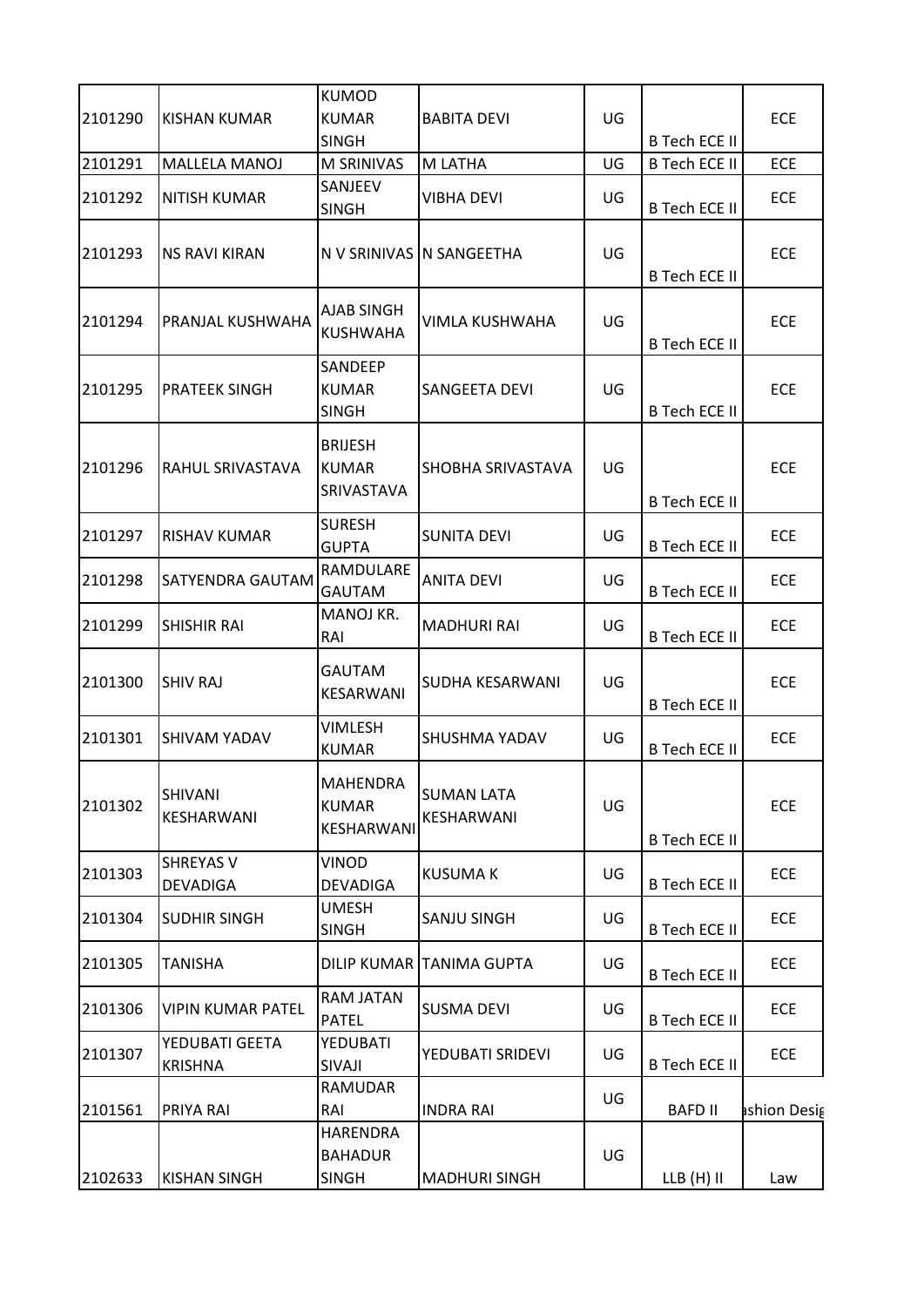| 2104751 | <b>BADAR AKHTAR</b>                   | <b>MOHAMMA</b><br><b>DIDRIS</b>                  | RASHIDA BANO                | PG | M Tech CSE II | <b>CSE</b> |
|---------|---------------------------------------|--------------------------------------------------|-----------------------------|----|---------------|------------|
| 2104752 | <b>AISVARY TRIPATHI</b>               | <b>RADHA</b><br><b>KRISHNA</b><br>TRIPATHI       | NIDHI TRIPATHI              | PG | M Tech CSE II | <b>CSE</b> |
| 2104753 | ITUSHAR BAJPAYEE                      | <b>PANKAN</b><br><b>KUMAR</b><br><b>BAJPAYEE</b> | <b>SEEMA BAJPAYEE</b>       | PG | M Tech CSE II | <b>CSE</b> |
| 2104754 | AVTAR CHANDRA                         | PURUSOTAM<br><b>PANDEY</b>                       | <b>NIRMALA DEVI</b>         | PG | M Tech CSE II | <b>CSE</b> |
| 2104755 | MD. FAIZANUL<br><b>MUSTAFA ANSARI</b> | MD.<br><b>HASHIMA</b><br><b>ANSARI</b>           | TAJBUN NISA                 | PG | M Tech CSE II | <b>CSE</b> |
| 2104756 | <b>INDRESH MISHRA</b>                 | <b>GHANSHYAM</b><br><b>MISHRA</b>                | <b>ALKA MISHRA</b>          | PG | M Tech CSE II | <b>CSE</b> |
| 2104757 | ANUKSHA<br>SRIVASTAVA                 | <b>RAJESH</b><br><b>KUMAR</b>                    | PRATIMA SRIVASTAVA          | PG | M Tech CSE II | <b>CSE</b> |
| 2104758 | ABHISHEK VAISH                        | <b>HARISH</b><br><b>CHANDRA</b><br>VAISH         | <b>MANJU VAISH</b>          | PG | M Tech CSE II | <b>CSE</b> |
| 2104759 | AMIT KUMAR PAL                        | <b>AVINASH</b><br><b>KUMAR PAL</b>               | KALAWATI PAL                | PG | M Tech CSE II | <b>CSE</b> |
| 2104771 | ABHISHEK KUMAR<br><b>MISHRA</b>       | <b>BRIJESH</b><br><b>KUMAR</b><br><b>MISHRA</b>  | <b>SUMAN MISHRA</b>         | PG | M Tech ECE II | <b>ECE</b> |
| 2104772 | RAJENDRA KUMAR<br><b>SINGH</b>        |                                                  | AMAR SINGH   PHOOLKALI DEVI | PG | M Tech ECE II | ECE        |
| 2104773 | <b>MOHIT KUMAR</b><br><b>SINGH</b>    | OM PRAKASH<br><b>SINGH</b>                       | RADHIKA DEVI                | PG | M Tech ECE II | <b>ECE</b> |
| 2104774 | SAMTA GAUR                            | <b>LAL MANI</b><br><b>GAUR</b>                   | <b>GEETA DEVI</b>           | PG | M Tech ECE II | ECE        |
| 2104775 | RAJAN JAIN                            | <b>SALIL JAIN</b>                                | ANJU JAIN                   | PG | M Tech ECE II | ECE        |
| 2104776 | SRISHTI SINGH                         | <b>ADITYA</b><br><b>NARAIN</b><br><b>SINGH</b>   | VIBHA SINGH                 | PG | M Tech ECE II | ECE        |
| 2104777 | RITESH JAISWAL                        | SHYAM<br><b>SWAROOP</b><br><b>JAISWAL</b>        | RITA JAISWAL                | PG | M Tech ECE II | ECE        |
| 2104778 | <b>SHARAD KUMAR</b><br><b>SINGH</b>   | <b>INDRA</b><br><b>BAHADUR</b><br><b>SINGH</b>   | <b>MITHILESH DEVI</b>       | PG | M Tech ECE II | ECE        |
| 2104779 | SANDEEP SINGH                         | <b>ANIL KUMAR</b><br><b>SINGH</b>                | <b>SHAKUNTLA DEVI</b>       | PG | M Tech ECE II | ECE        |
| 2110491 | <b>ANISUL HASAN</b>                   | <b>NAIMUL</b><br><b>HASAN</b>                    | MOHMMDUN NISHA              | PG | MA II         | ARA        |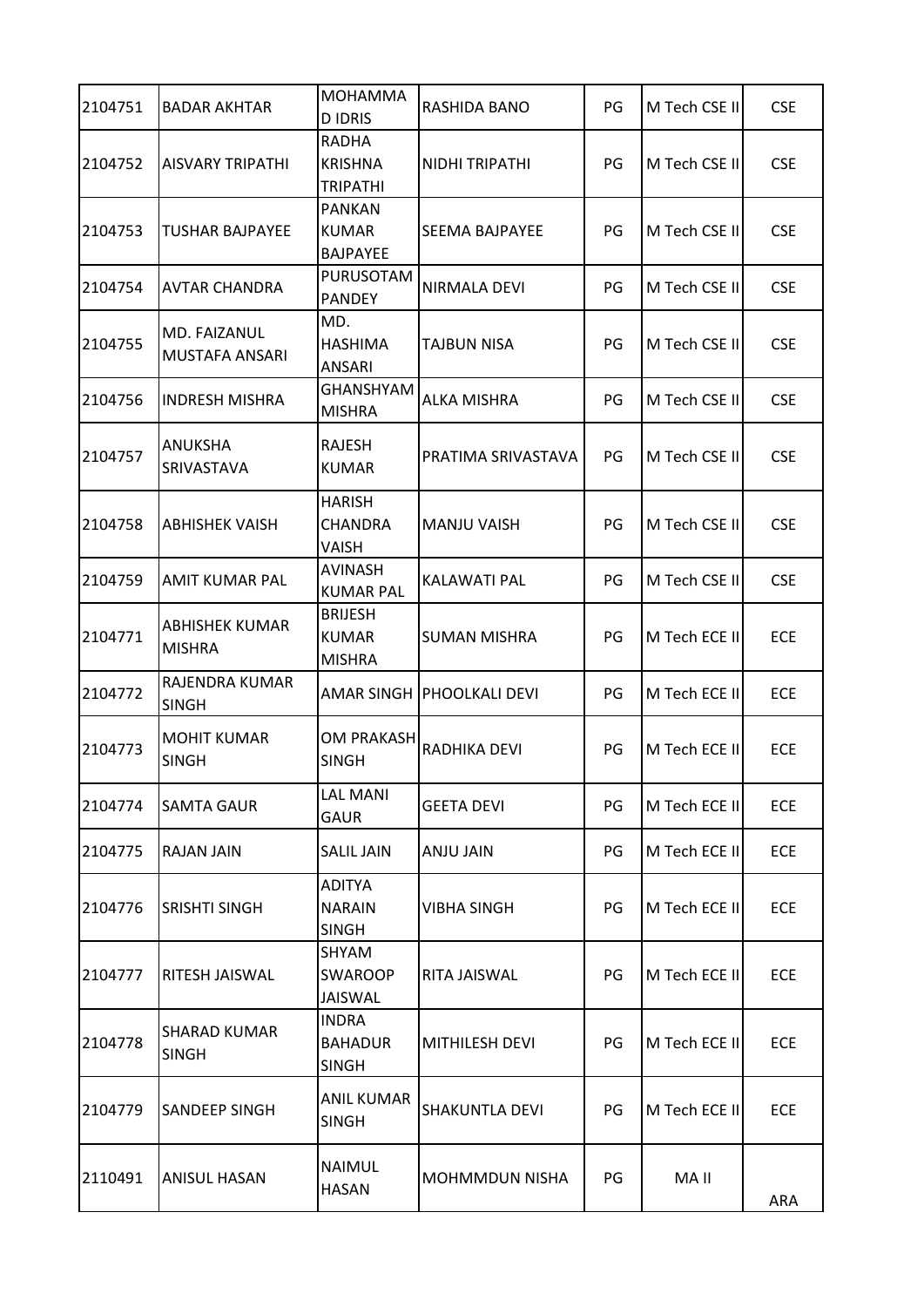| 2110492 | ARHSIYA REHMAN                 | <b>ATAUR</b><br><b>RAHMAN</b>                            | <b>ZAKIA RAHMAN</b>    | PG | MA II | ARA        |
|---------|--------------------------------|----------------------------------------------------------|------------------------|----|-------|------------|
| 2110493 | DARAKHSHAN BANO                | <b>MOHAMMA</b><br><b>D IBRAHIM</b>                       | <b>SHAHJAHAN BANO</b>  | PG | MA II | ARA        |
| 2110494 | <b>HINA SALEEN</b>             | <b>MOHAMMA</b><br>D SALEEM                               | <b>GAZALA YASMEEN</b>  | PG | MA II | ARA        |
| 2110495 | <b>HIRA KHAN</b>               | <b>TANWEER</b><br><b>BARI KHAN</b>                       | <b>SARA KHAN</b>       | PG | MA II | ARA        |
| 2110496 | IFTEKHAR AHMAD                 | <b>IMTEYAZ</b><br>AHMAD                                  | <b>ASIRA KHATOON</b>   | PG | MA II | ARA        |
| 2110497 | KM BUSHRA FATMA                | <b>SHAMIM</b><br><b>AHMAD</b>                            | SHAMIMA KAUSAR         | PG | MA II | ARA        |
| 2110498 | <b>KM LUBNA FIRDAUS</b>        | <b>MOHD</b><br><b>FIRDAUS</b>                            | NAZMEEN                | PG | MA II | ARA        |
| 2110499 | KM WARISHA BANO                | <b>ABDUL</b><br>QUDDUS                                   | SHAKEELA BANO          | PG | MA II | ARA        |
| 2110500 | <b>MD RASHID KHAN</b>          | <b>MD FAIYAZ</b><br><b>KHAN</b>                          | <b>AKHTARI KHATOON</b> | PG | MA II | ARA        |
| 2110501 | MD SALMAN KHAN                 | <b>MD</b><br><b>SARFUDDIN</b><br><b>KHAN</b>             | <b>SHAHNAZ KHATOON</b> | PG | MA II | <b>ARA</b> |
| 2110502 | MD SHABBIR KHAN                | <b>MD AFTAB</b><br><b>KHAN</b>                           | <b>ASMAN KHATOON</b>   | PG | MA II | ARA        |
| 2110503 | <b>MD TUFAIL KHAN</b>          | <b>MD</b><br><b>JALALUDDIN</b><br><b>KHAN</b>            | <b>HASIBUN NISHA</b>   | PG | MA II | ARA        |
| 2110504 | MOAMMAD SALMAN<br>AHMAD        | <b>MOHDOOD</b><br><b>AHMAD</b>                           | SAHEEN BEGAM           | PG | MA II | ARA        |
| 2110505 | MOHAMMAD AAMIR                 | WAZIR<br>AHEMED                                          | ANWARI BANO            | PG | MA II | ARA        |
| 2110506 | MOHAMMAD AMIR<br>KHAN          | <b>FARID KHAN</b>                                        | <b>QISWAR JAHA</b>     | PG | MA II | ARA        |
| 2110507 | MOHAMMAD ATIF<br>KHAN          | <b>MOHMMAD</b><br><b>IMTEYAZ</b>                         | <b>ASBATUN KHATUN</b>  | PG | MA II | ARA        |
| 2110508 | MOHAMMAD<br><b>FARZAN KHAN</b> | <b>HUZOOR</b><br><b>MOHAMMA</b><br>D<br><b>NOORULLAH</b> | <b>NULL</b>            | PG | MA II | ARA        |
| 2110509 | MOHD AKRAM                     | <b>MOHD</b><br><b>IDREES</b>                             | <b>ASEEMUN NESA</b>    | PG | MA II | ARA        |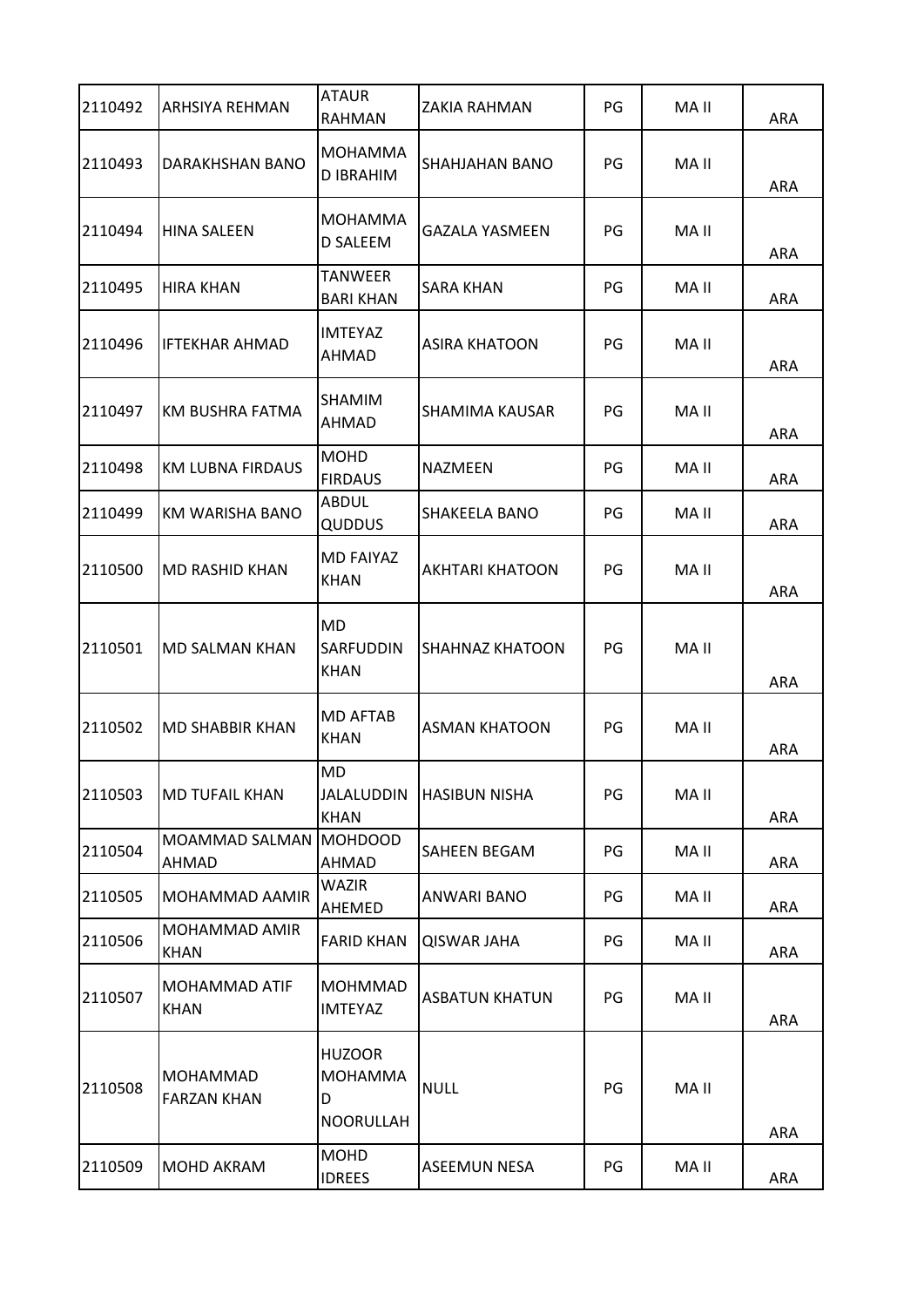| 2110510  | <b>MOHD ATHAR KHAN</b>               | <b>IRFAN KHAN</b>                                | <b>HAZRA BEGUM</b>   | PG | MA II | <b>ARA</b> |
|----------|--------------------------------------|--------------------------------------------------|----------------------|----|-------|------------|
| 2110511  | <b>MOHD ATYAB</b>                    | <b>ASAD ULLA</b>                                 | YASMEEN BEGUM        | PG | MA II | ARA        |
| 2110512  | IMOHD IRSHAD                         | <b>SHAIKH</b><br><b>AJIJUR</b><br><b>RAHMAN</b>  | SAVAR A KHATUN       | PG | MA II | ARA        |
| 2110513  | <b>MOHD SAJIDUR</b><br><b>RAHMAN</b> | <b>MOHD</b><br>NEZAMUDDI<br>N                    | SAJRA KHATOON        | PG | MA II | ARA        |
| 2110514  | MOHD ZAFAR                           | <b>MOHD</b><br><b>WAHID ALI</b>                  | SIDDIQA BANO         | PG | MA II | ARA        |
| 2110515  | <b>MOHD ZAINULABDIN</b>              | <b>FAKHRUDDIN</b><br>AHMAD                       | <b>ANJUM PARVIN</b>  | PG | MA II | ARA        |
| 2110516  | <b>RAZIA BANO</b>                    | LATE<br><b>WASEEM</b><br>AHMAD                   | SHABNAM BANO         | PG | MA II | ARA        |
| 2110517  | <b>SHADAB AKHTAR</b>                 | <b>AKHTAR ALI</b>                                | REHANA BANO          | PG | MA II | ARA        |
| 11720001 | AADARSH KUMAR<br>VERMA               | <b>RAJ KUMAR</b><br><b>VERMA</b>                 | <b>KAJAL KIRAN</b>   | PG | MA II | <b>ENG</b> |
| S1720003 | <b>AAKRITI MISHRA</b>                | <b>ATUL KUMAR</b><br><b>MISHRA</b>               | RAMA MISHRA          | PG | MA II | <b>ENG</b> |
|          | U1421302 AAYUSH DUTTA                | <b>ASHUTOSH</b><br><b>DUTTA</b><br><b>MAURYA</b> | ANJU DUTTA MAURYA    | PG | MA II | <b>ENG</b> |
| 2111234  | <b>ABHIJEET PANDEY</b>               | RAJENDRA<br><b>PANDEY</b>                        | PRAGYA PANDEY        | PG | MA II | <b>ENG</b> |
| U1621559 | <b>ABHISHEK KUMAR</b><br>YADAV       | RAVI<br><b>PRAKASH</b><br>YADAV                  | <b>MAYA DEVI</b>     | PG | MA II | <b>ENG</b> |
|          | G1720002 ABHISHEK SHUKLA             | RAMESH<br><b>CHANDRA</b><br><b>SHUKLA</b>        | <b>ASHA SHUKLA</b>   | PG | MA II | <b>ENG</b> |
| 11720031 | <b>ABHISHEK SINGH</b>                | SHYAM<br><b>SUNDER</b><br><b>SINGH</b>           | <b>ANEETA SINGH</b>  | PG | MA II | <b>ENG</b> |
| U1720879 | <b>ABHISHEK SINGH</b><br>YADAV       | LALMAN<br>YADAV                                  | NISHA YADAV          | PG | MA II | <b>ENG</b> |
| 2111239  | <b>ABHISHEK YADAV</b>                | <b>SURENDRA</b><br><b>NATH SINGH</b><br>YADAV    | SUSHILA YADAV        | PG | MA II | <b>ENG</b> |
| 2111240  | <b>ABSHAR AHMAD</b>                  | <b>MOBIN</b><br>AHMAD                            | <b>NAZNIN ISHRAT</b> | PG | MA II | <b>ENG</b> |
|          | U1420989 ADARSH PANDEY               | <b>HARISH</b><br><b>CHANDRA</b><br>PANDEY        | <b>REKHA PANDEY</b>  | PG | MA II | <b>ENG</b> |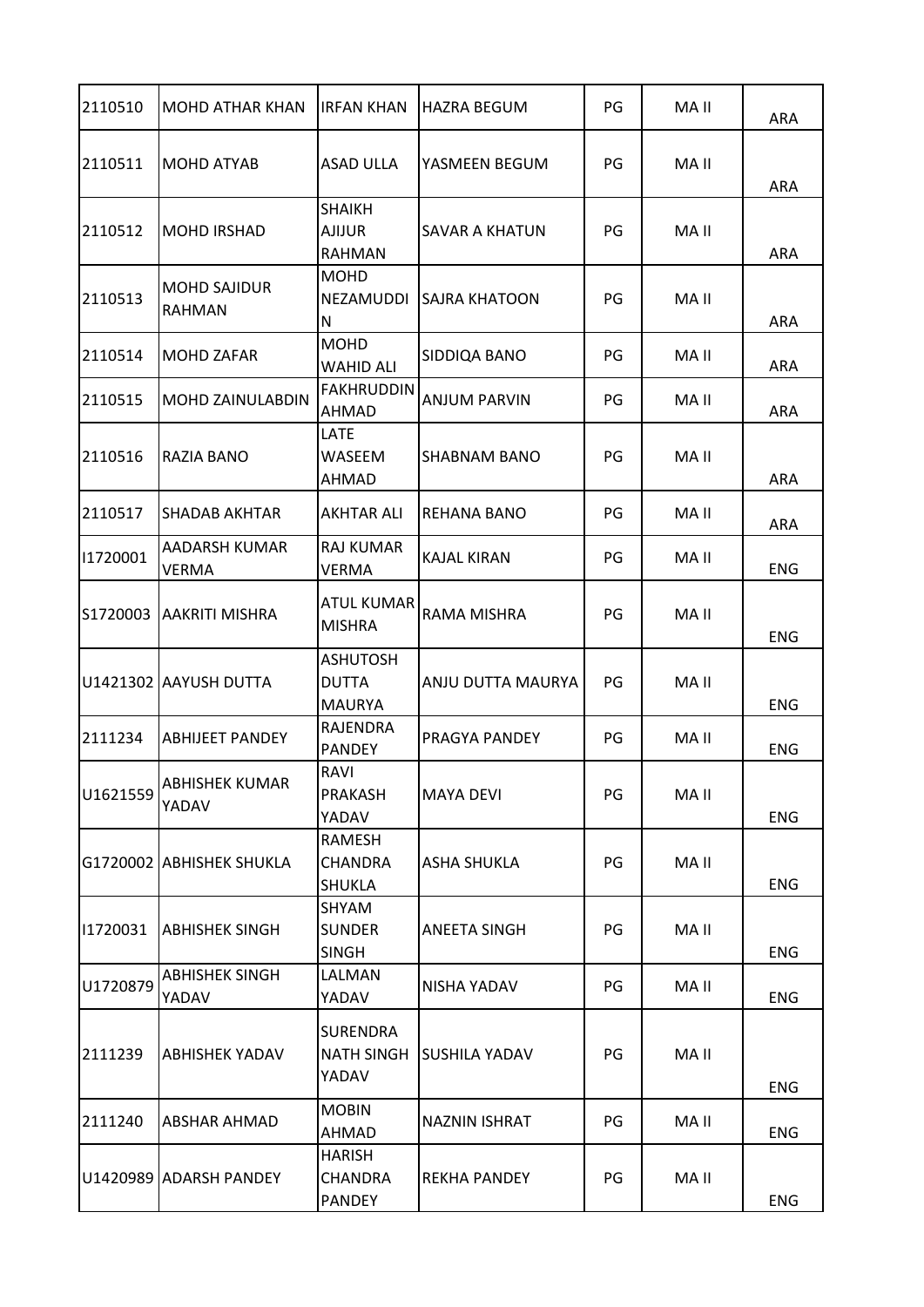| 2111242  | <b>ADITI KUSHWAHA</b>       | RAJ KARAN<br><b>KUSHWAHA</b>                     | KRISHNA KUSHWAHA       | PG | MA II | <b>ENG</b> |
|----------|-----------------------------|--------------------------------------------------|------------------------|----|-------|------------|
| 2111243  | <b>ADITI MISHRA</b>         | RAMA<br><b>SHANKER</b><br><b>MISHRA</b>          | <b>HEMLATA MISHRA</b>  | PG | MA II | <b>ENG</b> |
|          | IU1620423 IAISHWARYA GUPTA  | SANJAY<br><b>KUMAR</b>                           | <b>MANJU GUPTA</b>     | PG | MA II | <b>ENG</b> |
|          | U1721204 AKANKSHA           | <b>KAMLESH</b><br><b>KUMAR</b><br><b>SHARMA</b>  | <b>GEETA DEVI</b>      | PG | MA II | ENG        |
|          | U1722443   AKANKSHA         | <b>NAHAR</b><br><b>SINGH</b>                     | KUSMA DEVI             | PG | MA II | <b>ENG</b> |
| 2111247  | AKANKSHA                    | RAMESH<br>CHANDRA                                | SUNITA DEVI            | PG | MA II | <b>ENG</b> |
| J1420024 | <b>AKANSHA SONKER</b>       | AJAY KUMAR<br><b>SONKER</b>                      | <b>KIRAN SONKER</b>    | PG | MA II | <b>ENG</b> |
| 2111249  | AKASH KUMAR<br><b>GUPTA</b> | <b>VIJAY GUPTA</b>                               | <b>MALATI DEVI</b>     | PG | MA II | <b>ENG</b> |
|          | M1720131 AKASH SHUKLA       | <b>BALARAM</b><br><b>PRASAD</b><br><b>SHUKLA</b> | SHAKUNTALA SHUKLA      | PG | MA II | <b>ENG</b> |
|          | U1721252 ALOK KUMAR GOND    | <b>KESHAV</b><br><b>GOND</b>                     | <b>USHA DEVI</b>       | PG | MA II | <b>ENG</b> |
|          | D1720066 AMAN SINGH         | <b>PAWAN</b><br><b>SINGH</b>                     | NIRMALA DEVI           | PG | MA II | ENG        |
|          | U1722121 AMAN YADAV         | SHAMBHU<br>YADAV                                 | PARVATI DEVI           | PG | MA II | <b>ENG</b> |
|          | U1721503 AMBUJ KUMAR        | <b>SHIV BABU</b>                                 | RAJ KUMARI             | PG | MA II | <b>ENG</b> |
|          | D1720609 ANJALI SHARMA      | <b>KRISHNA</b><br><b>KUMAR</b><br>SHARMA         | SARVESH SHARMA         | PG | MA II | <b>ENG</b> |
|          | A1520012 ANJALI SINGH       | OM PRAKASH<br><b>SINGH</b>                       | VIMLA DEVI             | PG | MA II | <b>ENG</b> |
| J1720043 | ANJALIKA CHINMAYI           | <b>AMITABH</b><br>PREMCHAND<br><b>RA</b>         | VANDANA                | PG | MA II | <b>ENG</b> |
| 2111258  | <b>ANKIT KUMAR</b>          | PHOOLCHAN<br><b>DRA</b>                          | <b>PUSHPA DEVI</b>     | PG | MA II | <b>ENG</b> |
|          | M1720272 ANKIT KUMAR YADAV  | <b>CHANDRESH</b><br>YADAV                        | SANGEETA DEVI          | PG | MA II | <b>ENG</b> |
|          | U1721520 ANKIT YADAV        | <b>DEV</b><br><b>NARAYAN</b><br>YADAV            | USHA DEVI YADAV        | PG | MA II | <b>ENG</b> |
| J1720048 | ANKITA TRIPATHI             | PRADEEP<br><b>TRIPATHI</b>                       | <b>GOMATI TRIPATHI</b> | PG | MA II | ENG        |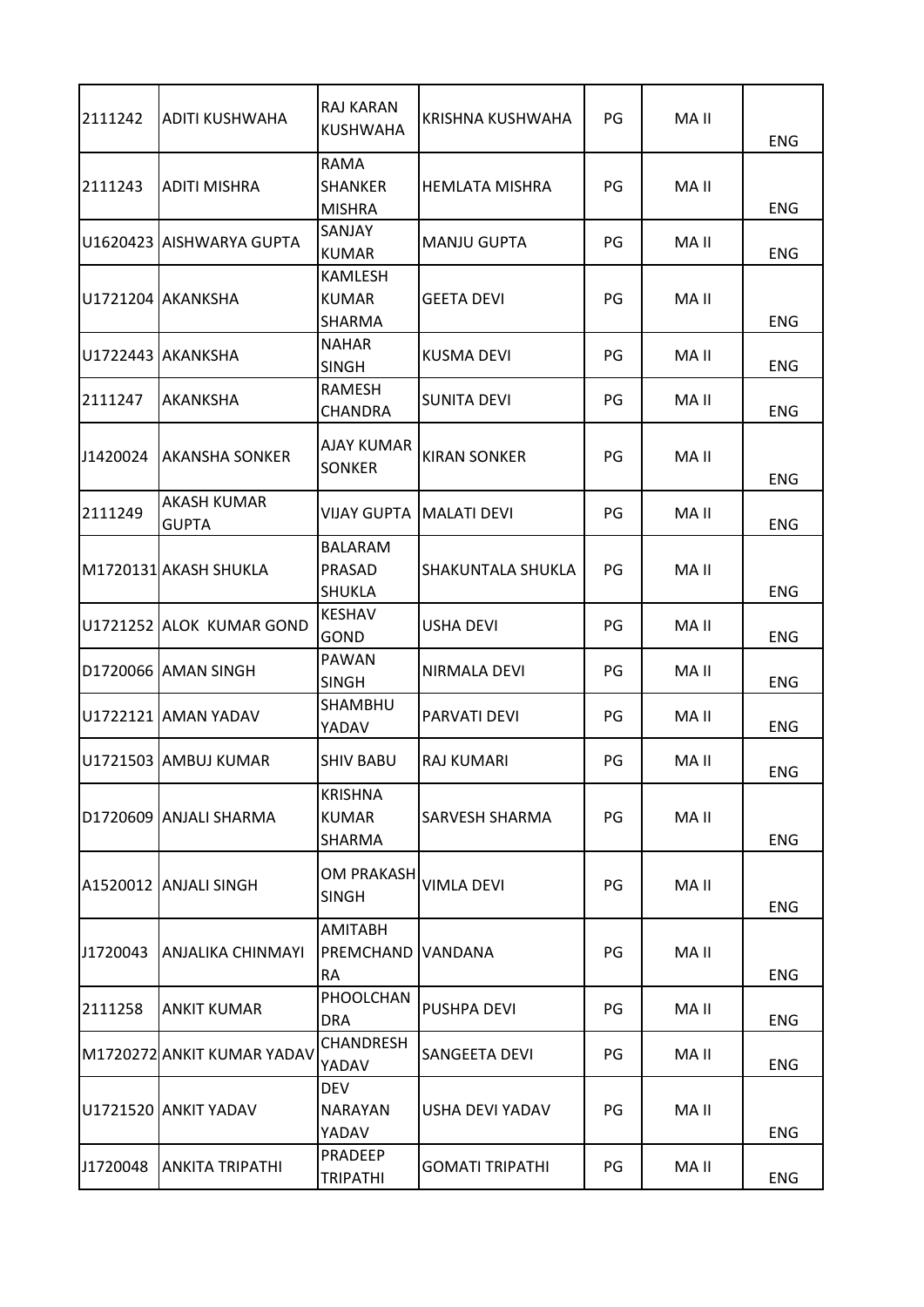| J1720049     | <b>ANMOL MAURYA</b>                  | <b>ARUN</b><br><b>MAURYA</b>                   | RACHANA MAURYA          | PG | MA II | <b>ENG</b> |
|--------------|--------------------------------------|------------------------------------------------|-------------------------|----|-------|------------|
|              | U1622225 ANOOP KUMAR                 | <b>CHEDI LAL</b><br><b>GUPTA</b>               | <b>BITTO DEVI</b>       | PG | MA II | <b>ENG</b> |
| U1722171 ANU |                                      | <b>UPENDRA</b><br><b>KUMAR</b>                 | SAVITRI DEVI            | PG | MA II | <b>ENG</b> |
| 2111265      | <b>ANUPRIYA RAI</b>                  | AJAY KUMAR<br>RAI                              | <b>SEEMA RAI</b>        | PG | MA II | <b>ENG</b> |
| 2111266      | ANURAG                               | KARAM<br><b>SINGH</b>                          | SANTOSH                 | PG | MA II | <b>ENG</b> |
|              | U1521148 ANURAG SINGH                | <b>SHASHI</b><br>PRAKASH<br><b>SINGH</b>       | <b>RITU SINGH</b>       | PG | MA II | <b>ENG</b> |
|              | U1721122 ANURAG TRIPATHI             | KALADHAR<br>PRASAD<br>TRIPATHI                 | <b>ARUNA TRIPATHI</b>   | PG | MA II | <b>ENG</b> |
|              | G1720032 APARNA SINGH                | <b>KIRTI KUMAR</b><br><b>SINGH</b>             | <b>ARCHANA SINGH</b>    | PG | MA II | <b>ENG</b> |
| 2111270      | <b>APARNA YADAV</b>                  | <b>ADITYA</b><br>YADAV                         | <b>SHAKUNTALA YADAV</b> | PG | MA II | <b>ENG</b> |
|              | U1221269 APURVA KRISHNA              | <b>KAMALA</b><br>PRASAD<br>YADAV               | <b>VIMALA DEVI</b>      | PG | MA II | <b>ENG</b> |
| 2111272      | <b>ARIFA BANO</b>                    | RAJJAB ALI                                     | KISMATUN NISHA          | PG | MA II | <b>ENG</b> |
|              | U1720916 ARPIT UPADHYAYA             | SATYA<br>PRAKASH<br><b>UPADHYAYA</b>           | <b>DURGAWATI</b>        | PG | MA II | <b>ENG</b> |
| 2111274      | ARPITA YADAV                         | ANIRUDDH<br>YADAV                              | <b>INDU YADAV</b>       | PG | MA II | ENG        |
| 2111275      | <b>ARVIND KUMAR</b><br><b>NISHAD</b> | SHIV PRASAD MANJU DEVI                         |                         | PG | MA II | ENG        |
| U1621428     | <b>ASHISH KUMAR</b><br><b>MAURYA</b> | <b>SHIV</b><br><b>NARAYAN</b><br><b>MAURYA</b> | <b>MAYA RANI</b>        | PG | MA II | <b>ENG</b> |
| 2111277      | <b>ASHISH KUMAR</b><br><b>PANDEY</b> | ANIL KUMAR<br><b>PANDEY</b>                    | <b>HEMLATA PANDEY</b>   | PG | MA II | <b>ENG</b> |
| 11720236     | <b>ASHISH SAHAY</b>                  | RAJESH<br>SAHAY                                | <b>NEELAM SAHAY</b>     | PG | MA II | <b>ENG</b> |
|              | M1720387 ASHISH YADAV                | <b>RAJNATH</b><br><b>SINGH</b><br>YADAV        | SUDHA YADAV             | PG | MA II | <b>ENG</b> |
|              | U1720238 ASHUTOSH                    | <b>TRILOKI</b><br>PRASAD                       | PREMSHEELA DEVI         | PG | MA II | ENG        |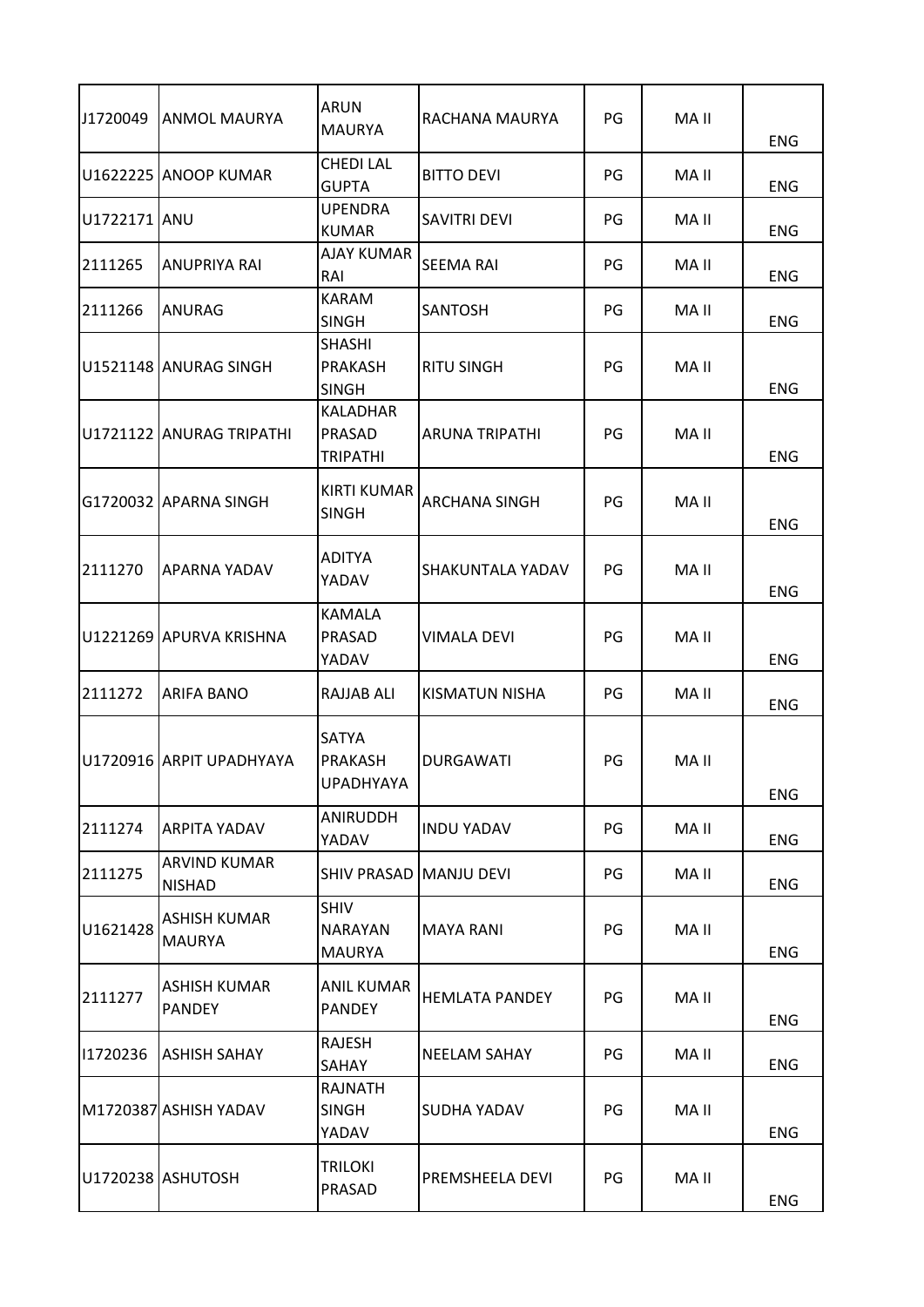|          | U1721913 ASHUTOSH KUMAR               | <b>KAMATA</b><br>PRASAD<br>YADAV                | PRACHI DEVI                  | PG | MA II | <b>ENG</b> |
|----------|---------------------------------------|-------------------------------------------------|------------------------------|----|-------|------------|
| U1621456 | ASHUTOSH KUMAR<br>PRAJAPATI           | <b>ASHOK</b><br>PRAJAPATI                       | USHA PRAJAPATI               | PG | MA II | ENG        |
|          | U1722732 ASHUTOSH SINGH               | <b>KUNWAR</b><br><b>BAHADUR</b><br><b>SINGH</b> | <b>SUSHMA SINGH</b>          | PG | MA II | <b>ENG</b> |
| 2111284  | <b>ASHWANI KUMAR</b><br><b>SHARMA</b> | RANJEET<br><b>KUMAR</b><br>SHARMA               | <b>USHA DEVI</b>             | PG | MA II | <b>ENG</b> |
|          | U1721721 ASMITA SINGH                 | <b>MAN SINGH</b>                                | KUSUM LATA                   | PG | MA II | <b>ENG</b> |
| J1620091 | <b>AVANEE SHARMA</b>                  | <b>AVANISH M</b><br>SHARMA                      | <b>JYOTI SHRMA</b>           | PG | MA II | <b>ENG</b> |
| U1120101 | <b>AVANISH KUMAR</b><br><b>MISHRA</b> | <b>VIJAY</b><br><b>SHANKAR</b><br><b>MISHRA</b> | <b>KAMLESH MISHRA</b>        | PG | MA II | <b>ENG</b> |
|          | U1021379 AVINASH GUPTA                | <b>JAIPRAKASH</b><br><b>GUPTA</b>               | PRAMILA GUPTA                | PG | MA II | <b>ENG</b> |
|          | H1720065   AYESHA SIDDIQUI            | <b>MOHD</b><br><b>NAEEM</b>                     | AFSANA NAEEM                 | PG | MA II | <b>ENG</b> |
|          | U1721217 AYUSH DUBEY                  | <b>SANTOSH</b><br><b>KUMAR</b><br><b>DUBEY</b>  | <b>ANITA DUBEY</b>           | PG | MA II | <b>ENG</b> |
| 2111291  | <b>AYUSH SINGH</b>                    | SANJAY<br><b>SINGH</b>                          | JAYANTI SINGH                | PG | MA II | ENG        |
| 2111292  | <b>AYUSHI KUMARI</b>                  | SWAMI NATH KIRAN NATH                           |                              | PG | MA II | <b>ENG</b> |
| 2111293  | <b>AYUSHI SHARMA</b>                  | SHIV NARESH<br><b>SHARMA</b>                    | REKHA SHARMA                 | PG | MA II | <b>ENG</b> |
| J1720079 | <b>AYUSHI SINGH</b>                   | RAMESH<br><b>SINGH</b>                          | <b>MADHURI SINGH</b>         | PG | MA II | <b>ENG</b> |
| 2111295  | <b>BHOLANATH YADAV</b>                | <b>VIJAYEE</b><br>YADAV                         | <b>KALVATEE DEVI</b>         | PG | MA II | <b>ENG</b> |
| U1721779 | <b>CHANDAN YADAV</b>                  | <b>ANIL KUMAR</b><br>YADAV                      | <b>CHANDRA KALA</b><br>YADAV | PG | MA II | <b>ENG</b> |
| 2111297  | <b>CHANDAN YADAV</b>                  | RAMCHARAN<br>YADAV                              | <b>KUMARI DEVI</b>           | PG | MA II | <b>ENG</b> |
|          | U1720649 DAMODAR MISRHA               | <b>BHOLA NATH</b><br><b>MISHRA</b>              | <b>SUSHILA DEVI</b>          | PG | MA II | <b>ENG</b> |
|          | D1720161 DEEPAK SINGH                 | <b>JAGAT</b><br><b>BAHADUR</b><br><b>SINGH</b>  | SHASHI KALA SINGH            | PG | MA II | <b>ENG</b> |
| 2111300  | <b>DEEPAK TRIPATHI</b>                | <b>JANARDAN</b><br><b>TRIPATHI</b>              | <b>MEENA DEVI</b>            | PG | MA II | <b>ENG</b> |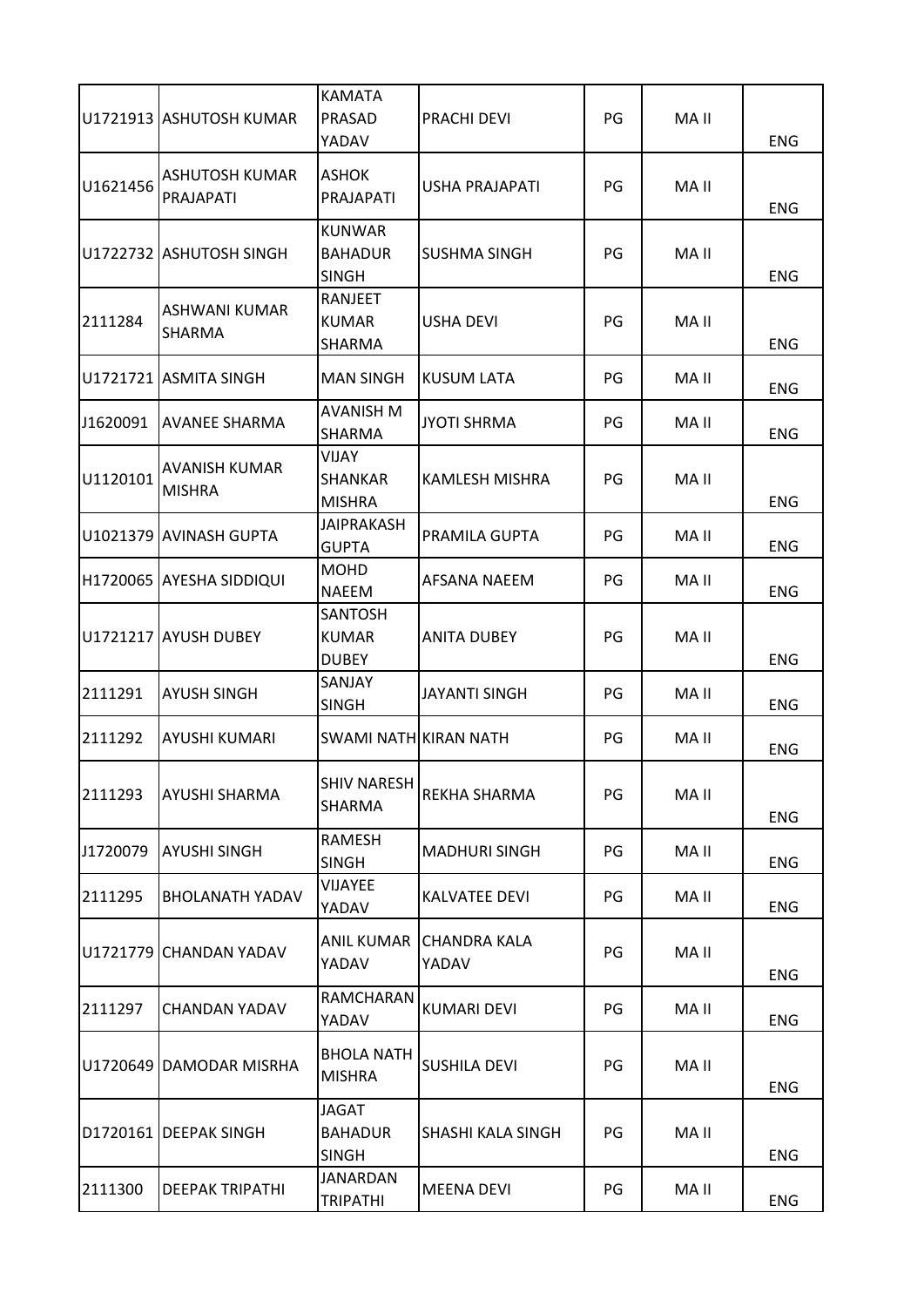|          | U1720569 DEEPALI MANGALAM          | <b>KUMAR</b><br>MANGALAM                      | <b>SUMAN DEVI</b>       | PG | MA II | <b>ENG</b> |
|----------|------------------------------------|-----------------------------------------------|-------------------------|----|-------|------------|
| 2111302  | DEEPIKA JAISWAL                    | <b>RAJENDRA</b><br>PRASAD<br>JAISWAL          | SHASHI BALA JAISWAL     | PG | MA II | <b>ENG</b> |
| J1720097 | <b>DEEPTI RAJ</b>                  | <b>RAJ KUMAR</b>                              | <b>LATA RANI</b>        | PG | MA II | <b>ENG</b> |
| 2111304  | <b>DESH DEEP TIWARI</b>            | <b>SHAILESH</b><br><b>TIWARI</b>              | <b>RENU TIWARI</b>      | PG | MA II | <b>ENG</b> |
| J1720100 | DEVIKA MIDHA                       | SANDEEP<br><b>MIDHA</b>                       | ARCHNA MIDHA            | PG | MA II | <b>ENG</b> |
| 11720325 | DHARM DEV                          | SHYAM<br><b>BAHADUR</b>                       | VIDYA DEVI              | PG | MA II | <b>ENG</b> |
| 2111307  | DHARMENDRA<br><b>KUMAR</b>         | <b>LAL BIHARI</b>                             | KLAWATI DEVI            | PG | MA II | <b>ENG</b> |
| U0723279 | DHARMENDRA<br><b>PRATAP PAL</b>    | <b>SRIRAM PAL</b>                             | CHANDRAWATI DEVI        | PG | MA II | <b>ENG</b> |
| 2111309  | <b>DIGVIJAY SINGH</b>              | <b>RITU RAJ</b><br><b>SINGH</b>               | <b>BINDUMATI SINGH</b>  | PG | MA II | <b>ENG</b> |
| 2111310  | DIVYANSHU RAJ                      | RAJENDRA<br><b>KUMAR</b>                      | <b>KUSUM</b>            | PG | MA II | <b>ENG</b> |
|          | U1722776 DURGESH TIWARI            | <b>VIRENDRA</b><br><b>PRAKASH</b><br>TIWARI   | SHASHIBALA TIWARI       | PG | MA II | <b>ENG</b> |
|          | U1720586 GAUTAM GUPTA              | <b>SURENDRA</b><br><b>GUPTA</b>               | REKHA DEVI              | PG | MA II | ENG        |
| U1322533 | <b>GOVIND SINGH</b>                | <b>GHANSHYAM MEENA DEVI</b>                   |                         | PG | MA II | <b>ENG</b> |
| 2111314  | <b>GULSHAN KUMAR</b>               | <b>NANDU</b><br><b>KUMAR</b>                  | <b>BINDU DEVI</b>       | PG | MA II | <b>ENG</b> |
| 2111315  | <b>GURPREET KAUR</b>               | SARDAR<br><b>RASPAL</b><br><b>SINGH</b>       | <b>HARJEET KAUR</b>     | PG | MA II | <b>ENG</b> |
|          | U1721021 HARSHIT SAROJ             | <b>RAJ KUMAR</b>                              | SUSHMA SAROJ            | PG | MA II | <b>ENG</b> |
|          | U1720414 HARSHIT SINGH             | <b>SURESH</b><br><b>SINGH</b>                 | <b>VIBHA SINGH</b>      | PG | MA II | <b>ENG</b> |
|          | U1622943 HARSHITA GAUTAM           | <b>ASHOK</b><br><b>KUMAR</b>                  | SUBHADRA KUMARI         | PG | MA II | <b>ENG</b> |
| 2111319  | <b>HIMANSHU KUMAR</b><br>SUDARSHAN | <b>GULAB</b><br><b>CHANDRA</b>                | <b>SUNITA SUDARSHAN</b> | PG | MA II | <b>ENG</b> |
| 2111320  | <b>ISHA RATHORE</b>                | <b>ASHISH</b><br><b>KUMAR</b><br><b>SINGH</b> | <b>USHA RATHORE</b>     | PG | MA II | <b>ENG</b> |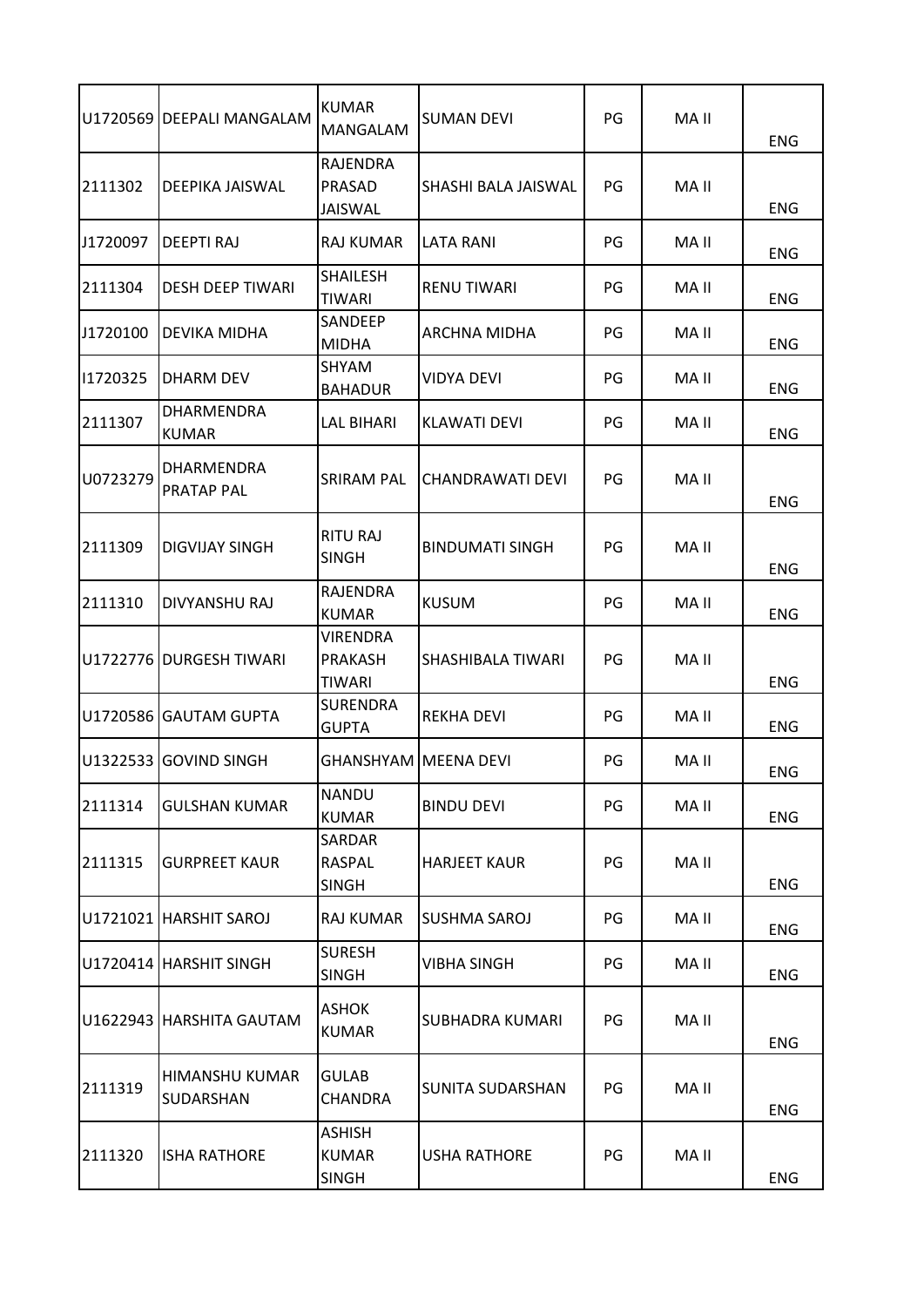| 2111321 | ITIKA KUMARI                       | <b>UDAY</b><br><b>KUMAR</b><br><b>SINGH</b>    | <b>ANJU DEVI</b>         | PG | MA II | <b>ENG</b> |
|---------|------------------------------------|------------------------------------------------|--------------------------|----|-------|------------|
| 2111322 | JAYRAM YADAV                       | <b>SUGRIV</b><br>YADAV                         | <b>SAVITRI DEVI</b>      | PG | MA II | ENG        |
| 2111323 | <b>JAYSHREE</b>                    |                                                | AJAY KUMAR SANGEETA DEVI | PG | MA II | <b>ENG</b> |
|         | M1610212 JITENDRA YADAV            | VIJAY<br><b>BAHADUR</b>                        | <b>ASHA DEVI</b>         | PG | MA II | ENG        |
|         | D1620253 JYOTIBA RAO PHOOLE        | RAM RAKSHA<br><b>KUSHWAHA</b>                  | <b>LALLI DEVI</b>        | PG | MA II | <b>ENG</b> |
|         | M1721631 KAJAL BANO                | <b>HISHAM</b><br><b>UDDIN</b>                  | <b>MUMTAJUN NISA</b>     | PG | MA II | <b>ENG</b> |
| 2111327 | KAJAL KASHYAP                      | RAMA<br>SHANKAR                                | NIRMALA DEVI             | PG | MA II | <b>ENG</b> |
|         | D1720644 KAJAL SHARMA              | <b>GOPAL</b><br>SHARMA                         | SHASHI SHARMA            | PG | MA II | ENG        |
|         | U1720190 KANAK SINGH               | <b>KAPIL DEV</b><br><b>SINGH</b>               | <b>ANITA SINGH</b>       | PG | MA II | ENG        |
| 2111330 | IKANCHAN YADAV                     | <b>RAM SURAT</b>                               | URMILA DEVI              | PG | MA II | <b>ENG</b> |
|         | M1721640 KARISHMA SINGH            | <b>GYAN SINGH</b>                              | <b>SAVITA SINGH</b>      | PG | MA II | ENG        |
|         | M1721643 KAVITA YADAV              | <b>MUKH LAL</b><br>YADAV                       | <b>GEETA YADAV</b>       | PG | MA II | <b>ENG</b> |
| 2111333 | <b>KAVYA PATEL</b>                 | <b>ARVIND</b><br><b>KUMAR</b>                  | <b>MEENA PATEL</b>       | PG | MA II | ENG        |
|         | U1522688 KIRAN KUMARI              | <b>PURUSHOTT</b><br>AM                         | <b>SIYAMATI</b>          | PG | MA II | <b>ENG</b> |
|         | 14AU/1921KIRAN SRIVASTAVA          | KAREDIN<br>SRIVATAVA                           | KRISHNA SRIVASTAVA       | PG | MA II | <b>ENG</b> |
| 2111336 | <b>KM ANAMIKA</b><br><b>MAURYA</b> | PRAMOD<br><b>KUMAR</b><br><b>MAURYA</b>        | <b>GAYATRI DEVI</b>      | PG | MA II | ENG        |
| 2111337 | <b>KM ANJALI</b>                   | <b>HARINAM</b><br><b>SINGH</b>                 | <b>KANTI DEVI</b>        | PG | MA II | <b>ENG</b> |
|         | G1720077 KM ANJU PATEL             | RAM<br><b>SUGREEV</b>                          | REKHA DEVI               | PG | MA II | ENG        |
| 2111339 | <b>KM ANU PRIYA</b>                | <b>BIJAY KUMAR REKHA DEVI</b>                  |                          | PG | MA II | <b>ENG</b> |
|         | G1720091 KM DEEPALI MISHRA         | <b>DEEPAK</b><br><b>MISHRA</b>                 | <b>SUMAN MISHRA</b>      | PG | MA II | <b>ENG</b> |
| 2111341 | <b>KM GARIMA SINGH</b>             | NARENDRA<br><b>NATH SINGH</b>                  | PRIYANKA SINGH           | PG | MA II | <b>ENG</b> |
|         | D1620706 KM JANHVI KAUSHIK         | <b>MADAN</b><br><b>MOHAN</b><br><b>KAUSHIK</b> | SEEMA KAUSHIK            | PG | MA II | <b>ENG</b> |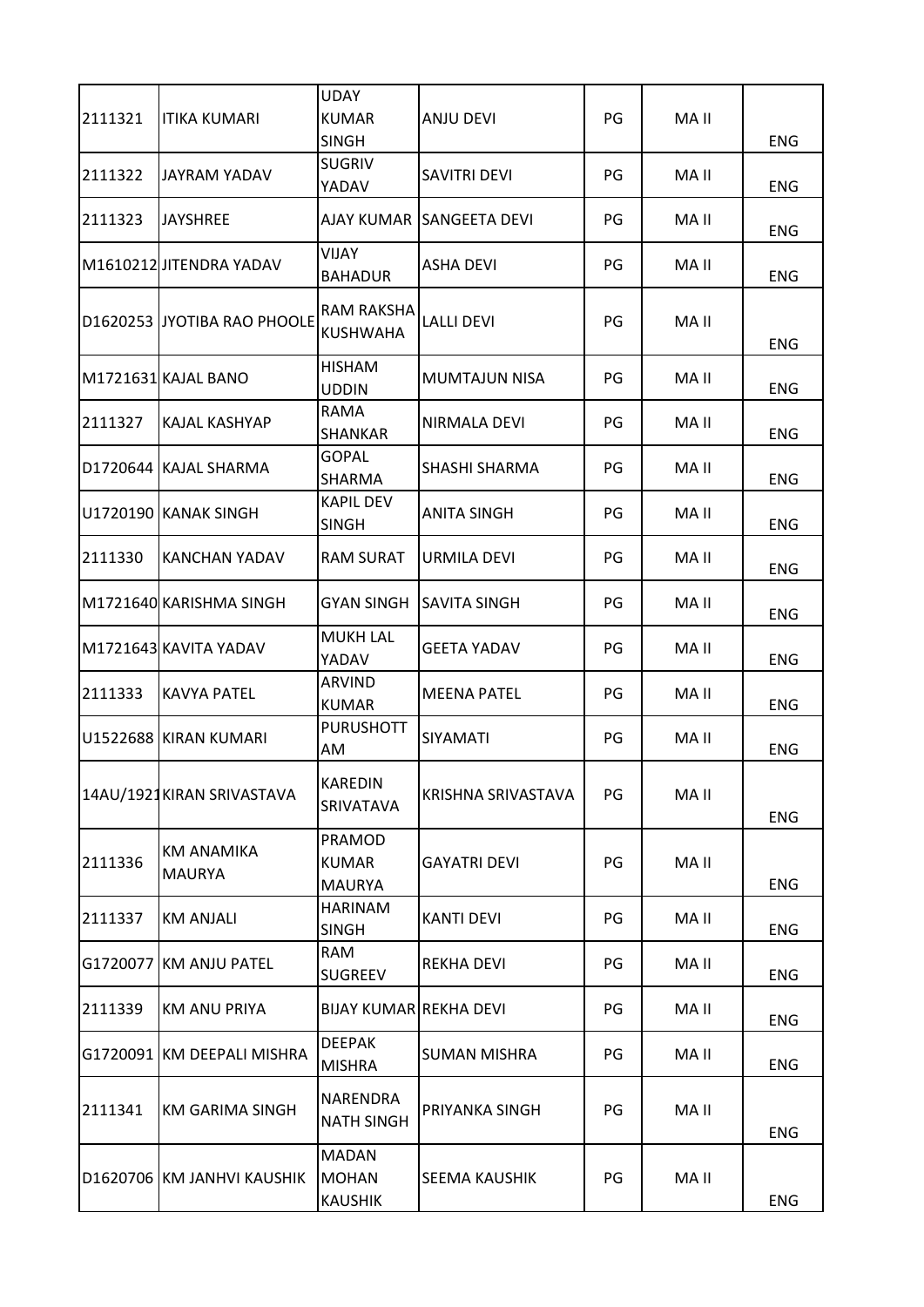| 2111343  | KM JYOTI BADHIK                       | <b>HORI LAL</b>                                   | <b>MALTI DEVI</b>        | PG | MA II | <b>ENG</b> |
|----------|---------------------------------------|---------------------------------------------------|--------------------------|----|-------|------------|
| 2111344  | <b>KM KANCHAN</b><br><b>CHAUDHARI</b> | <b>RAM NATH</b><br><b>CHAUDHARI</b>               | GULAB DEVI               | PG | MA II | <b>ENG</b> |
| J1620285 | <b>KM KHUSHBOO KHAN</b>               | <b>MAQSOOD</b><br><b>KHAN</b>                     | SARWARI KHAN             | PG | MA II | ENG        |
|          | D1720665 KM MEENU RAFIQ               |                                                   | MOHD RAFIQ FAREEDA BEGUM | PG | MA II | <b>ENG</b> |
| 2111347  | <b>KM NUTAN PATEL</b>                 | <b>VISHWANAN</b><br><b>D PATEL</b>                | <b>KRISHNAVATI DEVI</b>  | PG | MA II | <b>ENG</b> |
| 2111348  | <b>KM PRATIKCHHA</b><br><b>VERMA</b>  | TRILOKIE<br><b>NATH VERMA</b>                     | POONAM VERMA             | PG | MA II | <b>ENG</b> |
| J1720298 | <b>KM RITIKA</b><br>CHAURASIYA        | <b>DINESH</b><br><b>CHAURASIYA</b>                | KUSUM CHAURASIYA         | PG | MA II | <b>ENG</b> |
| 2111350  | <b>KM RIYA MISHRA</b>                 | <b>RAJNI KANT</b><br><b>MISHRA</b>                | NEELAM MISHRA            | PG | MA II | ENG        |
|          | M1721725 KM SARITA                    | <b>SHIVAKANT</b><br><b>DUBEY</b>                  | JANKI DEVI               | PG | MA II | <b>ENG</b> |
| J1720327 | <b>KM SAVITA</b>                      | <b>ASHWINI</b><br><b>KUMAR</b>                    | USHA DEVI                | PG | MA II | <b>ENG</b> |
| 11720514 | KM SHABISTA BANO                      | <b>HAIDER ALI</b>                                 | KHURSHEEDA BANO          | PG | MA II | <b>ENG</b> |
| 11720515 | KM SHAHREEN BANO                      | <b>ATAULLAH</b>                                   | <b>NASREEN BANO</b>      | PG | MA II | ENG        |
| 11720524 | <b>KM SHIVANI SINGH</b>               | <b>NIRBHAY</b><br><b>SINGH</b>                    | PRABHAWATI DEVI          | PG | MA II | <b>ENG</b> |
| 2111356  | IKM SHIVANI VERMA                     | SATYA<br><b>PRAKASH</b><br><b>VERMA</b>           | <b>MAYA DEVI</b>         | PG | MA II | <b>ENG</b> |
|          | G1720177 KM SHWETA YADAV              | <b>JAWHAR</b><br><b>SINGH</b><br>YADAV            | <b>MAYA DEVI</b>         | PG | MA II | <b>ENG</b> |
| 2111358  | <b>KM SHYAMLI TIWARI</b>              | <b>BHAGWATI</b><br>PRASAD<br><b>TIWRAI</b>        | SUNITA TIWARI            | PG | MA II | <b>ENG</b> |
| 2111359  | <b>KM UDITA PANDEY</b>                | <b>UMESH</b><br><b>PANDEY</b>                     | <b>REETA PANDEY</b>      | PG | MA II | <b>ENG</b> |
|          | G1720176 KMSHWETA SINGH               | <b>JITENDRA</b><br><b>BAHADUR</b><br><b>SINGH</b> | <b>SHIV KUMARI SINGH</b> | PG | MA II | <b>ENG</b> |
| 2111361  | <b>KOMAL KUMARI</b>                   | RAJESH<br><b>KUMAR</b>                            | <b>MANJU KUMARI</b>      | PG | MA II | <b>ENG</b> |
| 11720557 | <b>KRISHNA KANT</b><br><b>PANDEY</b>  | RAMJEE<br><b>PANDEY</b>                           | <b>BINDA PANDEY</b>      | PG | MA II | <b>ENG</b> |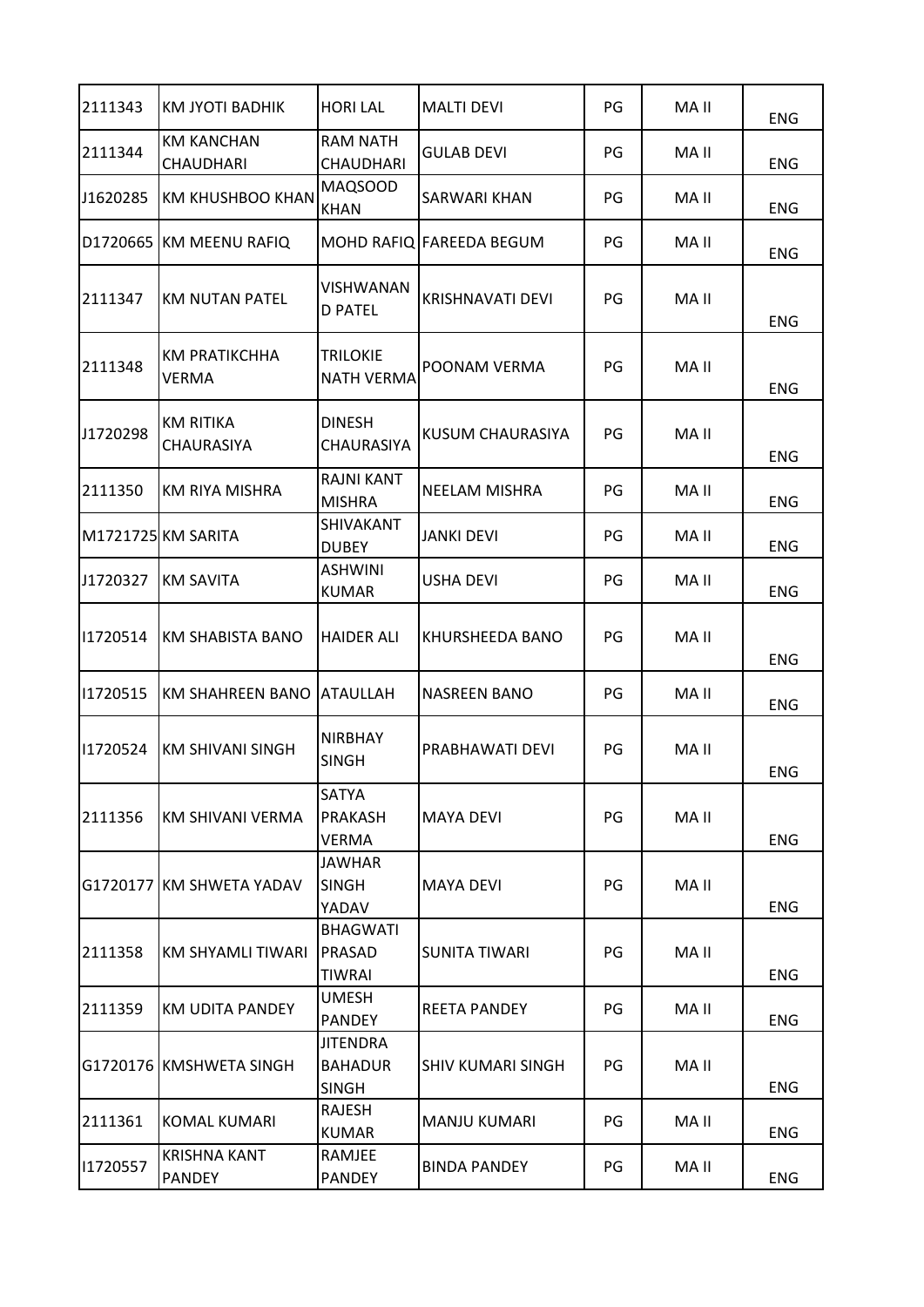| 2111363  | <b>KUMARI PRIYA</b>                  | <b>BALRAM</b><br>CHAND                         | POONAM                             | PG | MA II | <b>ENG</b> |
|----------|--------------------------------------|------------------------------------------------|------------------------------------|----|-------|------------|
|          | U1622626 KUSUMLATA VERMA             | <b>SURESH</b><br><b>KUMAR</b><br>VERMA         | <b>MALTI DEVI</b>                  | PG | MA II | ENG        |
| 2111365  | <b>LALITA DEVI</b>                   | <b>RAKESH</b><br><b>KUMAR</b>                  | <b>SUSHILA DEVI</b>                | PG | MA II | <b>ENG</b> |
| 2111366  | <b>LOKESH KUMAR</b><br><b>MAURYA</b> | <b>RADHESHYA</b><br>M PRASAD<br><b>MAURYA</b>  | <b>GEETA DEVI</b>                  | PG | MA II | ENG        |
| 11220507 | MAHENDRA KUMAR<br>RAJAK              | <b>SHIV</b><br><b>SHANKER</b><br><b>RAJAK</b>  | <b>VIDYA DEVI</b>                  | PG | MA II | <b>ENG</b> |
| 2111368  | <b>MAHIMA MISHRA</b>                 | <b>SANTOSH</b><br><b>MISHRA</b>                | MEENA MISHRA                       | PG | MA II | <b>ENG</b> |
| 2111369  | <b>MAHIMA VERMA</b>                  | <b>MANOJ</b><br><b>KUMAR</b><br><b>VERMA</b>   | <b>MADHVI VERMA</b>                | PG | MA II | <b>ENG</b> |
|          | D1720230 MANAS DUBEY                 | <b>GULAB</b><br><b>CHANDRA</b><br><b>DUBEY</b> | <b>USHA DUBEY</b>                  | PG | MA II | <b>ENG</b> |
| J1720394 | <b>MANDAKNI</b><br><b>UPADHYAYA</b>  | ANURAG<br><b>UPADHYAYA</b>                     | <b>MANISHA</b><br><b>UPADHYAYA</b> | PG | MA II | <b>ENG</b> |
|          | D1720235 MANISH SINGH                | VINAY<br><b>KUMAR</b>                          | <b>TULSI SINGH</b>                 | PG | MA II | <b>ENG</b> |
|          | U1722211 MANJESH KUMAR               | <b>CHHOTE LAL</b>                              | <b>PHOOL PATI</b>                  | PG | MA II | <b>ENG</b> |
|          | J1620515   MANSI PANDEY              | <b>KRISHNA</b><br><b>DUTT</b><br><b>PANDEY</b> | <b>KIRAN PANDEY</b>                | PG | MA II | <b>ENG</b> |
|          | U1622482 MD MATLOOB                  | <b>MD MATIN</b>                                | SAMIM FATMA                        | PG | MA II | <b>ENG</b> |
|          | U1720960 MINAKSHI TIWARI             | <b>JAI PRAKASH</b><br><b>TIWARI</b>            | SUDHA TIWARI                       | PG | MA II | <b>ENG</b> |
|          | U1721211 MITHILESH YADAV             | RAJENDRA<br>YADAV                              | <b>ANITA DEVI</b>                  | PG | MA II | <b>ENG</b> |
|          | U1721133(MOHAMMAD SAEED              | <b>MOHAMMA</b><br><b>D RAIS</b>                | <b>SHAGUFTA ANEES</b>              | PG | MA II | ENG        |
|          | U1721300 MOHD ISSAQ                  | <b>SHAMSHER</b><br>ALI                         | <b>JAN BI</b>                      | PG | MA II | <b>ENG</b> |
| 11720621 | <b>MOHD USMAN</b>                    | <b>MOINUDDIN</b>                               | <b>SABINA BEGUM</b>                | PG | MA II | <b>ENG</b> |
| 2111381  | <b>MONA MISHRA</b>                   | VIDAYA<br>SAGAR<br><b>MISHRA</b>               | <b>ANITA MISHRA</b>                | PG | MA II | <b>ENG</b> |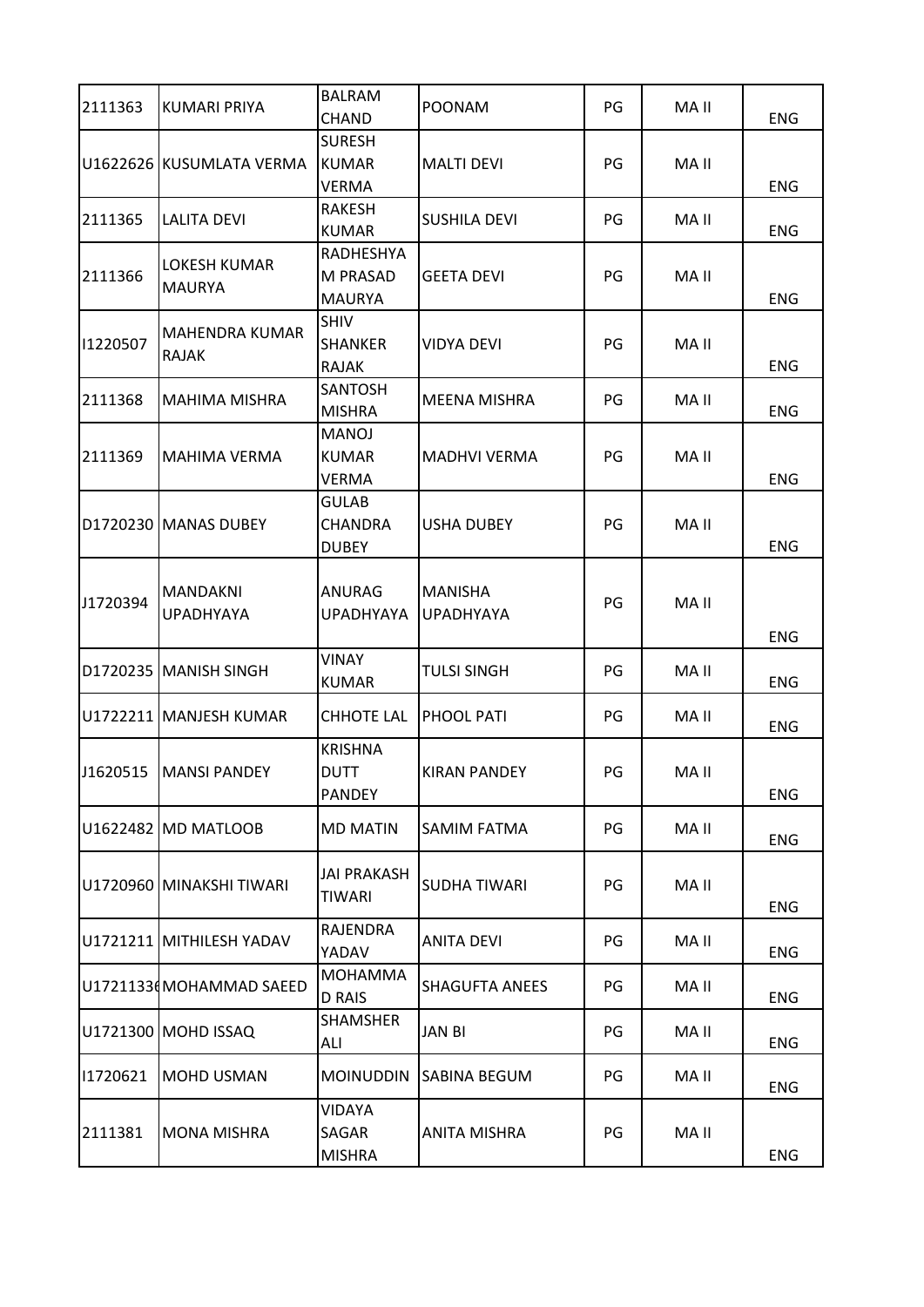| D1520875 | <b>MONI</b><br>VISHWAKARMA       | <b>ASHOK</b><br>VISHWAKAR<br>MA                    | <b>SUSMITA DEVI</b>    | PG | MA II | ENG        |
|----------|----------------------------------|----------------------------------------------------|------------------------|----|-------|------------|
| 2111383  | IMRITUNJAY PANDEY                | PRADEEP<br><b>PANDEY</b>                           | <b>BAVITA PANDEY</b>   | PG | MA II | <b>ENG</b> |
| 2111384  | MUHHAMMAD<br><b>ALIAPASR</b>     | MUHHAMM<br>AD MUMTAJ<br>ALI                        | <b>SHEEBRA KHATOON</b> | PG | MA II | <b>ENG</b> |
| 2111385  | NAMRATA KUMARI                   | <b>MAHENDRA</b><br><b>SINGH</b><br><b>KUSHWAHA</b> | <b>SANJU DEVI</b>      | PG | MA II | <b>ENG</b> |
|          | M1721792 NANCY KUMARI            | RAMESH<br>PRASAD<br><b>BHARTI</b>                  | <b>RITA DEVI</b>       | PG | MA II | ENG        |
|          | U1720682 NANDINI SONI            | PREM<br><b>CHANDRA</b>                             | <b>REKHA SONI</b>      | PG | MA II | <b>ENG</b> |
| 2111388  | <b>NEHA YADAV</b>                | <b>DURGA</b><br><b>PRASAD</b><br>YADAV             | <b>ANITA YADAV</b>     | PG | MA II | <b>ENG</b> |
|          | U1722440 NIDHI KANAUJIA          | AWADHESH<br>KANAUJIA                               | REETA KANAUJIA         | PG | MA II | <b>ENG</b> |
| 11630175 | <b>NIDHI PANDEY</b>              | <b>PN PANDEY</b>                                   | <b>MUNNI PANDEY</b>    | PG | MA II | <b>ENG</b> |
|          | M1721806 NIDHI RAO               | RAMESH<br><b>KUMAR</b>                             | <b>ANJU LATA</b>       | PG | MA II | <b>ENG</b> |
|          | U0520208 NIRANJAN KUMAR          | CHANDRA<br><b>SEN PANDEY</b>                       | VIMALA DEVI            | PG | MA II | <b>ENG</b> |
| 2111393  | INISHITH KUMAR<br><b>GOSWAMI</b> | RAM<br>RAKHAN<br><b>GOSWAMI</b>                    | SIMMI GOSWAMI          | PG | MA II | <b>ENG</b> |
| 2111394  | NISHU DWIVED                     | <b>JHABBU LAL</b>                                  | <b>BABITA DEVI</b>     | PG | MA II | ENG        |
|          | U1721491 NIVEDITA CHAUHAN        | SANJAI<br>CHAUHAN                                  | VANDANA CHAUHAN        | PG | MA II | <b>ENG</b> |
| 2111396  | <b>PANDEY SHUBHAM</b>            | <b>DEVI PRASAD</b><br><b>PANDEY</b>                | VIMALA DEVI            | PG | MA II | <b>ENG</b> |
|          | U1720858 PANKAJ YADAV            | SABHAJEET<br>YADAV                                 | SHARADA YADAV          | PG | MA II | <b>ENG</b> |
| 2111398  | PARUL SRIVASTAVA                 | RAJ BALLABH<br>SRIVASTAVA                          | PRITI SRIVASTAVA       | PG | MA II | <b>ENG</b> |
| U1721388 | <b>PAVAN KUMAR</b><br>YADAV      | <b>HARI LAL</b><br>YADAV                           | PREMA DEVI             | PG | MA II | ENG        |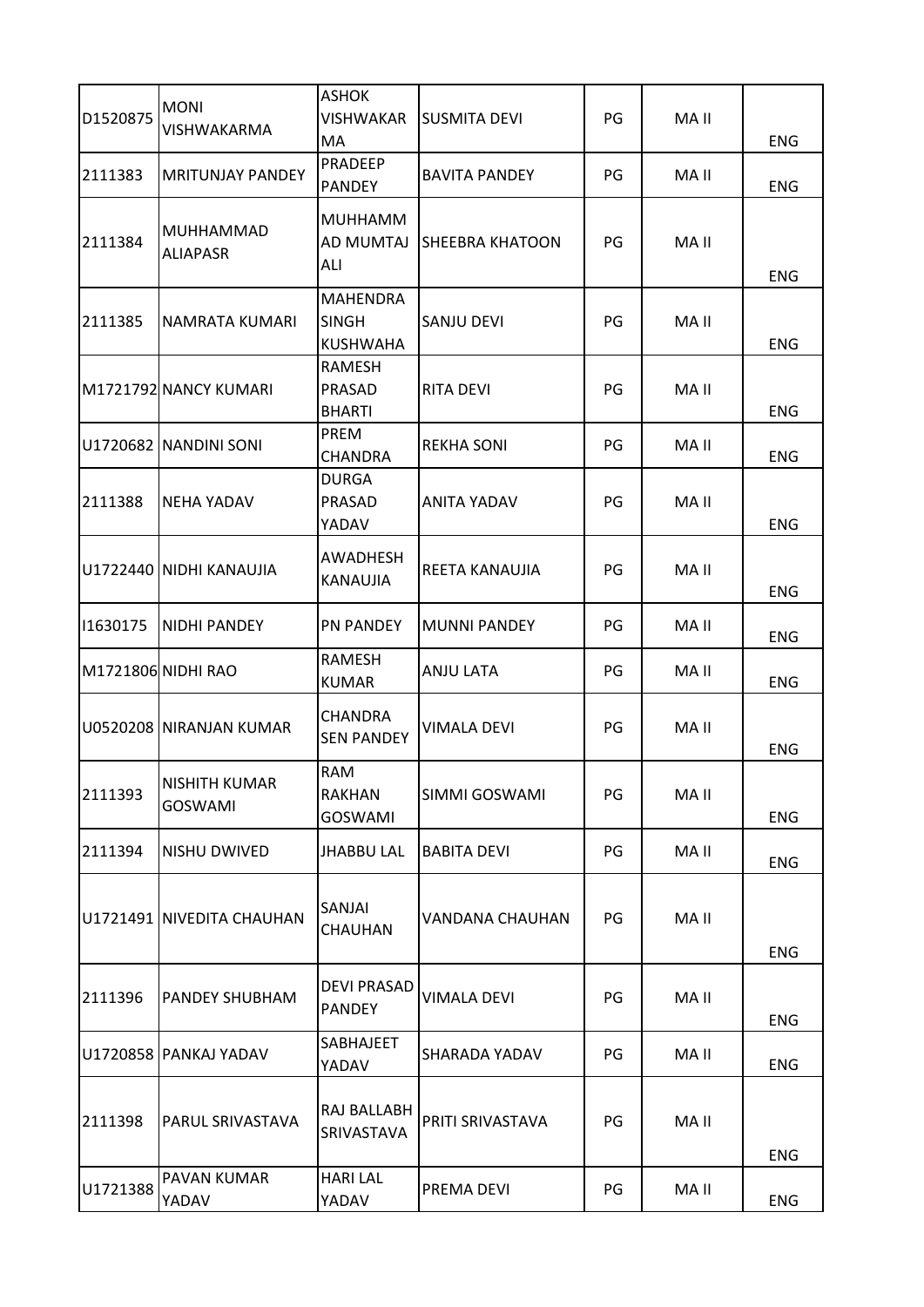| J1720469 | POOJA YADAV                            | <b>KRISHNA</b><br>PRASAD<br>YADAV               | VIDYA YADAV            | PG | MA II | <b>ENG</b> |
|----------|----------------------------------------|-------------------------------------------------|------------------------|----|-------|------------|
| 2111401  | PRABHAT KUMAR RAI CHANDRA              | PREM<br>RAI                                     | NIRMALA RAI            | PG | MA II | <b>ENG</b> |
| 2111402  | <b>PRADEEP KUMAR</b><br>SAHU           | <b>AYODHYA</b><br>PRASAD                        | <b>MALTI DEVI</b>      | PG | MA II | <b>ENG</b> |
| 2111403  | <b>PRADEEP KUMAR</b><br>SAROJ          | LALMANI<br>SAROJ                                | SAVARI DEVI SAROJ      | PG | MA II | <b>ENG</b> |
| 2111404  | PRAGYA VERMA                           | KAMAL<br><b>SINGH</b>                           | <b>SANTOSH KUMARI</b>  | PG | MA II | <b>ENG</b> |
| 2111405  | PRAMILA YADAV                          | RAJARAM<br>YADAV                                | <b>LALLEE DEVI</b>     | PG | MA II | <b>ENG</b> |
| 2111406  | <b>PRANJAL SONKAR</b>                  | <b>ARUN</b><br><b>KUMAR</b><br>SONKAR           | <b>VANDNA SONKAR</b>   | PG | MA II | <b>ENG</b> |
| U1721521 | <b>PRASHANT KUMAR</b><br><b>MAURYA</b> | RAMASHRAY<br><b>SINGH</b><br><b>KUSHWAHA</b>    | TARA DEVI              | PG | MA II | <b>ENG</b> |
| 2111408  | PRASHANT KUMAR<br><b>SINGH</b>         | PRADEEP<br><b>SINGH</b>                         | NIRMALA SINGH          | PG | MA II | <b>ENG</b> |
|          | U1722050 PRATEEK PATEL                 | <b>SANTOSH</b><br><b>PATEL</b>                  | <b>GULABVATI PATEL</b> | PG | MA II | <b>ENG</b> |
| 2111410  | <b>PRATIKSHA</b>                       | <b>KRISHNA</b><br><b>KUMAR</b><br><b>TIWARI</b> | ANAMIKA TIWARI         | PG | MA II | <b>ENG</b> |
|          | U1721901 PRATIKSHA PATEL               | <b>AMRIT LAL</b><br><b>PATEL</b>                | <b>URMILA PATEL</b>    | PG | MA II | <b>ENG</b> |
| J1720491 | <b>PRATIMA SINGH</b>                   | <b>JAI CHANDRA</b><br><b>SINGH</b>              | MITHILESH SINGH        | PG | MA II | <b>ENG</b> |
| 2111413  | PRATISHTHA                             | LAKSHMIKAN<br><b>T TRIPATHI</b>                 | NISHA TIWARI           | PG | MA II | <b>ENG</b> |
|          | U1521158 PRATISTHA YADAV               | <b>SUSHIL</b><br>YADAV                          | KAUSHALYA YADAV        | PG | MA II | <b>ENG</b> |
| 2111415  | <b>PRAVEEN KUMAR</b><br><b>SINGH</b>   | <b>RAM</b><br><b>NARAYAN</b><br><b>SINGH</b>    | <b>MUNNI SINGH</b>     | PG | MA II | <b>ENG</b> |
| 11720711 | PRAVIN KUMAR                           | <b>JAGDISH</b><br><b>PRASAD</b>                 | SHIVA KUMARI DEVI      | PG | MA II | <b>ENG</b> |
|          | M1421038 PREETI YADAV                  | AMAR NATH<br>YADAV                              | <b>USHA YADAV</b>      | PG | MA II | ENG        |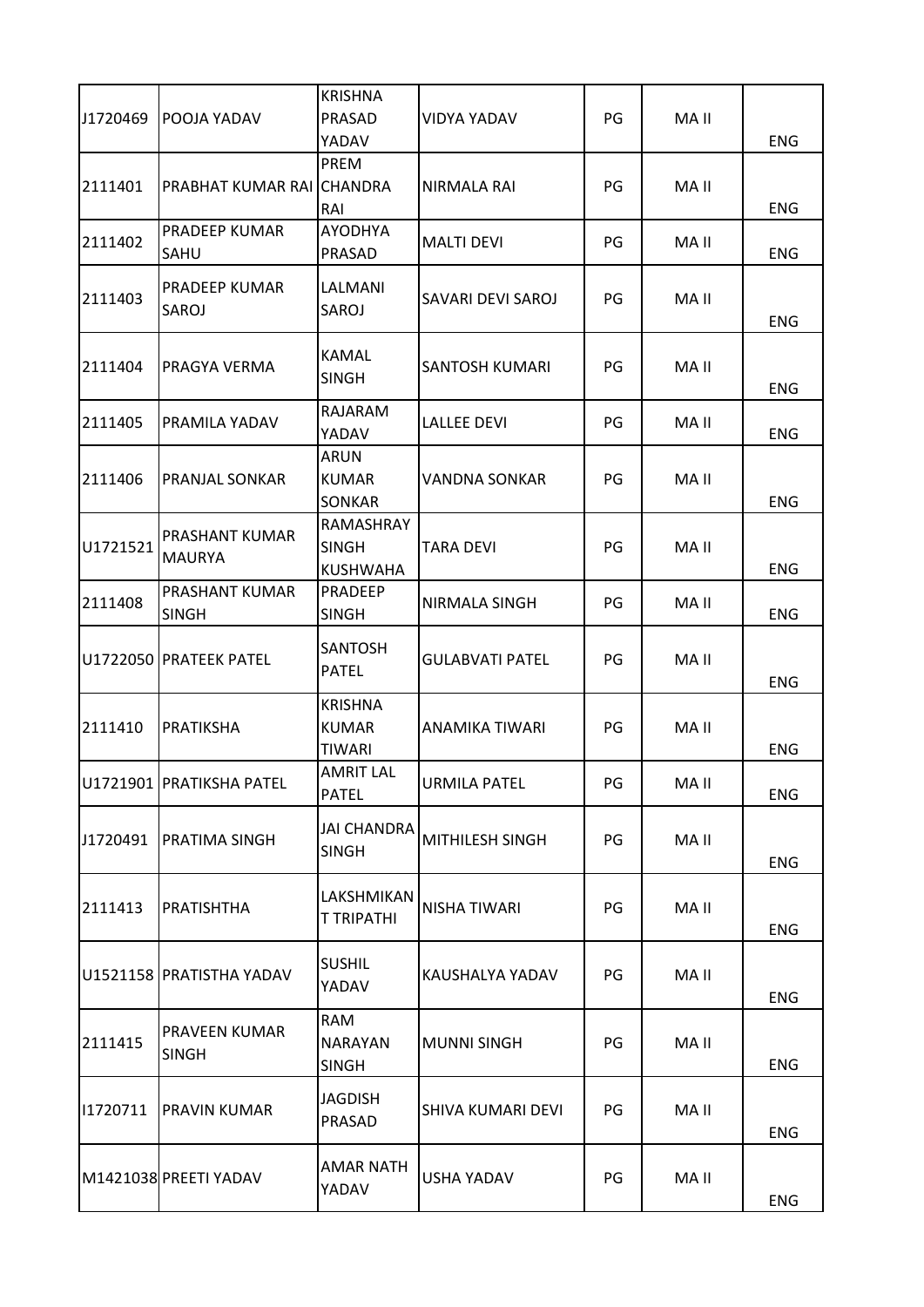|                     | U1720504 PRERNA SONI               | VIJAY                                        | <b>GAYATRI SONI</b>      | PG | MA II | <b>ENG</b> |
|---------------------|------------------------------------|----------------------------------------------|--------------------------|----|-------|------------|
|                     | M1720919 PRITHVI NISHAD            | <b>RAMGIRISH</b><br><b>NISHAD</b>            | VIMLA NISHAD             | PG | MA II | <b>ENG</b> |
| J1720500            | PRITI KUSHWAHA                     | RAJESHWAR<br>PRASAD                          | SUMAN KUSHWAHA           | PG | MA II | <b>ENG</b> |
| U1722704  PRIYA RAJ |                                    | <b>DASHRATH</b><br>LAL                       | RADHA DEVI               | PG | MA II | <b>ENG</b> |
|                     | U1721093 PRIYAM SHUKLA             | <b>NAKUL</b><br>PRASAD<br><b>SHUKLA</b>      | <b>BINDU SHUKLA</b>      | PG | MA II | <b>ENG</b> |
| 2111423             | PRIYANKA                           | <b>RAM ACHAL</b><br>YADAV                    | VIMLA YADAV              | PG | MA II | <b>ENG</b> |
| 2111424             | PRIYANKA DEVI                      | <b>MOHAN LAL</b>                             | <b>MANCHI DEVI</b>       | PG | MA II | <b>ENG</b> |
|                     | lU1721329 IPRIYANKA NISHAD         | <b>NANKU LAL</b><br><b>NISHAD</b>            | <b>REENA NISHAD</b>      | PG | MA II | <b>ENG</b> |
| 2111426             | PRIYANKA YADAV                     | <b>BRINDA LAL</b><br>YADAV                   | <b>MEENA YADAV</b>       | PG | MA II | <b>ENG</b> |
| 2111427             | <b>PURAN MISHRA</b>                | <b>BECHUDYAL</b>                             | AWDHESH KUMARI           | PG | MA II | <b>ENG</b> |
|                     | U1720761 PURNENDRA SINGH           | SHYAM<br><b>BAHADUR</b><br>YADAV             | NIRMALA DEVI YADAV       | PG | MA II | <b>ENG</b> |
|                     | U1721512 PUSHPENDRA SINGH          | <b>SHYAM</b><br><b>BAHADUR</b><br>YADAV      | NIRMALA DEVI YADAV       | PG | MA II | ENG        |
| S1720334            | <b>RAFAT MUJEEB</b>                | <b>MUJEEB</b><br>AKHTER                      | TAYYABA NAHEED           | PG | MA II | <b>ENG</b> |
| U1722914            | RAGHAVENDRA<br><b>PRATAP SINGH</b> | RAMENDRA<br><b>KUMAR</b><br><b>SINGH</b>     | <b>MEENAKSHI SINGH</b>   | PG | MA II | <b>ENG</b> |
| U1722263            | <b>RAGHVENDER</b><br><b>KUMAR</b>  | <b>ANJANI</b><br><b>KUMAR</b>                | LALSHA DEVI              | PG | MA II | ENG        |
| 2111433             | RAGHVENDRA<br><b>KUMAR SINGH</b>   | <b>SUNIL</b><br><b>KUMAR</b><br><b>SINGH</b> | <b>SHASHI KALA SINGH</b> | PG | MA II | <b>ENG</b> |
| 2111434             | RAGHVENDRA YADAV SINGH             | SUMAN<br>YADAV                               | SITA YADAV               | PG | MA II | <b>ENG</b> |
| 2111435             | <b>RAHUL CHAUHAN</b>               | RAMASHANK<br><b>AR CHAUHAN</b>               | <b>SHANTI DEVI</b>       | PG | MA II | <b>ENG</b> |
| U1621157            | RAHUL KUMAR<br>YADAV               | SHYAM<br><b>BAHADUR</b><br>YADAV             | UMA DEVI                 | PG | MA II | <b>ENG</b> |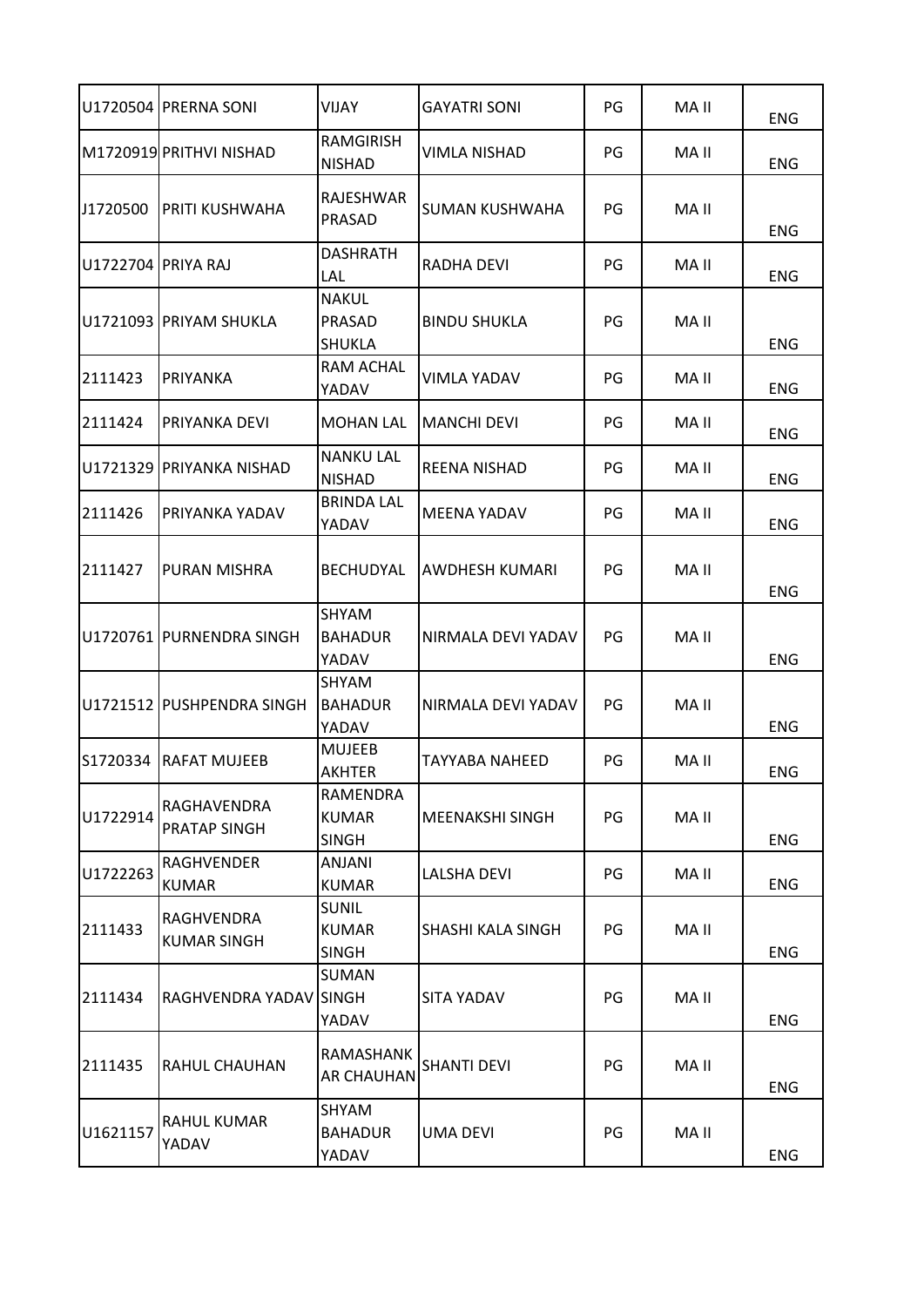|          | U1720144 RAJAN GUPTA                 | <b>BIJAY</b><br><b>SHANKER</b><br><b>GUPTA</b> | RAJMANI GUPTA          | PG | MA II | <b>ENG</b> |
|----------|--------------------------------------|------------------------------------------------|------------------------|----|-------|------------|
| M1120614 | <b>RAJEEV KUMAR</b><br>YADAV         | <b>SHIV PRASAD</b><br>YADAV                    | DHAN KUMARI            | PG | MA II | ENG        |
| 2111439  | <b>RAJESH SONKAR</b>                 | <b>SUB LAL</b>                                 | <b>SUKHIA DEVI</b>     | PG | MA II | ENG        |
|          | M1720985 RAJNI KANT                  | <b>ASHOK</b><br><b>KUMAR</b>                   | <b>SAVITRI DEVI</b>    | PG | MA II | ENG        |
|          | U1722452 RAVI SHANKAR                | <b>SUNDAR</b><br><b>PRASAD</b>                 | <b>GYANMATI PRASAD</b> | PG | MA II | <b>ENG</b> |
|          | D1720365 RAVI SHANKAR SINGH          | <b>MAHESH</b><br><b>SINGH</b>                  | <b>RENOO SINGH</b>     | PG | MA II | <b>ENG</b> |
| 2111443  | <b>RICHA</b>                         | <b>TRIPURARI</b><br>TRIPATHI                   | SANGEETA               | PG | MA II | <b>ENG</b> |
|          | U1721569 RIFAT IRFAN                 | <b>MOHD IRFAN</b><br>ANSARI                    | <b>NUSRAT IMTIAZ</b>   | PG | MA II | <b>ENG</b> |
|          | D1330347 RISHABH KASHYAP             | <b>BL KASHYAP</b>                              | ANURAG KASHYAP         | PG | MA II | <b>ENG</b> |
| J1720557 | ROOPAL YADAV                         | PRADEEP<br><b>KUMAR</b><br>YADAV               | ANITA YADAV            | PG | MA II | <b>ENG</b> |
|          | C1520259 RUKHSAR AYOOB               | <b>MOHAMMA</b><br>D AYOOB                      | <b>GULSHAN ARA</b>     | PG | MA II | ENG        |
|          | U1721044 RUPA KUMARI                 | <b>MANOJ</b><br><b>KUMAR</b>                   | <b>VINITA DEVI</b>     | PG | MA II | ENG        |
|          | M1721871 RUPALI JAISWAL              | <b>KULDEEP</b><br>JAISWAL                      | ANITA JAISWAL          | PG | MA II | <b>ENG</b> |
| 2111450  | SAARAH ISLAM                         | <b>MOHAMMA</b><br><b>D ARSHAD</b>              | NAHEED IQBAL           | PG | MA II | ENG        |
| 2111451  | <b>SACHIN KUMAR</b><br><b>NIRMAL</b> | ARJUN<br><b>KUMAR</b><br><b>NIRMAL</b>         | <b>ANITA DEVI</b>      | PG | MA II | <b>ENG</b> |
| U1720703 | <b>SACHIN KUMAR</b><br>YADAV         | PRAMOD<br><b>KUMAR</b><br>YADAV                | <b>SUMAN DEVI</b>      | PG | MA II | <b>ENG</b> |
| U1721848 | <b>SACHIN SINGH</b><br>YADAV         | RAJDEV<br><b>SINGH</b><br>YADAV                | <b>MANGARI DEVI</b>    | PG | MA II | <b>ENG</b> |
|          | M1721073 SACHIN YADAV                | RAJARAM<br>YADAV                               | SAVITA YADAV           | PG | MA II | <b>ENG</b> |
| 2111455  | <b>SAHIL KUSHWAHA</b>                | DHEERAJ<br>KUMAR<br><b>KUSHWAHA</b>            | SEEMA DEVI             | PG | MA II | <b>ENG</b> |
|          | M1721088 SAKET SINGH                 | NARENDRA<br><b>SINGH</b>                       | <b>MANJU SINGH</b>     | PG | MA II | ENG        |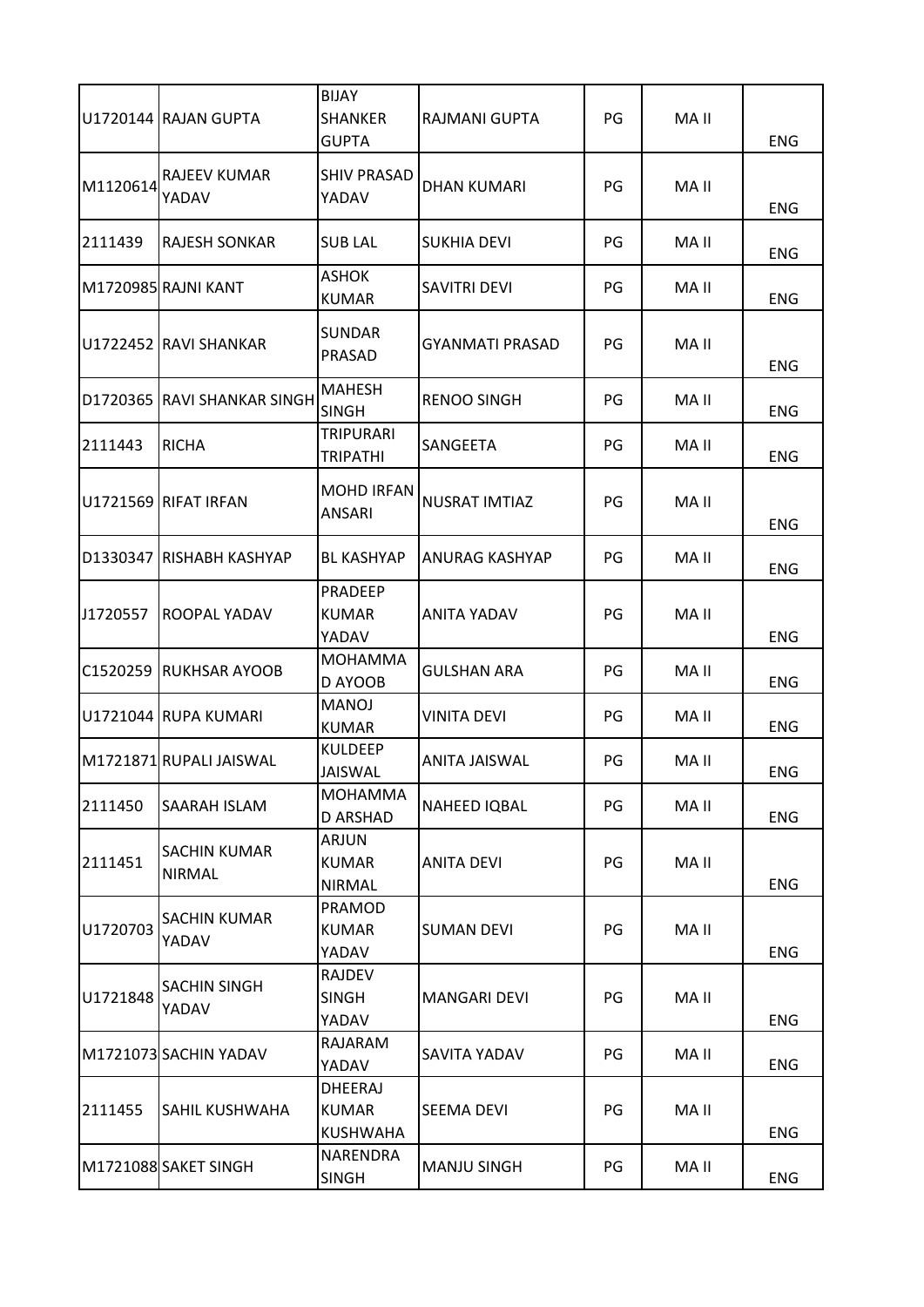|          |                                       | <b>SUNIL</b>                                   |                         |    |       |            |
|----------|---------------------------------------|------------------------------------------------|-------------------------|----|-------|------------|
|          | U1722946 SAKSHI SINGH                 | <b>KUMAR</b><br><b>SINGH</b>                   | MITHILESH KUMARI        | PG | MA II | <b>ENG</b> |
|          | M1721090 SALMAN SIDDIQUI              | <b>FIROZ ALI</b>                               | <b>SHABANA KHATOON</b>  | PG | MA II | <b>ENG</b> |
|          | M1721091 SAMAR KESARVANI              | RAKESH<br><b>KESARVANI</b>                     | VANDANA KESARVANI       | PG | MA II | <b>ENG</b> |
| U1720731 | <b>SAMAR PRATAP</b><br>YADAV          | <b>RAJ GRIH</b><br>YADAV                       | <b>ASHA YADAV</b>       | PG | MA II | <b>ENG</b> |
| J1620712 | <b>SANCHITA</b>                       | <b>SUDHIR</b><br><b>KUMAR</b><br><b>PANDEY</b> | <b>MAMTA PANDEY</b>     | PG | MA II | <b>ENG</b> |
| 2111462  | <b>SANCHITA</b><br>SRIVASTAVA         | <b>AJAY KUMAR</b><br>SRIVASTAVA                | <b>SUMAN SRIVASTAVA</b> | PG | MA II | <b>ENG</b> |
| U1722966 | <b>SANDEEP DARPAN</b><br><b>VERMA</b> | <b>BANARASI</b><br>LAL                         | SARASWATI DEVI          | PG | MA II | <b>ENG</b> |
| 2111464  | <b>SANDEEP KUMAR</b>                  | <b>JVALA</b><br>PRASAD                         | <b>VIDYA DEVI</b>       | PG | MA II | ENG        |
| 2111465  | <b>SANDEEP KUMAR</b>                  | <b>KALLU MALI</b>                              | VIMLA DEVI              | PG | MA II | <b>ENG</b> |
| U1420547 | <b>SANDEEP KUMAR</b><br><b>MISHRA</b> | UMA<br>PRASAD<br><b>MISHRA</b>                 | <b>MUNNI DEVI</b>       | PG | MA II | ENG        |
|          | U1721530 SANIYA PARVEEN               |                                                | MOHD IRFAN MEHRUN NISHA | PG | MA II | <b>ENG</b> |
| 2111468  | <b>SANJAY GUPTA</b>                   | <b>RAM DWAR</b><br><b>GUPTA</b>                | <b>USHA GUPTA</b>       | PG | MA II | <b>ENG</b> |
|          | M1721879 SANNO DEVI                   | <b>BRIJESH</b><br><b>KUMAR</b><br><b>MISRA</b> | <b>MAMTA DEVI</b>       | PG | MA II | <b>ENG</b> |
| 2111470  | <b>SANOJ KUMAR</b>                    | DAYA<br>SHANKAR                                | <b>RANI DEVI</b>        | PG | MA II | <b>ENG</b> |
|          | M1721880 SANOVER BANO                 | <b>MOHD</b><br>KALEEM                          | SABEENA BANO            | PG | MA II | <b>ENG</b> |
| 2111472  | <b>SAUMYA MISHRA</b>                  | VINOD<br><b>MISHRA</b>                         | <b>GEETA MISHRA</b>     | PG | MA II | <b>ENG</b> |
|          | U1720714 SAUMYA SINGH                 | <b>MRITUNJAI</b><br><b>SINGH</b>               | <b>REETA SINGH</b>      | PG | MA II | <b>ENG</b> |
|          | U1721595 SAURABH SHARMA               | RADHESHYA<br>M                                 | VIMLA DEVI              | PG | MA II | <b>ENG</b> |
|          | U1721389 SAURABH SINGH                | <b>SUSHIL</b><br><b>KUMAR</b><br><b>SINGH</b>  | <b>SONU YADAV</b>       | PG | MA II | <b>ENG</b> |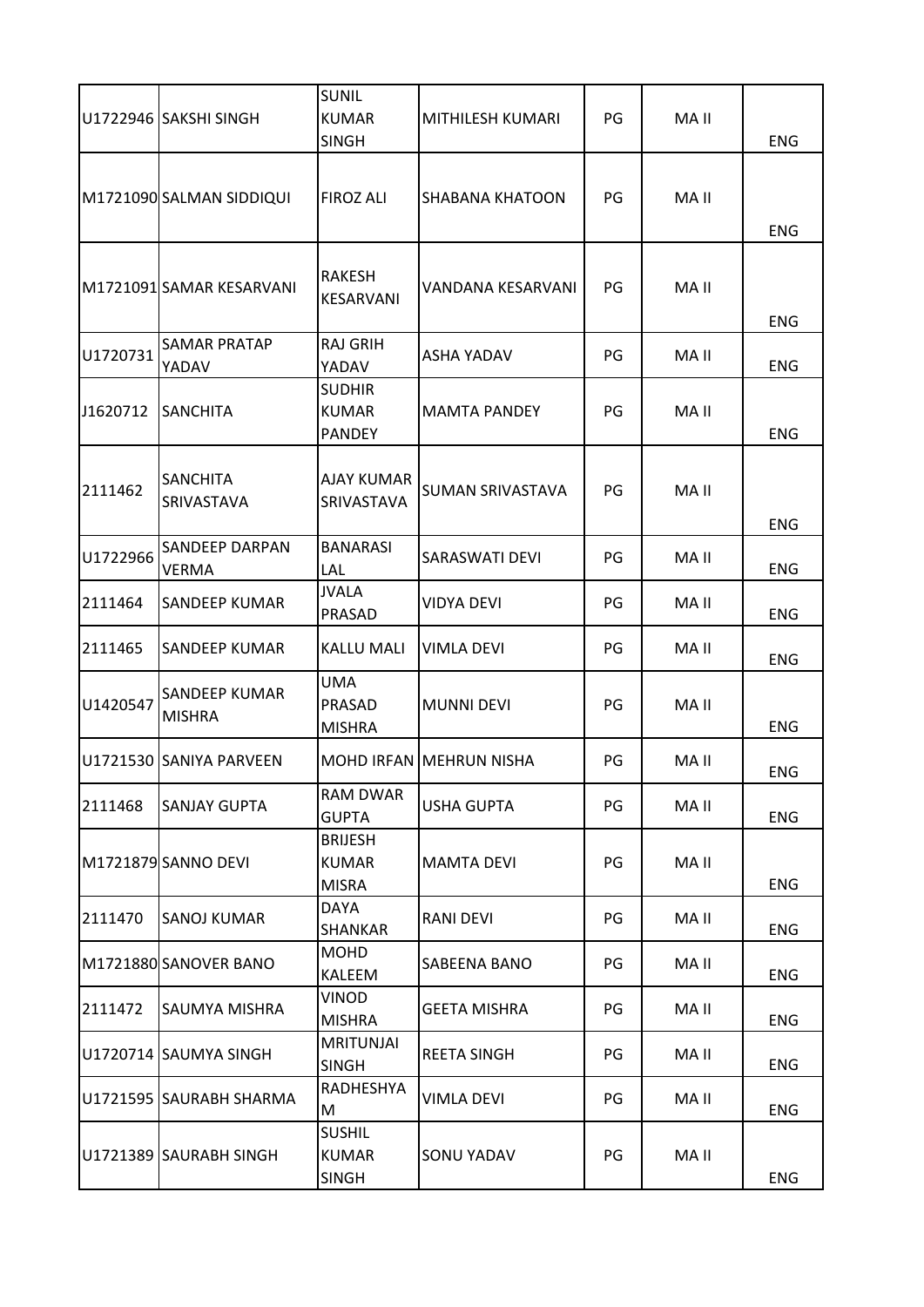|          | D1620477 SHAHNAWAZ AHMAD        | <b>MUSTAK</b><br>AHMAD                           | ZAREENA BEGAM        | PG | MA II | <b>ENG</b> |
|----------|---------------------------------|--------------------------------------------------|----------------------|----|-------|------------|
| U1721020 | SHAILENDRA KUMAR<br><b>KEDI</b> | <b>KAREDIN</b><br>SRIVASTAVA                     | KRISHNA SRIVASTAVA   | PG | MA II | ENG        |
|          | M1621495 SHAKESPEARE            | <b>BRIJESH</b><br><b>KUMAR</b>                   | <b>ARTI DEVI</b>     | PG | MA II | <b>ENG</b> |
|          | M1721889 SHALINI CHANDRA        | RAMESH<br><b>CHANDRA</b>                         | <b>SUMAN CHANDRA</b> | PG | MA II | <b>ENG</b> |
|          | U1721833 SHALINI YADAV          | <b>SHYAM LAL</b><br>YADAV                        | <b>NISHA YADAV</b>   | PG | MA II | <b>ENG</b> |
|          | U1623066 SHALU VERMA            | <b>MAHENDRA</b><br><b>KUMAR</b>                  | URMILA DEVI          | PG | MA II | <b>ENG</b> |
| S1720450 | <b>SHARIYA AFROZ</b>            | AFROZ<br>AHMAD                                   | SAFEENA BEGUM        | PG | MA II | <b>ENG</b> |
|          | U1123054  SHEFA ANSAR           | <b>ANSAR</b><br>AHMAD                            | SHAMIMA ANSAR        | PG | MA II | <b>ENG</b> |
|          | U1420554 SHIKHA DUTTA           | <b>ASHUTOSH</b><br><b>DUTTA</b><br><b>MAURYA</b> | ANJU MAURYA          | PG | MA II | <b>ENG</b> |
| 2111485  | SHIKHA YADAV                    | RAMCHANDR<br>A YADAV                             | PRAMILA DEVI         | PG | MA II | <b>ENG</b> |
| 2111486  | SHIVAKANT GUPTA                 | RAGHUNATH<br>PRASAD<br><b>GUPTA</b>              | <b>KANTI DEVI</b>    | PG | MA II | <b>ENG</b> |
|          | M1721256 SHIVAM MISHRA          | <b>INDRA KANT</b><br><b>MISHRA</b>               | SARITA MISHRA        | PG | MA II | <b>ENG</b> |
|          | 11720921 SHIVAM SINGH           | <b>CHANDRA</b><br><b>BHUSHAN</b><br><b>SINGH</b> | <b>MAYA SINGH</b>    | PG | MA II | <b>ENG</b> |
| 2111489  | <b>SHIVANI</b>                  | <b>HARI NATH</b><br><b>TIWARI</b>                | SHEELA DEVI          | PG | MA II | ENG        |
|          | U1521786 SHIVANI SHARMA         | RAJESH<br>SHARMA                                 | <b>MINA DEVI</b>     | PG | MA II | ENG        |
| 2111491  | SHIVANSHI RAWAT                 | <b>RAJESH</b><br>RAWAT                           | ARCHNA RAWAT         | PG | MA II | ENG        |
|          | U1622757 SHIVANSHI SHARMA       | <b>MANOJ</b><br><b>KUMAR</b>                     | <b>MEERA DEVI</b>    | PG | MA II | <b>ENG</b> |
| 2111493  | <b>SHREYA RAI</b>               | PARMESHWA<br>RI DAYAL RAI                        | <b>PUNAM RAI</b>     | PG | MA II | <b>ENG</b> |
|          | M1721312 SHUBHAM SAROJ          | SHANKAR LAL NILAM DEVI                           |                      | PG | MA II | <b>ENG</b> |
| U1720247 | SHUBHANKAR<br><b>KUMAR</b>      | <b>INDRAMANI</b><br><b>KUMAR</b>                 | REKHA KUMARI         | PG | MA II | <b>ENG</b> |
| 2111496  | <b>SHWETA PANDEY</b>            | SATISH<br><b>CHANDRA</b><br><b>PANDEY</b>        | <b>SHEELA PANDEY</b> | PG | MA II | <b>ENG</b> |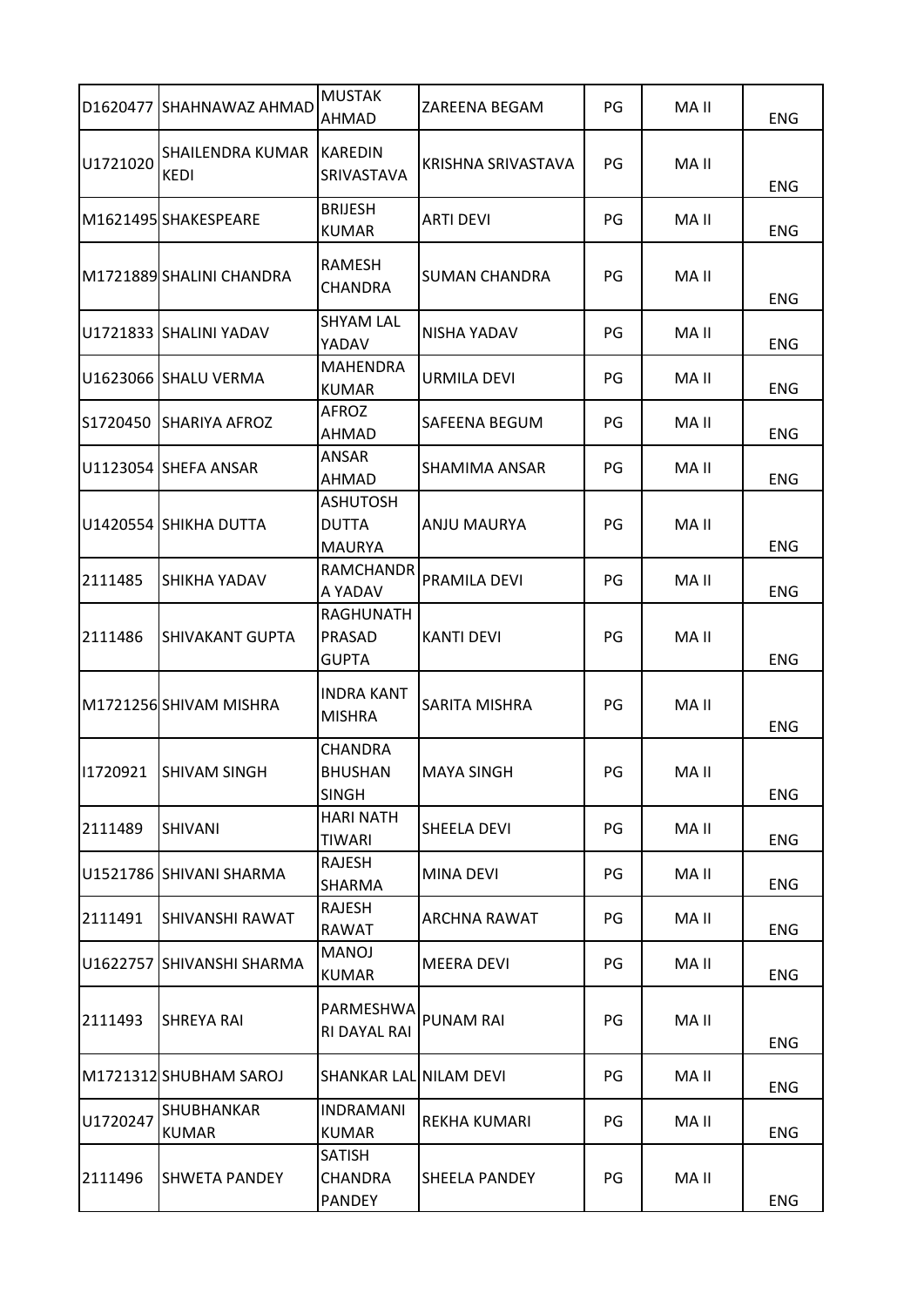|          | U1722213 SIMRAN RAJ               | PRADUMAN<br><b>KUMAR</b>                          | <b>SONI DEVI</b>       | PG | MA II | <b>ENG</b> |
|----------|-----------------------------------|---------------------------------------------------|------------------------|----|-------|------------|
| U1621141 | <b>SINGH SAURABH</b><br>SANJAY    | SANJAY<br><b>SINGH</b>                            | SHEELA SINGH           | PG | MA II | <b>ENG</b> |
|          | U1520929 SMRITI DEVI              | SHYAM<br><b>NARAYAN</b><br><b>OJHA</b>            | IJAYA DEVI             | PG | MA II | <b>ENG</b> |
| J1720669 | <b>SNEHA PAL</b>                  | <b>RAM</b><br><b>CHANDRA</b><br>PAL               | <b>ANITA PAL</b>       | PG | MA II | <b>ENG</b> |
|          | U1720842 SNEHLATA YADAV           | CHANDRAJEE<br>T YADAV                             | <b>URMILA YADAV</b>    | PG | MA II | <b>ENG</b> |
| 2111502  | SONALI YADAV                      | RAMJEET<br>YADAV                                  | NIRMALA YADAV          | PG | MA II | <b>ENG</b> |
| 2111503  | <b>SUJATA</b>                     | RANJEET<br><b>SINGH</b>                           | <b>CHANDRA DEVI</b>    | PG | MA II | <b>ENG</b> |
| 2111504  | <b>SUPRITI SHARMA</b>             | <b>HIMANSHU</b><br><b>KUMAR</b><br>SHARMA         | SARITA SHARMA          | PG | MA II | ENG        |
| 2111505  | <b>SURAJ KUMAR</b>                | <b>PREM</b><br><b>CHANDRA</b>                     | CHANDRAWATI DEVI       | PG | MA II | <b>ENG</b> |
|          | U17221851SURAJ KUMAR SONI         | <b>JAMUNA</b><br>PRASAD SONI                      | <b>SUMAN SONI</b>      | PG | MA II | <b>ENG</b> |
| 11721003 | <b>SURAJ TIWARI</b>               | <b>SHRI PATI</b><br><b>TIWARI</b>                 | NIRMALA TIWARI         | PG | MA II | <b>ENG</b> |
|          | U1721875 SURAJ YADAV              | <b>SURESH</b><br><b>KUMAR</b><br>YADAV            | <b>SAVITRI DEVI</b>    | PG | MA II | <b>ENG</b> |
| 2111509  | <b>SURYABHAN</b><br><b>MAURYA</b> | <b>HEERA LAL</b><br><b>MAURYA</b>                 | ANARKALI               | PG | MA II | <b>ENG</b> |
|          | U1721238 SUSHIL KUMAR             | <b>SHIV KUMAR</b><br><b>KUSHWAHA</b>              | RAJ RANI DEVI          | PG | MA II | <b>ENG</b> |
| J1720708 | <b>TANAYA GODBOLE</b>             | <b>GOPAL</b><br><b>GODBOLE</b>                    | <b>MADHURI GODBOLE</b> | PG | MA II | <b>ENG</b> |
|          | U1722754 TANU PANDEY              | <b>RAJENDRA</b><br><b>PRASAD</b><br><b>PANDEY</b> | <b>MAMTA PANDEY</b>    | PG | MA II | <b>ENG</b> |
|          | M1721947 TANU SHREE               | KAILASH<br><b>CHANDRA</b>                         | NIRMALA DEVI           | PG | MA II | <b>ENG</b> |
| 2111514  | <b>TARZAN KUMAR DAS</b>           | <b>RAM KEWAL</b><br><b>DAS</b>                    | <b>SARLI DEVI</b>      | PG | MA II | <b>ENG</b> |
| 2111515  | <b>TWINKLE PATEL</b>              | RAMESH<br><b>CHANDRA</b><br><b>PATEL</b>          | <b>SEEMA PATEL</b>     | PG | MA II | ENG        |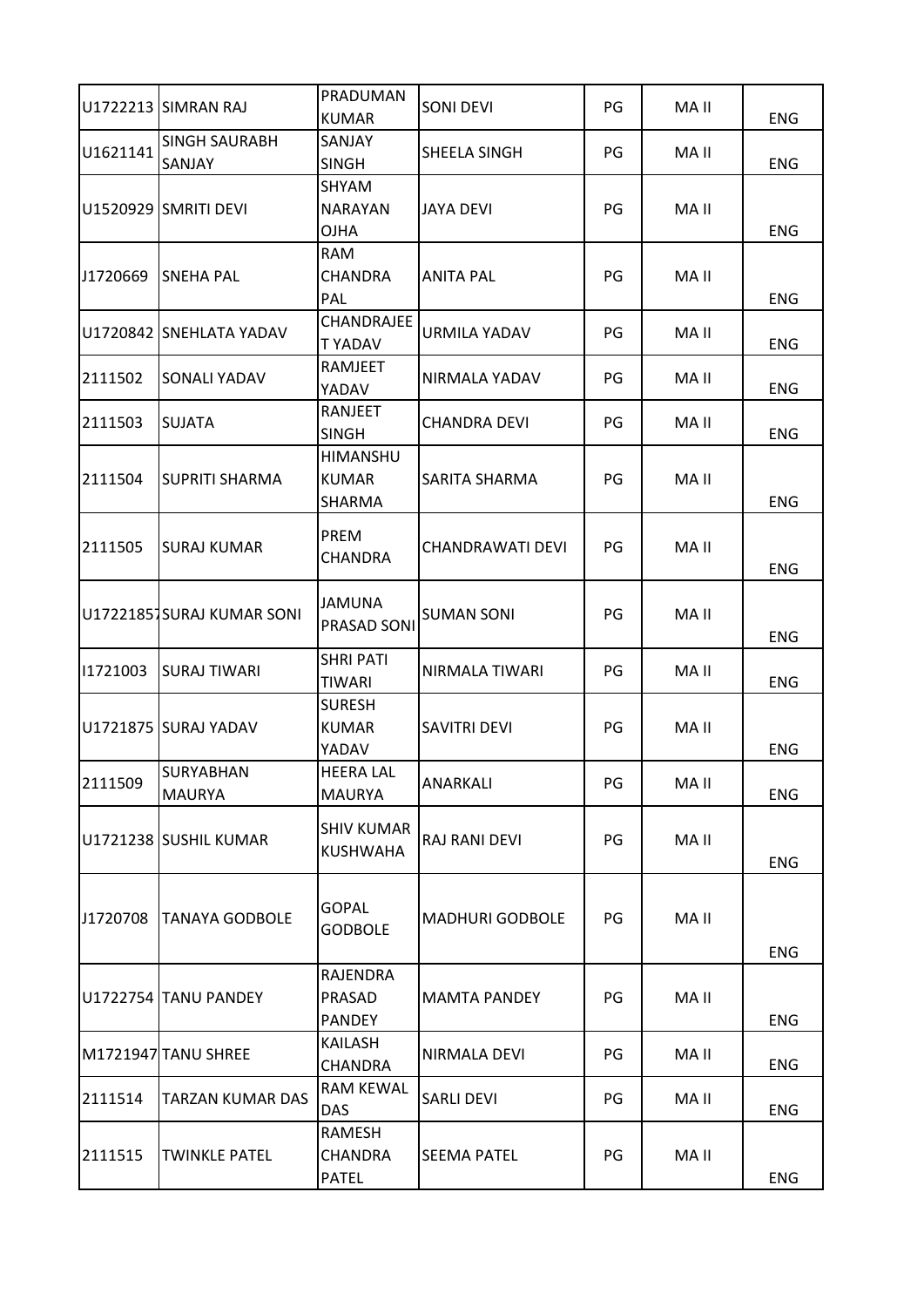| U1721245 | <b>VAIBHAW VIKRAM</b><br><b>SINGH</b> | <b>CHANDRA</b><br><b>BHUSAN</b>                 | PUSHPA SINGH             | PG | MA II |            |
|----------|---------------------------------------|-------------------------------------------------|--------------------------|----|-------|------------|
| 2111517  | <b>VAISHALI GUPTA</b>                 | <b>SINGH</b><br><b>RAJESH</b><br><b>KUMAR</b>   | SANEETA DEVI             | PG | MA II | <b>ENG</b> |
|          |                                       | <b>GUPTA</b>                                    |                          |    |       | <b>ENG</b> |
|          | U1720292 VAISHALI YADAV               | <b>RAJ KUMAR</b><br>YADAV                       | SAVITRI YADAV            | PG | MA II | <b>ENG</b> |
|          | M1721964 VIJAY SHARMA                 | RAVI<br><b>PRAKASH</b>                          | PUSHPA SHARMA            | PG | MA II | <b>ENG</b> |
|          | U1720663 VIPIN YADAV                  | TEJ<br><b>BAHADUR</b><br>YADAV                  | SUDHA YADAV              | PG | MA II | <b>ENG</b> |
| U1321661 | <b>VISHAL KUMAR</b><br><b>SINGH</b>   | JAY SHANKARIMEERA DEVI                          |                          | PG | MA II | <b>ENG</b> |
|          | U1720058 VISHWAS MISHRA               |                                                 | AJAY MISHRA ANITA MISHRA | PG | MA II | <b>ENG</b> |
|          | U1720603 YASHITA MISHRA               | <b>SAURABH</b><br><b>MISHRA</b>                 | SUSHILA MISHRA           | PG | MA II | <b>ENG</b> |
| 2111524  | YASHWANT KUMAR<br>YADAV               | VIRENDRA<br>YADAV                               | NIRMALA DEVI             | PG | MA II | <b>ENG</b> |
| 2111525  | YOGITA SINGH                          | <b>DINESH</b><br><b>KUMAR</b><br><b>SINGH</b>   | <b>REETA SINGH</b>       | PG | MA II | <b>ENG</b> |
|          | U1721958 ZEBAISH ANSARI               | <b>MOIN</b><br><b>ANSARI</b>                    | TAJWAR SULTANA           | PG | MA II | <b>ENG</b> |
|          | H0920646 ZEHRA KHATOON                | <b>MAQBOOL</b><br>AHMAD                         | <b>ARFA KHATOON</b>      | PG | MA II | ENG        |
| 2112031  | <b>ABHAY PRATAP</b><br><b>SINGH</b>   |                                                 | ARJUN SINGH ANEETA SINGH | PG | MA II | <b>HIN</b> |
| 2112032  | <b>ABHINAV DWIVEDI</b>                | <b>ARVIND</b><br><b>KUMAR</b><br><b>DWIVEDI</b> | ARCHANA DWIVEDI          | PG | MA II | <b>HIN</b> |
| 2112033  | ABHINAY YADAV                         | <b>BRIJESH</b><br>YADAV                         | <b>KANTI DEVI</b>        | PG | MA II | <b>HIN</b> |
| 2112034  | <b>ABHISHEK KUMAR</b>                 | AMRESH<br><b>KUMAR</b>                          | <b>SUNITA DEVI</b>       | PG | MA II | <b>HIN</b> |
| 2112035  | <b>ABHISHEK KUMAR</b>                 | LALMAN<br>YADAV                                 | <b>GEETA</b>             | PG | MA II | <b>HIN</b> |
| 2112036  | <b>ABHISHEK KUMAR</b>                 | PRABHAKAR<br><b>MISHRA</b>                      | NIRMALA DEVI             | PG | MA II | <b>HIN</b> |
| 2112037  | <b>ABHISHEK KUMAR</b><br>YADAV        | <b>DHRUV</b><br><b>CHAND</b><br>YADAV           | <b>DURGAWATI</b>         | PG | MA II | <b>HIN</b> |
| 2112038  | <b>ABHISHEK PANDEY</b>                | RAMESH<br><b>CHANDRA</b>                        | <b>RANI PANDEY</b>       | PG | MA II | <b>HIN</b> |
| 2112039  | <b>ABHISHEK PATEL</b>                 | ANIL KUMAR<br><b>PATEL</b>                      | <b>CHITR MEENA DEVI</b>  | PG | MA II | <b>HIN</b> |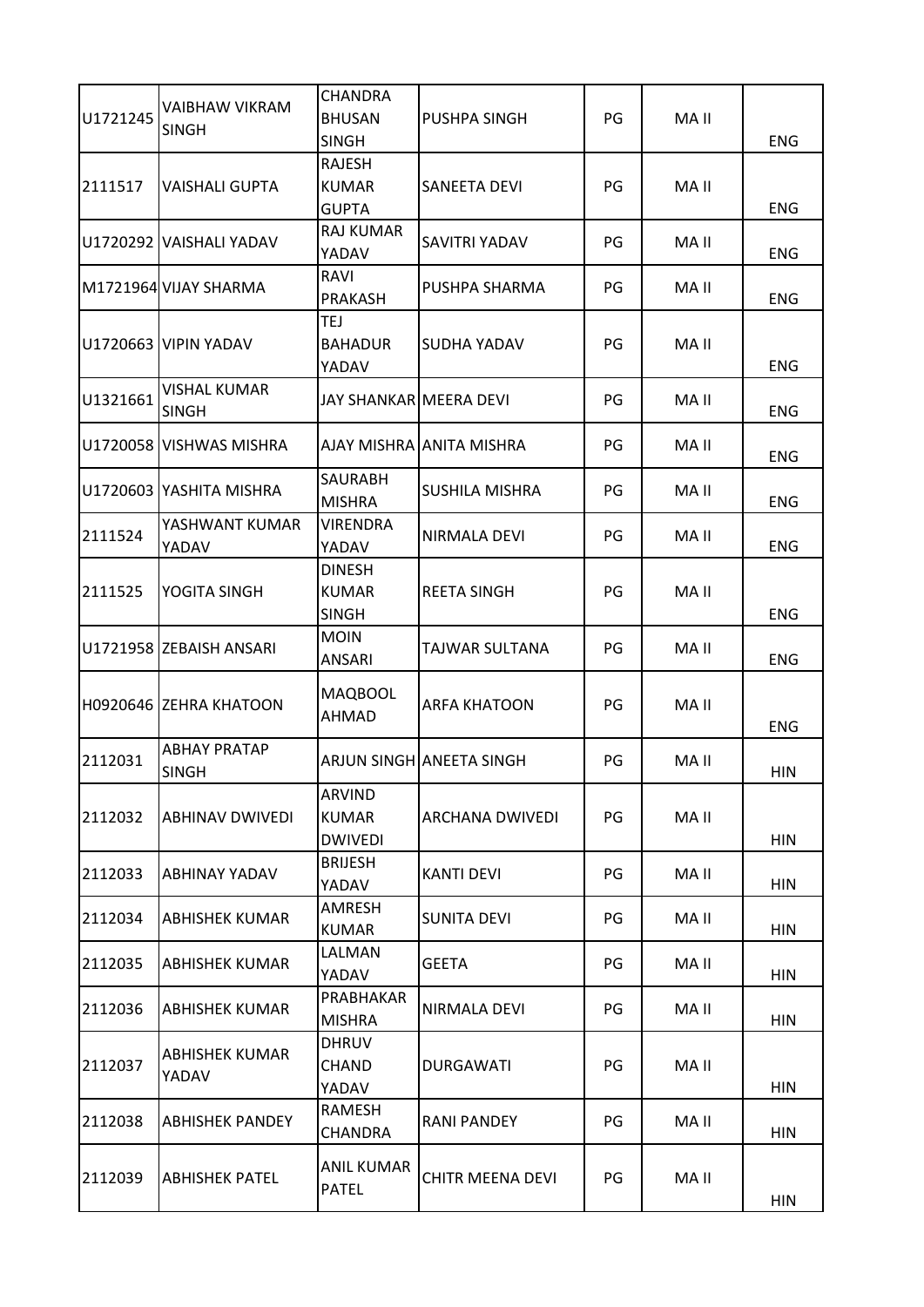| 2112040 | <b>ADARSH SINGH</b>     | <b>MAHIPATI</b><br><b>SINGH</b>                  | ASHA DEVI              | PG | MA II | <b>HIN</b> |
|---------|-------------------------|--------------------------------------------------|------------------------|----|-------|------------|
| 2112041 | <b>ADESH YADAV</b>      | <b>VEERENDRA</b><br><b>KUMAR</b><br>YADAV        | <b>SAVITRI DEVI</b>    | PG | MA II | <b>HIN</b> |
| 2112042 | ADITYA KUMAR<br>VERMA   | <b>SANJAY</b><br><b>KUMAR</b><br><b>VERMA</b>    | <b>BABITA DEVI</b>     | PG | MA II | <b>HIN</b> |
| 2112043 | ADITYA SRIVASTAVA       | <b>ASHOK</b><br><b>SRIVASTAVA</b>                | ANEETA SRIVASTAVA      | PG | MA II | <b>HIN</b> |
| 2112044 | AFTAB HUSSAIN           | <b>ALTAF</b><br><b>HUSSAIN</b>                   | REHANA BEGAM           | PG | MA II | HIN        |
| 2112045 | <b>AJAY BABU</b>        | <b>GAYTRI</b><br>PRASAD                          | <b>SUNITA DEVI</b>     | PG | MA II | <b>HIN</b> |
| 2112046 | AJAY KUMAR              | RAM NARESH LALTI DEVI                            |                        | PG | MA II | <b>HIN</b> |
| 2112047 | AJAY KUMAR PANDEY       | <b>BHOLA NATH</b><br><b>PANDEY</b>               | <b>SUMAN DEVI</b>      | PG | MA II | <b>HIN</b> |
| 2112048 | <b>AJAY YADAV</b>       | <b>DINESH</b><br>YADAV                           | <b>INDRASANI YADAV</b> | PG | MA II | <b>HIN</b> |
| 2112049 | AJEET YADAV             | <b>AWDHESH</b><br><b>SINGH</b><br>YADAV          | URMILA DEVI            | PG | MA II | <b>HIN</b> |
| 2112050 | AJIT SINGH              | <b>SATYENDRA</b><br><b>SINGH</b>                 | <b>SUMAN SINGH</b>     | PG | MA II | <b>HIN</b> |
| 2112051 | AKASH CHAUDHARI         | <b>ASHESH</b><br><b>CHAUDHARI</b>                | <b>VIDYA CHAUDHARI</b> | PG | MA II | <b>HIN</b> |
| 2112052 | <b>AKASH GUPTA</b>      | <b>SANTOSH</b><br><b>KUMAR</b><br><b>GUPTA</b>   | NISHA DEVI             | PG | MA II | <b>HIN</b> |
| 2112053 | AKASH KANNAUJIYA        | GAJANAND<br>KANNAUJIYA                           | ASHA DEVI              | PG | MA II | <b>HIN</b> |
| 2112054 | AKASH KUSHWAHA          | <b>BASANT</b><br><b>SINGH</b><br><b>KUSHWAHA</b> | <b>KUMITRA DEVI</b>    | PG | MA II | <b>HIN</b> |
| 2112055 | AKHILESH KUMAR<br>YADAV | <b>RAVINDRA</b><br><b>NATH YADAV</b>             | <b>MEENA DEVI</b>      | PG | MA II | <b>HIN</b> |
| 2112056 | AMAN                    | <b>RAM SAKHA</b>                                 | <b>MUNNI DEVI</b>      | PG | MA II | <b>HIN</b> |
| 2112057 | AMAN PRAJAPATI          | RAKESH<br><b>KUMAR</b>                           | <b>GULAB DEVI</b>      | PG | MA II | <b>HIN</b> |
| 2112058 | AMAN YADAV              | <b>SURESH</b><br>YADAV                           | <b>SUNEETA DEVI</b>    | PG | MA II | <b>HIN</b> |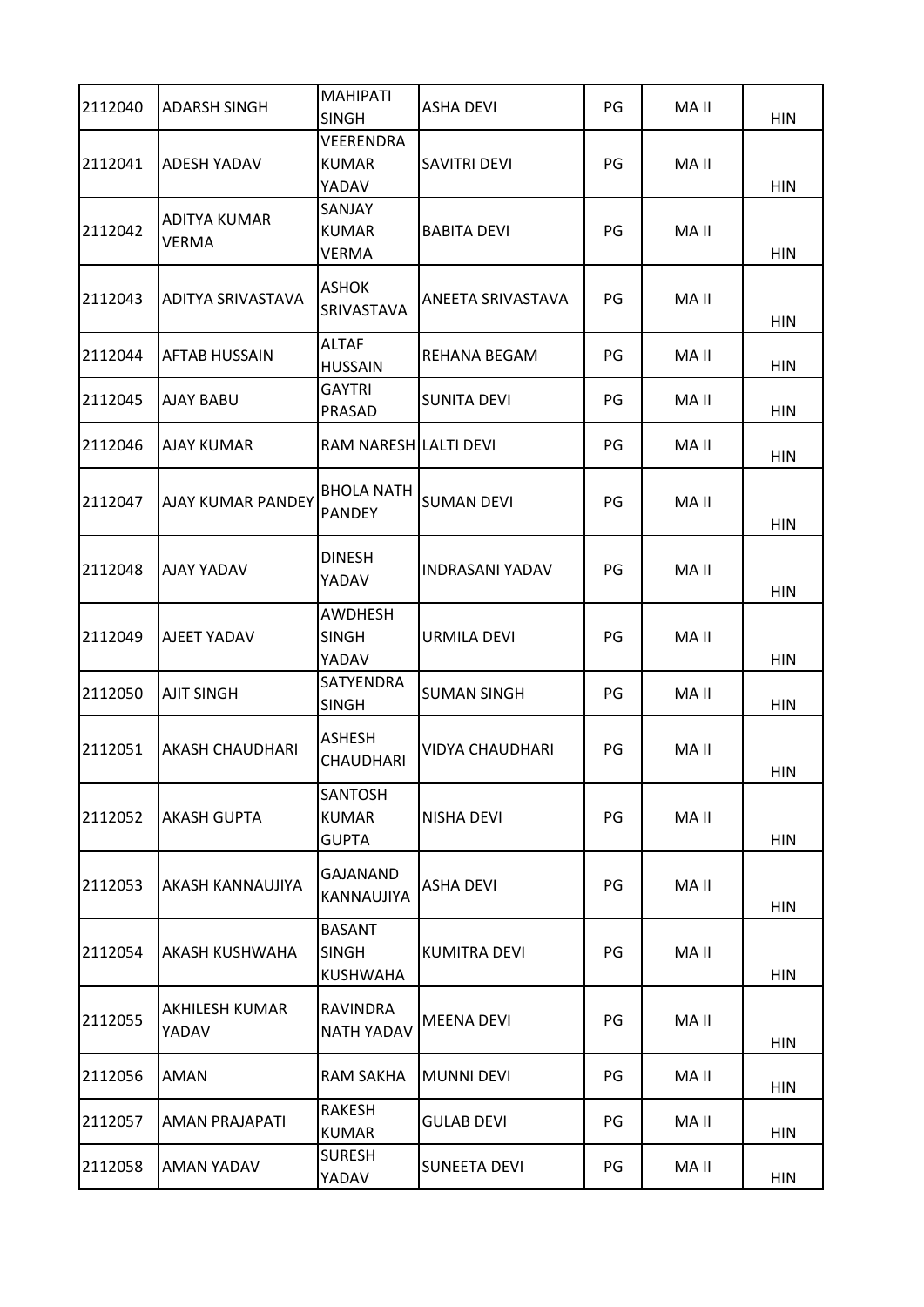| 2112059 | <b>AMAR NATH RAJ</b><br><b>BHAR</b>   | <b>RAJNATH RAJ</b><br><b>BHAR</b>                      | KAMALA DEVI         | PG | MA II | <b>HIN</b> |
|---------|---------------------------------------|--------------------------------------------------------|---------------------|----|-------|------------|
| 2112060 | <b>AMARDEEP VERMA</b>                 | <b>SURENDRA</b><br><b>NATH VERMA</b>                   | SUNEETA VERMA       | PG | MA II | <b>HIN</b> |
| 2112061 | <b>AMARTYA SEN</b>                    | <b>RAVINDRA</b><br><b>NATHAM</b>                       | NIRMALA DEVI        | PG | MA II | <b>HIN</b> |
| 2112062 | <b>AMIT KUMAR</b>                     | RAJESH<br><b>KUMAR</b>                                 | <b>SITA DEVI</b>    | PG | MA II | <b>HIN</b> |
| 2112063 | <b>AMIT KUMAR GUPTA</b>               | <b>NARAYAN</b><br><b>GUPTA</b>                         | RABRI DEVI          | PG | MA II | <b>HIN</b> |
| 2112064 | <b>AMIT KUMAR YADAV</b>               | <b>DHARM RAJ</b><br>YADAV                              | ISHA DEVI           | PG | MA II | <b>HIN</b> |
| 2112065 | <b>AMIT SHUKLA</b>                    | <b>CHANDRA</b><br><b>KANT</b><br><b>SHUKLA</b>         | <b>MADHURI DEVI</b> | PG | MA II | <b>HIN</b> |
| 2112066 | <b>AMIT YADAV</b>                     | <b>HEERA LAL</b>                                       | <b>HEERA LAL</b>    | PG | MA II | <b>HIN</b> |
| 2112067 | <b>AMITESH YADAV</b>                  | RAMASHRAY<br>YADAV                                     | SUSHAMA YADAV       | PG | MA II | <b>HIN</b> |
| 2112068 | <b>AMRITA</b>                         | <b>MUKESH</b><br><b>KUMAR</b>                          | ANITA DEVI          | PG | MA II | <b>HIN</b> |
| 2112069 | <b>AMRITA YADAV</b>                   | <b>RAMSURAT</b><br>YADAV                               | SINGARI DEVI        | PG | MA II | <b>HIN</b> |
| 2112070 | <b>ANAND</b>                          | RAM NAVAL<br><b>PANDEY</b>                             | <b>MALTI PANDEY</b> | PG | MA II | <b>HIN</b> |
| 2112071 | <b>ANAND KRISHNA</b>                  | <b>RAM</b><br><b>KRISHNA</b>                           | PUSHPA DEVI         | PG | MA II | <b>HIN</b> |
| 2112072 | <b>ANAND KUMAR</b><br><b>SONKAR</b>   | <b>INDRA LAL</b><br>SONKAR                             | <b>SHUSMA DEVI</b>  | PG | MA II | <b>HIN</b> |
| 2112073 | ANAND KUMAR<br>YADAV                  | ANIL KUMAR<br>YADAV                                    | <b>SHANTI DEVI</b>  | PG | MA II | <b>HIN</b> |
| 2112074 | <b>ANAND PRATAP</b><br><b>SINGH</b>   | <b>SURENDRA</b><br><b>SINGH</b>                        | SHEELA SINGH        | PG | MA II | <b>HIN</b> |
| 2112075 | ANCHAL MISHRA                         | <b>DHIRENDRA</b><br><b>NATH</b><br><b>MISHRA</b>       | VANDANA MISHRA      | PG | MA II | <b>HIN</b> |
| 2112076 | <b>ANIKET</b><br>CHAURASHIYA          | <b>VIMAN</b><br><b>KUMAR</b><br><b>CHAURASHIY</b><br>A | <b>MUNNI DEVI</b>   | PG | MA II | <b>HIN</b> |
| 2112077 | <b>ANIKET SINGH</b><br><b>CHANDEL</b> | RAJESH<br><b>SINGH</b>                                 | <b>REKHA SINGH</b>  | PG | MA II | <b>HIN</b> |
| 2112078 | <b>ANIL KUMAR</b>                     | <b>JAGMOHAN</b>                                        | RADHA DEVI          | PG | MA II | <b>HIN</b> |
| 2112079 | <b>ANIL NIRMAL</b>                    | LALTA<br>PRASAD<br><b>NIRMAL</b>                       | <b>USHA DEVI</b>    | PG | MA II | <b>HIN</b> |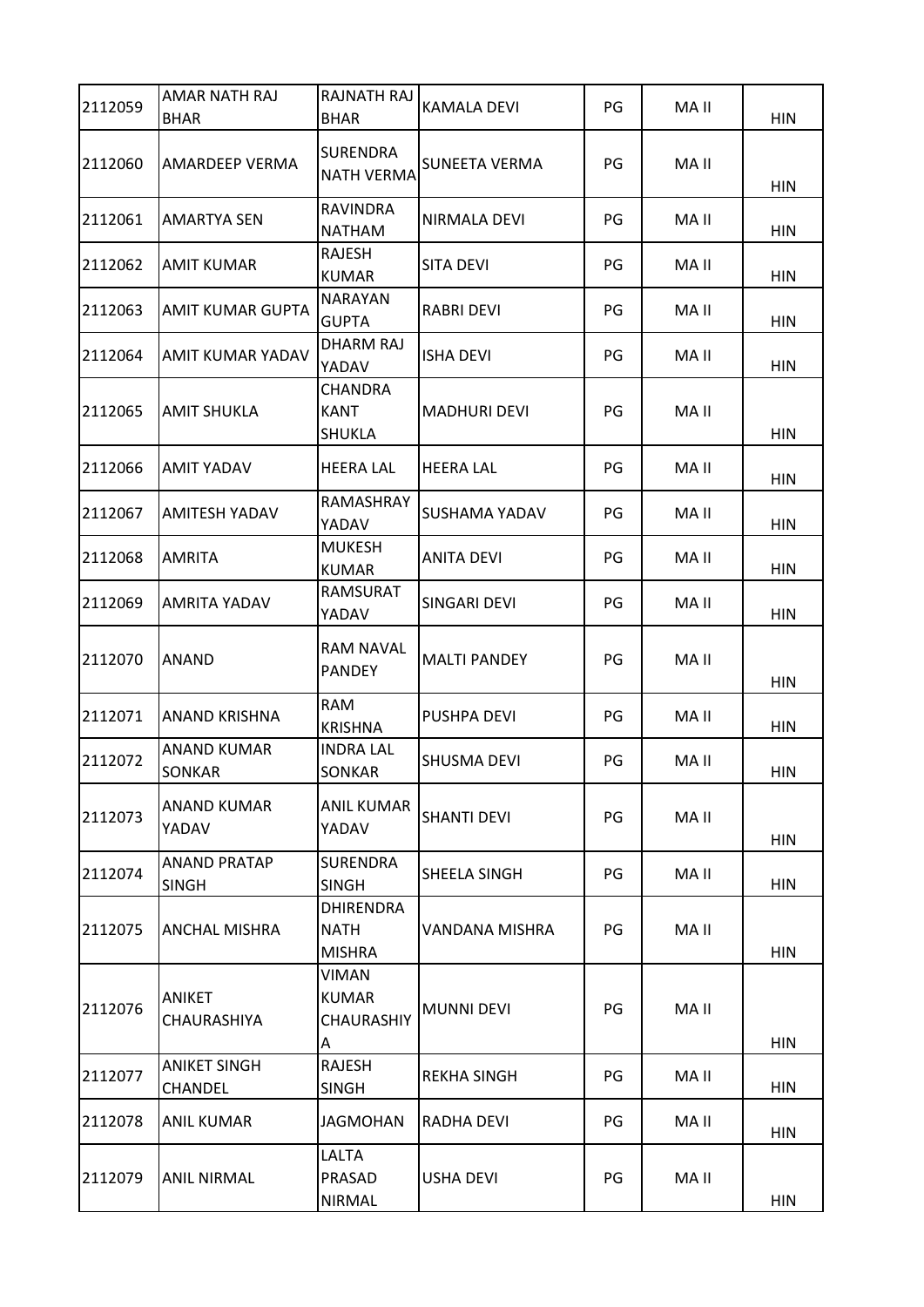| 2112080 | <b>ANITA SUMAN</b>                  | <b>BANARASI</b><br>LAL                            | <b>INDRAVATI DEVI</b>    | PG | MA II | <b>HIN</b> |
|---------|-------------------------------------|---------------------------------------------------|--------------------------|----|-------|------------|
| 2112081 | ANITA YADAV                         | <b>JEEVNATH</b><br>YADAV                          | LATE SHARMILA DEVI       | PG | MA II | <b>HIN</b> |
| 2112082 | ANJALI BHARTI                       | <b>RAM</b><br><b>BHAROS</b>                       | PRATIMA BHARTI           | PG | MA II | <b>HIN</b> |
| 2112083 | ANJALI GUPTA                        | <b>SHARDA</b><br><b>PRASAD</b><br><b>GUPTA</b>    | <b>SAROJ GUPTA</b>       | PG | MA II | <b>HIN</b> |
| 2112084 | ANJALI KUMARI                       | <b>BRAJESH</b><br><b>AWWASTHI</b>                 | RINKI AWASTHI            | PG | MA II | <b>HIN</b> |
| 2112085 | <b>ANJALI SINGH</b>                 | <b>RAJESH</b><br><b>SINGH</b>                     | <b>KANCHAN SINGH</b>     | PG | MA II | <b>HIN</b> |
| 2112086 | ANJALI YADAV                        | <b>CHANDRA</b><br><b>SHEKHAR</b><br>YADAV         | PRAMILA DEVI             | PG | MA II | <b>HIN</b> |
| 2112087 | ANJANA DEVI                         | <b>PAVAN</b><br><b>KUMAR</b>                      | <b>KUNNI DEVI</b>        | PG | MA II | <b>HIN</b> |
| 2112088 | <b>ANJUL KUMAR</b><br>JAISWAL       | <b>MAHESH</b><br><b>KUMAR</b>                     | <b>SUSHMA DEVI</b>       | PG | MA II | <b>HIN</b> |
| 2112089 | <b>ANKIT KUMAR</b><br><b>MAURYA</b> | <b>RAMCHAND</b><br><b>MAURYA</b>                  | <b>MEENA DEVI</b>        | PG | MA II | <b>HIN</b> |
| 2112090 | <b>ANKIT PANDEY</b>                 | BANSHNARA<br>YAN PANDEY                           | <b>SHAKUNTALA DEVI</b>   | PG | MA II | <b>HIN</b> |
| 2112091 | ANKIT YADAV                         | LAKSHMI<br><b>SHANKAR</b><br>YADAV                | <b>URMILA DEVI</b>       | PG | MA II | <b>HIN</b> |
| 2112092 | <b>ANKITA TIWARI</b>                | <b>SITLA</b><br>PRASAD<br><b>TIWARI</b>           | <b>SUSHILA TIWARI</b>    | PG | MA II | <b>HIN</b> |
| 2112093 | ANKITA YADAV                        | <b>MEERA DEVI</b>                                 | <b>RAM KRIPAL</b>        | PG | MA II | <b>HIN</b> |
| 2112094 | <b>ANOOP KUMAR</b><br><b>SINGH</b>  | <b>MAHENDRA</b><br><b>PRATAP</b><br><b>SINGH</b>  | <b>MADHURI DEVI</b>      | PG | MA II | <b>HIN</b> |
| 2112095 | ANSHU KUSHWAHA                      | <b>BALRAM</b><br><b>KUSHWAHA</b>                  | <b>SAVITRI</b>           | PG | MA II | <b>HIN</b> |
| 2112096 | <b>ANSHU SINGH</b>                  | <b>SANTOSH</b><br><b>SINGH</b>                    | <b>VIMLESH SINGH</b>     | PG | MA II | <b>HIN</b> |
| 2112097 | <b>ANSHU TRIPATHI</b>               | <b>INDRA</b><br><b>NARAYAN</b><br><b>TRIPATHI</b> | <b>SAROJANI TRIPATHI</b> | PG | MA II | <b>HIN</b> |
| 2112098 | ANSHUMAN                            | MITHAEE LAL SURYA KALI                            |                          | PG | MA II | <b>HIN</b> |
| 2112099 | <b>ANTIMA UPADHYAY</b>              | <b>RADHE</b><br>SHYAM<br><b>UPADHYAY</b>          | <b>SUMITRA DEVI</b>      | PG | MA II | <b>HIN</b> |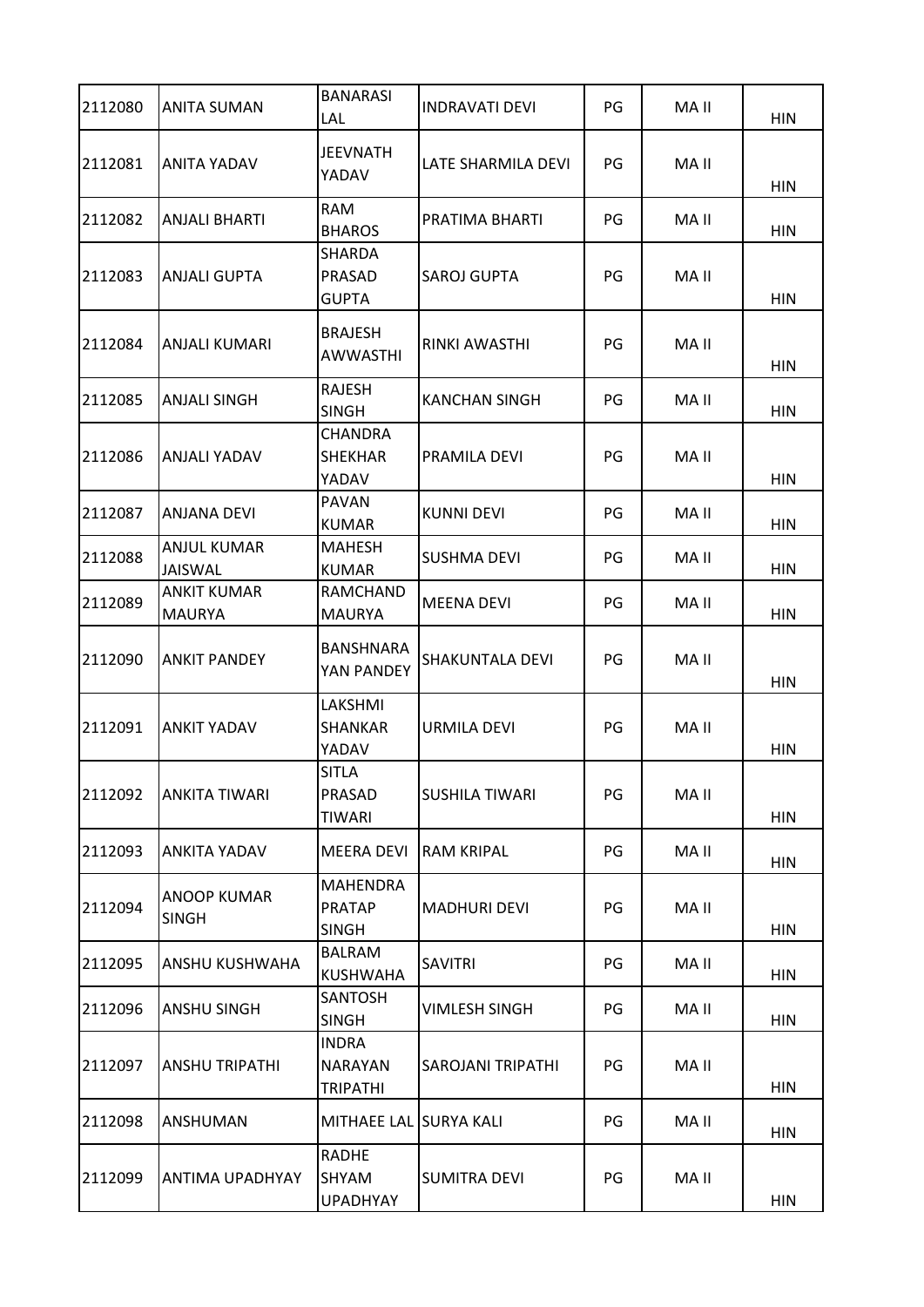| 2112100 | <b>ANUGRAH KUMAR</b><br>RAI         | <b>MANOJ</b><br><b>KUMAR RAI</b>                  | <b>NEELAM RAI</b>             | PG | MA II | <b>HIN</b> |
|---------|-------------------------------------|---------------------------------------------------|-------------------------------|----|-------|------------|
| 2112101 | ANUJ KUMAR VERMA KUMAR              | <b>VINOD</b><br><b>VERMA</b>                      | <b>SHARMA DEVI</b>            | PG | MA II | <b>HIN</b> |
| 2112102 | ANUJ KUMAR YADAV                    | RAKESH<br>YADAV                                   | <b>CHANDA DEVI</b>            | PG | MA II | <b>HIN</b> |
| 2112103 | <b>ANURAG YADAV</b>                 | <b>KESHARI</b><br><b>KUMAR</b><br>YADAV           | SAROJA YADAV                  | PG | MA II | <b>HIN</b> |
| 2112104 | <b>APARNA SINGH</b>                 | SATYA<br><b>PRAKASH</b><br><b>SINGH</b>           | <b>VIDYA SINGH</b>            | PG | MA II | <b>HIN</b> |
| 2112105 | <b>APOORVA TIWARI</b>               | RAVI<br><b>SHANKAR</b><br><b>TIWARI</b>           | <b>MAYA TIWARI</b>            | PG | MA II | <b>HIN</b> |
| 2112106 | <b>ARIHANT SHUKLA</b>               | VAGISH<br><b>SHUKLA</b>                           | RASMI SHUKLA                  | PG | MA II | <b>HIN</b> |
| 2112107 | <b>ARUN KUMAR</b>                   | <b>OMKAR</b><br><b>SINGH</b>                      | <b>URMILA DEVI</b>            | PG | MA II | <b>HIN</b> |
| 2112108 | <b>ARYA PANDEY</b>                  | KAMLAKANT<br><b>PANDEY</b>                        | <b>RENU PANDEY</b>            | PG | MA II | <b>HIN</b> |
| 2112109 | <b>ASHISH GOSWAMI</b>               | <b>RAM DEV</b><br><b>GOSWAMI</b>                  | MADHUBALA<br><b>GOSWAMI</b>   | PG | MA II | <b>HIN</b> |
|         | U2073184 ASHISH KUMAR               | <b>JAGNNATH</b><br><b>VERMA</b>                   | DHARMAVATI DEVI               | PG | MA II | HIN        |
| 2112111 | <b>ASHISH KUMAR</b><br><b>SINGH</b> | <b>HARISHCHAN</b><br>DRA SINGH                    | <b>SUNITA SINGH</b>           | PG | MA II | <b>HIN</b> |
| 2112112 | <b>ASHUTOSH PANDEY</b>              | <b>DINESH</b><br><b>CHAND</b><br><b>PANDEY</b>    | <b>REKHA DEVI</b>             | PG | MA II | <b>HIN</b> |
| 2112113 | <b>ASHUTOSH TRIPATHI</b>            | <b>UMA DATT</b>                                   | <b>USHA DEVI</b>              | PG | MA II | <b>HIN</b> |
| 2112114 | <b>ATAL BIHARI</b>                  | RAJ<br><b>BAHADUR</b>                             | SANTOSH                       | PG | MA II | <b>HIN</b> |
| 2112115 | <b>ATUL KUMAR</b>                   | <b>RAM</b><br><b>TEERATH</b>                      | <b>SUKHMATA</b>               | PG | MA II | <b>HIN</b> |
| 2112116 | <b>ATUL KUMAR SINGH</b>             | <b>SUBHASH</b><br><b>CHANDRA</b><br><b>SINGH</b>  | <b>MEERA SINGH</b>            | PG | MA II | <b>HIN</b> |
| 2112117 | <b>ATUL MISHRA</b>                  | <b>SUBHASH</b><br><b>CHANDRA</b><br><b>MISHRA</b> | SANDHYA RANI<br><b>MISHRA</b> | PG | MA II | <b>HIN</b> |
| 2112118 | <b>ATUL SAROJ</b>                   | MANRAJ<br>SAROJ                                   | CHAIN KUMARI DEVI             | PG | MA II | HIN        |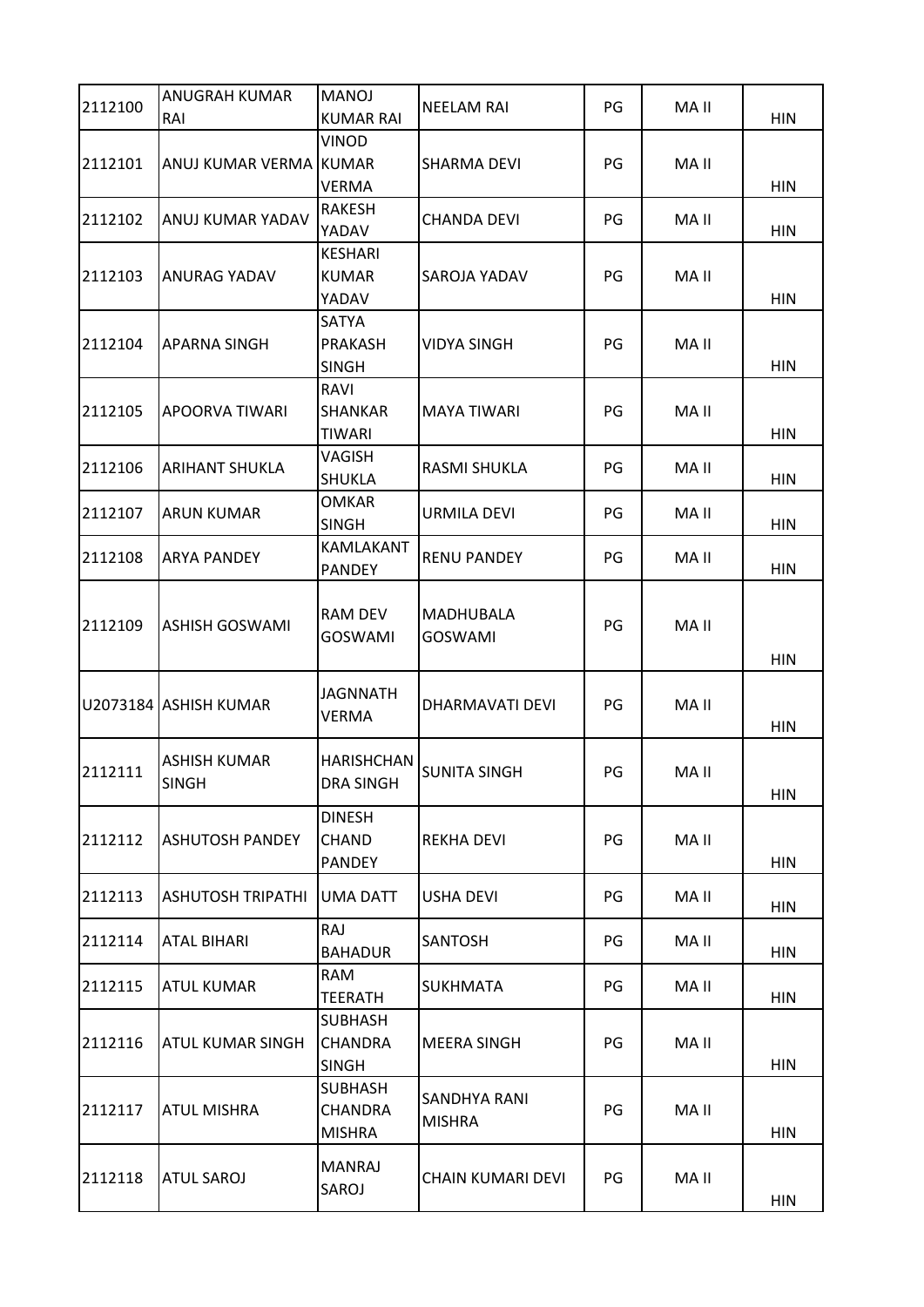| 2112119 | <b>ATUL SINGH</b>                     | PRAMENDRA<br><b>SINGH</b>                      | <b>SHIPRA SINGH</b>     | PG | MA II | <b>HIN</b> |
|---------|---------------------------------------|------------------------------------------------|-------------------------|----|-------|------------|
| 2112120 | ATUL SRIVASTAVA                       | <b>KESHAVA</b><br><b>CHANDRA</b><br>SRIVASTAVA | VIDYAWATI<br>SRIVASTAVA | PG | MA II | <b>HIN</b> |
| 2112121 | ATYENDRA PRATAP<br><b>SINGH</b>       | <b>RAVINDRA</b><br><b>PRATAP</b><br>SINGH      | <b>MEERA SINGH</b>      | PG | MA II | <b>HIN</b> |
| 2112122 | AVADHESH PASWAN                       | <b>RAM</b><br><b>PRAKASH</b><br>PASWAN         | LILAVATI DEVI           | PG | MA II | <b>HIN</b> |
| 2112123 | AVANISH TIWARI                        | <b>UPENDRA</b><br><b>NATH TIWARI</b>           | PRATIBHA TIWARI         | PG | MA II | <b>HIN</b> |
| 2112124 | <b>AVNISH MISHRA</b>                  | <b>RAM ACHAL</b><br><b>MISHRA</b>              | <b>NIRMLA DEVI</b>      | PG | MA II | <b>HIN</b> |
| 2112125 | AWADH BIHARI                          | RAMPHAL                                        | RAJKALI DEVI            | PG | MA II | <b>HIN</b> |
| 2112126 | AWANISH YADAV                         | <b>INDRA JEET</b><br>YADAV                     | <b>LAL MATI DEVI</b>    | PG | MA II | <b>HIN</b> |
| 2112127 | AYUSH KUMAR                           | JAY PRAKASH                                    | <b>GEETA DEVI</b>       | PG | MA II | <b>HIN</b> |
| 2112128 | <b>BALRAM OJHA</b>                    | RAJENDRA<br>PRASAD<br><b>OJHA</b>              | CHHAMA OJHA             | PG | MA II | <b>HIN</b> |
| 2112129 | <b>BHUPENDRA</b><br><b>NARAYAN</b>    | VIJAY<br>PRAKASH                               | SAROJ                   | PG | MA II | <b>HIN</b> |
| 2112130 | <b>BIPIN MAURY</b>                    | RAMASHANK<br><b>AR MAURY</b>                   | RAMAVATI MAURYA         | PG | MA II | <b>HIN</b> |
| 2112131 | <b>BIRENDRA KUMAR</b><br><b>PATEL</b> | RAMDARAS<br><b>PATEL</b>                       | <b>SAROJ PATEL</b>      | PG | MA II | <b>HIN</b> |
| 2112132 | BRAMHADEEN<br><b>VERMA</b>            | ARJUN SINGH MALTI DEVI                         |                         | PG | MA II | <b>HIN</b> |
| 2112133 | <b>BRIJ KISHOR</b>                    | <b>DINESH</b><br><b>KUMAR</b>                  | AKHILESH KUMARI         | PG | MA II | <b>HIN</b> |
| 2112134 | <b>BRIJESH PAL</b>                    |                                                | PATIRAM PAL NEELAM DEVI | PG | MA II | <b>HIN</b> |
| 2112135 | <b>BRIJESH YADAV</b>                  | RAMKUWAR<br>YADAV                              | <b>SUBHAWATI DEVI</b>   | PG | MA II | <b>HIN</b> |
| 2112136 | <b>BUDDHPRIYA</b><br><b>GAUTAM</b>    | <b>JOKHAN</b><br>PRASAD                        | <b>GULAB PATTI DEVI</b> | PG | MA II | <b>HIN</b> |
| 2112137 | <b>DEEPAK PATEL</b>                   | <b>RAM</b><br>SAMUJH<br><b>PATEL</b>           | JADAWATI DEVI           | PG | MA II | <b>HIN</b> |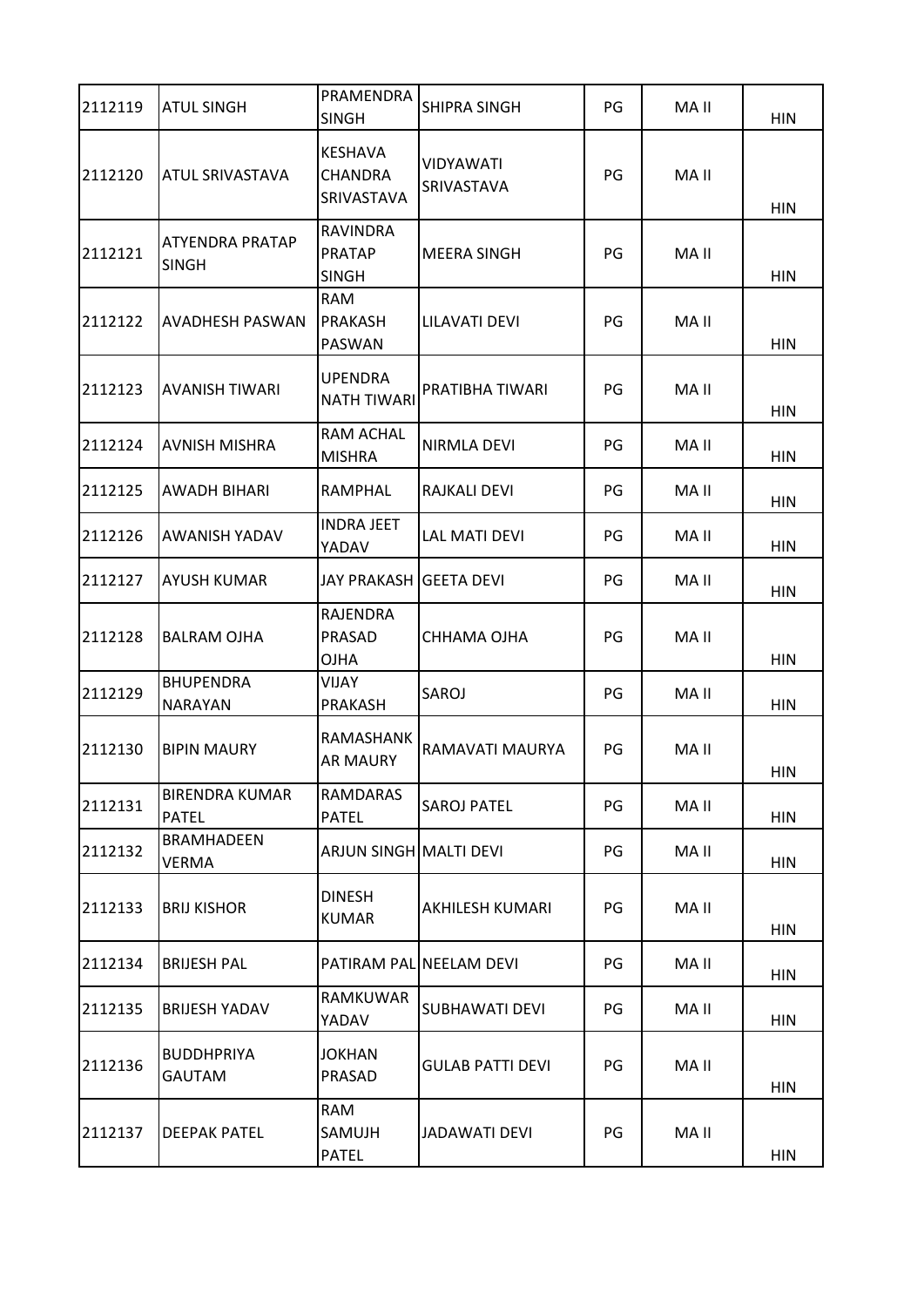| 2112138 | <b>DEVANSHU TRIPATHI</b>             | RAVINDRA<br><b>KUMAR</b>                         | PUSHPA TRIPATHI     | PG | MA II |                          |
|---------|--------------------------------------|--------------------------------------------------|---------------------|----|-------|--------------------------|
| 2112139 | DHANANJAY KUMAR<br><b>GUPTA</b>      | <b>TRIPATHI</b><br><b>GANESH</b><br>PRASAD       | GEETA DEVI          | PG | MA II | <b>HIN</b><br><b>HIN</b> |
| 2112140 | DHARM RAJ                            | RAM GULAM                                        | ISHYAMA DEVI        | PG | MA II | <b>HIN</b>               |
| 2112141 | <b>DHARMENDRA</b><br>YADAV           | <b>DHURANDHA</b><br>R YADAV                      | RAMANTI DEVI        | PG | MA II | <b>HIN</b>               |
| 2112142 | DHIRAJ KUMAR                         | <b>GOVIND</b><br>PRASAD                          | KAMALA DEVI         | PG | MA II | <b>HIN</b>               |
| 2112143 | <b>DHRUV PRATAP</b>                  | <b>VIJAY</b><br><b>PRATAP</b>                    | <b>GEETA DEVI</b>   | PG | MA II | <b>HIN</b>               |
| 2112144 | DHRUW KUMAR                          | CHANDESHW<br><b>AR YADAV</b>                     | VIMLA DEVI          | PG | MA II | <b>HIN</b>               |
| 2112145 | DILEEP KUMAR PAL                     | <b>RAM SUMER</b><br>PAL                          | ANAR KALEE          | PG | MA II | HIN                      |
| 2112146 | DINESH KUMAR                         | RAM ADHAR                                        | KAMNI DEVI          | PG | MA II | <b>HIN</b>               |
| 2112147 | DIVESH KUMAR<br>YADAV                | <b>BHARAT LAL</b><br>YADAV                       | PRABHAVATI DEVI     | PG | MA II | <b>HIN</b>               |
| 2112148 | <b>DURGENDRA</b><br>NARAYAN TIWAR    | <b>MAHENDRA</b><br><b>KUMAR</b><br><b>TIWARI</b> | SUSHMA DEVI         | PG | MA II | <b>HIN</b>               |
| 2112149 | <b>DURGESH GUPTA</b>                 | JAINARAYAN<br>PRASAD<br><b>GUPTA</b>             | SAVITRI DEVI        | PG | MA II | <b>HIN</b>               |
| 2112150 | <b>DURGESH KUMAR</b><br><b>SINGH</b> | <b>TRIBHUWAN</b><br><b>SINGH</b>                 | YASHOMATI DEVI      | PG | MA II | <b>HIN</b>               |
| 2112151 | <b>GAJENDRA PAL</b>                  | <b>SURESH</b><br><b>BABU</b>                     | <b>SUNEETA DEVI</b> | PG | MA II | <b>HIN</b>               |
| 2112152 | <b>GANGESH KUMAR</b>                 | <b>OM PRAKASH</b><br>YADAV                       | <b>REETA DEVI</b>   | PG | MA II | <b>HIN</b>               |
| 2112153 | <b>GARIMA SINGH</b>                  | SHANKAR<br><b>SINGH</b>                          | MANJU DEVI          | PG | MA II | HIN                      |
| 2112154 | GARIMA YADAV                         | <b>BRIJNATH</b><br>YADAV                         | <b>GEETA DEVI</b>   | PG | MA II | <b>HIN</b>               |
| 2112155 | <b>GAURAV PRATAP</b><br><b>SINGH</b> | RAJESH<br><b>PRATAP</b><br><b>SINGH</b>          | ANJANA SINGH        | PG | MA II | <b>HIN</b>               |
| 2112156 | GAURAV SINGH                         | RAKESH<br><b>SINGH</b>                           | SUSHMA DEVI         | PG | MA II | <b>HIN</b>               |
| 2112157 | <b>GAURAV SINGH</b>                  | <b>SATYA BHAN</b><br><b>SINGH</b>                | RENUKAMAL           | PG | MA II | <b>HIN</b>               |
| 2112158 | GAURAV YADAV                         | ANIL KUMAR   MALTI DEVI                          |                     | PG | MA II | <b>HIN</b>               |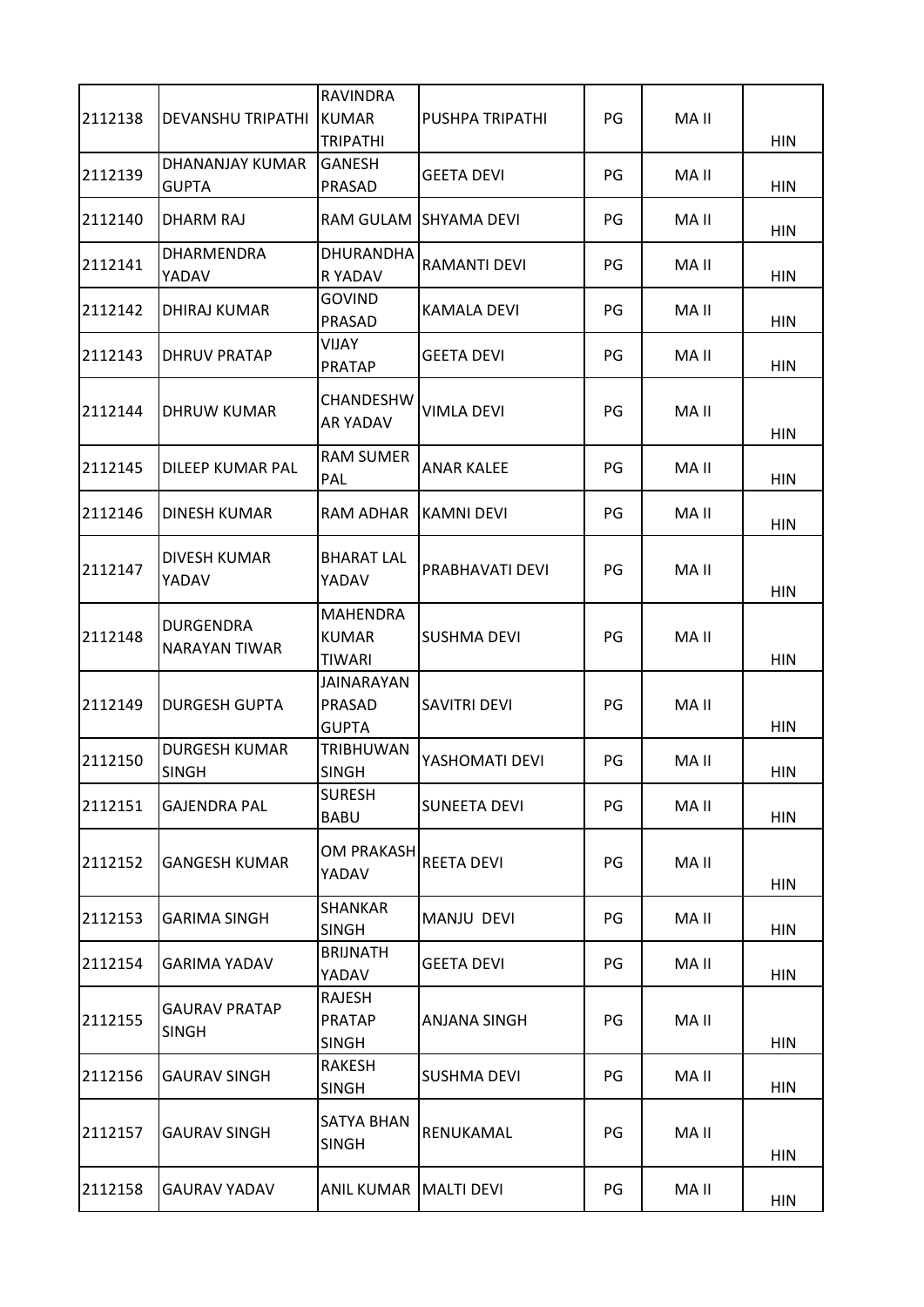| 2112159 | <b>GOVIND KUMAR</b>     | <b>SATYA</b><br><b>NARAYAN</b><br><b>SAH</b>    | <b>MANJU DEVI</b>    | PG | MA II | <b>HIN</b> |
|---------|-------------------------|-------------------------------------------------|----------------------|----|-------|------------|
| 2112160 | <b>HARIOM KUMAR</b>     | <b>BAKHEDOO</b><br><b>RAM</b>                   | DURGAVATI DEVI       | PG | MA II | <b>HIN</b> |
| 2112161 | <b>HARSHIT SINGH</b>    | <b>TRIBHUVAN</b><br><b>SINGH</b>                | PUSHPA SINGH         | PG | MA II | <b>HIN</b> |
| 2112162 | <b>HEERALAL GOND</b>    | <b>DHANPAL</b><br>GOND                          | RADHIKA DEVI         | PG | MA II | <b>HIN</b> |
| 2112163 | <b>HEM LATA</b>         | <b>KAMATA</b><br>PRASAD                         | JANKI DEVI           | PG | MA II | <b>HIN</b> |
| 2112164 | <b>HEMENDRA KUMAR</b>   | <b>RAM</b><br><b>BAHADUR</b>                    | LAXMI DEVI           | PG | MA II | <b>HIN</b> |
| 2112165 | <b>HIMANSHU DUBEY</b>   | <b>GIRISH</b><br><b>CHANDRA</b><br><b>DUBEY</b> | RADHA DEVI           | PG | MA II | <b>HIN</b> |
| 2112166 | <b>HRICHA YADAV</b>     | <b>RAM SUMER</b><br>YADAV                       | <b>SHASHI DEVI</b>   | PG | MA II | <b>HIN</b> |
| 2112167 | <b>INDRA KUMAR</b>      | <b>BRIJESH</b><br><b>KUMAR</b>                  | <b>MEERA DEVI</b>    | PG | MA II | <b>HIN</b> |
| 2112168 | <b>ISHAWAR CHANDRA</b>  | MR. RAM<br>PRASAD                               | <b>SMT. RAM BETI</b> | PG | MA II | HIN        |
| 2112169 | <b>JAI PRAKASH</b>      | <b>ARVIND</b><br><b>KUMAR</b>                   | <b>SAVITRI DEVI</b>  | PG | MA II | <b>HIN</b> |
| 2112170 | <b>JITENDRA SHUKLA</b>  | LALIT KUMAR<br><b>SHUKLA</b>                    | <b>AJITA SHUKLA</b>  | PG | MA II | HIN        |
| 2112171 | <b>JIYA SINGH</b>       | <b>SUNIL SINGH RINKU DEVI</b>                   |                      | PG | MA II | <b>HIN</b> |
| 2112172 | <b>JUHI KUMARI</b>      | RAVI<br>PRAKASH                                 | <b>KANCHAN DEVI</b>  | PG | MA II | <b>HIN</b> |
| 2112173 | <b>JYOTI GAUR</b>       | RAKESH<br><b>GAUR</b>                           | JAYSHRI              | PG | MA II | <b>HIN</b> |
| 2112174 | <b>JYOTI PATEL</b>      | <b>THEERATH</b><br><b>NATH PATEL</b>            | SHAKUNTALA DEVI      | PG | MA II | <b>HIN</b> |
| 2112175 | <b>KAMAL KISHOR</b>     | <b>SANTOSH</b><br><b>KUMAR</b>                  | SAVITRI DEVI         | PG | MA II | <b>HIN</b> |
| 2112176 | <b>KAPIL KUMAR</b>      | YUVRAJ                                          | <b>JAIDEVI</b>       | PG | MA II | <b>HIN</b> |
| 2112177 | <b>KARMA DEV</b>        | <b>INDRA</b><br><b>BAHADUR</b>                  | ASHA DEVI            | PG | MA II | <b>HIN</b> |
| 2112178 | <b>KAVITA YADAV</b>     | <b>ABHAY</b><br>NARAYANA<br>YADAV               | <b>TARA DEVI</b>     | PG | MA II | <b>HIN</b> |
| 2112179 | <b>KESHAV PRAJAPATI</b> | JAIRAM<br>PRAJAPATI                             | PHULAMATI DEVI       | PG | MA II | <b>HIN</b> |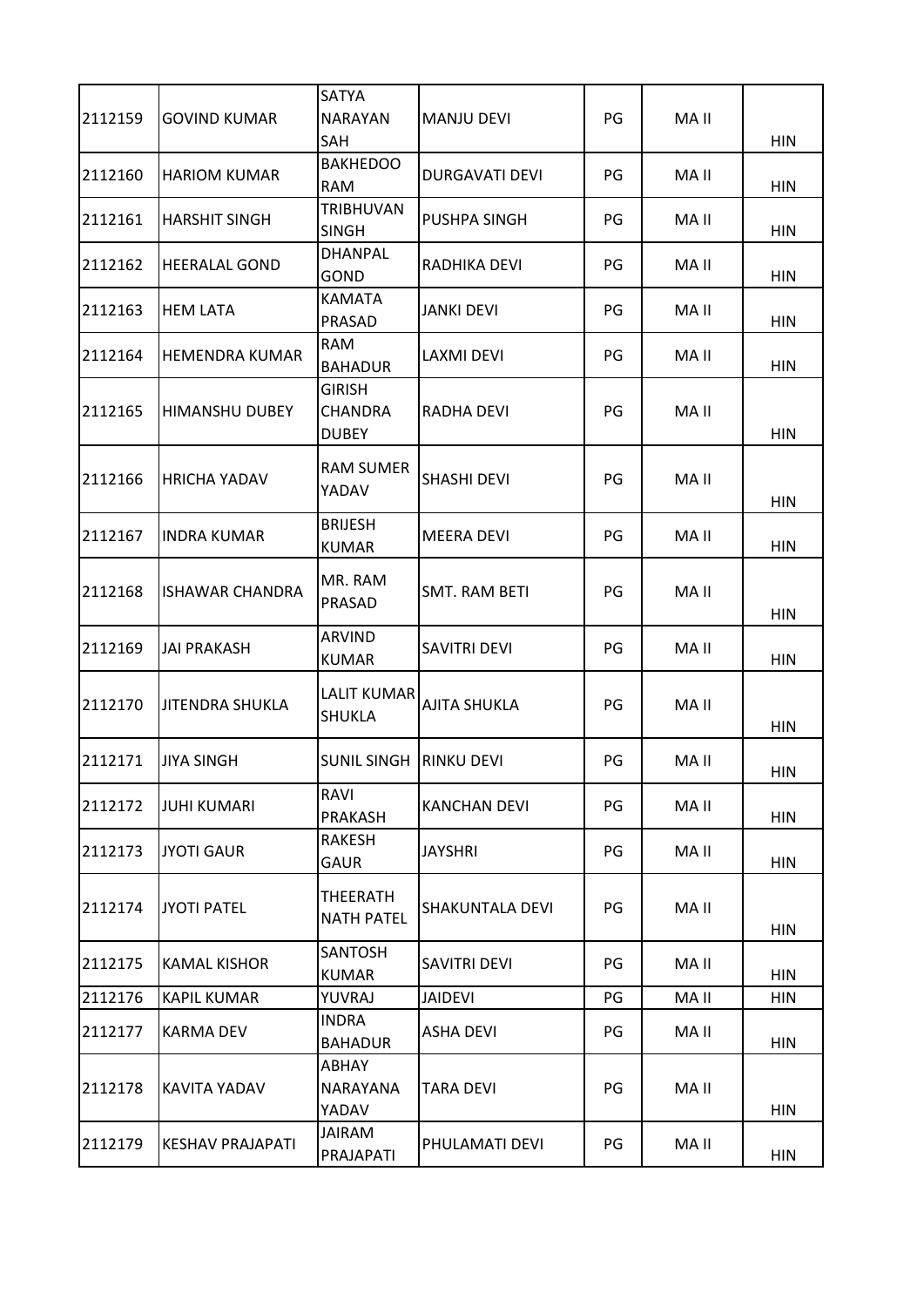| 2112180 | <b>KISHAN KUMAR</b><br>SAROJ       | <b>RAJESH</b><br><b>KUMAR</b><br>SAROJ                | <b>SUNITA DEVI</b>       | PG | MA II | <b>HIN</b> |
|---------|------------------------------------|-------------------------------------------------------|--------------------------|----|-------|------------|
| 2112181 | <b>KM ANAMIKA VATSAL</b>           | <b>RAM</b><br>SAJEEVAN                                | <b>RAMPATI</b>           | PG | MA II | <b>HIN</b> |
| 2112182 | <b>KM ANITA</b>                    | <b>BRIJLAL</b><br><b>BHEEM</b>                        | DUIJA DEVI               | PG | MA II | <b>HIN</b> |
| 2112183 | <b>KM ANITA PATEL</b>              | <b>SHIV KAILASH</b><br><b>PATEL</b>                   | <b>REKHA DEVI</b>        | PG | MA II | <b>HIN</b> |
| 2112184 | <b>KM ANJALI</b>                   | <b>BASANT LAL</b><br><b>PATEL</b>                     | <b>DEVKALI DEVI</b>      | PG | MA II | <b>HIN</b> |
| 2112185 | <b>KM ANJALI</b>                   | <b>MAHENDRA</b><br><b>KUMAR</b><br>TIWARI             | <b>NEERAJ DEVI</b>       | PG | MA II | <b>HIN</b> |
| 2112186 | <b>KM ANKITA SINGH</b>             | RAMANJU<br><b>SINGH</b>                               | <b>SHANTEE DEVI</b>      | PG | MA II | <b>HIN</b> |
| 2112187 | <b>KM ARCHANA YADAV</b>            | UDHO<br>YADAV                                         | <b>BHAGYAVANEE DEVI</b>  | PG | MA II | <b>HIN</b> |
| 2112188 | <b>KM ARTI DEVI</b>                | <b>VIMLESH</b><br><b>KUMAR</b>                        | <b>RAJ KUMARI</b>        | PG | MA II | <b>HIN</b> |
| 2112189 | <b>KM CHANDANI</b><br>YADAV        | LALCHAND<br>YADAV                                     | <b>ISRAWATI DEVI</b>     | PG | MA II | <b>HIN</b> |
| 2112190 | KM DIKSHA                          | <b>HARISHANKA</b><br>R                                | <b>SUSHILA</b>           | PG | MA II | <b>HIN</b> |
| 2112191 | <b>KM DIKSHA</b>                   | <b>MANGLA</b><br>PRASAD<br><b>MISHRA</b>              | <b>SUNITA MISHRA</b>     | PG | MA II | <b>HIN</b> |
| 2112192 | <b>KM GUDIYA</b>                   | <b>JAINENDRA</b>                                      | <b>SUSHMA</b>            | PG | MA II | <b>HIN</b> |
| 2112193 | <b>KM JAYA VERMA</b>               |                                                       | DILIP KUMAR SUNITA SINGH | PG | MA II | <b>HIN</b> |
| 2112194 | <b>KM JYOTI KUMARI</b>             | <b>HARISHCHAN</b><br>D                                | <b>LAL MANI</b>          | PG | MA II | <b>HIN</b> |
| 2112195 | <b>KM JYOTI TRIPATHI</b>           | <b>RUDRENDRA</b><br><b>NARAYAN</b><br><b>TRIPATHI</b> | SANJU TRIPATHI           | PG | MA II | <b>HIN</b> |
| 2112196 | <b>KM KIRTI SINGH</b>              | SHRINAND<br><b>SINGH</b>                              | APARAJITA SINGH          | PG | MA II | <b>HIN</b> |
| 2112197 | <b>KM MANISHA GAUR</b>             | <b>TULSI RAM</b><br><b>GAUR</b>                       | RAJVANTI DEVI            | PG | MA II | HIN        |
| 2112198 | <b>KM NEHA</b>                     | <b>VEER</b><br><b>BAHADUR</b><br><b>RAM</b>           | <b>LALITA DEVI</b>       | PG | MA II | <b>HIN</b> |
| 2112199 | <b>KM NIDHI</b>                    | <b>ANIL KUMAR</b><br><b>SHUKLA</b>                    | <b>SUSHMA SHUKLA</b>     | PG | MA II | <b>HIN</b> |
| 2112200 | <b>KM POOJA</b><br><b>BHARDWAJ</b> | AMBIKA<br>BHARDWAJ                                    | <b>CHADMUNI DEVI</b>     | PG | MA II | HIN        |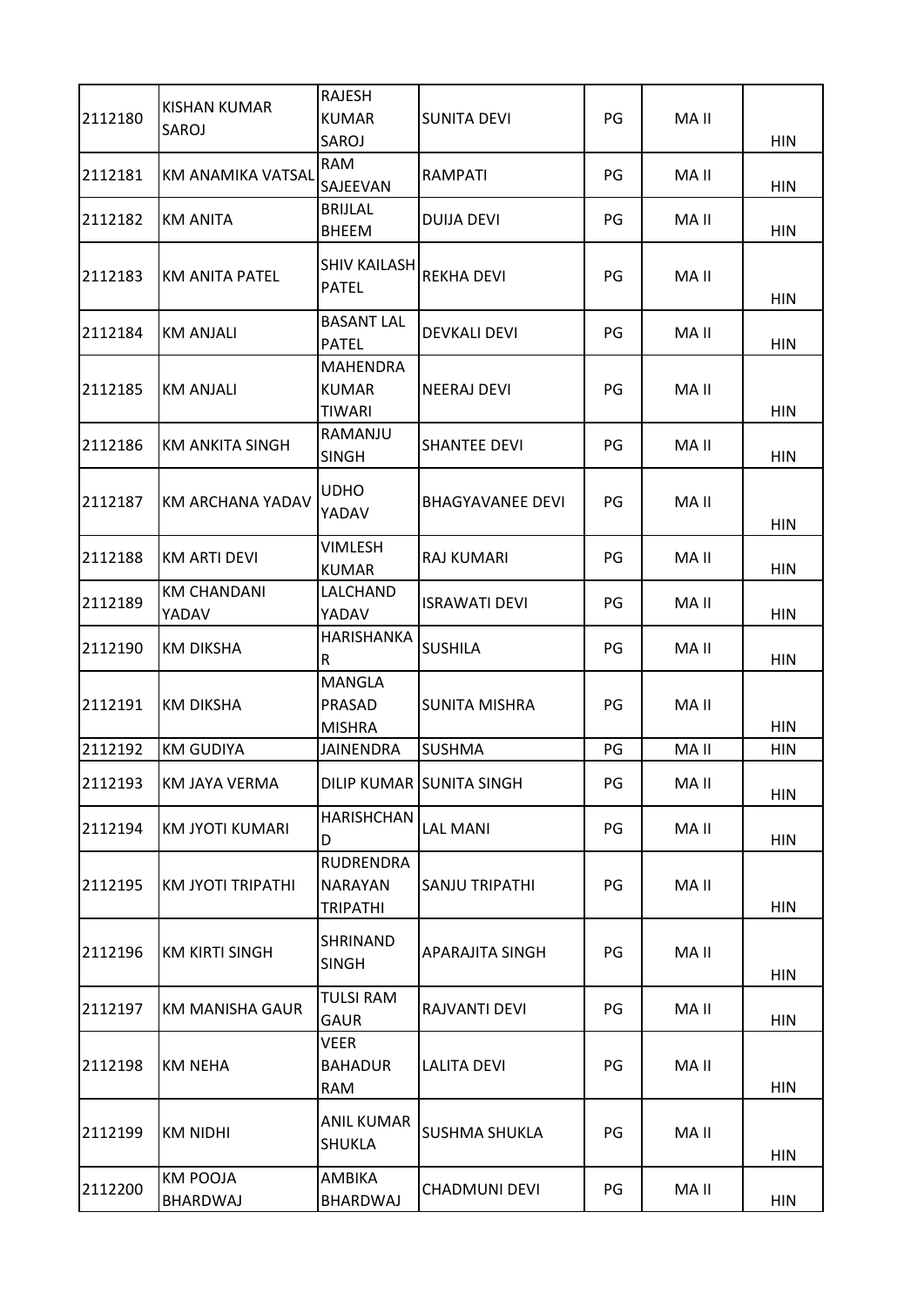| 2112201 | <b>KM POOJA PAL</b>                    | <b>RAM KUMAR</b>                                        | <b>MANJU PAL</b>      | PG  | MA II | <b>HIN</b> |
|---------|----------------------------------------|---------------------------------------------------------|-----------------------|-----|-------|------------|
| 2112202 | <b>KM PRIYANKA</b><br><b>MISHRA</b>    | <b>VINAY</b><br><b>KUMAR</b><br><b>MISHRA</b>           | <b>USHA MISHRA</b>    | PG  | MA II | <b>HIN</b> |
| 2112203 | KM PRIYANKA YADAV                      | <b>TEERATH RAJ</b><br>YADAV                             | <b>SUSHILA DEVI</b>   | PG  | MA II | <b>HIN</b> |
| 2112204 | KM PUSPA GAUR                          | <b>TULSI RAM</b><br><b>GAUR</b>                         | RAJVANTI DEVI         | PG  | MA II | <b>HIN</b> |
| 2112205 | KM RADHIKA<br><b>CHAURASIYA</b>        | GHANSHYAM<br><b>CHAURASIYA</b>                          | <b>SUSHEELA DEVI</b>  | PG  | MA II | HIN        |
| 2112206 | <b>KM RENU</b>                         | <b>BHAGIRATHI</b>                                       | DHUMMA DEVI           | PG  | MA II | <b>HIN</b> |
| 2112207 | <b>KM RISHU YADAV</b>                  | <b>ASHOK</b><br><b>KUMAR</b><br>YADAV                   | <b>ASHA LATA DEVI</b> | PG  | MA II | <b>HIN</b> |
| 2112208 | <b>KM SAKSHI SHUKLA</b>                | SANJAY<br><b>KUMAR</b><br><b>SHUKLA</b>                 | <b>PUSHPA DEVI</b>    | PG  | MA II | <b>HIN</b> |
| 2112209 | <b>KM SAKSHI</b><br><b>VISHWAKARMA</b> | <b>RAM</b><br><b>BAHADUR</b><br><b>VISHWAKAR</b><br>MA. | ANEETA<br>VISHWAKARMA | PG  | MA II | <b>HIN</b> |
| 2112210 | <b>KM SAMIKSHA</b><br>YADAV            | <b>DHARMENDR</b><br>A KUMAR                             | <b>MATLI DEVI</b>     | PG  | MA II | HIN        |
| 2112211 | <b>KM SAPNA</b>                        | <b>DINESH</b><br><b>KUMAR</b>                           | <b>USHA DEVI</b>      | PG  | MA II | <b>HIN</b> |
| 2112212 | KM SAVITA<br>KANAUJIYA                 | <b>KAMLESH</b><br>KANAUJIYA                             | TARA DEVI KANAUJIYA   | PG. | MA II | <b>HIN</b> |
| 2112213 | KM SHAILJA VERMA                       | <b>GAURI</b><br><b>SHANKAR</b>                          | RENU DEVI             | PG  | MA II | <b>HIN</b> |
| 2112214 | <b>KM SHIVANI</b>                      | <b>BASANT LAL</b><br><b>JAISWAL</b>                     | <b>KANCHAN DEVI</b>   | PG  | MA II | <b>HIN</b> |
| 2112215 | <b>KM SHIVANI</b>                      | RAJESH<br><b>KUMAR</b>                                  | REKHA DEVI            | PG  | MA II | <b>HIN</b> |
| 2112216 | <b>KM SUDHA</b>                        | <b>DHIRENDRA</b><br>KUMAR                               | SADHANA DEVI          | PG  | MA II | HIN        |
| 2112217 | <b>KM SUNANDA</b><br>VARMA             | MANOJ<br><b>KUMAR</b>                                   | <b>SUMITRA DEVI</b>   | PG  | MA II | <b>HIN</b> |
| 2112218 | KOMAL YADAV                            | RAMPAL<br>YADAV                                         | GYANMATI YADAV        | PG  | MA II | HIN        |
| 2112219 | <b>KRISHNA KANT</b>                    | <b>BHOLANATH</b>                                        | MAYA DEVI             | PG  | MA II | HIN        |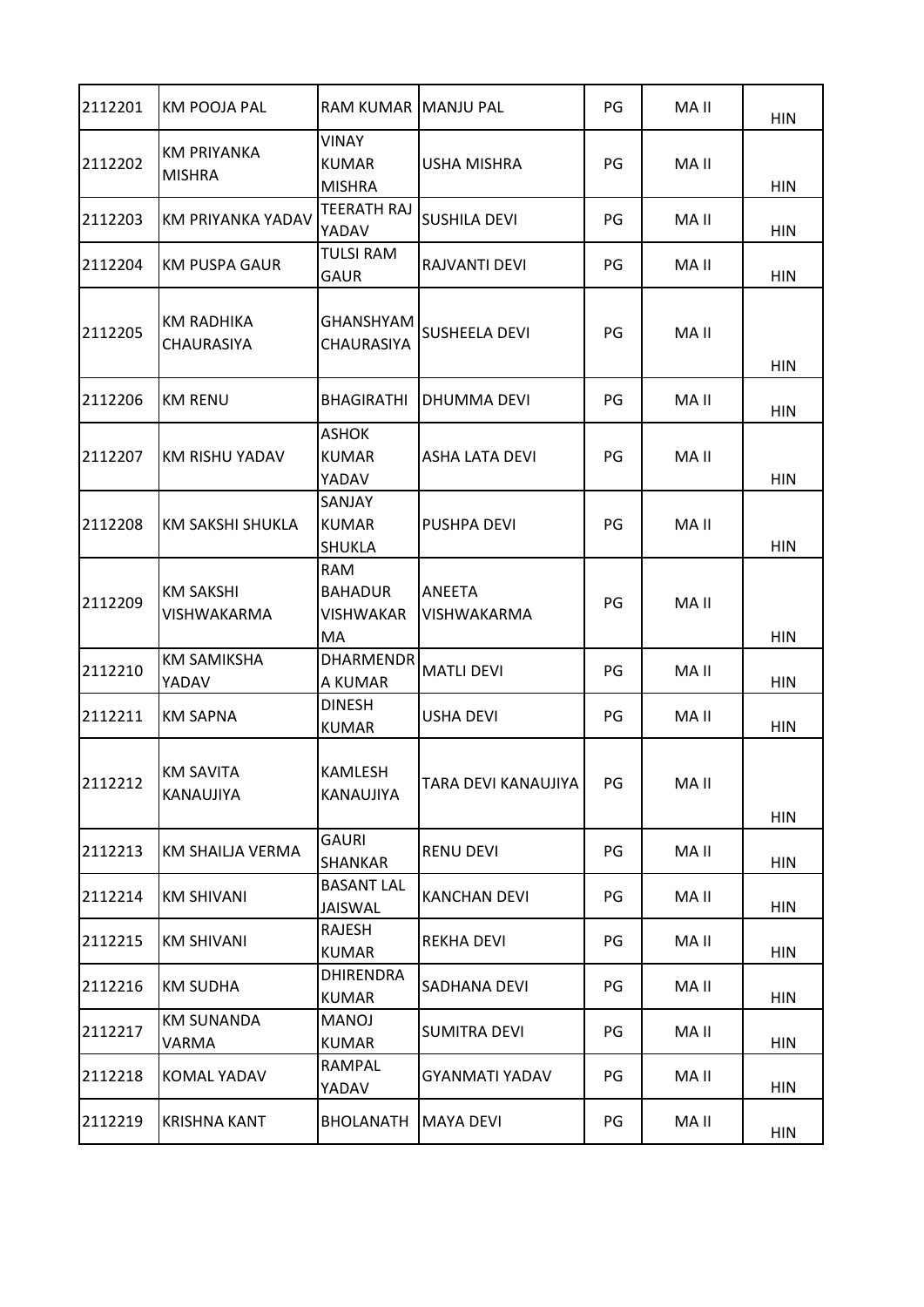| 2112220 | KRISHNA OJHA                    | LAL<br><b>HANUMAN</b><br>PRASAD<br><b>OJHA</b>    | <b>GAYATRI OJHA</b>  | PG | MA II | <b>HIN</b> |
|---------|---------------------------------|---------------------------------------------------|----------------------|----|-------|------------|
| 2112221 | <b>KRISHNA</b><br>VISHWAKARMA   | <b>HARINARAYA</b><br>N<br><b>VISHWAKAR</b><br>MA. | <b>MEVATI DEVI</b>   | PG | MA II | <b>HIN</b> |
| 2112222 | KRISHNAPAL SINGH<br>YADAV       | <b>JAI PRAKASH</b><br>YADAV                       | <b>VIDYA DEVI</b>    | PG | MA II | <b>HIN</b> |
| 2112223 | <b>KULDEEP KUMAR</b>            | LAVLESH<br><b>KUMAR</b>                           | <b>MANUVA DEVI</b>   | PG | MA II | HIN        |
| 2112224 | KULENDRA<br><b>CHATURVEDI</b>   | <b>RAM</b><br><b>KRISHNA</b><br><b>CHAUBEY</b>    | SARLA                | PG | MA II | <b>HIN</b> |
| 2112225 | <b>KUNDAN NIRMAL</b>            | <b>SHIVKUMAR</b><br><b>NIRMAL</b>                 | <b>MEENA DEVI</b>    | PG | MA II | <b>HIN</b> |
| 2112226 | KUNVAR ASHUTOSH<br>SINGH        | <b>LAL</b><br><b>BAHADUR</b><br><b>SINGH</b>      | <b>SAROJ SINGH</b>   | PG | MA II | <b>HIN</b> |
| 2112227 | KUVAR VISHVJEET<br><b>SINGH</b> | <b>GURUVACHA</b><br>N SINGH                       | POONAM SINGH         | PG | MA II | <b>HIN</b> |
| 2112228 | <b>MADHVI</b><br>CHAURASIYA     | <b>VIMAL</b><br><b>KUMAR</b>                      | <b>MUNNI DEVI</b>    | PG | MA II | <b>HIN</b> |
| 2112229 | MAHENDRA KUMAR                  | <b>HEERA LAL</b>                                  | NIRMALA DEVI         | PG | MA II | <b>HIN</b> |
| 2112230 | MAHENDRA KUMAR<br>YADAV         | <b>LAL CHAND</b><br>YADAV                         | <b>SUBHAGI DEVI</b>  | PG | MA II | HIN        |
|         | U1723140 MAMTA SAROJ            | <b>RAM NATH</b><br>SAROJ                          | <b>SUKHRANI DEVI</b> | PG | MA II | HIN        |
| 2112232 | <b>MANINDAR SINGH</b>           | AMAR SINGH<br><b>PATEL</b>                        | <b>MUNNI DEVI</b>    | PG | MA II | HIN        |
| 2112233 | <b>MANISH KUMAR</b><br>YADAV    | <b>PARAS</b><br>YADAV                             | <b>SUSHILA DEVI</b>  | PG | MA II | HIN        |
| 2112234 | MANJU SINGH                     | MR. HEERA<br>LAL                                  | MRS. DANGARI DEVI    | PG | MA II | HIN        |
| 2112235 | <b>MANOJ KUMAR</b><br>RANA      | <b>MAHESH</b><br>PRASAD                           | <b>SOHAN DASI</b>    | PG | MA II | HIN        |
| 2112236 | MANORMA SHARMA                  | RAJDHANI<br>SHARMA                                | <b>GAYTRI SHARMA</b> | PG | MA II | HIN        |
| 2112237 | <b>MOHD ARSHAN</b>              | AFAQ<br>AHMAD                                     | SHADA TAJ            | PG | MA II | HIN        |
| 2112238 | <b>MOHD SHABAB</b>              | <b>MOHD</b><br><b>HAMID</b>                       | SUFIYA BEGAM         | PG | MA II | <b>HIN</b> |
| 2112239 | <b>MOHD SHABBIR</b><br>ALAM     | <b>MUSTAQ</b><br>ALAM                             | <b>AMINA KHATOON</b> | PG | MA II | <b>HIN</b> |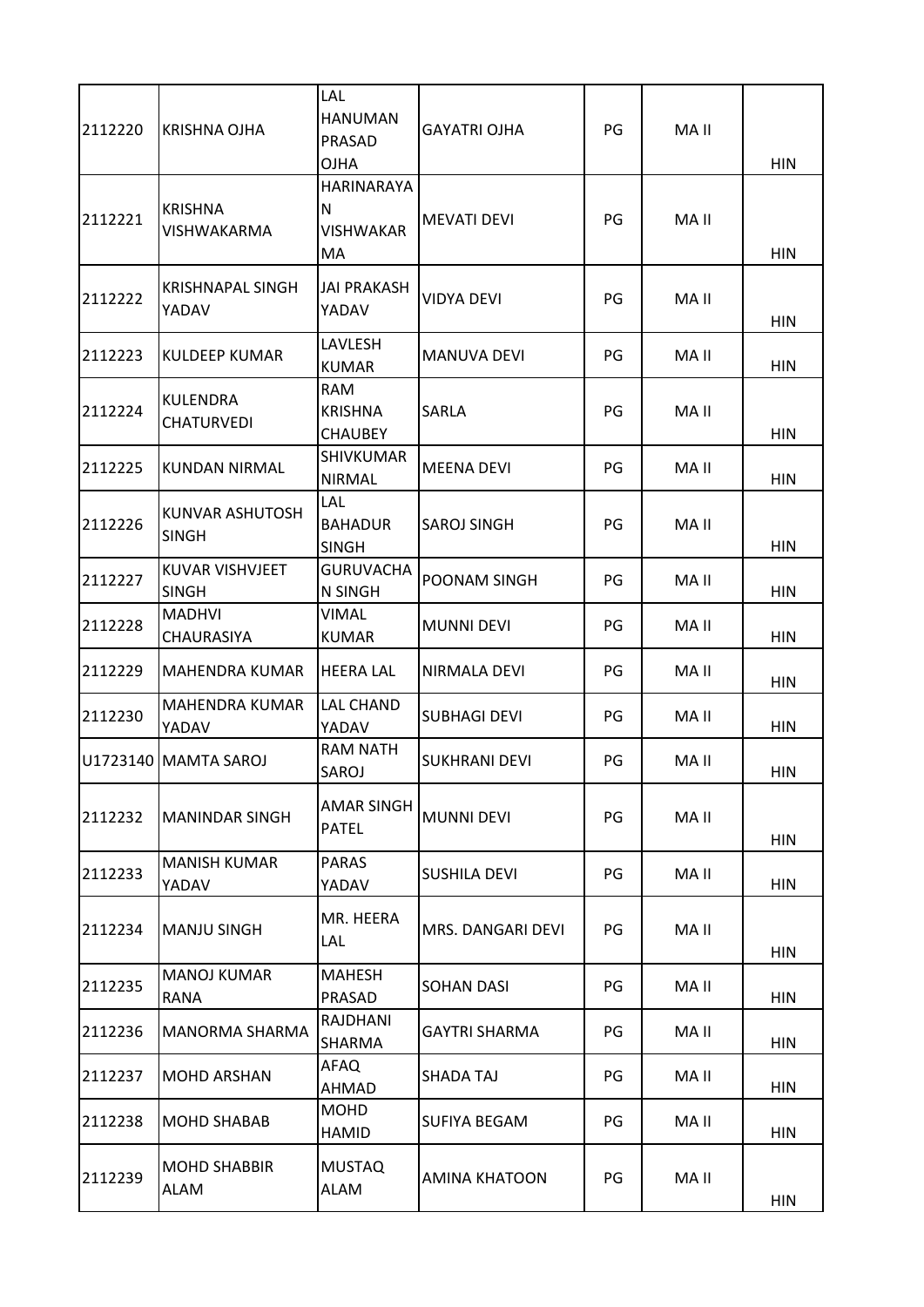| 2112240 | <b>MUKTA MANI</b><br><b>MISHRA</b>     | <b>JANESHWAR</b><br><b>MISHRA</b>                   | <b>BABY MISHRA</b>   | PG | MA II | <b>HIN</b> |
|---------|----------------------------------------|-----------------------------------------------------|----------------------|----|-------|------------|
| 2112241 | <b>NATWAR LAL MISHRA</b>               | <b>RAMA KANT</b><br><b>MISHRA</b>                   | <b>SHANTI DEVI</b>   | PG | MA II | <b>HIN</b> |
| 2112242 | <b>NAVEEN KUMAR RAO</b>                | <b>SURESH</b><br><b>CHANDRA</b>                     | KAUSHILYA DEVI       | PG | MA II | <b>HIN</b> |
| 2112243 | <b>NAVJEET SINGH</b>                   | RAKESH<br><b>KUMAR</b>                              | <b>SUNEETA DEVI</b>  | PG | MA II | <b>HIN</b> |
| 2112244 | NAVNIT KUMAR                           | <b>ASHOK</b><br><b>KUMAR</b>                        | TARA DEVI            | PG | MA II | <b>HIN</b> |
| 2112245 | <b>NEELAM VERMA</b>                    | LALLU<br>VERMA                                      | SHAKUNTALA VERMA     | PG | MA II | <b>HIN</b> |
| 2112246 | NIDHI KUMARI                           | <b>GULAB</b><br><b>CHAND</b>                        | <b>SHANTI DEVI</b>   | PG | MA II | <b>HIN</b> |
| 2112247 | <b>NIDHI PRIYA</b>                     | <b>SHANKER</b>                                      | <b>SHASHI</b>        | PG | MA II | <b>HIN</b> |
| 2112248 | NIDHI UPADHYAY                         | <b>DINESH</b><br><b>CHANDRA</b><br><b>UPADHYAY</b>  | POONAM UPADHYAY      | PG | MA II | <b>HIN</b> |
| 2112249 | NIDHI YADAV                            | <b>BALCHAND</b><br>YADAV                            | ASHA YADAV           | PG | MA II | <b>HIN</b> |
| 2112250 | INIKHIL MAURYA                         | RAKESH<br><b>KUMAR</b><br><b>MAURYA</b>             | <b>PUSHPA DEVI</b>   | PG | MA II | <b>HIN</b> |
| 2112251 | <b>NIKHILESH MISHRA</b>                | <b>BRIJESH</b><br><b>MISHRA</b>                     | NISHA MISHRA         | PG | MA II | <b>HIN</b> |
| 2112252 | <b>NILESH KUMAR</b>                    | RAMA<br>SHANKAR                                     | CHANDRAWATI DEVI     | PG | MA II | HIN        |
| 2112253 | <b>NIRMAL KUMAR</b><br><b>BHARTIYA</b> | <b>RAM BALI</b><br><b>BHARTIYA</b>                  | <b>SEEMA DEVI</b>    | PG | MA II | <b>HIN</b> |
| 2112254 | NIRMLA SAROJ                           | VIJAY<br><b>BAHADUR</b><br>SAROJ                    | <b>SHANTI SAROJ</b>  | PG | MA II | HIN        |
| 2112255 | NITILESH KUMAR<br><b>BHARTIYA</b>      | <b>CHANDRA</b><br><b>SHEKHAR</b><br><b>BHARTIYA</b> | SAVITRI DEVI         | PG | MA II | <b>HIN</b> |
| 2112256 | <b>NITIN KUMAR</b>                     | <b>KRISHNA LAL</b>                                  | <b>UMA DEVI</b>      | PG | MA II | HIN        |
| 2112257 | <b>NITKARSH SINGH</b>                  | AMAR JEET<br><b>SINGH</b>                           | <b>SUKIRTI SINGH</b> | PG | MA II | <b>HIN</b> |
| 2112258 | OM PRAKASH YADAV                       | RAMAYAN<br>YADAV                                    | <b>RAM RATI DEVI</b> | PG | MA II | HIN        |
| 2112259 | PANKAJ PRAJAPATI                       | RAMJI<br>PRAJAPATI                                  | <b>GEETA DEVI</b>    | PG | MA II | HIN        |
| 2112260 | PARAMVEER<br>GAUTAM                    | <b>RADHE</b><br>SHYAM                               | NIRMLA DEVI          | PG | MA II | <b>HIN</b> |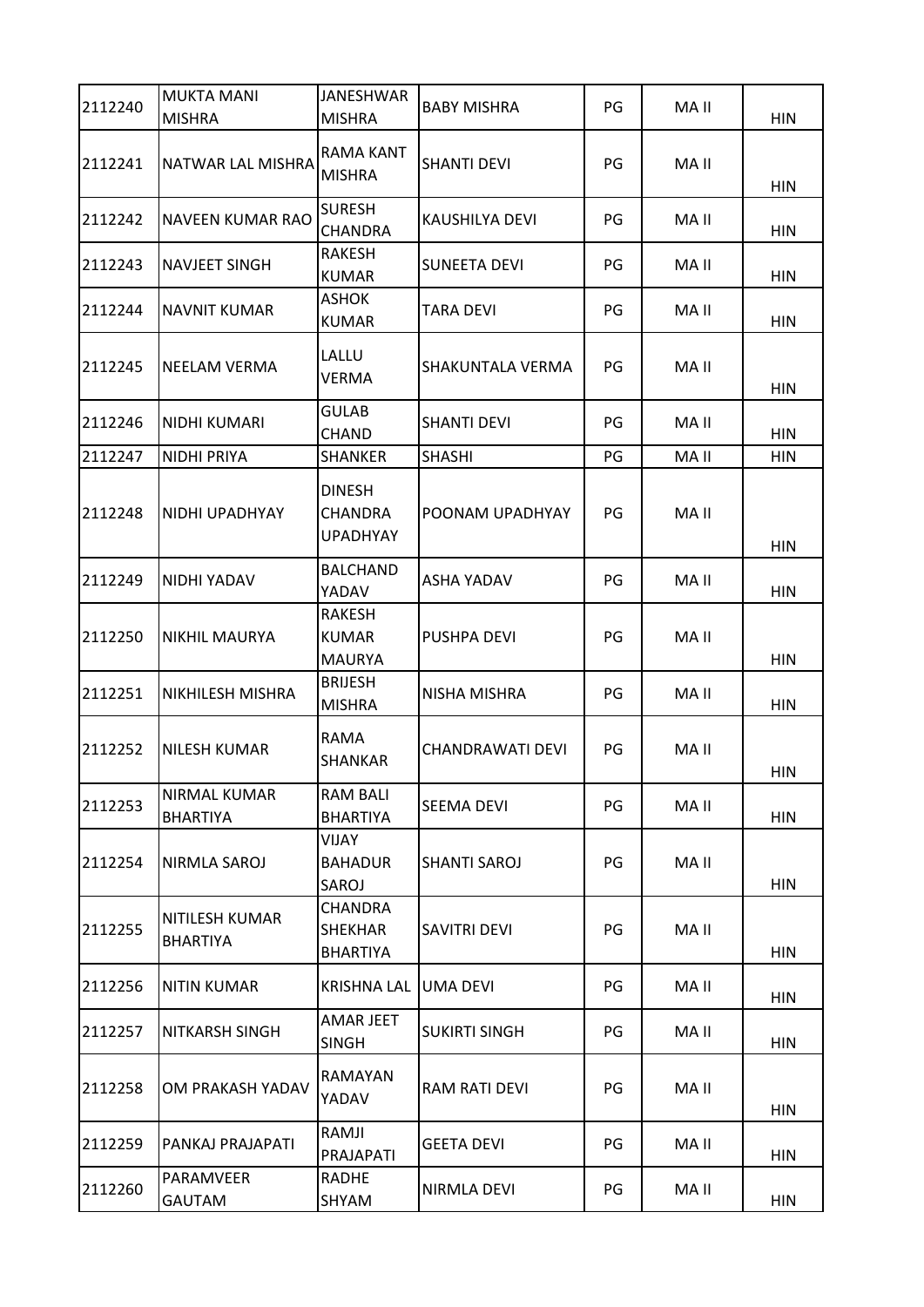| 2112261 | PAWAN KUMAR                      | RISHIRAM<br><b>PATEL</b>                          | VIMLA DEVI              | PG | MA II | <b>HIN</b> |
|---------|----------------------------------|---------------------------------------------------|-------------------------|----|-------|------------|
| 2112262 | PEEYUSH KUMAR<br>SONI            | <b>PADUM DEV</b><br>PRASAD                        | <b>CHANDRAVTEE DEVI</b> | PG | MA II | <b>HIN</b> |
| 2112263 | POOJA SHARMA                     | <b>SHIV KUMAR</b><br>SHARMA                       | <b>MALTI DEVI</b>       | PG | MA II | <b>HIN</b> |
| 2112264 | PRABHAT KUMAR<br>GOUTAM          | <b>VINOD</b><br><b>KUMAR</b>                      | <b>GUDDI DEVI</b>       | PG | MA II | <b>HIN</b> |
| 2112265 | PRACHI SONKAR                    | <b>PRAHLAD</b><br>SONKAR                          | <b>MADHU SONKAR</b>     | PG | MA II | <b>HIN</b> |
| 2112266 | PRADEEP KUMAR<br><b>PANDEY</b>   | <b>KAMLESH</b><br><b>KUMAR</b><br><b>PANDEY</b>   | VANDANA DEVI            | PG | MA II | <b>HIN</b> |
| 2112267 | PRADEEP KUMAR<br>YADAV           | <b>AWADH</b><br><b>BIHARI</b><br>YADAV            | <b>MANJU DEVI</b>       | PG | MA II | <b>HIN</b> |
| 2112268 | PRADEEP YADAV                    | <b>SATYA</b><br><b>NARAYAN</b><br>YADAV           | SAVITRI DEVI            | PG | MA II | <b>HIN</b> |
| 2112269 | PRADEEPT YADAV                   | <b>RAM ASARE</b>                                  | SEETA YADAV             | PG | MA II | <b>HIN</b> |
| 2112270 | PRAGATI<br><b>CHATURVEDI</b>     | <b>SANJEEV</b><br><b>CHATURVEDI</b>               | SUDAKSHINA DEVI         | PG | MA II | <b>HIN</b> |
| 2112271 | PRAKASH KUMAR                    | <b>KAMESHWAR</b><br><b>PRASAD</b><br><b>SINGH</b> | <b>DRAUPADI DEVI</b>    | PG | MA II | <b>HIN</b> |
| 2112272 | PRAMOD KUMAR                     | LAL<br><b>BAHADUR</b><br><b>RAM</b>               | <b>LALTEE DEVI</b>      | PG | MA II | <b>HIN</b> |
| 2112273 | PRANAV DWIVEDI                   | <b>SUJEET</b><br><b>DWIVEDI</b>                   | SUNITA DWIVEDI          | PG | MA II | HIN        |
| 2112274 | PRANSHU<br>BARANWAL              | <b>SURENDRA</b><br>BARANWAL                       | <b>USHA DEVI</b>        | PG | MA II | HIN        |
| 2112275 | PRASHANT GUPTA                   | <b>RAM SVARUP</b><br><b>GUPTA</b>                 | <b>RANI GUPTA</b>       | PG | MA II | <b>HIN</b> |
| 2112276 | PRASHANT KUMAR<br><b>DWIVEDI</b> | <b>SASHI VINOD</b><br><b>DWIVEDI</b>              | PUSHPA DWIVEDI          | PG | MA II | <b>HIN</b> |
| 2112277 | PRASHANT PRATAP<br><b>SINGH</b>  | <b>SURENDRA</b><br><b>BAHADUR</b><br><b>SINGH</b> | <b>SHAKUNTLA SINGH</b>  | PG | MA II | <b>HIN</b> |
| 2112278 | PRAVEEN KUMAR                    | <b>RABINDRA</b><br><b>NATH</b>                    | <b>BINDU DEVI</b>       | PG | MA II | HIN        |
| 2112279 | PRAVESH KUMAR                    | <b>RAM KEWAL</b>                                  | MEENA KUMARI            | PG | MA II | <b>HIN</b> |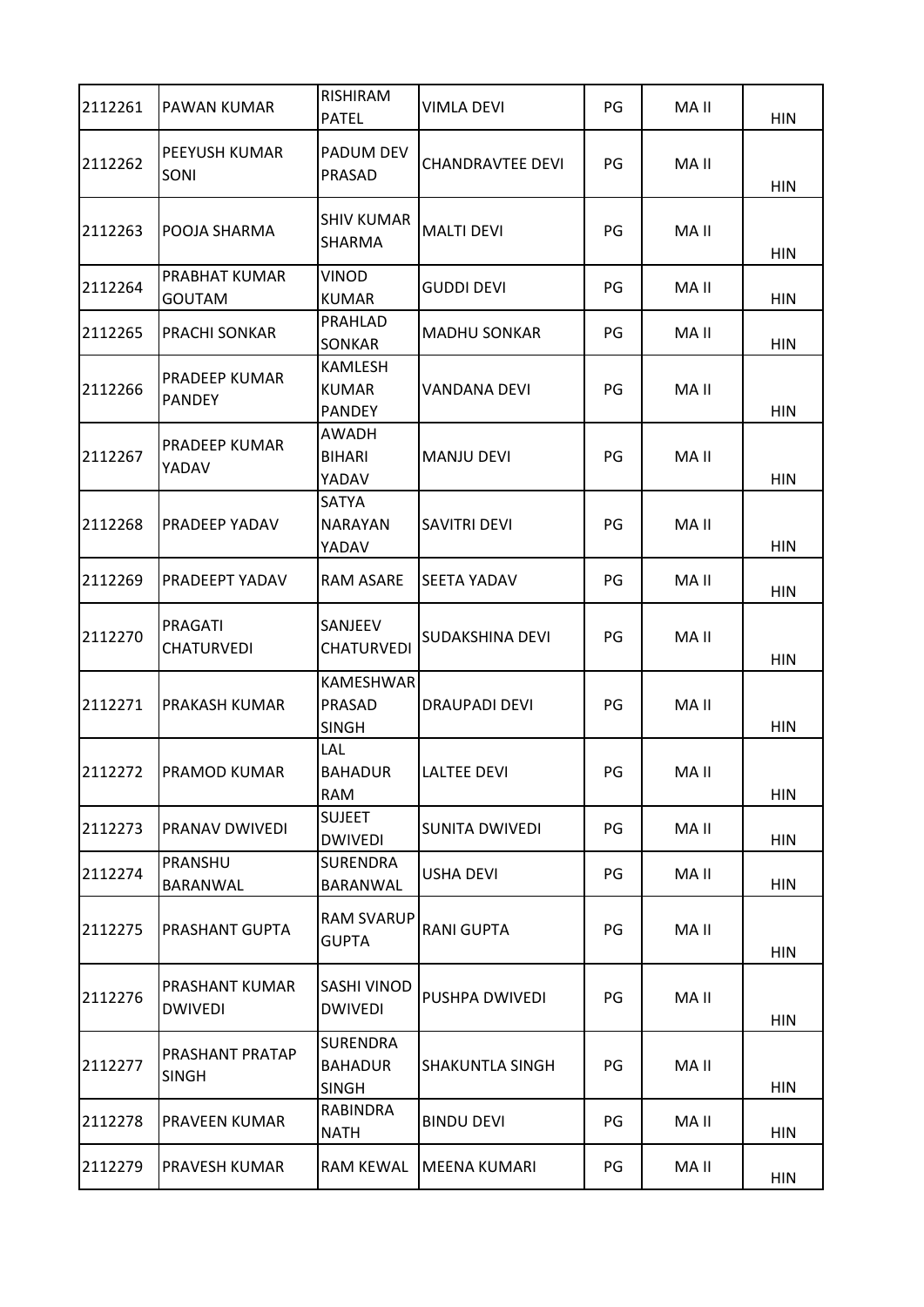| 2112280 | PRAVESH KUMAR<br><b>PANDEY</b> | <b>RAJ KUMAR</b><br><b>PANDEY</b>                 | <b>SAVITRI DEVI</b>       | PG | MA II | <b>HIN</b> |
|---------|--------------------------------|---------------------------------------------------|---------------------------|----|-------|------------|
| 2112281 | PREMCHAND BHARTI               | <b>VISARJAN</b><br><b>RAM</b>                     | <b>MALTI DEVI</b>         | PG | MA II | <b>HIN</b> |
| 2112282 | PRINCE SRIVASTAVA              | <b>PREM</b><br><b>INARAYAN</b><br>SRIVASTAVA      | RAJESHWERI<br>SRIVASTAVA  | PG | MA II | <b>HIN</b> |
| 2112283 | PRITAM KUMAR                   | PHURSAT<br><b>RAM</b>                             | <b>SHYAMRAJI DEVI</b>     | PG | MA II | HIN        |
| 2112284 | PRIYA                          | RAMKEVAL                                          | <b>SHIVKALA</b>           | PG | MA II | <b>HIN</b> |
| 2112285 | PRIYANKA KUMARI                |                                                   | RAM KUMAR KAMLESH NANDANI | PG | MA II | <b>HIN</b> |
| 2112286 | PRIYANSHU RAJ                  | CHANDRAMA<br><b>SINGH</b>                         | <b>UMARAWATI DEVI</b>     | PG | MA II | <b>HIN</b> |
| 2112287 | PRIYANSHU SINGH                | <b>MAHESH</b><br><b>KUMAR</b><br><b>SINGH</b>     | <b>MAMTA SINGH</b>        | PG | MA II | <b>HIN</b> |
| 2112288 | PURNA SHARMA                   | <b>MAHAMAYA</b><br><b>SHARAN</b><br><b>SHARMA</b> | ANEETA DEVI               | PG | MA II | <b>HIN</b> |
| 2112289 | RAGHVENDRA<br><b>MISHRA</b>    | <b>DEV PRASAD</b><br><b>MISHRA</b>                | NIRMLA MISHRA             | PG | MA II | <b>HIN</b> |
| 2112290 | RAHUL KUMAR<br><b>PANDEY</b>   | <b>RAM</b><br><b>PAVITRA</b><br><b>PANDEY</b>     | PUSHPA DEVI               | PG | MA II | HIN        |
| 2112291 | RAHUL KUMAR<br>YADAV           | RAMASHRAY<br><b>SINGH</b><br>YADAV                | LALMATI DEVI              | PG | MA II | HIN        |
| 2112292 | RAHUL YADAV                    | <b>KESH RAJ</b><br>YADAV                          | SUNITA YADAV              | PG | MA II | HIN        |
| 2112293 | RAHUL YADAV                    | <b>KRIPA</b><br><b>SHANKAR</b><br>YADAV           | ANITA YADAV               | PG | MA II | HIN        |
| 2112294 | RAJA BABOO                     | YADAVENDR<br>A KUMAR                              | <b>SUMAN DEVI</b>         | PG | MA II | HIN        |
| 2112295 | RAJAN SAXENA                   | <b>SANT LAL</b>                                   | <b>SUMAN DEVI</b>         | PG | MA II | HIN        |
| 2112296 | RAJAN SHARMA                   | <b>NEMCHAND</b><br>SHARMA                         | <b>LALMANI DEVI</b>       | PG | MA II | <b>HIN</b> |
| 2112297 | RAJANIKANT SHUKLA              | <b>PRAVESH</b><br><b>KUMAR</b><br><b>SHUKLA</b>   | <b>SUMAN SHUKLA</b>       | PG | MA II | HIN        |
| 2112298 | RAJESH KUMAR<br><b>SINGH</b>   | <b>JULAB SINGH SHYAMA BAI</b>                     |                           | PG | MA II | <b>HIN</b> |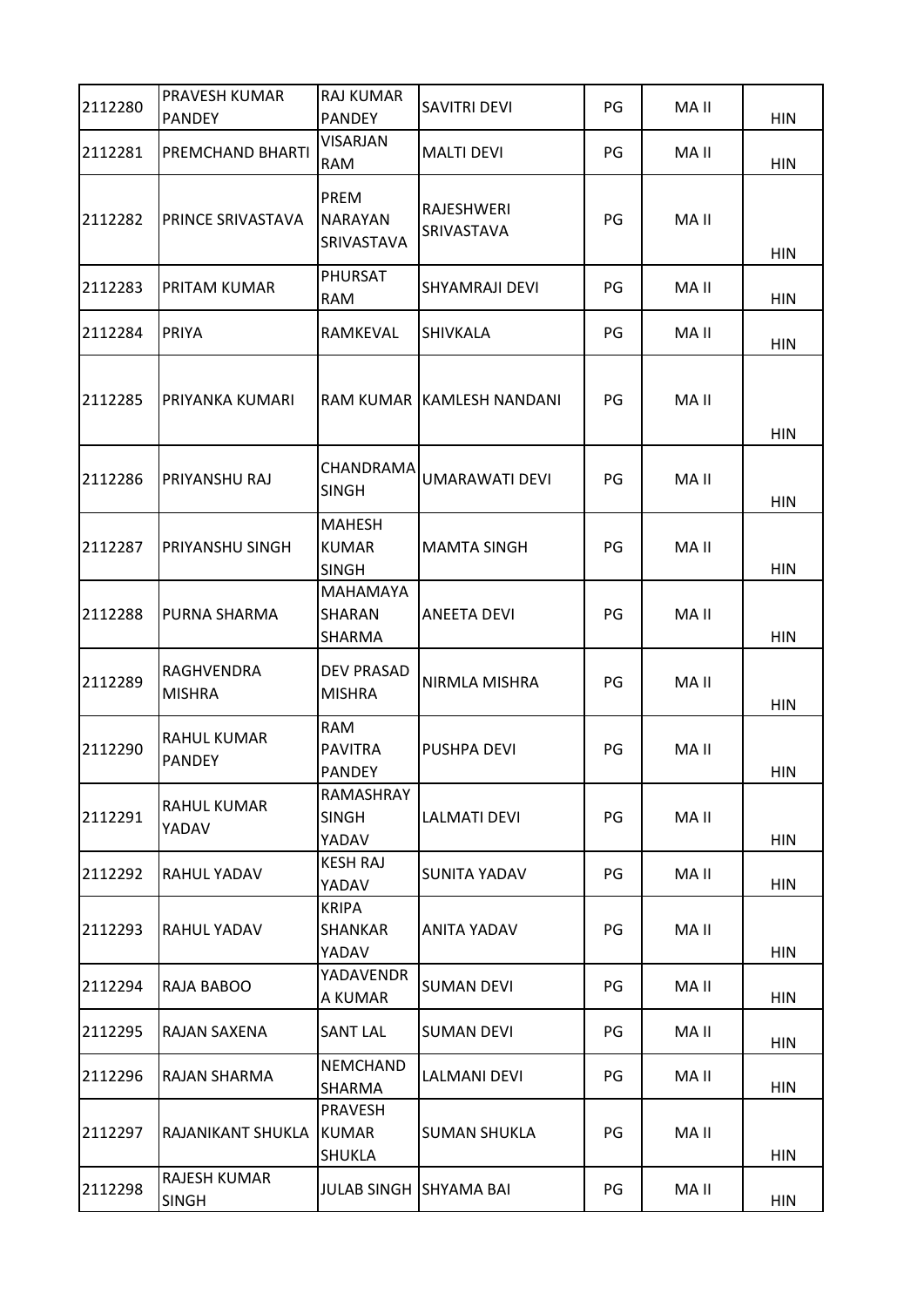| 2112299 | RAM KRISHNA                           | <b>SHYAM LAL</b>                                 | <b>BHAWANA</b>                | PG | MA II | <b>HIN</b> |
|---------|---------------------------------------|--------------------------------------------------|-------------------------------|----|-------|------------|
| 2112300 | <b>RAMESHWAR</b><br>PRASAD            | <b>RADHEY</b><br><b>MOHAN</b>                    | <b>GULAB KALI</b>             | PG | MA II | <b>HIN</b> |
| 2112301 | RAMNEEK MISHRA                        | <b>JITENDRA</b><br><b>MISHRA</b>                 | <b>MANORAMA DEVI</b>          | PG | MA II | <b>HIN</b> |
| 2112302 | RANJANA<br><b>CHOUDHARY</b>           | RAKESH<br><b>KUMAR</b>                           | REETA DEVI                    | PG | MA II | <b>HIN</b> |
| 2112303 | <b>RANJEET YADAV</b>                  | LALATA<br>YADAV                                  | <b>KAMALA DEVI</b>            | PG | MA II | <b>HIN</b> |
| 2112304 | <b>RATNESH SINGH</b>                  | <b>KUWAR</b><br><b>KANCHAN</b><br><b>SINGH</b>   | <b>RITA SINGH</b>             | PG | MA II | <b>HIN</b> |
| 2112305 | <b>RAVI KANT</b>                      | <b>RADHEY</b><br>SHYAM                           | <b>HEERA WATI</b>             | PG | MA II | <b>HIN</b> |
|         | U2073242 RAVI KANT SINGH              | <b>DEVI PRASAD</b><br><b>SINGH</b>               | <b>RAJ KUMARI</b>             | PG | MA II | HIN        |
| 2112307 | <b>RAVI KUMAR</b><br><b>CHAUDHARI</b> | RAMAKANT<br>CHAUDHARI                            | <b>ANARA DEVI</b>             | PG | MA II | <b>HIN</b> |
| 2112308 | RAVI SAROJ                            | RAJAI SAROJ                                      | SUSHILA DEVI                  | PG | MA II | <b>HIN</b> |
| 2112309 | RAVINDRA YADAV                        | MANGLA<br>PRASHAD<br>YADAV                       | JALSA DEVI                    | PG | MA II | <b>HIN</b> |
| 2112310 | RISHABH KUMAR<br><b>SHARMA</b>        | <b>CHHOTE LAL</b>                                | PREMA DEVI                    | PG | MA II | <b>HIN</b> |
| 2112311 | RISHABH MISHRA                        | <b>VINOD</b><br><b>KUMAR</b><br><b>MISHRA</b>    | VIJAYLAKSHMI<br><b>MISHRA</b> | PG | MA II | <b>HIN</b> |
| 2112312 | RISHIKANT MISHRA                      | <b>SANTOSH</b><br><b>MISHRA</b>                  | SHASHI MISHRA                 | PG | MA II | <b>HIN</b> |
| 2112313 | <b>RITESH GUPTA</b>                   | <b>DEVI SHARAN</b><br><b>GUPTA</b>               | <b>SAROJ GUPTA</b>            | PG | MA II | <b>HIN</b> |
| 2112314 | RITIKA RAJ                            | <b>BHUWAN</b><br><b>RAM</b>                      | <b>INDU DEVI</b>              | PG | MA II | <b>HIN</b> |
| 2112315 | <b>RITU PATEL</b>                     | <b>RAVINDRA</b><br><b>KUMAR</b>                  | REKHA DEVI                    | PG | MA II | <b>HIN</b> |
| 2112316 | <b>RITU RAJ SINGH</b>                 | <b>HEMENDRA</b><br><b>PRATAP</b><br><b>SINGH</b> | RANJANA SINGH                 | PG | MA II | <b>HIN</b> |
| 2112317 | ROHIT DEEP PAL                        | <b>UDAY RAJ</b><br>PAL                           | SHANTI PAL                    | PG | MA II | <b>HIN</b> |
| 2112318 | <b>ROHIT KUMAR</b>                    | RAM NARESH VIDYA DEVI                            |                               | PG | MA II | <b>HIN</b> |
| 2112319 | <b>ROHIT KUMAR</b>                    | <b>UMA</b><br>SHANKAR                            | <b>GOMATI</b>                 | PG | MA II | <b>HIN</b> |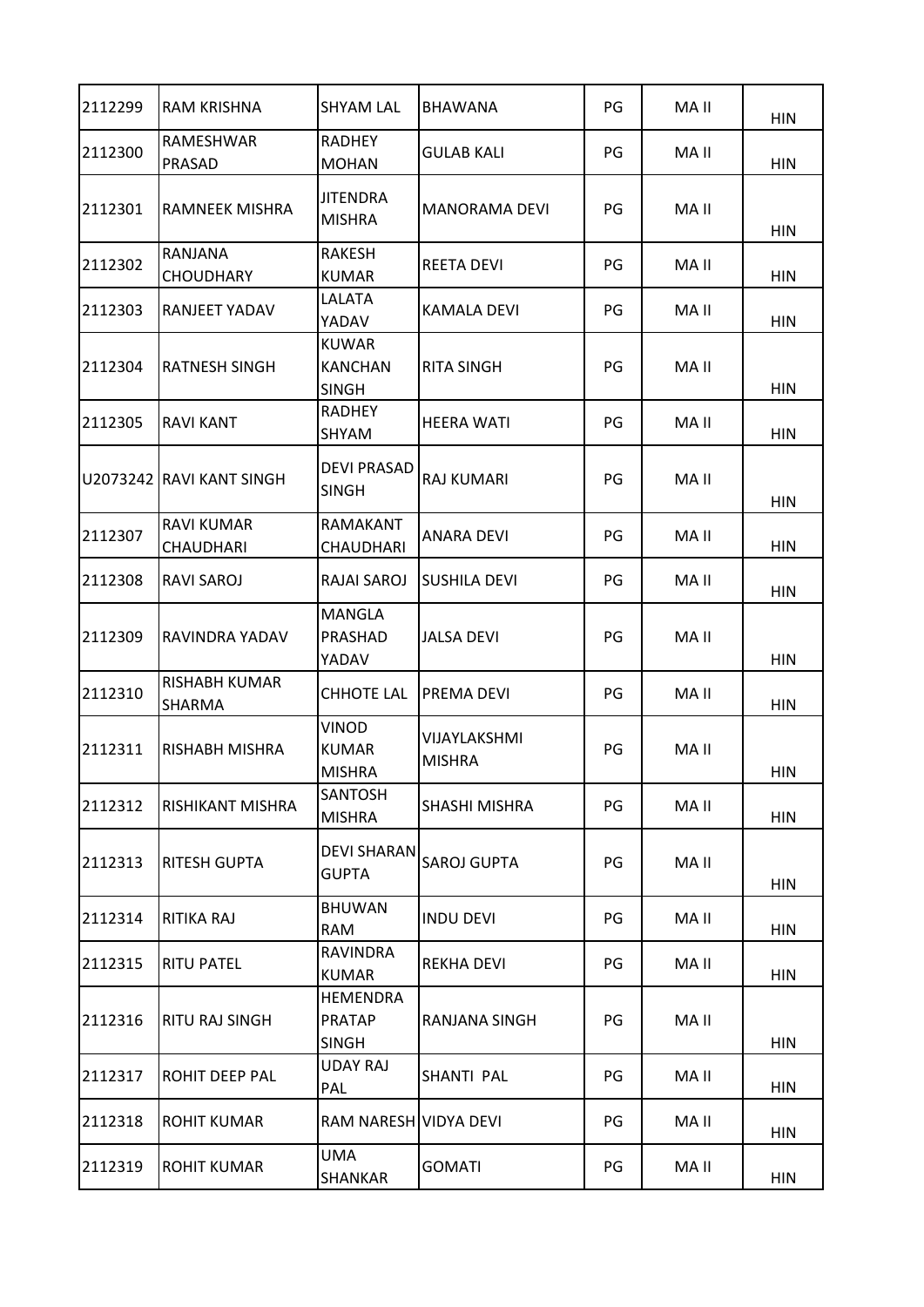| 2112320 | <b>ROHIT PANDEY</b>             | <b>RAMESH</b><br><b>PANDEY</b>                | <b>GEETA PANDEY</b>        | PG | MA II | <b>HIN</b> |
|---------|---------------------------------|-----------------------------------------------|----------------------------|----|-------|------------|
| 2112321 | ROHIT SUMAN                     | RAM JI<br><b>SUMAN</b>                        | <b>MALTI DEVI</b>          | PG | MA II | <b>HIN</b> |
| 2112322 | ROSHANI PATHAK                  | RAMESH<br><b>PATHAK</b>                       | <b>SUNITA PATHAK</b>       | PG | MA II | <b>HIN</b> |
| 2112323 | <b>RUBY YADAV</b>               | <b>SUNIL</b><br><b>KUMAR</b><br>YADAV         | PRAMILA YADAV              | PG | MA II | <b>HIN</b> |
| 2112324 | <b>SACHIDANAND GOND</b>         | <b>VINOD</b><br>PRASAD                        | <b>BABITA DEVI</b>         | PG | MA II | <b>HIN</b> |
| 2112325 | SADHANA SAROJ                   | SAMPURNA<br><b>NAND</b>                       | URMILA DEVI                | PG | MA II | <b>HIN</b> |
| 2112326 | SADHANA YADAV                   | <b>SUDAMA</b><br>YADAV                        | <b>GUJRATI DEVI</b>        | PG | MA II | <b>HIN</b> |
| 2112327 | <b>SANDEEP KUMAR</b>            | <b>ARUN</b><br><b>KUMAR</b>                   | <b>ARUN KUMAR</b>          | PG | MA II | <b>HIN</b> |
| 2112328 | <b>SANDEEP KUMAR PAL</b>        | <b>MOTI LAL</b><br>PAL                        | <b>USHA DEVI</b>           | PG | MA II | <b>HIN</b> |
| 2112329 | <b>SANDEEP YADAV</b>            | <b>RAM</b><br><b>PRAKASH</b><br>YADAV         | HOSHILYA YADAV             | PG | MA II | <b>HIN</b> |
| 2112330 | ISANDHYA KUMARI                 | RAM ASARAY SITA DEVI                          |                            | PG | MA II | HIN        |
| 2112331 | <b>SANJEET KUMAR PAL</b>        | <b>RAM</b><br><b>CHANDRA</b><br>PAL           | <b>NIRMALA</b>             | PG | MA II | <b>HIN</b> |
| 2112332 | <b>SANSKAR TRIPATHI</b>         | <b>GYANESHWA</b><br>R TRIPATHI                | <b>NITU TRIPATHI</b>       | PG | MA II | <b>HIN</b> |
| 2112333 | <b>SANTOSH KUMAR</b><br>YADAV   | <b>SAMHAROO</b><br>YADAV                      | TARA DEVI                  | PG | MA II | <b>HIN</b> |
| 2112334 | <b>SANTOSHI DEVI</b>            | <b>RAMDAS</b>                                 | <b>SUSHMA</b>              | PG | MA II | <b>HIN</b> |
| 2112335 | <b>SAPANA SHUKLA</b>            | <b>ASHOK</b><br><b>KUMAR</b><br><b>SHUKLA</b> | SADHANA SHUKLA             | PG | MA II | <b>HIN</b> |
| 2112336 | <b>SAPNA PATHIK</b>             | <b>DHARMENDR</b><br>A KUMAR<br><b>PATHIK</b>  | REKHA PATHIK               | PG | MA II | <b>HIN</b> |
| 2112337 | <b>SAROJ PRIYA</b><br>HEERAMANI | HEERAMANI                                     | SARASWATI                  | PG | MA II | <b>HIN</b> |
| 2112338 | <b>SATISH SINGH</b>             | RANVEER<br><b>SINGH</b>                       | <b>REETA DEVI</b>          | PG | MA II | <b>HIN</b> |
| 2112339 | SATYAM                          |                                               | SHIV PRASAD SULOCHANA DEVI | PG | MA II | <b>HIN</b> |
| 2112340 | <b>SATYAM PAL</b>               | AWADH<br><b>NARAYAN</b><br>PAL                | <b>BASANTI PAL</b>         | PG | MA II | <b>HIN</b> |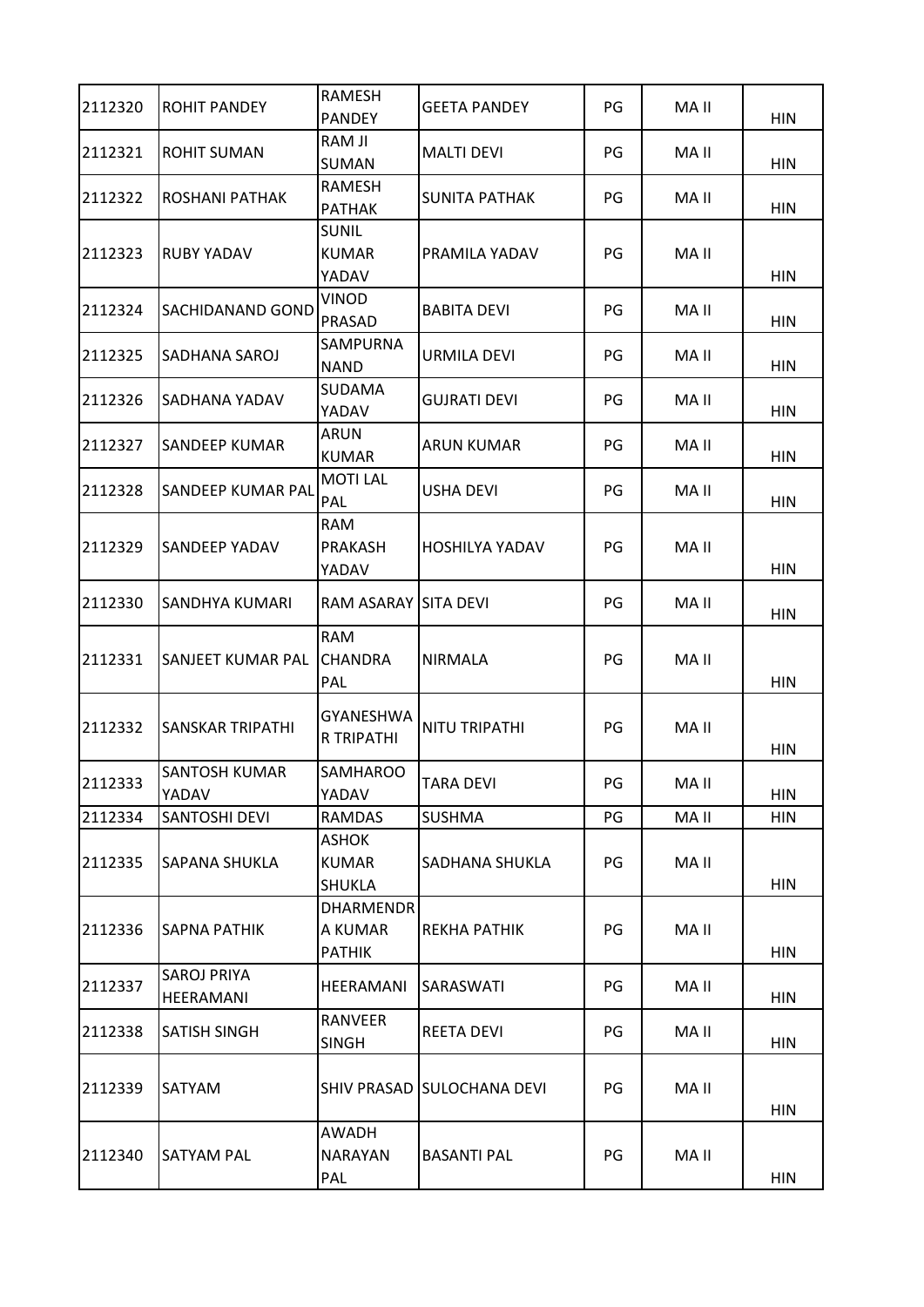| 2112341 | SATYAM SINGH                  | <b>KRISHNA</b><br><b>CHANDRA</b>             | MANJOO DEVI          | PG | MA II |            |
|---------|-------------------------------|----------------------------------------------|----------------------|----|-------|------------|
|         |                               | <b>SINGH</b>                                 |                      |    |       | <b>HIN</b> |
| 2112342 | SATYENDRA KUMAR<br><b>RAM</b> | <b>RAMESH</b><br><b>RAM</b>                  | <b>BINDU DEVI</b>    | PG | MA II | <b>HIN</b> |
| 2112343 | SAUMYA PATEL                  | <b>UMA</b><br><b>SHANKAR</b><br><b>PATEL</b> | NIRMALA DEVI         | PG | MA II | <b>HIN</b> |
| 2112344 | SAURABHI MISHRA               | AMBREESH<br><b>MISHRA</b>                    | <b>ANITA DEVI</b>    | PG | MA II | <b>HIN</b> |
| 2112345 | SAVITA MAURYA                 | <b>DHRUV RAJ</b><br><b>MAURYA</b>            | KALPANA DEVI         | PG | MA II | <b>HIN</b> |
| 2112346 | SEEMA GAUR                    | <b>RAJENDRA</b><br>PRASAD                    | <b>ANEETA DEVI</b>   | PG | MA II | <b>HIN</b> |
| 2112347 | <b>SEEMA SINGH</b>            | <b>MATHURA</b><br>PRASAD                     | POONAM DEVI          | PG | MA II | <b>HIN</b> |
| 2112348 | <b>SHALINI YADAV</b>          | <b>DAYA</b><br><b>SHANKAR</b><br>YADAV       | <b>USHA DEVI</b>     | PG | MA II | <b>HIN</b> |
| 2112349 | SHANI NARAYAN                 | <b>SHIV</b><br><b>SHANKAR</b>                | <b>BASAMATI</b>      | PG | MA II | <b>HIN</b> |
| 2112350 | SHASHANK ANAND                | SARYU<br>PRASAD<br><b>GAUTAM</b>             | SANGEETA             | PG | MA II | <b>HIN</b> |
| 2112351 | <b>SHIKHA SONKAR</b>          | <b>PANCHAM</b><br><b>LAL SONKAR</b>          | <b>GUDIYA SONKAR</b> | PG | MA II | <b>HIN</b> |
| 2112352 | <b>SHIKHA YADAV</b>           | PRAMOD<br>YADAV                              | <b>JALASA DEVI</b>   | PG | MA II | <b>HIN</b> |
| 2112353 | SHISHIR VERMA                 | <b>INDRAJEET</b><br><b>VERMA</b>             | <b>SUSHILA VERMA</b> | PG | MA II | HIN        |
| 2112354 | <b>SHIV KUMAR</b>             | RAM DAS                                      | RANI DEVI            | PG | MA II | <b>HIN</b> |
| 2112355 | <b>SHIVAM KUMAR</b>           | <b>MEWA LAL</b>                              | <b>KEWLA DEVI</b>    | PG | MA II | HIN        |
| 2112356 | SHIVAM PANDEY                 | GHANSHYAM<br><b>PANDEY</b>                   | <b>SUMAN PANDEY</b>  | PG | MA II | <b>HIN</b> |
| 2112357 | SHIVAM SAROJ                  | <b>PURUSHOTT</b><br>AM                       | <b>MANISHA DEVI</b>  | PG | MA II | HIN        |
| 2112358 | SHIVAM TRIPATHI               | <b>VIJAY</b><br><b>TRIPATHI</b>              | SUSHEELA TRIPATHI    | PG | MA II | <b>HIN</b> |
| 2112359 | SHIVAM YADAV                  | <b>HARIRAM</b><br>YADAV                      | <b>PUNEETA</b>       | PG | MA II | HIN        |
| 2112360 | SHIVAM YADAV                  | RAKESH<br>YADAV                              | SHEELA YADAV         | PG | MA II | <b>HIN</b> |
| 2112361 | <b>SHIVANI GIRI</b>           | <b>PRAMOD</b><br><b>KUMAR GIRI</b>           | <b>KUSUM GIRI</b>    | PG | MA II | HIN        |
| 2112362 | SHIVANI PANDEY                | SHARAD<br><b>PANDEY</b>                      | <b>SEEMA PANDEY</b>  | PG | MA II | <b>HIN</b> |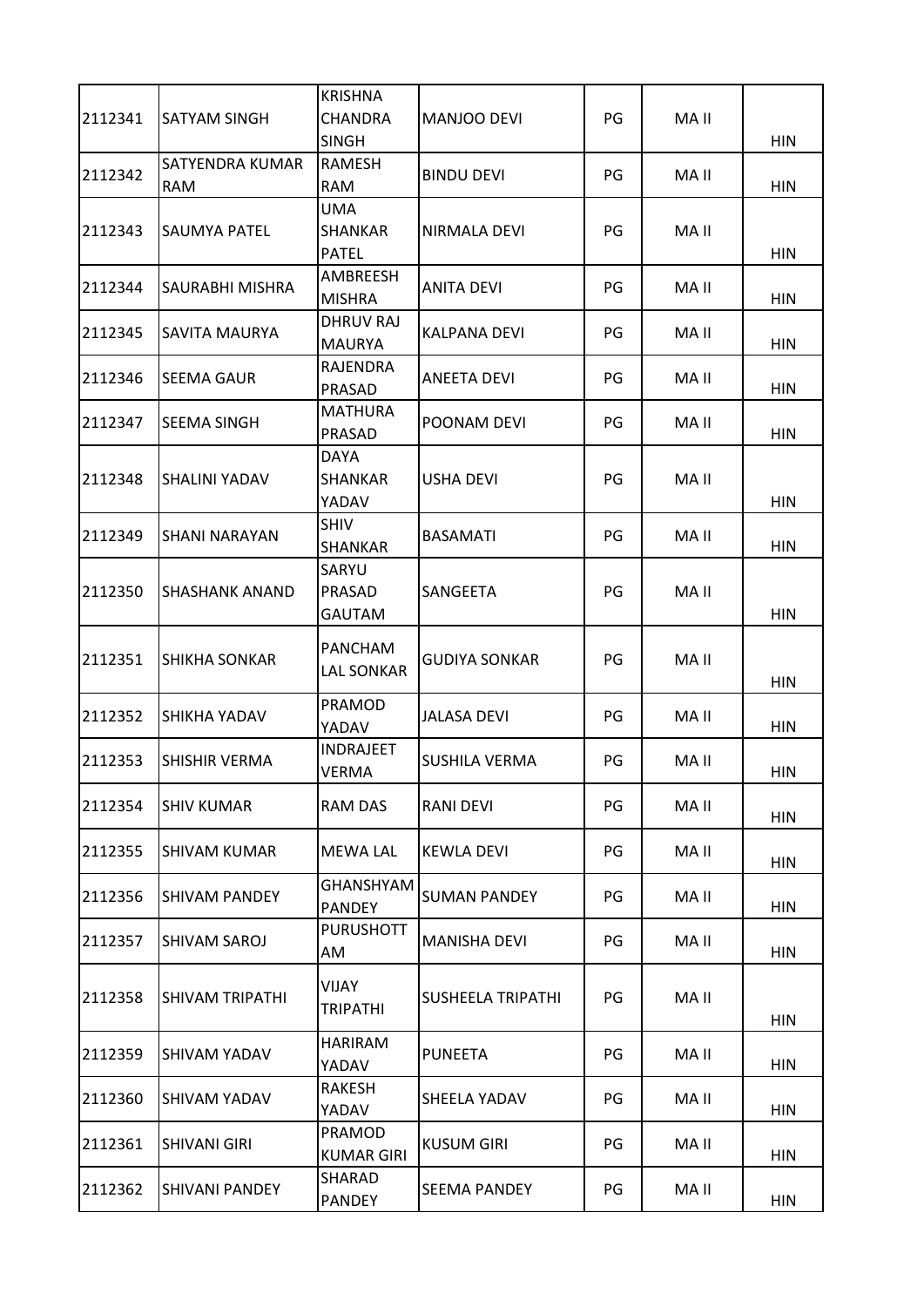| 2112363 | <b>SHIVANI SINGH</b>               | AMRESH<br><b>BAHADUR</b><br><b>SINGH</b>          | SARITA SINGH           | PG | MA II | <b>HIN</b> |
|---------|------------------------------------|---------------------------------------------------|------------------------|----|-------|------------|
| 2112364 | <b>SHIVANI SINGH</b>               | <b>SATISH</b><br><b>KUMAR</b><br><b>SINGH</b>     | SADHANA SINGH          | PG | MA II | <b>HIN</b> |
| 2112365 | SHRADDHANAND<br><b>PANDEY</b>      | <b>DINESH</b><br><b>PANDEY</b>                    | RAMAWATI DEVI          | PG | MA II | <b>HIN</b> |
| 2112366 | <b>SHREYA SINGH</b>                | <b>ARUN</b><br><b>PRATAP</b><br><b>SINGH</b>      | SEEMA SINGH            | PG | MA II | <b>HIN</b> |
| 2112367 | <b>SHREYASH SONKAR</b>             | SHYAMJI<br>SONKAR                                 | <b>RITA SONKAR</b>     | PG | MA II | <b>HIN</b> |
| 2112368 | <b>SHUBHAM</b><br><b>CHAUDHARY</b> | <b>RITU</b><br><b>PRAKASH</b><br><b>CHAUDHARY</b> | <b>MANJU CHAUDHARY</b> | PG | MA II | <b>HIN</b> |
| 2112369 | SHUBHAM YADAV                      | <b>HARIRAM</b><br>YADAV                           | <b>PUNEETA</b>         | PG | MA II | <b>HIN</b> |
| 2112370 | <b>SOMNATH YADAV</b>               | <b>CHANDRA</b><br><b>KANT SINGH</b>               | VIDYA DEVI             | PG | MA II | <b>HIN</b> |
| 2112371 | <b>SONAL SINGH</b>                 | <b>GOVIND</b><br><b>RAJUL SINGH</b>               | <b>MADHU SINGH</b>     | PG | MA II | <b>HIN</b> |
| 2112372 | <b>SONAM KUMARI</b><br>GAUTAM      | DHARMRAJ                                          | <b>MADHU DEVI</b>      | PG | MA II | <b>HIN</b> |
| 2112373 | <b>SONI NIGAM</b>                  | SATIRAM                                           | <b>GEETA DEVI</b>      | PG | MA II | <b>HIN</b> |
| 2112374 | <b>SRISHTI</b>                     | VASHISTHMU<br>N <sub>1</sub>                      | <b>REKHA DEVI</b>      | PG | MA II | <b>HIN</b> |
| 2112375 | <b>SRISTI SAROJ</b>                | VINOD<br><b>KUMAR</b><br>SAROJ                    | <b>SUNITA DEVI</b>     | PG | MA II | <b>HIN</b> |
| 2112376 | <b>SUDESH KUMAR</b><br>YADAV       | <b>GIRJA</b><br>SHANKAR<br>YADAV                  | <b>REETA DEVI</b>      | PG | MA II | <b>HIN</b> |
| 2112377 | <b>SUKIRTI TIWARI</b>              | <b>MANOJ</b><br><b>TIWARI</b>                     | <b>KANCHAN</b>         | PG | MA II | HIN        |
| 2112378 | <b>SUNANDA</b>                     | <b>MUKESH</b><br><b>CHANDRA</b><br>MODANWAL       | SUNAINA DEVI           | PG | MA II | <b>HIN</b> |
| 2112379 | <b>SUNIL</b>                       | <b>RAM</b><br><b>CHANDRA</b>                      | <b>ANAR KALI</b>       | PG | MA II | <b>HIN</b> |
| 2112380 | <b>SUNIL KUMAR PAL</b>             | RAJENDRA<br>PRASAD PAL                            | RAJ KALEE              | PG | MA II | <b>HIN</b> |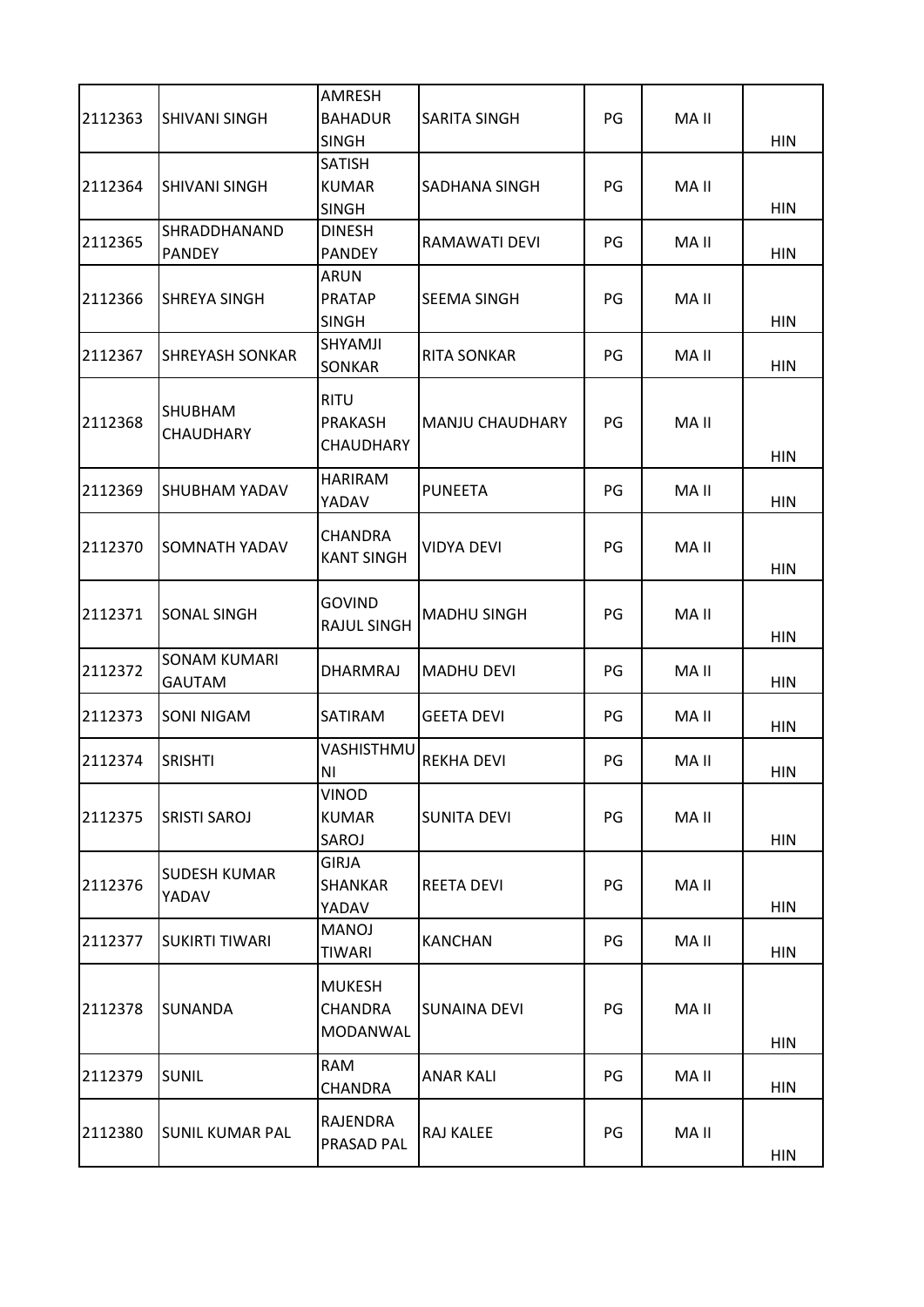| 2112381  | <b>SUNIL YADAV</b>                   | <b>HARIKESH</b><br>YADAV                         | CHANDRAWATI DEVI      | PG | MA II | <b>HIN</b> |
|----------|--------------------------------------|--------------------------------------------------|-----------------------|----|-------|------------|
| 2112382  | <b>SURAJ KUMAR</b>                   | JAY<br><b>CHANDRA</b><br>PRASAD                  | <b>SHASHI DEVI</b>    | PG | MA II | <b>HIN</b> |
| 2112383  | <b>SURAJ MISHRA</b>                  | <b>GYAN</b><br><b>CHANDRA</b><br><b>MISHRA</b>   | <b>SUMAN MISHRA</b>   | PG | MA II | <b>HIN</b> |
| 2112384  | <b>SURAJ TIWARI</b>                  | <b>SUNIL</b><br><b>KUMAR</b><br><b>TIWARI</b>    | SANGITA TIWARI        | PG | MA II | <b>HIN</b> |
| 2112385  | SURENDRA KUMAR                       | <b>LOOLU</b><br>PRASAD                           | SHITALI DEVI          | PG | MA II | <b>HIN</b> |
| 2112386  | <b>SURENDRA KUMAR</b><br>SAROJ       | <b>GEND LAL</b>                                  | <b>GUDDI DEVI</b>     | PG | MA II | <b>HIN</b> |
| 2112387  | <b>SURYA PRAKASH</b>                 | RAM PRASAD INDRAWATI                             |                       | PG | MA II | <b>HIN</b> |
| 2112388  | <b>SURYA PRAKASH</b><br><b>SINGH</b> | <b>RAM NAVAL</b><br><b>SINGH</b>                 | ANITA SINGH           | PG | MA II | <b>HIN</b> |
| 2112389  | <b>SURYA RAJ BHARTIYA</b>            | <b>BANDHU</b><br><b>PRASAD</b>                   | <b>ISRAJI DEVI</b>    | PG | MA II | <b>HIN</b> |
| 2112390  | <b>SUSHIL PAL</b>                    | RAMPAL                                           | SHOBHAWATI DEVI       | PG | MA II | <b>HIN</b> |
| 2112391  | <b>SWATI GUPTA</b>                   | <b>VIJAY KUMAR</b><br><b>GUPTA</b>               | <b>NEETA GUPTA</b>    | PG | MA II | HIN        |
| 2112392  | <b>SWATI SINGH</b>                   | <b>MAHENDRA</b><br><b>PRATAP</b><br><b>SINGH</b> | SADHANA SINGH         | PG | MA II | <b>HIN</b> |
| 2112393  | <b>TUSHAR</b>                        | RAMHIT                                           | VINDRAVATI DEVI       | PG | MA II | <b>HIN</b> |
| 2112394  | <b>UMA SHANKAR</b>                   | AMRIT LAL                                        | <b>KABUTRI DEVI</b>   | PG | MA II | <b>HIN</b> |
| 2112395  | <b>UPENDRA YADAV</b>                 | RAMDARASH<br>YADAV                               | <b>BHAGAVANI DEVI</b> | PG | MA II | <b>HIN</b> |
| U1720308 | UTKARSH MANI<br><b>TRIPATHI</b>      | NAGENDRA<br><b>MANI</b><br><b>TRIPATHI</b>       | KIRAN TRIPATHI        | PG | MA II | <b>HIN</b> |
| 2112397  | VARSHA SINGH                         | <b>JASVANT</b><br><b>SINGH</b>                   | ASHA SINGH            | PG | MA II | <b>HIN</b> |
| 2112398  | <b>VIDYA SAGAR RAI</b>               | <b>SHATRUDHA</b><br>N RAI                        | KAMLAWATI DAVI        | PG | MA II | <b>HIN</b> |
| 2112399  | <b>VIJAY KUMAR</b>                   | DAYASHANK<br>AR<br>KANAUJIYA                     | <b>VITOLA DEVI</b>    | PG | MA II | <b>HIN</b> |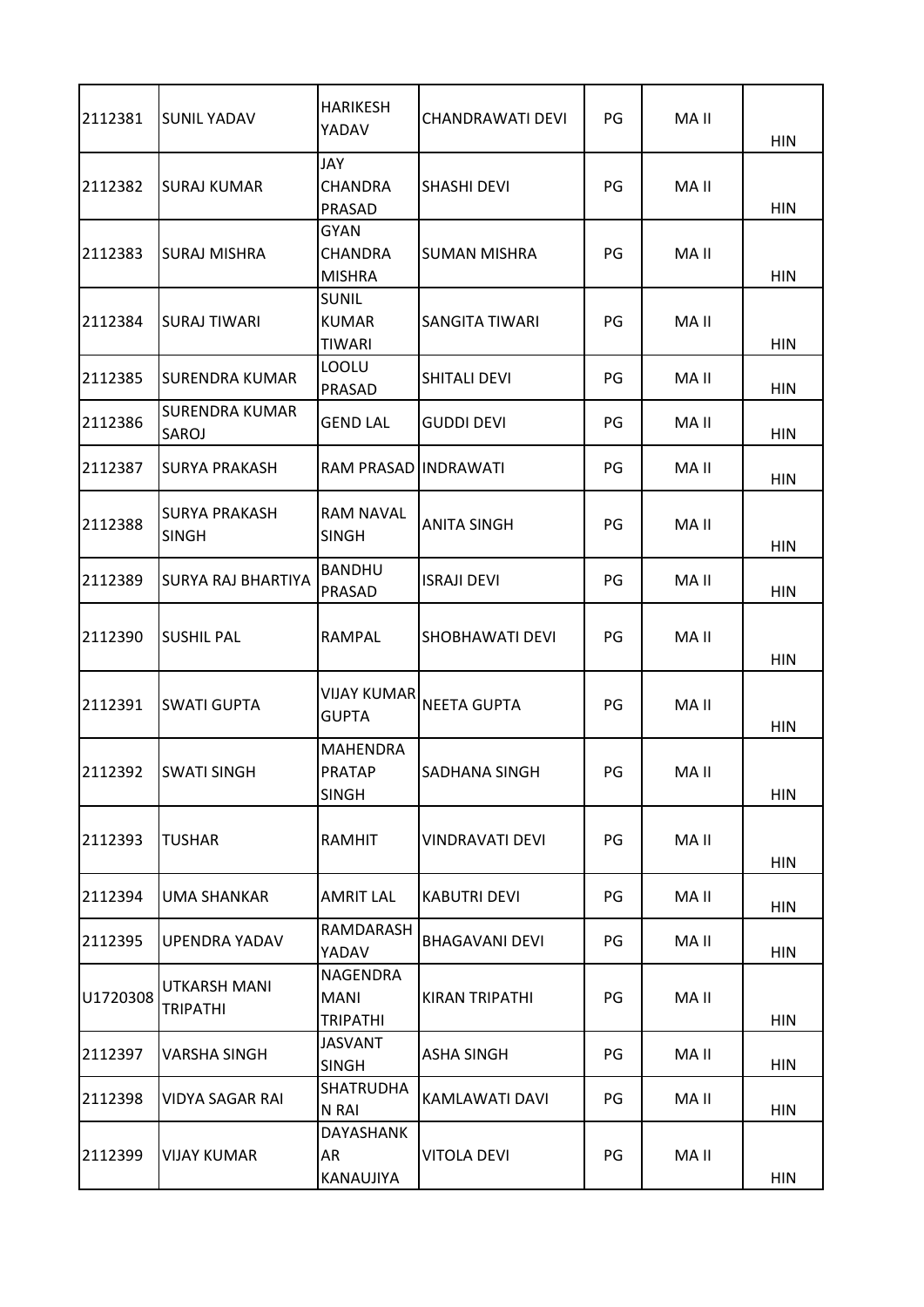| 2112400  | <b>VIJAY KUMAR</b>                       | <b>KRISHNA</b><br><b>RAM</b>                     | <b>PUSHPA DEVI</b>     | PG | MA II | <b>HIN</b> |
|----------|------------------------------------------|--------------------------------------------------|------------------------|----|-------|------------|
| 2112401  | <b>VIJETA KUMARI</b><br><b>GAUTAM</b>    | <b>RADHESHYA</b><br>M                            | SARITA DEVI            | PG | MA II | <b>HIN</b> |
| 2112402  | VIKAS SINGH                              | AKHILESH<br><b>SINGH</b>                         | <b>REETA SINGH</b>     | PG | MA II | <b>HIN</b> |
| 2112403  | <b>VIKAS VERMA</b>                       | <b>OM PRAKASH</b><br><b>VERMA</b>                | PUSHPLATA VERMA        | PG | MA II | <b>HIN</b> |
| 2112404  | <b>VIKASH UPADDHYAY</b>                  | CHANDRAMA<br>ΝI<br><b>UPADDHYAY</b>              | <b>REETA DEVI</b>      | PG | MA II | <b>HIN</b> |
| 2112405  | VIKASH YADAV                             | RAJ<br><b>BAHADUR</b><br>YADAV                   | AMRITA DEVI            | PG | MA II | <b>HIN</b> |
| 2112406  | VIMAL KUMAR<br><b>MISHRA</b>             | SHAILENDRA<br><b>KUMAR</b><br><b>MISHRA</b>      | <b>MANJU MISHRA</b>    | PG | MA II | <b>HIN</b> |
| 2112407  | <b>VIMALENDRA KUMAR</b><br><b>PANDEY</b> | <b>SHANT</b><br><b>KUMAR</b><br><b>PANDEY</b>    | <b>MANORAMA PANDEY</b> | PG | MA II | <b>HIN</b> |
| 2112408  | <b>VINAY KUMAR</b>                       | <b>KAILASH</b><br>SAROJ                          | <b>GEETA SAROJ</b>     | PG | MA II | <b>HIN</b> |
| 2112409  | <b>VINAY SINGH</b>                       | <b>CHHEDI LAL</b><br><b>SINGH</b>                | PUSHPA DEVI            | PG | MA II | <b>HIN</b> |
| 2112410  | <b>VINIT KUMAR</b>                       | RAMESHWAR<br><b>DAYAL</b>                        | <b>SUSHILA DEVI</b>    | PG | MA II | <b>HIN</b> |
| 2112411  | <b>VINITA PANDEY</b>                     | <b>RAVINDRA</b><br><b>KUMAR</b><br><b>PANDEY</b> | <b>REKHA PANDEY</b>    | PG | MA II | <b>HIN</b> |
| 2112412  | <b>VIPIN SINGH</b>                       | AKHILESH<br><b>SINGH</b>                         | <b>REVIKA SINGH</b>    | PG | MA II | <b>HIN</b> |
| U2073274 | <b>VIPIN YADAV</b>                       | RAM ASARE                                        | SAVTRI DEVI            | PG | MA II | <b>HIN</b> |
| 2112414  | <b>VISHAL GUPTA</b>                      | <b>KISHAN LAL</b>                                | <b>SAROJ GUPTA</b>     | PG | MA II | <b>HIN</b> |
| 2112415  | <b>VISHAL KUMAR</b><br><b>GUPTA</b>      | <b>RAJ KARAN</b><br><b>GUPTA</b>                 | RUKMANI DEVI           | PG | MA II | HIN        |
| 2112416  | VIVEK KUMAR<br><b>PANDEY</b>             | PRAMOD<br>PANDEY                                 | SHARDHA DEVI           | PG | MA II | <b>HIN</b> |
| 2112417  | <b>VIVEK SAROJ</b>                       | <b>ASHA RAM</b><br>SAROJ                         | <b>NAGINA DEVI</b>     | PG | MA II | <b>HIN</b> |
| 2112418  | <b>VIVEK SINGH</b>                       | <b>BHAGWAN</b><br><b>BAKASH</b><br><b>SINGH</b>  | <b>KAMLESH SINGH</b>   | PG | MA II | HIN        |
| 2112419  | YOGENDRA<br><b>CHAURASIYA</b>            | KANHAIYA<br>Lal<br><b>CHAURASIYA</b>             | KIRAN CHAURASIYA       | PG | MA II | <b>HIN</b> |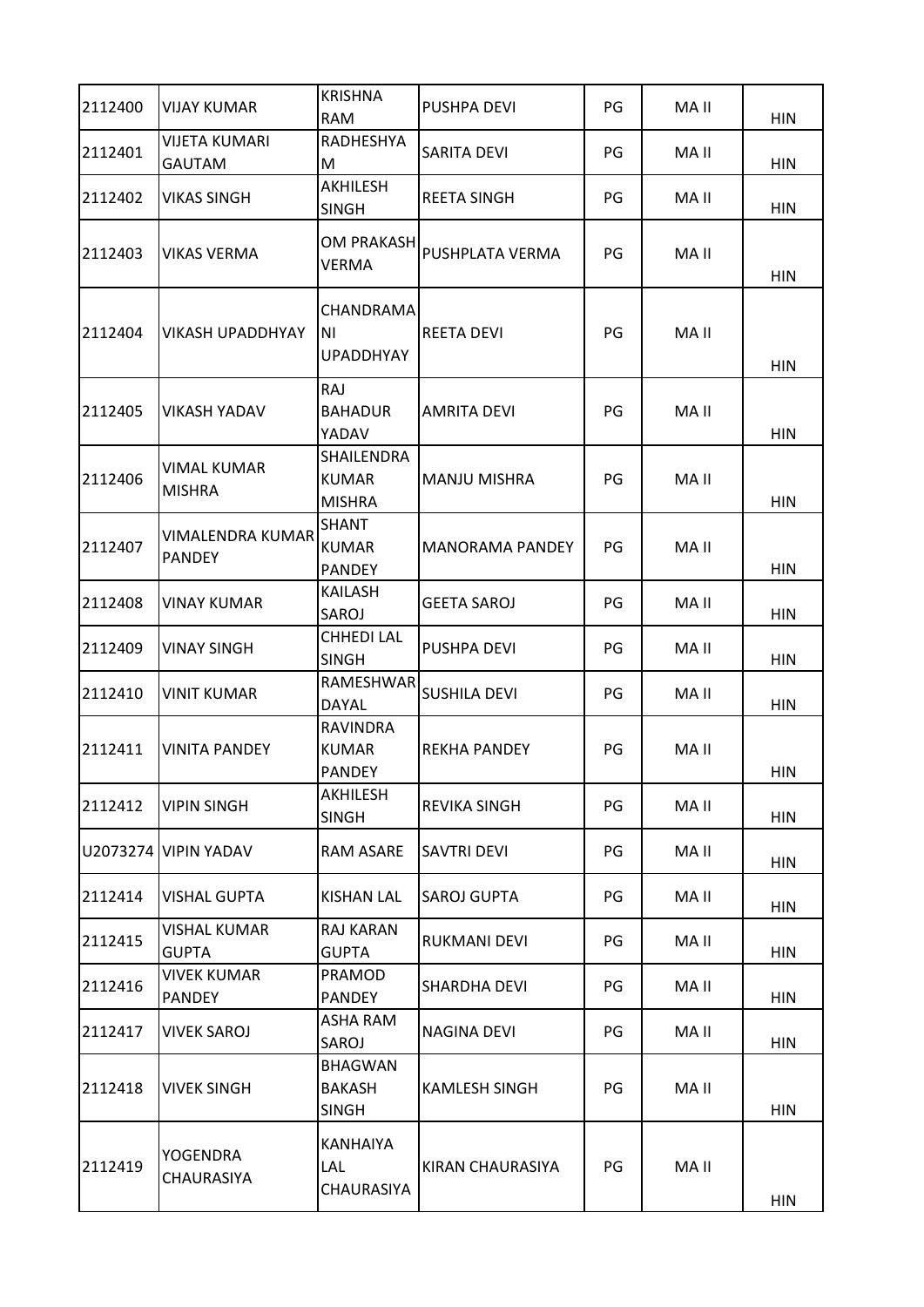|          | U1722427 ABHISHEK KUMAR                  | <b>DHARMRAJ</b>                                                  | <b>MALTI DEVI</b>                     | PG | MA II |                          |
|----------|------------------------------------------|------------------------------------------------------------------|---------------------------------------|----|-------|--------------------------|
|          | U1721073 ABHISHEK MAURYA                 | <b>DEEPAK</b><br><b>SUBAS</b><br><b>CHANDRA</b><br><b>MAURYA</b> | <b>BEENA MAURYA</b>                   | PG | MA II | <b>HIS</b><br><b>HIS</b> |
|          | U1721948 ABHISHEK VERMA                  | <b>SHIVDAS</b><br>VERMA                                          | <b>SUNITA VERMA</b>                   | PG | MA II | <b>HIS</b>               |
| 2112714  | <b>ADARSH RANJAN</b><br><b>SRIVASTAV</b> | <b>GYAN</b><br><b>PRAKASH</b><br>SRIVASTAVA                      | ARCHANA<br>SRIVASTAVA                 | PG | MA II | <b>HIS</b>               |
| 2112715  | <b>ADITYA KUMAR</b>                      | <b>GOVIND</b><br>PRASAD                                          | <b>MITHILESH DEVI</b>                 | PG | MA II | <b>HIS</b>               |
| 11720047 | <b>ADITYA KUMAR</b>                      | LALLU RAM                                                        | <b>LAXMI DEVI</b>                     | PG | MA II | <b>HIS</b>               |
|          | M1720093 ADITYA SINGH                    | <b>RAM SINGH</b>                                                 | RAM KUMARI                            | PG | MA II | <b>HIS</b>               |
| U1721824 | AJAJ AHAMAD<br><b>ANSARI</b>             | <b>LIYAKAT</b><br>ANSARI                                         | <b>HASINA KHATOON</b>                 | PG | MA II | <b>HIS</b>               |
| 2112719  | <b>AJAY KUMAR SINHA</b>                  | <b>VIMAL</b><br><b>KUMAR</b><br><b>SINHA</b>                     | SAVITA SINHA                          | PG | MA II | <b>HIS</b>               |
|          | U1720328 AKARSH TIWARI                   | LALLAN<br><b>TIWARI</b>                                          | <b>MAYA TIWARI</b>                    | PG | MA II | <b>HIS</b>               |
|          | U1720905 AKASH DUBEY                     |                                                                  | RAMJI DUBEY PUSPA DUBEY               | PG | MA II | <b>HIS</b>               |
|          | U1723073 AKASH KUMAR                     | <b>PUSHPENDR</b><br>A KUMAR                                      | VIMALESH KUMARI                       | PG | MA II | <b>HIS</b>               |
|          | M1720134 AKASH SINGH                     | RAKESH<br><b>PRATAP</b><br><b>SINGH</b>                          | MITHILESH SINGH                       | PG | MA II | <b>HIS</b>               |
| 2112724  | <b>AKHILESH KUMAR</b><br><b>KUSHWAHA</b> | SOORYA<br><b>BALEE</b><br><b>KUSHWAHA</b>                        | <b>GEETA DEVI</b>                     | PG | MA II | <b>HIS</b>               |
|          | U1620658 AKHILESH YADAV                  | AWADHESH<br>YADAV                                                | <b>MANGARA DEVI</b>                   | PG | MA II | <b>HIS</b>               |
| 2112726  | <b>AKHILESH YADAV</b>                    | <b>SHIV DHAREE</b><br>YADAV                                      | <b>ASHA DEVI</b>                      | PG | MA II | <b>HIS</b>               |
| 2112727  | <b>AKHILESH YADAV</b>                    | RAMLAL<br>YADAV                                                  | <b>LALITA DEVI</b>                    | PG | MA II | <b>HIS</b>               |
|          | U1720198 ALOK KUMAR RAI                  | UDAI<br><b>NARAYAN</b><br>RAI                                    | <b>URMILA RAI</b>                     | PG | MA II | <b>HIS</b>               |
| U1722684 | AMARDEEP<br>CHAUDHARY                    | <b>DAYA</b><br><b>SHANKAR</b><br><b>BOSE</b>                     | <b>CHAUDHARY MUNNI</b><br><b>BOSE</b> | PG | MA II | <b>HIS</b>               |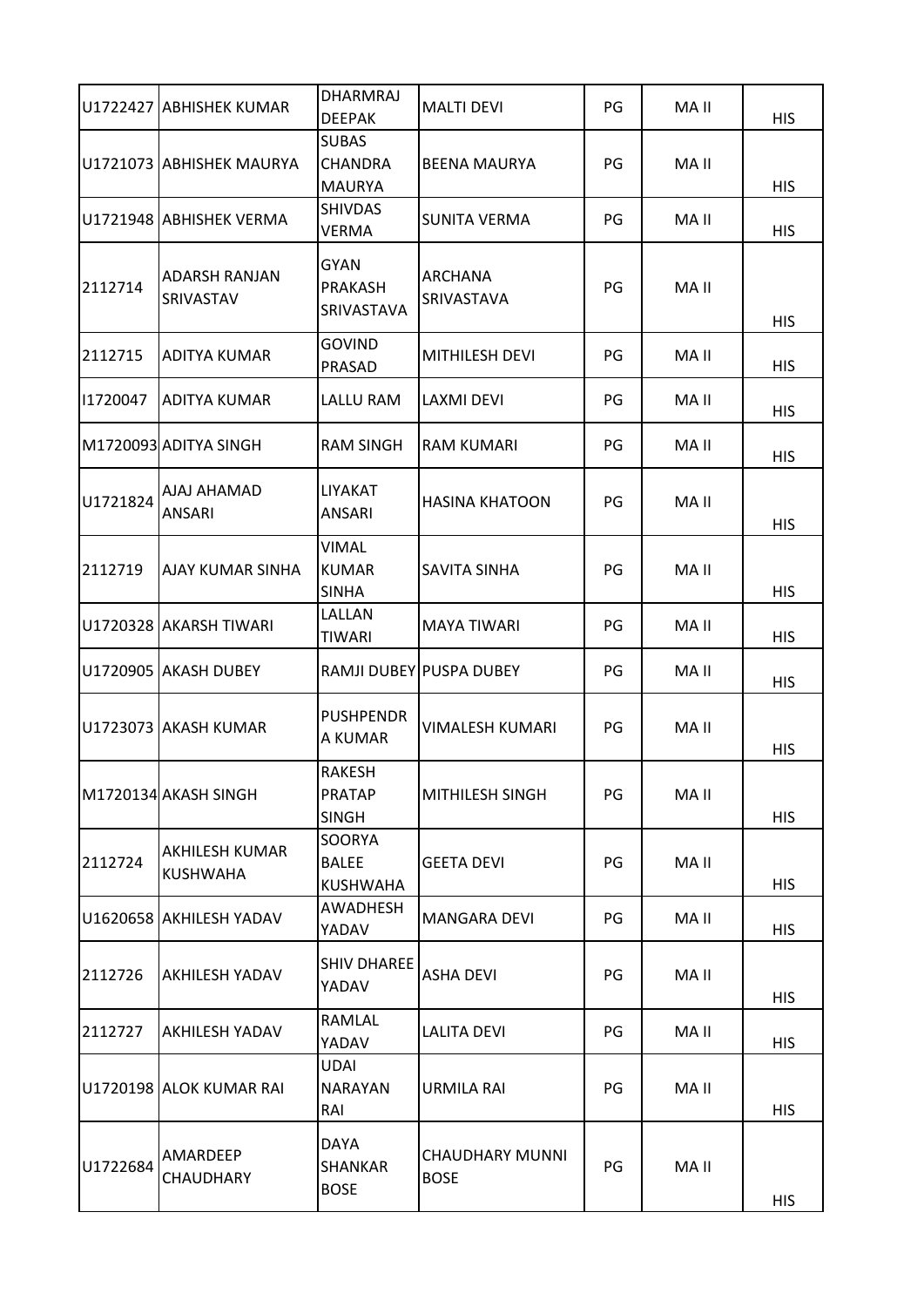|          | U1720071 AMAN SINGH                | SANJAY<br><b>SINGH</b>             | <b>SUMAN SINGH</b>         | PG | MA II | <b>HIS</b> |
|----------|------------------------------------|------------------------------------|----------------------------|----|-------|------------|
|          | U1720142 ANAND KUMAR               | RAM SAGAR                          | KAMLAWATY DEVI             | PG | MA II | <b>HIS</b> |
| 11620154 | <b>ANIL KUMAR</b>                  | <b>RAJVEER</b><br><b>SINGH</b>     | <b>CHARAN DEVI</b>         | PG | MA II | <b>HIS</b> |
| 2112733  | ANIMESH KUMAR<br><b>SINGH</b>      | ANIL KUMAR<br><b>SINGH</b>         | <b>RINKU SINGH</b>         | PG | MA II | <b>HIS</b> |
|          | U1722599 ANJU DIWAKAR              | <b>RAM SUMER</b><br><b>DIWAKAR</b> | URMILA DEVI                | PG | MA II | <b>HIS</b> |
|          | U1720840 ANKIT KUMAR               | JAWAHAR<br>LAL                     | <b>MEERA DEVI</b>          | PG | MA II | <b>HIS</b> |
|          | U1621907 ANKIT KUMAR               | LALMANI                            | PHOOL DEY                  | PG | MA II | <b>HIS</b> |
| 2112737  | <b>ANKIT KUMAR SINGH</b>           | <b>ARVIND</b><br><b>SINGH</b>      | SANJU DEVI                 | PG | MA II | <b>HIS</b> |
| U1720416 | <b>ANKIT KUMAR</b><br><b>VERMA</b> | PREM<br>CHAND<br>VERMA             | <b>VIDYAWATI DEVI</b>      | PG | MA II | <b>HIS</b> |
| 11720169 | <b>ANKIT KUMAR YADAV</b>           | RAM<br><b>GANESH</b>               | PREMA DEVI                 | PG | MA II | <b>HIS</b> |
| 2112740  | <b>ANKUR SINGH</b>                 | <b>AJAY SINGH</b>                  | <b>URMILA SINGH</b>        | PG | MA II | <b>HIS</b> |
|          | U1722883 ANUBHAV MISHRA            | <b>SWAMINATH</b><br><b>MISHRA</b>  | <b>MAMTA MISHRA</b>        | PG | MA II | <b>HIS</b> |
| 2112742  | ANUPAM KUMAR<br><b>GOND</b>        | SANJAY<br><b>KUMAR</b><br>GOND     | <b>INDU DEVI</b>           | PG | MA II | <b>HIS</b> |
|          | U1721765 JANURAG KUMAR             | KRISHNA LAL IPHOOL KALI            |                            | PG | MA II | <b>HIS</b> |
| 2112744  | <b>ANURAG SINGH</b>                | ABHIMANYU<br><b>SINGH</b>          | <b>SAHODRA DEVI</b>        | PG | MA II | <b>HIS</b> |
|          | U1620163 ANURAG SINGH              | AMAR BHAN<br><b>SINGH</b>          | <b>USHA SINGH</b>          | PG | MA II | <b>HIS</b> |
|          | U0822386 ANURAG SINGH              | <b>SHIV DATT</b><br><b>SINGH</b>   | SARASWATI DEVI             | PG | MA II | <b>HIS</b> |
|          | U1721874 ANURUP BALABIR            | KAUSHALESH SITA DEVI               |                            | PG | MA II | <b>HIS</b> |
|          | U1720578 APRAJITA SINGH            | <b>ANIL KUMAR</b><br><b>SINGH</b>  | <b>RITA SINGH</b>          | PG | MA II | <b>HIS</b> |
|          | U1520081 ARQUAM ISHTIYAQ           | MOHAMMA<br>D ISHTIYAQ              | YASMEEN<br><b>MAIMOONA</b> | PG | MA II | <b>HIS</b> |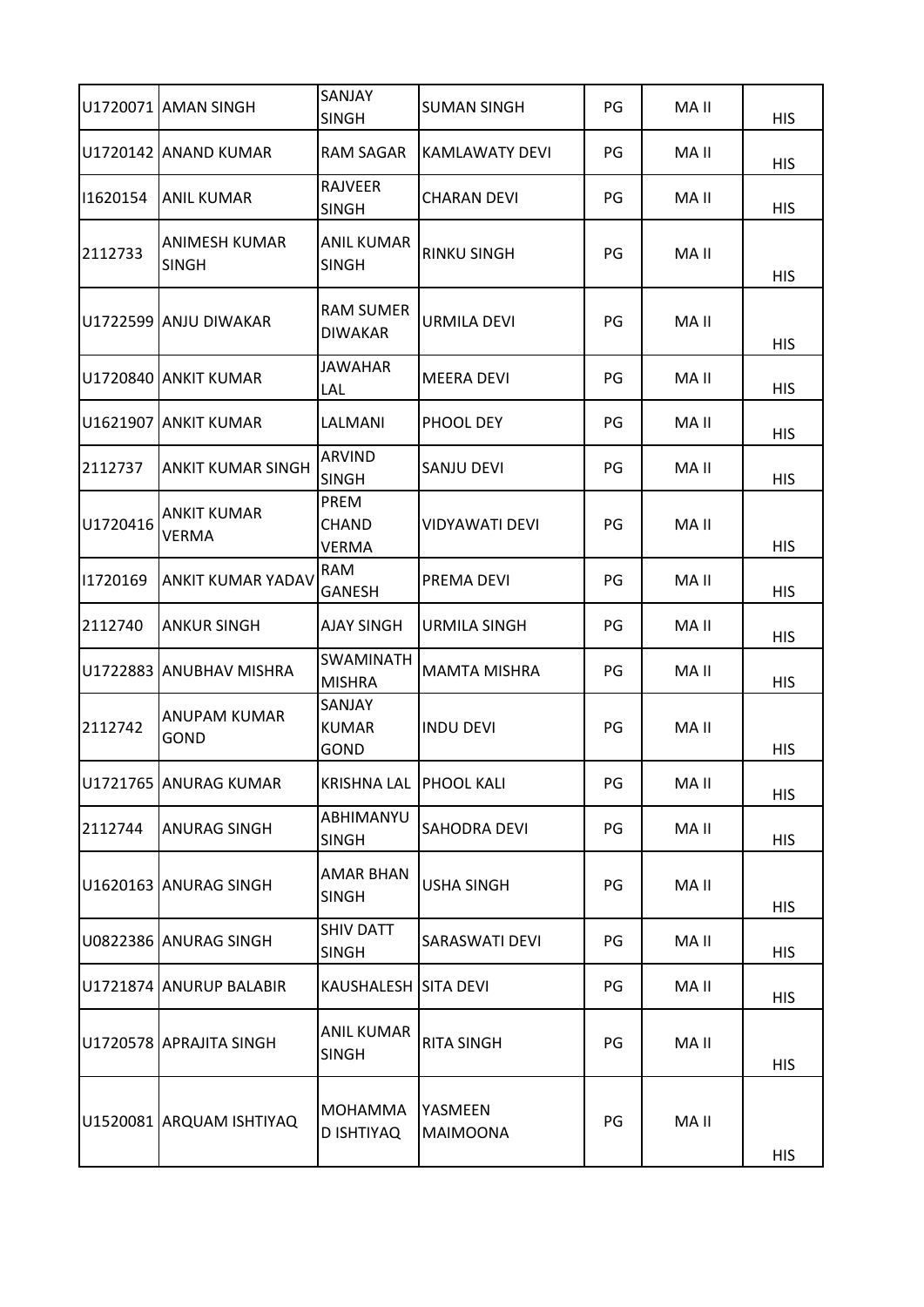| 2112750         | <b>ARVIND KUMAR</b>               | <b>ASHOK</b><br><b>KUMAR</b>                | MITHILESH KUMARI       | PG | MA II | <b>HIS</b> |
|-----------------|-----------------------------------|---------------------------------------------|------------------------|----|-------|------------|
| 2112751         | <b>ARVIND KUMAR</b>               | ANIL KUMAR RAM RATI                         |                        | PG | MA II | <b>HIS</b> |
| 11420208        | <b>ASHIRBAD SHARMA</b>            | <b>DEVI PRASAD</b><br>SHARMA                | PREMA DEVI             | PG | MA II | <b>HIS</b> |
|                 | U1720698 ASHISH DIXIT             | <b>RAM SEWAK</b><br><b>DIXIT</b>            | <b>GAYATRI DEVI</b>    | PG | MA II | <b>HIS</b> |
|                 | U1720454 ASHISH YADAV             | <b>MUNNA</b><br>PRASAD<br>YADAV             | BHANMATI YADAV         | PG | MA II | <b>HIS</b> |
|                 | U1720121 ASHUTOSH MISHRA          | JAY SANKAR<br><b>MISHRA</b>                 | <b>BRIJBALA MISHRA</b> | PG | MA II | <b>HIS</b> |
| U1721280        | ASHUTOSH KUMAR<br>YADAV           | <b>SURYA NATH</b><br>YADAV                  | RACHANA DEVI           | PG | MA II | <b>HIS</b> |
|                 | U1720126 AVINASH KUMAR            | RAKESH<br>PRASAD                            | <b>KALAWATI</b>        | PG | MA II | <b>HIS</b> |
|                 | U1722437 AVINASH NATH             | MR. SURPATI<br><b>NATH</b>                  | MS. SHUBHAGI DEVI      | PG | MA II | <b>HIS</b> |
|                 | U1721080 AWANISH KUMAR            | <b>RAM ASHISH</b><br>YADAV                  | SAROJ YADAV            | PG | MA II | <b>HIS</b> |
|                 | U1721429 AYUSH PAL                | <b>MANT RAM</b><br>PAL                      | <b>KAMALA DEVI</b>     | PG | MA II | <b>HIS</b> |
| U1120630        | <b>BHEEMSAIN SINGH</b><br>SIKARWA | <b>GOVIND</b><br><b>SINGH</b>               | LAKSHMI DEVI           | PG | MA II | <b>HIS</b> |
| 2112762         | <b>CHANDAN</b>                    | <b>ARJUN</b><br>PRAJAPATI                   | <b>MALTI DEVI</b>      | PG | MA II | <b>HIS</b> |
| D1520196        | CHANDRABALI<br><b>KUSHWAHA</b>    | <b>BALARAM</b><br>PRASAD<br><b>KUSHWAHA</b> | <b>SUSHEELA DEVI</b>   | PG | MA II | <b>HIS</b> |
| 2112764         | <b>CHANDRAKESH PATEL</b>          | <b>FULCHAND</b><br><b>PATEL</b>             | PRABHAWATI DEVI        | PG | MA II | <b>HIS</b> |
| 2112765         | <b>CHANDRALOK</b><br><b>KUMAR</b> | SURYABHAN                                   | <b>ASHA DEVI</b>       | PG | MA II | <b>HIS</b> |
|                 | U1722573 DAYA SHANKAR             | RAM PRASAD RAJ KALA                         |                        | PG | MA II | <b>HIS</b> |
| 2112767         | <b>DEEP SHIKHA RAI</b>            | CHANDRA<br>SHEKHAR RAI                      | SHAKUNTALA RAI         | PG | MA II | <b>HIS</b> |
| M1620568 DEEPAK |                                   | <b>BHAGIRATHI</b>                           | <b>POONAM</b>          | PG | MA II | <b>HIS</b> |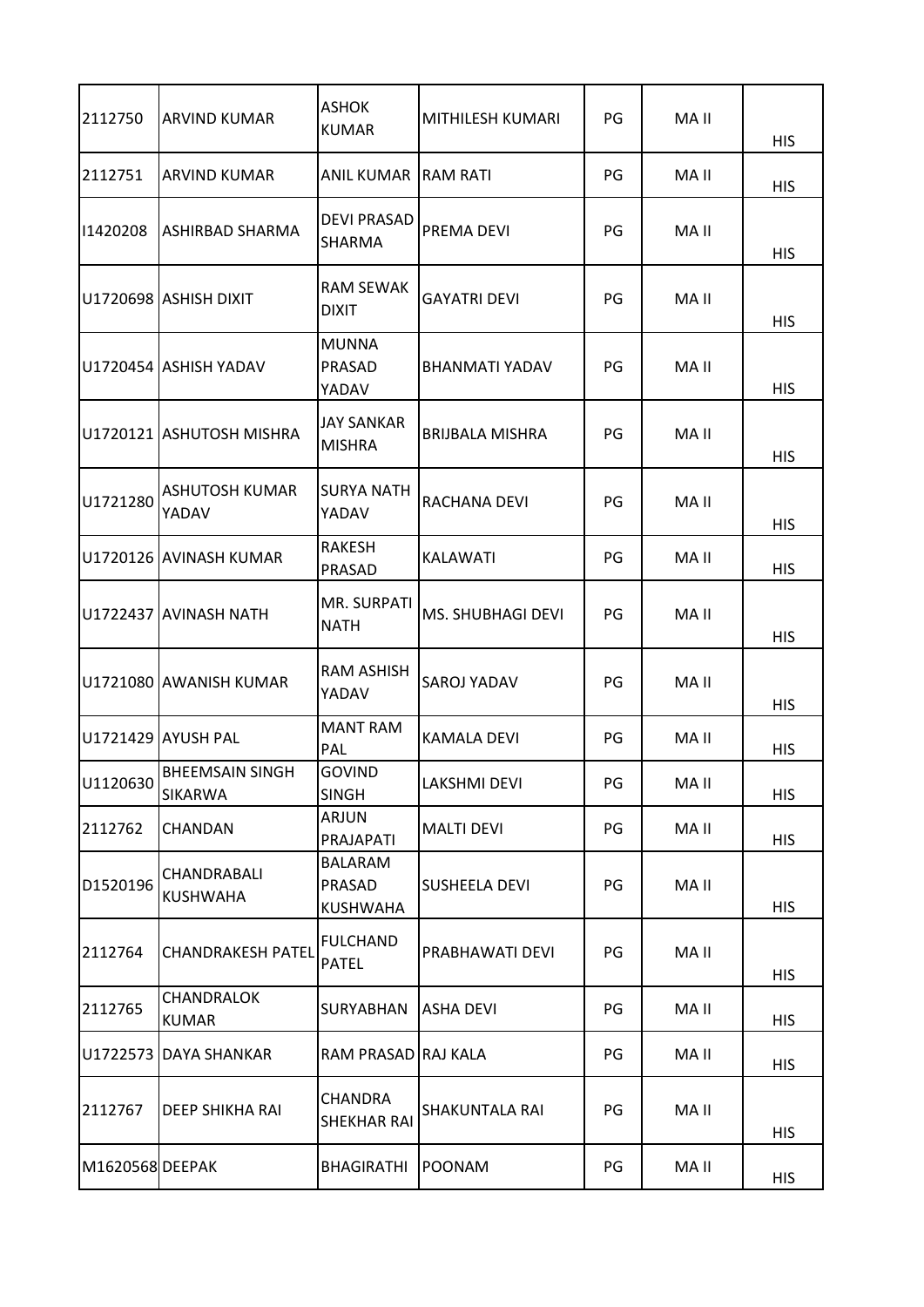| 11620293           | <b>DEEPAK KUMAR</b><br><b>MAURYA</b>   | <b>SURESH</b><br><b>KUMAR</b>                  | <b>SAROJA DEVI</b>                 | PG | MA II | <b>HIS</b> |
|--------------------|----------------------------------------|------------------------------------------------|------------------------------------|----|-------|------------|
|                    | U1720770 DEEPANSHU TIWARI              | <b>SHRINIWAS</b><br><b>TIWARI</b>              | <b>KAMLA DEVI</b>                  | PG | MA II | <b>HIS</b> |
|                    | M1720517 DHEERAJ YADAV                 | <b>SURENDRA</b><br><b>PRATAP</b><br>YADAV      | PRAMILA DEVI                       | PG | MA II | <b>HIS</b> |
| 2112772            | DHIRENDRA KUMAR<br><b>TIWARI</b>       | JAY JAY RAM<br><b>TIWARI</b>                   | <b>MANJU DEVI</b>                  | PG | MA II | <b>HIS</b> |
|                    | U1721793 DIVYAMANI SHARMA KUMAR        | ANJANI<br>SHARMA                               | <b>MAMTA SHARMA</b>                | PG | MA II | <b>HIS</b> |
| U1721863           | <b>GANGA SAGAR</b><br>YADAV            | GORAKH<br><b>NATH YADAV</b>                    | SUSHILA DEVI                       | PG | MA II | <b>HIS</b> |
|                    | U1722291 GAURAV KUMAR                  | RAMKRIPAL                                      | KAMALA DEVI                        | PG | MA II | <b>HIS</b> |
| U1721112           | <b>GULSHAN YADAV</b>                   | SANJAY<br>YADAV                                | <b>GYANTI DEVI</b>                 | PG | MA II | <b>HIS</b> |
| 11720360           | <b>GYAN PRAKASH</b><br>YADAV           | <b>BHALLU</b><br>YADAV                         | PRABHAWATI DEVI                    | PG | MA II | <b>HIS</b> |
|                    | M1720552 GYANENDRA SINGH               | <b>KAMLESH</b><br><b>KUMAR</b><br><b>SINGH</b> | <b>MALATI DEVI</b>                 | PG | MA II | <b>HIS</b> |
| 2112779            | <b>HARIOM KUMAR</b><br><b>GUPT</b>     | RAKESH<br><b>GUPT</b>                          | <b>SUSHILA DEVI</b>                | PG | MA II | <b>HIS</b> |
| 2112780            | <b>HARISH PAL</b>                      | <b>BHUDI RAM</b><br>PAL                        | <b>FOOLMATI PAL</b>                | PG | MA II | <b>HIS</b> |
|                    | M1720560 HARSH KUMAR                   | <b>GULAB</b><br><b>SINGH</b><br>YADAV          | CHANDRASHILA DEVI                  | PG | MA II | <b>HIS</b> |
| 2112782            | <b>HARSH KUMAR</b><br><b>SINGH</b>     | <b>UMESH</b><br><b>SINGH</b>                   | ARCHANA SINGH                      | PG | MA II | <b>HIS</b> |
| M1720566           | <b>HEERENDRA SINGH</b><br><b>BAGRI</b> | SURYABHAN<br><b>SINGH BAGRI</b>                | <b>KUSUM BAGRI</b>                 | PG | MA II | <b>HIS</b> |
|                    | U1722526 HIMANSHU GAURAV               | <b>VAKIL RAM</b>                               | <b>SUMAN LATA</b><br><b>GAUTAM</b> | PG | MA II | <b>HIS</b> |
|                    | U1722558 INDERJEET KUMAR               | <b>SUBHAS</b><br>SAKSENA                       | POONAM DEVI                        | PG | MA II | <b>HIS</b> |
| U1721888 IRFAN ALI |                                        | SIRAJ<br>AHMAD                                 | RESHMA BEGUM                       | PG | MA II | <b>HIS</b> |
|                    | U1720269 ISHAN SHARMA                  | SANJAY<br><b>KUMAR</b><br>SHARMA               | AMITA SHARMA                       | PG | MA II | <b>HIS</b> |
|                    | U1722571 JITENDRA KUMAR                | PRAHLAD                                        | PREMA DEVI                         | PG | MA II | <b>HIS</b> |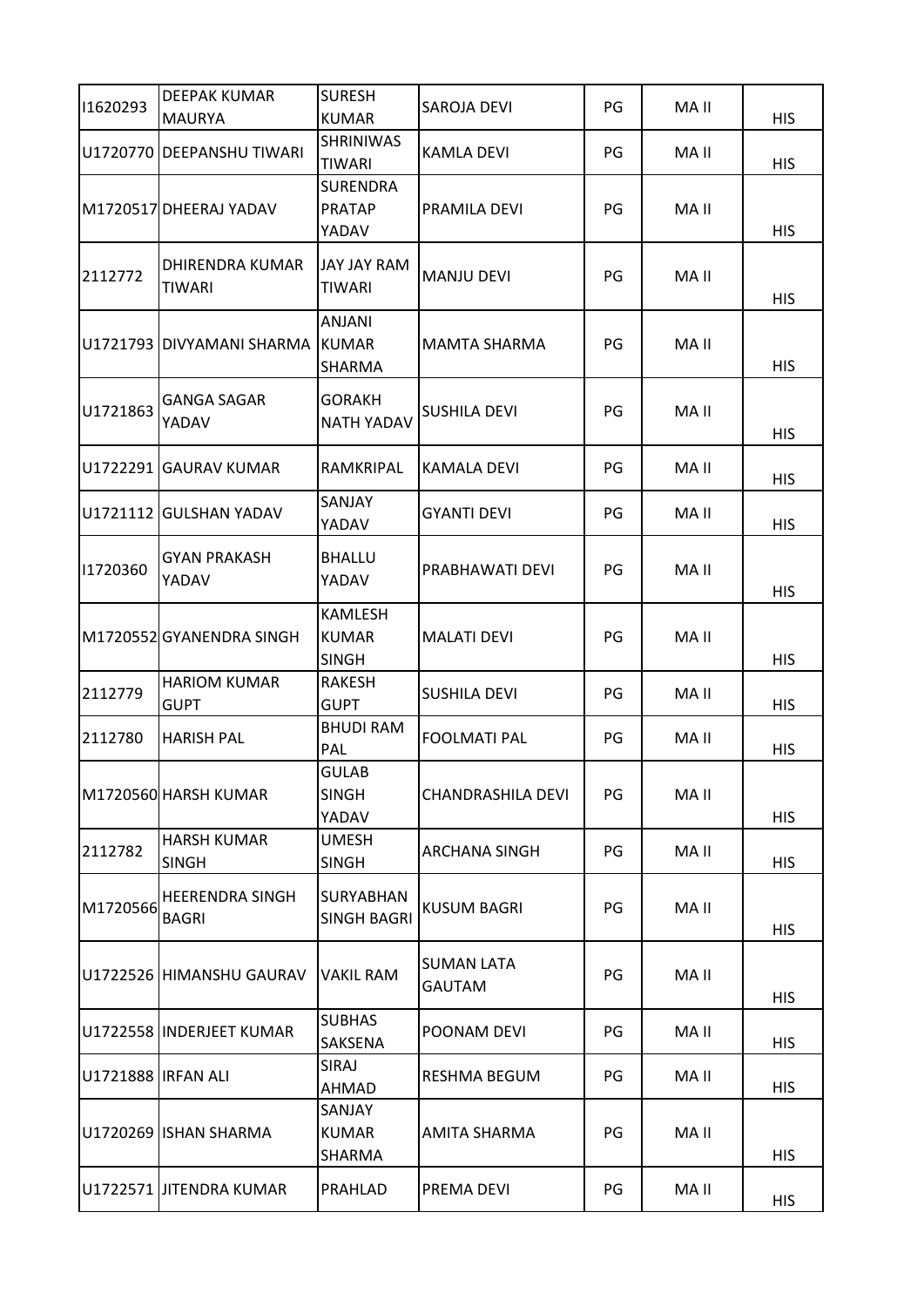| 2112789  | IKAJAL KUSHWAHA                     | <b>ASHOK</b><br><b>KUMAR</b><br><b>KUSHWAHA</b>   | SARASWATI<br><b>KUSHWAHA</b> | PG | MA II | <b>HIS</b> |
|----------|-------------------------------------|---------------------------------------------------|------------------------------|----|-------|------------|
| 2112790  | <b>KIRTI</b>                        | <b>RAMNATH</b>                                    | <b>MEERA</b>                 | PG | MA II | <b>HIS</b> |
| U1621443 | KISHAN KUMAR<br><b>GUPTA</b>        | RAJESH<br><b>KUMAR</b><br><b>GUPTA</b>            | <b>MEERA DEVI</b>            | PG | MA II | <b>HIS</b> |
| 2112792  | KM EKATA SAROJ                      | RAM BILASH                                        | <b>ARTI DEVI</b>             | PG | MA II | HIS        |
| 2112793  | KM NIDHI SINGH                      | <b>DEELIP</b><br><b>SINGH</b>                     | LILAWATI DEVI                | PG | MA II | <b>HIS</b> |
| J1720288 | <b>KM RAJANI SINGH</b>              | <b>ARUN</b><br><b>KUMAR</b><br><b>SINGH</b>       | ARCHANA SINGH                | PG | MA II | HIS        |
|          | U1721790 KM SAKSHI YADAV            | <b>INDRA LAL</b><br>YADAV                         | VIMALA YADAV                 | PG | MA II | <b>HIS</b> |
| 11720512 | <b>KM SENU</b>                      | <b>MOHAN LAL</b>                                  | <b>MANJU DEVI</b>            | PG | MA II | <b>HIS</b> |
|          | U1721130 KM SHREYA GUPTA            | <b>DILIP GUPTA</b>                                | RATNESH KUMARI               | PG | MA II | <b>HIS</b> |
|          | U1722617 KM SOBHNA                  | RAJ KUMAR                                         | <b>MANJU DEVI</b>            | PG | MA II | <b>HIS</b> |
| 2112799  | <b>KM SUMAN DEVI</b>                | PRABHASHA<br><b>NKAR</b><br><b>MISHRA</b>         | DHARMASHEELA                 | PG | MA II | <b>HIS</b> |
| 2112800  | KRISHN MURARI<br><b>PANDEY</b>      | AMARESH<br><b>CHANDRA</b><br><b>PANDEY</b>        | <b>VIDYOTTAMA PANDEY</b>     | PG | MA II | HIS        |
| 11720558 | <b>KRISHNA KANT</b><br>YADAV        | <b><i>VIKRAMAJEE</i></b><br><b>TYADAV</b>         | SHAKUNTLA DEVI               | PG | MA II | <b>HIS</b> |
| 2112802  | KRISHNA KUMARI                      | <b>NAND LAL</b>                                   | <b>GEETA DEVI</b>            | PG | MA II | <b>HIS</b> |
|          | U1722117 KULDEEP YADAV              | <b>DAYARAM</b><br><b>YADAV</b>                    | PRAMILA YADAV                | PG | MA II | <b>HIS</b> |
| U1722187 | <b>KUNWAR MUKTESH</b><br>BAHADUR    | SARYU<br>PRASAD                                   | NIRMALA DEVI                 | PG | MA II | <b>HIS</b> |
|          | U1720624 LALIT KUMAR BAJPAI         | <b>HARIVANSH</b><br><b>KUMAR</b><br><b>BAJPAI</b> | <b>MANJU BAJPAI</b>          | PG | MA II | <b>HIS</b> |
|          | U1522551 MAHENDRA KUMAR             | <b>IMRAT</b>                                      | PANBAI                       | PG | MA II | <b>HIS</b> |
| 2112807  | <b>MAHESH KUMAR</b>                 | <b>VIRENDRA</b><br><b>KUMAR</b>                   | SARASWATI                    | PG | MA II | <b>HIS</b> |
| 2112808  | <b>MANISH KUMAR</b><br>YADAV        | <b>RAJENDRA</b><br>PRASAD<br>YADAV                | SAVITRI DEVI                 | PG | MA II | <b>HIS</b> |
| U1720120 | <b>MANI SHANKAR</b><br><b>SINGH</b> | <b>MOOL</b><br><b>CHANDRA</b><br><b>SINGH</b>     | RANNO DEVI                   | PG | MA II | <b>HIS</b> |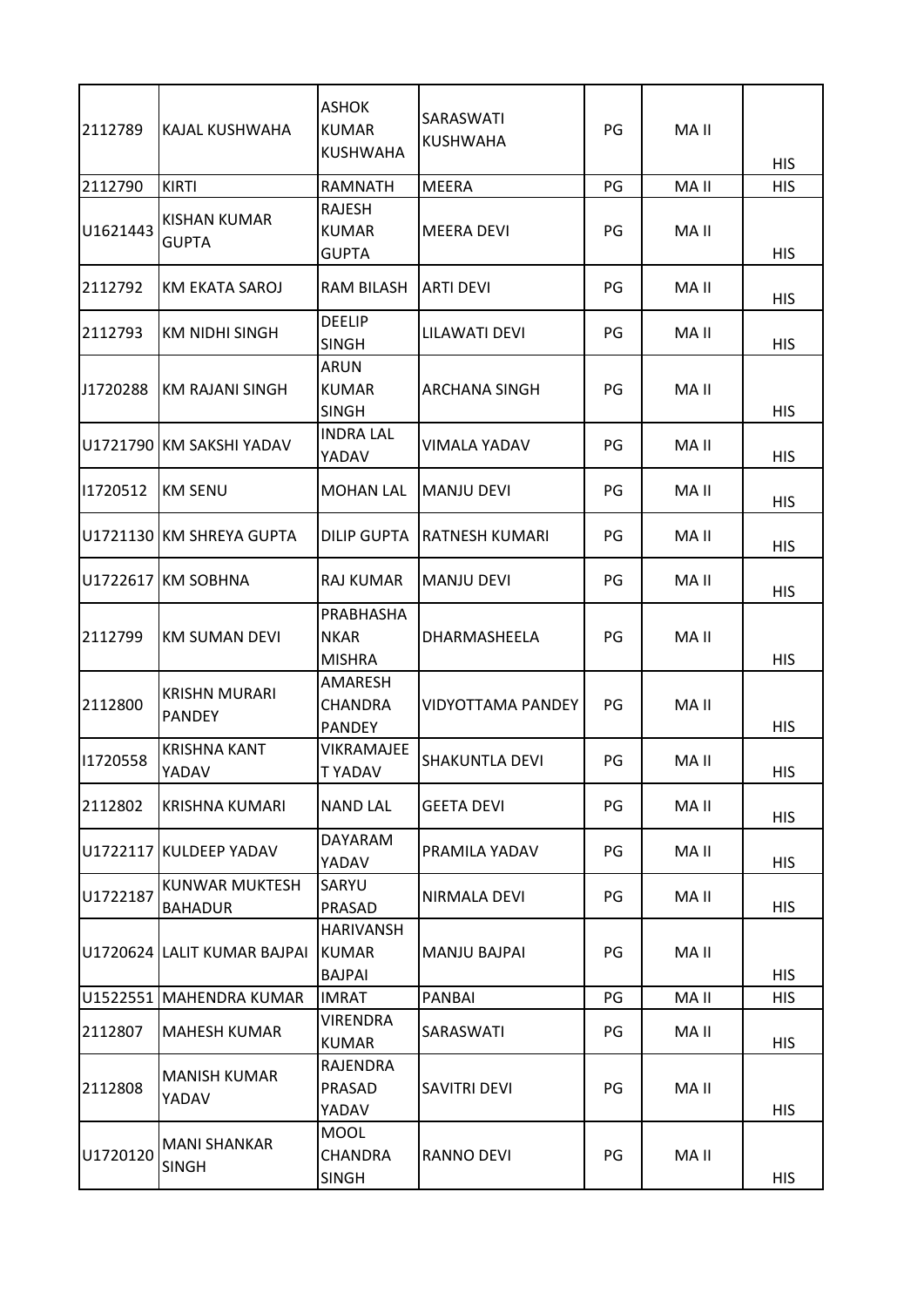| 11720602 | <b>MANOJ KUMAR</b><br>YADAV         | <b>DHARM</b><br><b>SINGAR</b><br>YADAV             | <b>USHA DEVI</b>         | PG | MA II | <b>HIS</b> |
|----------|-------------------------------------|----------------------------------------------------|--------------------------|----|-------|------------|
| U1721879 | <b>MOHD SHADAB</b><br>ANSARI        | <b>INSANUDDIN</b><br>ANSARI                        | <b>KULSUM BANO</b>       | PG | MA II | <b>HIS</b> |
| U1721516 | <b>MOHIT KUMAR</b><br>YADAV         | ANIL KUMAR<br>YADAV                                | MITHLESH YADAV           | PG | MA II | <b>HIS</b> |
| U1424001 | <b>MOTAMID</b><br><b>SHAFEEQUE</b>  | <b>MOHD</b><br><b>SHAFEEQUE</b>                    | <b>ZULEKHA SHAFEEQUE</b> | PG | MA II | <b>HIS</b> |
|          | U1721876 NARAYAN SINGH              | PAPPU<br><b>SINGH</b>                              | <b>LAXMI DEVI</b>        | PG | MA II | <b>HIS</b> |
| 2112815  | <b>NEERAJ PANDEY</b>                | RAMESH<br><b>PANDEY</b>                            | <b>ASHA DEVI</b>         | PG | MA II | <b>HIS</b> |
| 2112816  | <b>NEERAJ SINGH</b>                 | <b>RAJ PRATAP</b><br><b>SINGH</b>                  | <b>RADHA SINGH</b>       | PG | MA II | <b>HIS</b> |
| S1720281 | <b>NIDHI GAUTAM</b>                 | <b>SURESH</b><br><b>KUMAR</b>                      | SHASHI DEVI              | PG | MA II | <b>HIS</b> |
|          | U1623205 NIDHI KESHARWANI           | <b>LATE</b><br><b>JAWAHAR</b><br>LAL<br>KESHARWAN  | <b>MAYA DEVI</b>         | PG | MA II | <b>HIS</b> |
|          | U1721902 NILISHA YADAV              | <b>DHEERAJ</b><br>YADAV                            | <b>BHUMIKA YADAV</b>     | PG | MA II | <b>HIS</b> |
|          | U1720956 NITESH KUMAR               | <b>SUBHASH</b><br><b>CHANDRA</b><br>SHARMA         | <b>CHANDRA KALI DEVI</b> | PG | MA II | HIS        |
|          | U1721382 NITIN VERMA                | <b>NITYANAND</b><br><b>VERMA</b>                   | <b>ANUJ KUMARI</b>       | PG | MA II | <b>HIS</b> |
| 2112822  | <b>OM PRAKASH</b>                   | <b>RAVINDRA</b><br><b>KUMAR</b><br>VISHWAKAR<br>MA | <b>SHIV KUMARI</b>       | PG | MA II | <b>HIS</b> |
| D1620327 | PANKAJ KUMAR<br><b>PATEL</b>        | <b>SURESH</b><br><b>KUAMR</b><br><b>PATEL</b>      | YASHODA                  | PG | MA II | <b>HIS</b> |
| 2112824  | <b>PEEYUSH</b><br>PRABHAKAR         | <b>SHEKHARCHA</b><br><b>ND RAM</b>                 | URMILA DEVI              | PG | MA II | <b>HIS</b> |
|          | D1720297 PRADEEP GUPTA              | <b>SHRIKANT</b><br><b>GUPTA</b>                    | KAMALAVTI DEVI           | PG | MA II | <b>HIS</b> |
| D920663  | <b>PRADEEP KUMAR</b>                | <b>MUNESHWA</b><br>R PRASAD                        | SARASWATI DEVI           | PG | MA II | <b>HIS</b> |
| U1521323 | PRAMOD<br>CHAUDHARY                 | RAMHARISH<br>CHAUDHARY                             | <b>KUSUM CHAUDHARY</b>   | PG | MA II | <b>HIS</b> |
| U0621875 | <b>PRAMOD KUMAR</b><br><b>SINGH</b> | <b>GOVERDHAN</b><br><b>SINGH</b>                   | <b>RAMA DEVI</b>         | PG | MA II | <b>HIS</b> |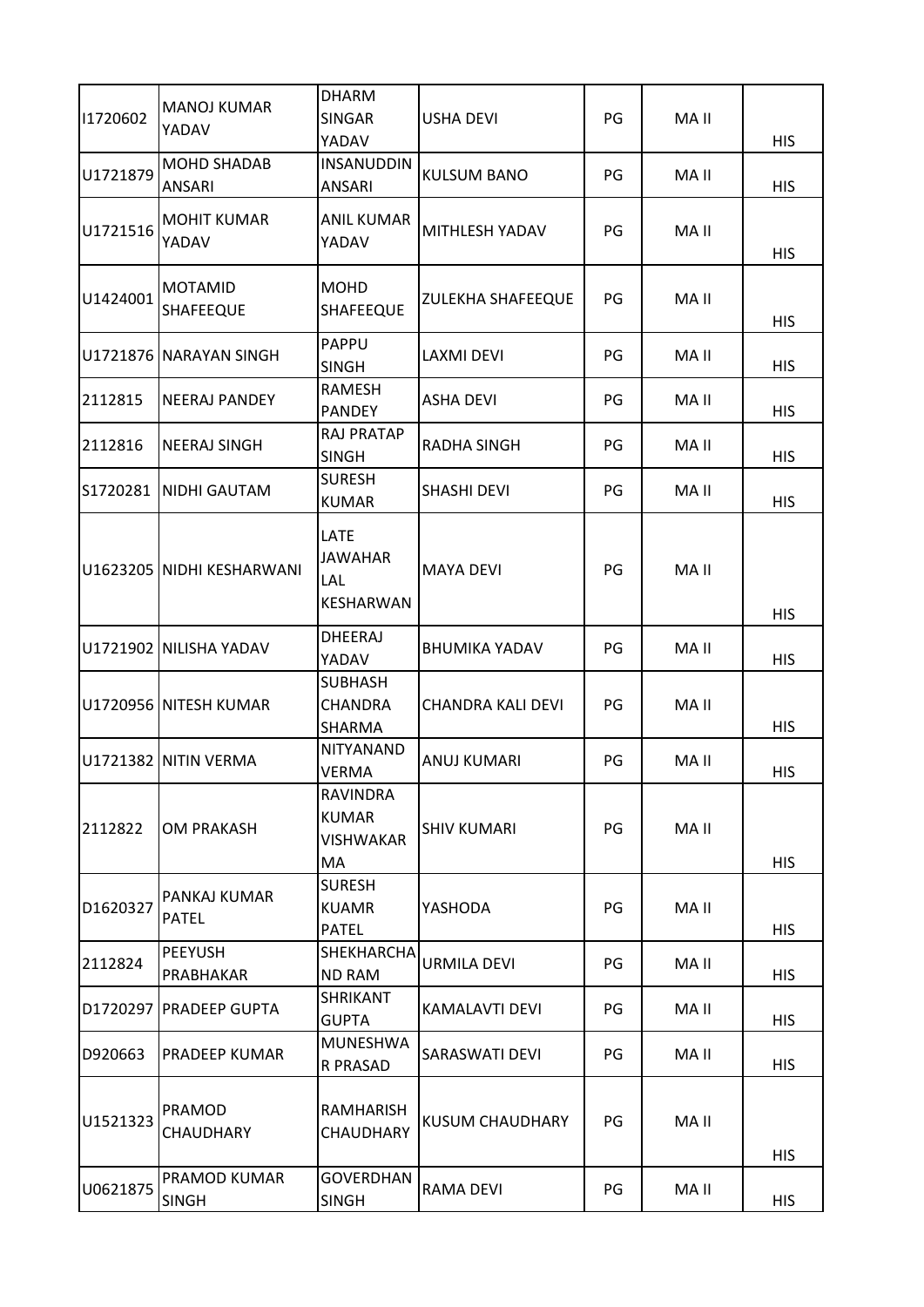|          |                                         | NARENDRA                                       |                                                 |    |       |            |
|----------|-----------------------------------------|------------------------------------------------|-------------------------------------------------|----|-------|------------|
| M1720894 | PRASHANT KUMAR                          | <b>KUMAR</b>                                   | <b>MALTI SINGH YADAV</b>                        | PG | MA II |            |
|          | <b>SINGH YADAV</b>                      | <b>SINGH</b>                                   |                                                 |    |       |            |
|          |                                         | YADAV                                          |                                                 |    |       | <b>HIS</b> |
|          | U1720850 PRATEEK GUPTA                  | <b>ASHISH</b><br><b>GUPTA</b>                  | <b>SUNEETA GUPTA</b>                            | PG | MA II | <b>HIS</b> |
| 2112831  | <b>PRATHAM PRAKASH</b>                  | <b>CHANDRA</b><br><b>PRAKASH</b>               | SADHANA PRAKASH                                 | PG | MA II | <b>HIS</b> |
|          | U1720282 PRAVESH KUMAR                  | <b>SHIV SINGH</b>                              | <b>GEETA DEVI</b>                               | PG | MA II | <b>HIS</b> |
| 2112833  | PREAMSHANKAR                            | <b>RAM MILAN</b>                               | NIRMALA DEVI                                    | PG | MA II | <b>HIS</b> |
| U1723188 | <b>PUNEET KUMAR</b><br><b>MISHRA</b>    | MANGLA<br>PRASAD<br><b>MISHRA</b>              | <b>MEENA DEVI</b>                               | PG | MA II | <b>HIS</b> |
| D1620369 | <b>PUSHPENDRA</b><br><b>KUMAR PATEL</b> | <b>RAM PRATAP</b>                              | <b>PHOOLA</b>                                   | PG | MA II | <b>HIS</b> |
|          | M1621132 RAGHVENDRA SINGH NARAYAN       | SHAMBHU<br><b>SINGH</b>                        | POONAM SINGH                                    | PG | MA II | <b>HIS</b> |
|          | V0422010 RAHI MASOOM RAZA               | ANSARI                                         | <b>QYUMUDDIN NAZIRIN NISHAN</b><br><b>BEGAM</b> | PG | MA II | <b>HIS</b> |
|          | U1723020 RAHMEEN ASLAM                  | <b>MOHD</b><br><b>ASLAM</b>                    | SHABNAM BANO                                    | PG | MA II | <b>HIS</b> |
| 2112839  | RAJ KUMAR GAUTAM DATA RAM               |                                                | <b>BRAHMA DEVI</b>                              | PG | MA II | HIS        |
| U1721105 | <b>RAJNEESH KUMAR</b><br>PANDEY         | <b>GANGOTRI</b><br>PRASAD<br><b>PANDEY</b>     | <b>INDU PANDEY</b>                              | PG | MA II | <b>HIS</b> |
| 2112841  | <b>RAKESH KUMAR</b><br>KANNAUJIYA       | <b>BAIJNATH</b><br>KANNAUJIYA                  | USHA DEVI                                       | PG | MA II | <b>HIS</b> |
|          | U1720293 RAMBABU ANURAGI                | MUNNALAL                                       | <b>MANKURIA</b>                                 | PG | MA II | <b>HIS</b> |
|          | M1721000 RANJAY KUMAR                   | JOKHU RAM                                      | DHANAWATI DEVI                                  | PG | MA II | <b>HIS</b> |
| U1723198 | RATNESH KUMAR<br>TIWARI                 | <b>DINESH</b><br><b>KUMAR</b><br><b>TIWARI</b> | <b>BHANMATI TIWARI</b>                          | PG | MA II | <b>HIS</b> |
| 2112845  | <b>RATNESH TRIPATHI</b>                 | <b>OM PRAKASH</b><br><b>TRIPATHI</b>           | RAMA TRIPATHI                                   | PG | MA II | <b>HIS</b> |
|          | U1622909 RISHABH TIWARI                 | <b>MAHESH</b><br><b>TIWARI</b>                 | <b>VANDANA DEVI</b>                             | PG | MA II | HIS        |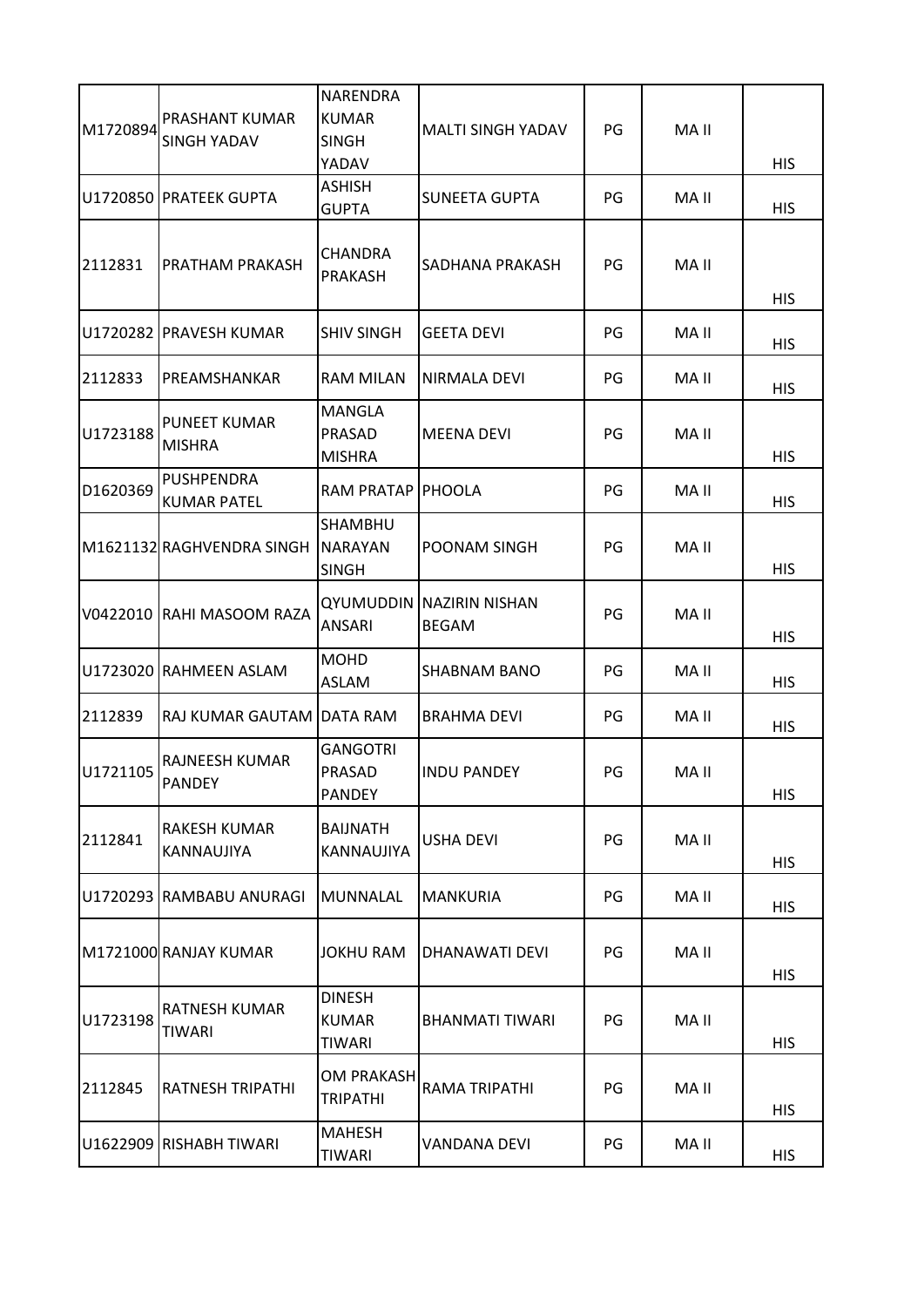|                  | U1720182 RISHABH DWIVEDI              | <b>SHRI MANOJ</b><br><b>DWIVEDI</b>           | SHRI MATI MANTA<br><b>DWIVED</b> | PG | MA II | <b>HIS</b> |
|------------------|---------------------------------------|-----------------------------------------------|----------------------------------|----|-------|------------|
| U1721872         | <b>RISHIKESH</b><br><b>KUSHWAHA</b>   | RAJENDRA<br><b>KUSHWAHA</b>                   | RITA KUSHWAHA                    | PG | MA II | <b>HIS</b> |
| 2112849          | <b>RITESH KUMAR</b>                   | <b>GHURU LAL</b>                              | PARVATI DEVI                     | PG | MA II | <b>HIS</b> |
|                  | U1721843 ROHIT KUMAR                  | BALMUKUND                                     | IREKHA DEVI                      | PG | MA II | <b>HIS</b> |
| 2112851          | <b>ROHIT KUMAR</b><br><b>GUPTA</b>    | <b>SHIVJEE</b><br><b>GUPTA</b>                | AMALA DEVI                       | PG | MA II | <b>HIS</b> |
|                  | U1720945 ROSHAN PANDEY                | <b>VED</b><br><b>PRAKASH</b><br><b>PANDEY</b> | SANGEETA PANDEY                  | PG | MA II | <b>HIS</b> |
| 2112853          | <b>SACHIN KUMAR</b>                   | <b>DHARM</b><br><b>NARAYAN</b>                | NISHA DEVI                       | PG | MA II | <b>HIS</b> |
|                  | U1720616 SACHIN YADAV                 | <b>RAJKUMAR</b><br>YADAV                      | <b>ANITA YADAV</b>               | PG | MA II | <b>HIS</b> |
| 2112855          | <b>SANAT KUMAR</b><br><b>AHIRWAR</b>  | <b>RAM ASRE</b>                               | DHARMA VATI                      | PG | MA II | <b>HIS</b> |
| 2112856          | <b>SANDEEP KUMAR</b><br><b>MAURYA</b> | RAMLAKHAN<br><b>MAURYA</b>                    | <b>RAMA WATI</b>                 | PG | MA II | <b>HIS</b> |
| 2112857          | <b>SANDEEP MAURYA</b>                 | RAJESH<br><b>KUMAR</b><br><b>MAURYA</b>       | <b>BINDU DEVI</b>                | PG | MA II | <b>HIS</b> |
|                  | U1721224 SANDEEP YADAV                | <b>SURAJ</b><br>PRASAD<br>YADAV               | URMILA DEVI                      | PG | MA II | <b>HIS</b> |
| U1720990 SANDHYA |                                       | <b>SUBHASH</b><br><b>CHANDRA</b>              | <b>SUNITA</b>                    | PG | MA II | <b>HIS</b> |
| 2112860          | SANGAM<br><b>CHAUDHARY</b>            | PRABHUDAY<br>AL                               | <b>GAYATRI DEVI</b>              | PG | MA II | <b>HIS</b> |
| 2112861          | <b>SANTOSH YADAV</b>                  | <b>SITARAM</b><br>YADAV                       | SUSHILA DEVI                     | PG | MA II | <b>HIS</b> |
| 2112862          | <b>SARVESH YADAV</b>                  | RAJESH<br>YADAV                               | SAVITRI DEVI                     | PG | MA II | <b>HIS</b> |
|                  | U1722262 SATYAM BHARTIYA              | PREM<br><b>CHANDRA</b><br><b>BHARTIYA</b>     | <b>USHA DEVI</b>                 | PG | MA II | <b>HIS</b> |
|                  | U1720604 SAURABH SINGH                | <b>DEVENDRA</b><br><b>SINGH</b>               | <b>SUNILA SINGH</b>              | PG | MA II | <b>HIS</b> |
|                  | U1722919 SAURAV SINGH                 | SURENDRA P<br><b>SINGH</b>                    | MEERA DEVI                       | PG | MA II | <b>HIS</b> |
| U1622947 SEEMA   |                                       | ASHOK<br><b>KUMAR</b>                         | ANARKALI                         | PG | MA II | <b>HIS</b> |
|                  | U1310463 SHABINA PARVEEN              | <b>MOHD</b><br><b>ASLAM KHAN</b>              | <b>HUSNARA BEGUM</b>             | PG | MA II | <b>HIS</b> |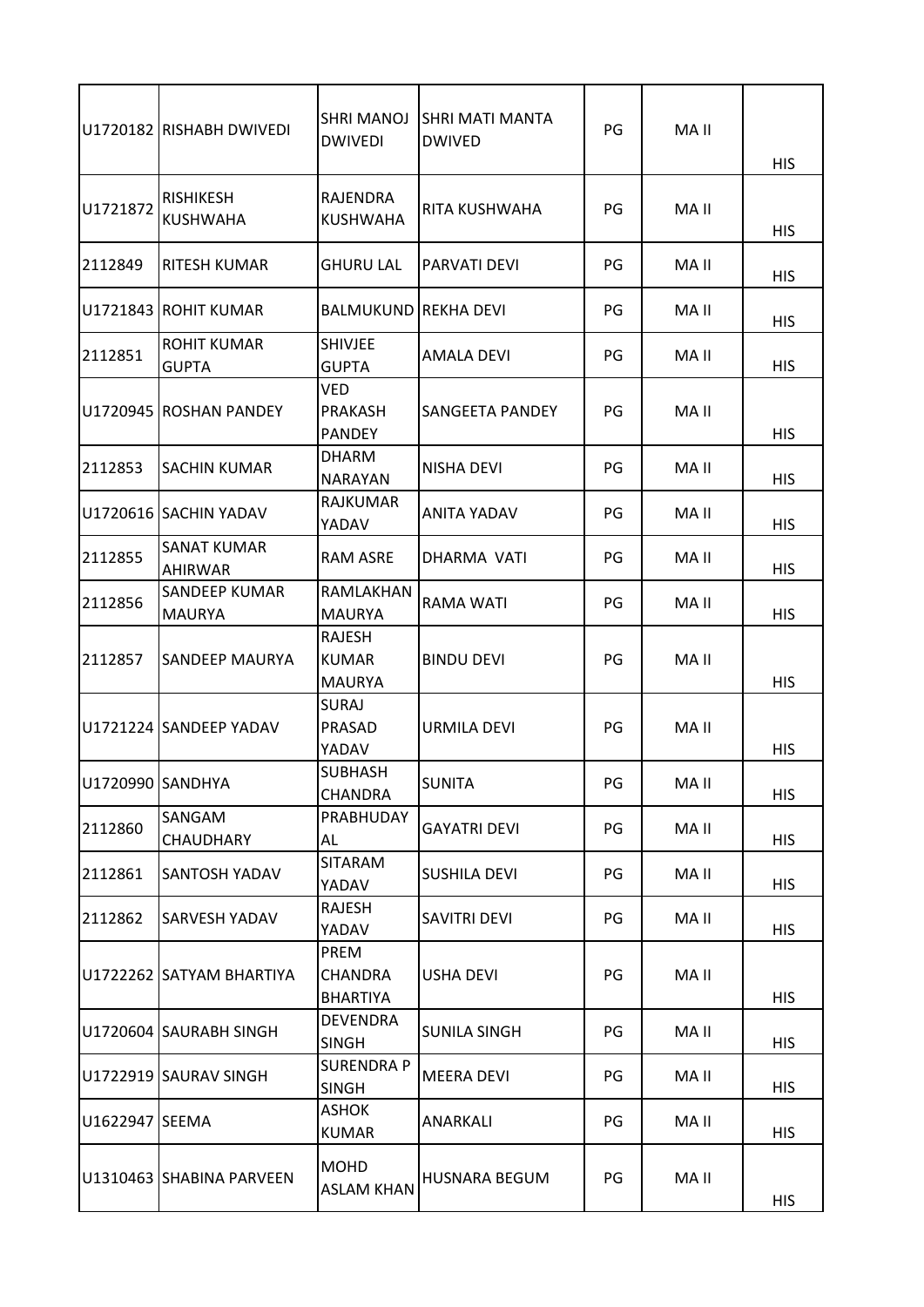|          | U1720432 SHAILESH YADAV            | LAKSHMAN<br>YADAV                                      | MADHURI YADAV          | PG | MA II | <b>HIS</b> |
|----------|------------------------------------|--------------------------------------------------------|------------------------|----|-------|------------|
| 2112869  | <b>SHEETAL PRASAD</b>              | MR.<br><b>MAINEJAR</b><br>KHARWAR                      | <b>MRS. SUMAN DEVI</b> | PG | MA II | <b>HIS</b> |
|          | U1722545 SHIV KANT SUMAN           | <b>BASANT LAL</b>                                      | <b>SANTOSHI DEVI</b>   | PG | MA II | <b>HIS</b> |
|          | U1721214 SHIVANSHU DIVEDI          | <b>RAMESH</b><br><b>KUMAR</b>                          | <b>BANDANA DIVEDI</b>  | PG | MA II | <b>HIS</b> |
| U1721778 | <b>SHIV SHANKAR</b><br>YADAV       | <b>MUNSHEE</b><br>LAL                                  | <b>INDRAVATEE DEVI</b> | PG | MA II | <b>HIS</b> |
| 11720907 | <b>SHIVAL SINGH</b>                | <b>GIRISH</b><br><b>KUMAR</b><br><b>SINGH</b>          | <b>INDRA SINGH</b>     | PG | MA II | <b>HIS</b> |
| 2112874  | <b>SHIVAM SINGH</b>                | <b>KAMLESH</b><br><b>KUMAR</b><br><b>SINGH</b>         | <b>VINEETA SINGH</b>   | PG | MA II | <b>HIS</b> |
| 2112875  | <b>SHIVANKER SINGH</b>             | <b>JITENDRA</b><br><b>SINGH</b>                        | <b>MADHURI SINGH</b>   | PG | MA II | <b>HIS</b> |
| U1721376 | SHIVENDRA MOHAN<br>YADAV           | <b>HARE</b><br><b>KRISHNA</b><br><b>MOHAN</b><br>YADAV | <b>SHEELA YADAV</b>    | PG | MA II | <b>HIS</b> |
| 2112877  | <b>SHUBHAM</b><br><b>CHAUDHARY</b> | <b>TULSI RAM</b>                                       | <b>GEETA DEVI</b>      | PG | MA II | <b>HIS</b> |
|          | U0921874 SHYAM BABU VERMA          | PHOOLCHAN<br><b>DRA VERMA</b>                          | HIRAWATI VERMA         | PG | MA II | <b>HIS</b> |
| U1521606 | <b>SHYAM BAHADUR</b><br>YADAV      | SADHU<br>YADAV                                         | <b>INDRAVATI DEVI</b>  | PG | MA II | <b>HIS</b> |
|          | U1720920 SHYAM SUNDAR              | <b>GHERRAU</b><br>YADAV                                | MANRAJI YADAV          | PG | MA II | <b>HIS</b> |
| 2112881  | SHYAMSUNDAR<br>YADAV               | <b>RAJKUMAR</b><br>YADAV                               | <b>SUMAN YADAV</b>     | PG | MA II | <b>HIS</b> |
|          | U1721915 SOMNATH YADAV             | <b>CHANDRA</b><br><b>KANT SINGH</b>                    | <b>VIDYA DEVI</b>      | PG | MA II | <b>HIS</b> |
| U1621704 | <b>SUJEET KUMAR</b><br>YADAV       | <b>JAYPRAKASH</b><br><b>SINGH</b>                      | <b>JAMVANTI DEVI</b>   | PG | MA II | <b>HIS</b> |
|          | U1721163 SUNDARAM TRIPATHI NATH    | AKHILESH<br><b>TRIPATHI</b>                            | <b>SUSHMA TRIPATHI</b> | PG | MA II | <b>HIS</b> |
|          | M1621707 SUNIL KUMAR GUPTA         | RAMESH<br><b>GUPTA</b>                                 | <b>MAMATA</b>          | PG | MA II | <b>HIS</b> |
|          | U1721247 SUNIL YADAV               | <b>BANSHU</b><br>YADAV                                 | <b>MAINA DEVI</b>      | PG | MA II | <b>HIS</b> |
| 2112887  | <b>SUNNY KUMAR</b><br><b>SINGH</b> | ARVIND<br><b>SINGH</b>                                 | RINA DEVI              | PG | MA II | <b>HIS</b> |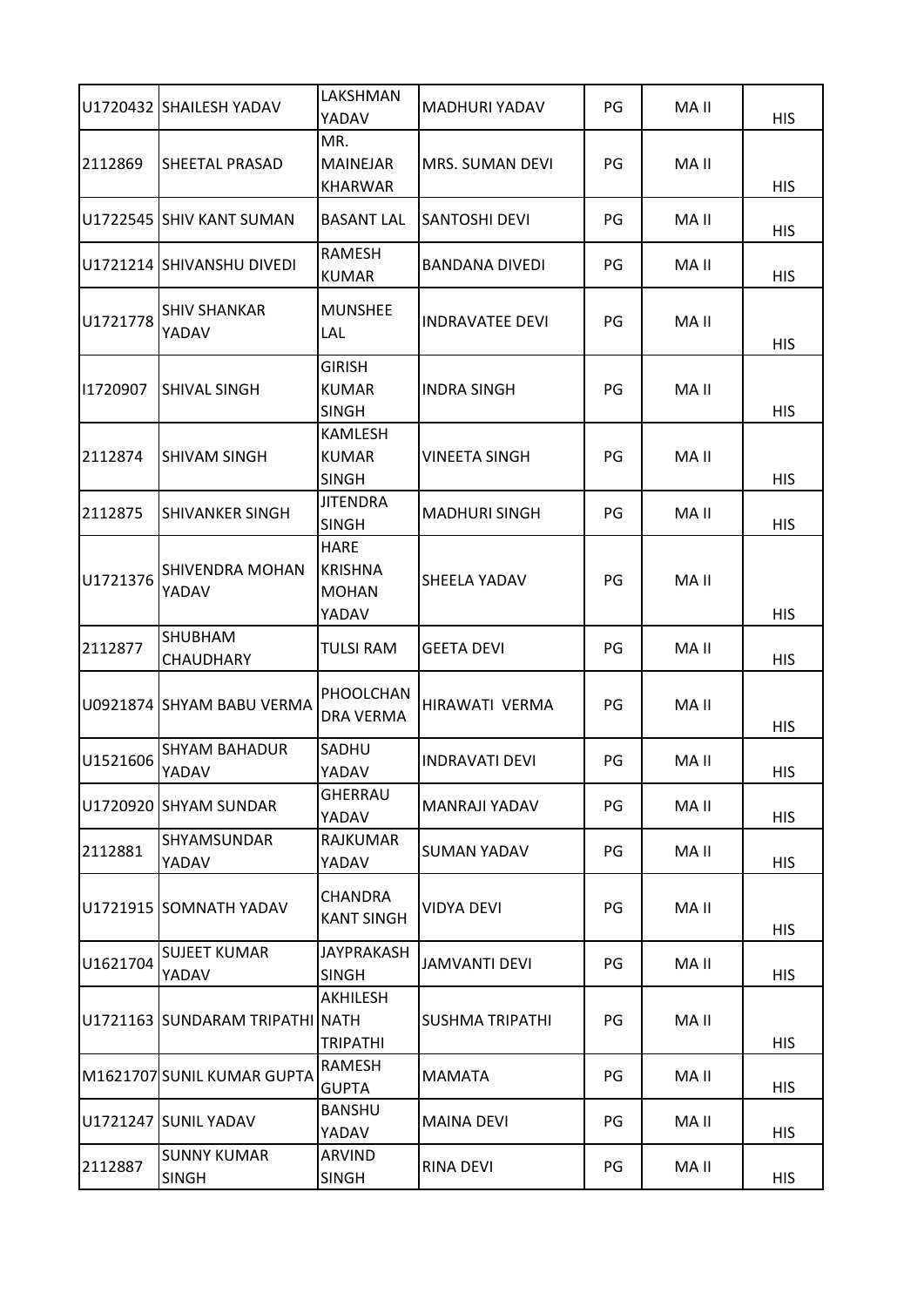| U1720054 SURABHI TIWARI<br><b>KUMAR</b><br>PG<br>MA II<br>KIRAN LATA TIWARI<br><b>TIWARI</b><br><b>HIS</b><br><b>HARISH</b><br>M1721382 SURAJ KUMAR SINGH KUMAR<br>PG<br>MA II<br><b>SHASHI SINGH</b><br><b>SINGH</b><br><b>HIS</b><br><b>MADAN</b><br>U1521788 SURAJ SINGH<br>PG<br>MA II<br>SAROJ DEVI<br><b>SINGH</b><br><b>HIS</b><br><b>HAUSHILA</b><br>U1722681 SURENDRA KUMAR<br><b>FOOL KUMARI</b><br>PG<br>MA II<br>PRASAD<br><b>HIS</b><br><b>JAIRAM</b><br>2112892<br><b>SURYA DEV SINGH</b><br><b>CHAMPA DEVI</b><br>PG<br>MA II<br><b>SINGH</b><br><b>HIS</b><br><b>KAMAL</b><br><b>SWATI SHAH</b><br><b>CHINTA KUMARI SHAH</b><br>PG<br>MA II<br>2112893<br><b>KUMAR</b><br><b>SHAH</b><br><b>HIS</b><br><b>ABDUL</b><br>U1722978 TASLEEM BANO<br>PG<br>MA II<br>NAFEESA BEGUM<br><b>HIS</b><br>RASHEED<br>SRIRAM<br>PG<br>2112895<br><b>UMESH RAJAK</b><br><b>ASHA DEVI</b><br>MA II<br><b>RAJAK</b><br><b>HIS</b><br><b>CHHANNU</b><br>U1521634 UMLESH KUMAR<br><b>TULSI DEVI</b><br>PG<br>MA II<br><b>RAM YADAV</b><br><b>HIS</b><br><b>GIRJESH PAL</b><br>U1721258 VAIBHAV SINGH<br><b>VIMLA SINGH</b><br>PG<br>MA II<br><b>HIS</b><br><b>SINGH</b><br><b>VED PRAKASH</b><br><b>HARI GOVIND</b><br>MA II<br>2112898<br><b>MUNNI DEVI</b><br>PG<br><b>PATHAK</b><br><b>PATHAK</b><br><b>HIS</b><br>RADHESHYA<br>U1620963 VIKASH YADAV<br><b>RAGINI DEVI</b><br>PG<br>MA II<br>M YADAV<br><b>HIS</b><br><b>VIMAL KUMAR</b><br>U1622071<br><b>MUNNI LAL</b><br><b>VIRMA DEVI</b><br>PG<br>MA II<br>KARDAM<br><b>HIS</b><br><b>VINAY KUMAR</b><br>AVADHESH<br>D1620586<br>PG<br>MA II<br>ASHA SHUKLA<br><b>SHUKLA</b><br><b>HIS</b><br><b>SHUKLA</b><br><b>NATTHU</b><br>PG<br>MA II<br>2112902<br><b>VINAY KUMAR</b><br>VIDYA DEVI<br><b>RAM</b><br><b>HIS</b><br><b>ASHOK</b><br>U1722598 VINOD KUMAR<br><b>CHHEDNI DEVI</b><br>PG<br>MA II<br><b>KUMAR</b><br><b>HIS</b><br>PRABHA<br>2112904<br><b>VIPIN KANT TIWARI</b><br>SANTOSH KUMARI<br>PG<br>MA II<br><b>KANT TIWARI</b><br><b>HIS</b><br><b>DHRUV</b><br>PG<br>MA II<br>2112905<br><b>VISHVAJEET SINGH</b><br><b>NARAYAN</b><br>PUSHPA DEVI<br><b>HIS</b><br><b>SINGH</b><br>OM PRAKASH<br>U1721314 VIVEK KUMAR YADAV<br><b>KRISHNA DEVI</b><br>PG<br>MA II<br>YADAV<br><b>HIS</b><br>U1721812 YASAR ALI<br>MO ALI<br><b>WARSA BANO</b><br>PG<br>MA II<br><b>HIS</b> |  | AKHILESH |  |  |
|------------------------------------------------------------------------------------------------------------------------------------------------------------------------------------------------------------------------------------------------------------------------------------------------------------------------------------------------------------------------------------------------------------------------------------------------------------------------------------------------------------------------------------------------------------------------------------------------------------------------------------------------------------------------------------------------------------------------------------------------------------------------------------------------------------------------------------------------------------------------------------------------------------------------------------------------------------------------------------------------------------------------------------------------------------------------------------------------------------------------------------------------------------------------------------------------------------------------------------------------------------------------------------------------------------------------------------------------------------------------------------------------------------------------------------------------------------------------------------------------------------------------------------------------------------------------------------------------------------------------------------------------------------------------------------------------------------------------------------------------------------------------------------------------------------------------------------------------------------------------------------------------------------------------------------------------------------------------------------------------------------------------------------------------------------------------------------------------------------------------------------------------------------------------------------------------------------------------------------------------------------------------------------------------------------------------------------------------|--|----------|--|--|
|                                                                                                                                                                                                                                                                                                                                                                                                                                                                                                                                                                                                                                                                                                                                                                                                                                                                                                                                                                                                                                                                                                                                                                                                                                                                                                                                                                                                                                                                                                                                                                                                                                                                                                                                                                                                                                                                                                                                                                                                                                                                                                                                                                                                                                                                                                                                                |  |          |  |  |
|                                                                                                                                                                                                                                                                                                                                                                                                                                                                                                                                                                                                                                                                                                                                                                                                                                                                                                                                                                                                                                                                                                                                                                                                                                                                                                                                                                                                                                                                                                                                                                                                                                                                                                                                                                                                                                                                                                                                                                                                                                                                                                                                                                                                                                                                                                                                                |  |          |  |  |
|                                                                                                                                                                                                                                                                                                                                                                                                                                                                                                                                                                                                                                                                                                                                                                                                                                                                                                                                                                                                                                                                                                                                                                                                                                                                                                                                                                                                                                                                                                                                                                                                                                                                                                                                                                                                                                                                                                                                                                                                                                                                                                                                                                                                                                                                                                                                                |  |          |  |  |
|                                                                                                                                                                                                                                                                                                                                                                                                                                                                                                                                                                                                                                                                                                                                                                                                                                                                                                                                                                                                                                                                                                                                                                                                                                                                                                                                                                                                                                                                                                                                                                                                                                                                                                                                                                                                                                                                                                                                                                                                                                                                                                                                                                                                                                                                                                                                                |  |          |  |  |
|                                                                                                                                                                                                                                                                                                                                                                                                                                                                                                                                                                                                                                                                                                                                                                                                                                                                                                                                                                                                                                                                                                                                                                                                                                                                                                                                                                                                                                                                                                                                                                                                                                                                                                                                                                                                                                                                                                                                                                                                                                                                                                                                                                                                                                                                                                                                                |  |          |  |  |
|                                                                                                                                                                                                                                                                                                                                                                                                                                                                                                                                                                                                                                                                                                                                                                                                                                                                                                                                                                                                                                                                                                                                                                                                                                                                                                                                                                                                                                                                                                                                                                                                                                                                                                                                                                                                                                                                                                                                                                                                                                                                                                                                                                                                                                                                                                                                                |  |          |  |  |
|                                                                                                                                                                                                                                                                                                                                                                                                                                                                                                                                                                                                                                                                                                                                                                                                                                                                                                                                                                                                                                                                                                                                                                                                                                                                                                                                                                                                                                                                                                                                                                                                                                                                                                                                                                                                                                                                                                                                                                                                                                                                                                                                                                                                                                                                                                                                                |  |          |  |  |
|                                                                                                                                                                                                                                                                                                                                                                                                                                                                                                                                                                                                                                                                                                                                                                                                                                                                                                                                                                                                                                                                                                                                                                                                                                                                                                                                                                                                                                                                                                                                                                                                                                                                                                                                                                                                                                                                                                                                                                                                                                                                                                                                                                                                                                                                                                                                                |  |          |  |  |
|                                                                                                                                                                                                                                                                                                                                                                                                                                                                                                                                                                                                                                                                                                                                                                                                                                                                                                                                                                                                                                                                                                                                                                                                                                                                                                                                                                                                                                                                                                                                                                                                                                                                                                                                                                                                                                                                                                                                                                                                                                                                                                                                                                                                                                                                                                                                                |  |          |  |  |
|                                                                                                                                                                                                                                                                                                                                                                                                                                                                                                                                                                                                                                                                                                                                                                                                                                                                                                                                                                                                                                                                                                                                                                                                                                                                                                                                                                                                                                                                                                                                                                                                                                                                                                                                                                                                                                                                                                                                                                                                                                                                                                                                                                                                                                                                                                                                                |  |          |  |  |
|                                                                                                                                                                                                                                                                                                                                                                                                                                                                                                                                                                                                                                                                                                                                                                                                                                                                                                                                                                                                                                                                                                                                                                                                                                                                                                                                                                                                                                                                                                                                                                                                                                                                                                                                                                                                                                                                                                                                                                                                                                                                                                                                                                                                                                                                                                                                                |  |          |  |  |
|                                                                                                                                                                                                                                                                                                                                                                                                                                                                                                                                                                                                                                                                                                                                                                                                                                                                                                                                                                                                                                                                                                                                                                                                                                                                                                                                                                                                                                                                                                                                                                                                                                                                                                                                                                                                                                                                                                                                                                                                                                                                                                                                                                                                                                                                                                                                                |  |          |  |  |
|                                                                                                                                                                                                                                                                                                                                                                                                                                                                                                                                                                                                                                                                                                                                                                                                                                                                                                                                                                                                                                                                                                                                                                                                                                                                                                                                                                                                                                                                                                                                                                                                                                                                                                                                                                                                                                                                                                                                                                                                                                                                                                                                                                                                                                                                                                                                                |  |          |  |  |
|                                                                                                                                                                                                                                                                                                                                                                                                                                                                                                                                                                                                                                                                                                                                                                                                                                                                                                                                                                                                                                                                                                                                                                                                                                                                                                                                                                                                                                                                                                                                                                                                                                                                                                                                                                                                                                                                                                                                                                                                                                                                                                                                                                                                                                                                                                                                                |  |          |  |  |
|                                                                                                                                                                                                                                                                                                                                                                                                                                                                                                                                                                                                                                                                                                                                                                                                                                                                                                                                                                                                                                                                                                                                                                                                                                                                                                                                                                                                                                                                                                                                                                                                                                                                                                                                                                                                                                                                                                                                                                                                                                                                                                                                                                                                                                                                                                                                                |  |          |  |  |
|                                                                                                                                                                                                                                                                                                                                                                                                                                                                                                                                                                                                                                                                                                                                                                                                                                                                                                                                                                                                                                                                                                                                                                                                                                                                                                                                                                                                                                                                                                                                                                                                                                                                                                                                                                                                                                                                                                                                                                                                                                                                                                                                                                                                                                                                                                                                                |  |          |  |  |
|                                                                                                                                                                                                                                                                                                                                                                                                                                                                                                                                                                                                                                                                                                                                                                                                                                                                                                                                                                                                                                                                                                                                                                                                                                                                                                                                                                                                                                                                                                                                                                                                                                                                                                                                                                                                                                                                                                                                                                                                                                                                                                                                                                                                                                                                                                                                                |  |          |  |  |
|                                                                                                                                                                                                                                                                                                                                                                                                                                                                                                                                                                                                                                                                                                                                                                                                                                                                                                                                                                                                                                                                                                                                                                                                                                                                                                                                                                                                                                                                                                                                                                                                                                                                                                                                                                                                                                                                                                                                                                                                                                                                                                                                                                                                                                                                                                                                                |  |          |  |  |
|                                                                                                                                                                                                                                                                                                                                                                                                                                                                                                                                                                                                                                                                                                                                                                                                                                                                                                                                                                                                                                                                                                                                                                                                                                                                                                                                                                                                                                                                                                                                                                                                                                                                                                                                                                                                                                                                                                                                                                                                                                                                                                                                                                                                                                                                                                                                                |  |          |  |  |
|                                                                                                                                                                                                                                                                                                                                                                                                                                                                                                                                                                                                                                                                                                                                                                                                                                                                                                                                                                                                                                                                                                                                                                                                                                                                                                                                                                                                                                                                                                                                                                                                                                                                                                                                                                                                                                                                                                                                                                                                                                                                                                                                                                                                                                                                                                                                                |  |          |  |  |
|                                                                                                                                                                                                                                                                                                                                                                                                                                                                                                                                                                                                                                                                                                                                                                                                                                                                                                                                                                                                                                                                                                                                                                                                                                                                                                                                                                                                                                                                                                                                                                                                                                                                                                                                                                                                                                                                                                                                                                                                                                                                                                                                                                                                                                                                                                                                                |  |          |  |  |
|                                                                                                                                                                                                                                                                                                                                                                                                                                                                                                                                                                                                                                                                                                                                                                                                                                                                                                                                                                                                                                                                                                                                                                                                                                                                                                                                                                                                                                                                                                                                                                                                                                                                                                                                                                                                                                                                                                                                                                                                                                                                                                                                                                                                                                                                                                                                                |  |          |  |  |
|                                                                                                                                                                                                                                                                                                                                                                                                                                                                                                                                                                                                                                                                                                                                                                                                                                                                                                                                                                                                                                                                                                                                                                                                                                                                                                                                                                                                                                                                                                                                                                                                                                                                                                                                                                                                                                                                                                                                                                                                                                                                                                                                                                                                                                                                                                                                                |  |          |  |  |
|                                                                                                                                                                                                                                                                                                                                                                                                                                                                                                                                                                                                                                                                                                                                                                                                                                                                                                                                                                                                                                                                                                                                                                                                                                                                                                                                                                                                                                                                                                                                                                                                                                                                                                                                                                                                                                                                                                                                                                                                                                                                                                                                                                                                                                                                                                                                                |  |          |  |  |
|                                                                                                                                                                                                                                                                                                                                                                                                                                                                                                                                                                                                                                                                                                                                                                                                                                                                                                                                                                                                                                                                                                                                                                                                                                                                                                                                                                                                                                                                                                                                                                                                                                                                                                                                                                                                                                                                                                                                                                                                                                                                                                                                                                                                                                                                                                                                                |  |          |  |  |
|                                                                                                                                                                                                                                                                                                                                                                                                                                                                                                                                                                                                                                                                                                                                                                                                                                                                                                                                                                                                                                                                                                                                                                                                                                                                                                                                                                                                                                                                                                                                                                                                                                                                                                                                                                                                                                                                                                                                                                                                                                                                                                                                                                                                                                                                                                                                                |  |          |  |  |
|                                                                                                                                                                                                                                                                                                                                                                                                                                                                                                                                                                                                                                                                                                                                                                                                                                                                                                                                                                                                                                                                                                                                                                                                                                                                                                                                                                                                                                                                                                                                                                                                                                                                                                                                                                                                                                                                                                                                                                                                                                                                                                                                                                                                                                                                                                                                                |  |          |  |  |
|                                                                                                                                                                                                                                                                                                                                                                                                                                                                                                                                                                                                                                                                                                                                                                                                                                                                                                                                                                                                                                                                                                                                                                                                                                                                                                                                                                                                                                                                                                                                                                                                                                                                                                                                                                                                                                                                                                                                                                                                                                                                                                                                                                                                                                                                                                                                                |  |          |  |  |
|                                                                                                                                                                                                                                                                                                                                                                                                                                                                                                                                                                                                                                                                                                                                                                                                                                                                                                                                                                                                                                                                                                                                                                                                                                                                                                                                                                                                                                                                                                                                                                                                                                                                                                                                                                                                                                                                                                                                                                                                                                                                                                                                                                                                                                                                                                                                                |  |          |  |  |
|                                                                                                                                                                                                                                                                                                                                                                                                                                                                                                                                                                                                                                                                                                                                                                                                                                                                                                                                                                                                                                                                                                                                                                                                                                                                                                                                                                                                                                                                                                                                                                                                                                                                                                                                                                                                                                                                                                                                                                                                                                                                                                                                                                                                                                                                                                                                                |  |          |  |  |
|                                                                                                                                                                                                                                                                                                                                                                                                                                                                                                                                                                                                                                                                                                                                                                                                                                                                                                                                                                                                                                                                                                                                                                                                                                                                                                                                                                                                                                                                                                                                                                                                                                                                                                                                                                                                                                                                                                                                                                                                                                                                                                                                                                                                                                                                                                                                                |  |          |  |  |
|                                                                                                                                                                                                                                                                                                                                                                                                                                                                                                                                                                                                                                                                                                                                                                                                                                                                                                                                                                                                                                                                                                                                                                                                                                                                                                                                                                                                                                                                                                                                                                                                                                                                                                                                                                                                                                                                                                                                                                                                                                                                                                                                                                                                                                                                                                                                                |  |          |  |  |
|                                                                                                                                                                                                                                                                                                                                                                                                                                                                                                                                                                                                                                                                                                                                                                                                                                                                                                                                                                                                                                                                                                                                                                                                                                                                                                                                                                                                                                                                                                                                                                                                                                                                                                                                                                                                                                                                                                                                                                                                                                                                                                                                                                                                                                                                                                                                                |  |          |  |  |
|                                                                                                                                                                                                                                                                                                                                                                                                                                                                                                                                                                                                                                                                                                                                                                                                                                                                                                                                                                                                                                                                                                                                                                                                                                                                                                                                                                                                                                                                                                                                                                                                                                                                                                                                                                                                                                                                                                                                                                                                                                                                                                                                                                                                                                                                                                                                                |  |          |  |  |
|                                                                                                                                                                                                                                                                                                                                                                                                                                                                                                                                                                                                                                                                                                                                                                                                                                                                                                                                                                                                                                                                                                                                                                                                                                                                                                                                                                                                                                                                                                                                                                                                                                                                                                                                                                                                                                                                                                                                                                                                                                                                                                                                                                                                                                                                                                                                                |  |          |  |  |
|                                                                                                                                                                                                                                                                                                                                                                                                                                                                                                                                                                                                                                                                                                                                                                                                                                                                                                                                                                                                                                                                                                                                                                                                                                                                                                                                                                                                                                                                                                                                                                                                                                                                                                                                                                                                                                                                                                                                                                                                                                                                                                                                                                                                                                                                                                                                                |  |          |  |  |
|                                                                                                                                                                                                                                                                                                                                                                                                                                                                                                                                                                                                                                                                                                                                                                                                                                                                                                                                                                                                                                                                                                                                                                                                                                                                                                                                                                                                                                                                                                                                                                                                                                                                                                                                                                                                                                                                                                                                                                                                                                                                                                                                                                                                                                                                                                                                                |  |          |  |  |
|                                                                                                                                                                                                                                                                                                                                                                                                                                                                                                                                                                                                                                                                                                                                                                                                                                                                                                                                                                                                                                                                                                                                                                                                                                                                                                                                                                                                                                                                                                                                                                                                                                                                                                                                                                                                                                                                                                                                                                                                                                                                                                                                                                                                                                                                                                                                                |  |          |  |  |
|                                                                                                                                                                                                                                                                                                                                                                                                                                                                                                                                                                                                                                                                                                                                                                                                                                                                                                                                                                                                                                                                                                                                                                                                                                                                                                                                                                                                                                                                                                                                                                                                                                                                                                                                                                                                                                                                                                                                                                                                                                                                                                                                                                                                                                                                                                                                                |  |          |  |  |
|                                                                                                                                                                                                                                                                                                                                                                                                                                                                                                                                                                                                                                                                                                                                                                                                                                                                                                                                                                                                                                                                                                                                                                                                                                                                                                                                                                                                                                                                                                                                                                                                                                                                                                                                                                                                                                                                                                                                                                                                                                                                                                                                                                                                                                                                                                                                                |  |          |  |  |
|                                                                                                                                                                                                                                                                                                                                                                                                                                                                                                                                                                                                                                                                                                                                                                                                                                                                                                                                                                                                                                                                                                                                                                                                                                                                                                                                                                                                                                                                                                                                                                                                                                                                                                                                                                                                                                                                                                                                                                                                                                                                                                                                                                                                                                                                                                                                                |  |          |  |  |
|                                                                                                                                                                                                                                                                                                                                                                                                                                                                                                                                                                                                                                                                                                                                                                                                                                                                                                                                                                                                                                                                                                                                                                                                                                                                                                                                                                                                                                                                                                                                                                                                                                                                                                                                                                                                                                                                                                                                                                                                                                                                                                                                                                                                                                                                                                                                                |  |          |  |  |
|                                                                                                                                                                                                                                                                                                                                                                                                                                                                                                                                                                                                                                                                                                                                                                                                                                                                                                                                                                                                                                                                                                                                                                                                                                                                                                                                                                                                                                                                                                                                                                                                                                                                                                                                                                                                                                                                                                                                                                                                                                                                                                                                                                                                                                                                                                                                                |  |          |  |  |
|                                                                                                                                                                                                                                                                                                                                                                                                                                                                                                                                                                                                                                                                                                                                                                                                                                                                                                                                                                                                                                                                                                                                                                                                                                                                                                                                                                                                                                                                                                                                                                                                                                                                                                                                                                                                                                                                                                                                                                                                                                                                                                                                                                                                                                                                                                                                                |  |          |  |  |
|                                                                                                                                                                                                                                                                                                                                                                                                                                                                                                                                                                                                                                                                                                                                                                                                                                                                                                                                                                                                                                                                                                                                                                                                                                                                                                                                                                                                                                                                                                                                                                                                                                                                                                                                                                                                                                                                                                                                                                                                                                                                                                                                                                                                                                                                                                                                                |  |          |  |  |
|                                                                                                                                                                                                                                                                                                                                                                                                                                                                                                                                                                                                                                                                                                                                                                                                                                                                                                                                                                                                                                                                                                                                                                                                                                                                                                                                                                                                                                                                                                                                                                                                                                                                                                                                                                                                                                                                                                                                                                                                                                                                                                                                                                                                                                                                                                                                                |  |          |  |  |
|                                                                                                                                                                                                                                                                                                                                                                                                                                                                                                                                                                                                                                                                                                                                                                                                                                                                                                                                                                                                                                                                                                                                                                                                                                                                                                                                                                                                                                                                                                                                                                                                                                                                                                                                                                                                                                                                                                                                                                                                                                                                                                                                                                                                                                                                                                                                                |  |          |  |  |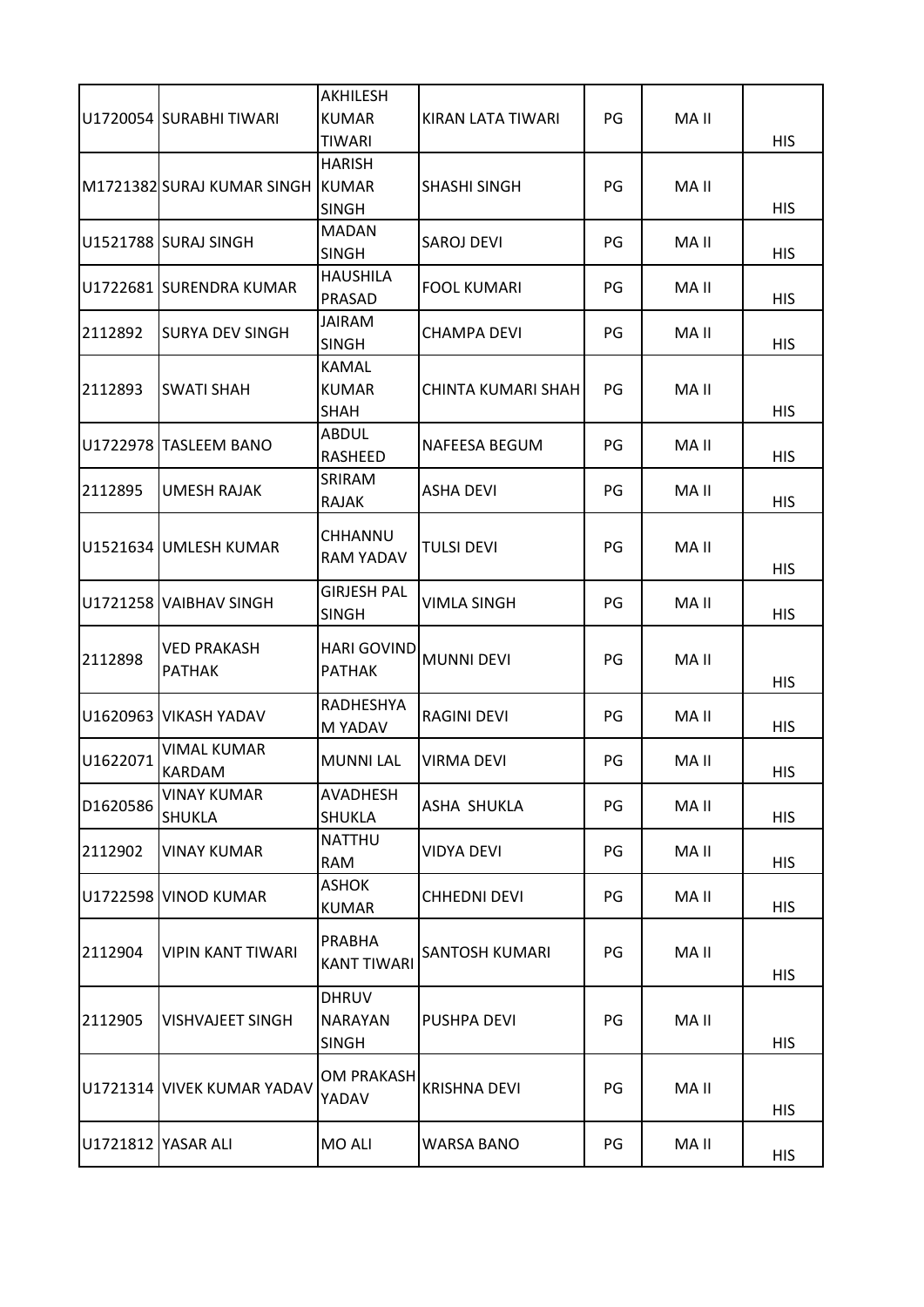|         | U1720499 YASH KUMAR SINGH              | <b>ANIL KUMAR</b><br><b>SINGH</b>    | <b>SAROJ SINGH</b>      | PG | MA II | <b>HIS</b> |
|---------|----------------------------------------|--------------------------------------|-------------------------|----|-------|------------|
|         | U1522660 YASHWANT BHARATI              | YASHPAL<br><b>BHARATI</b>            | <b>RAJPATI</b>          | PG | MA II | <b>HIS</b> |
| 2112910 | YOGENDRA YADAV                         | <b>DHARMRAJ</b><br>YADAV             | REKHA YADAV             | PG | MA II | <b>HIS</b> |
| 2112911 | YOGESH BHASKAR                         | <b>NEERAJ KANT</b><br><b>BHASKAR</b> | <b>OMVATI</b>           | PG | MA II | <b>HIS</b> |
| 2113211 | <b>AFTAB KHAN</b>                      | MD ZAFAR<br><b>EKBAL KHAN</b>        | RAZIYA KHATOON          | PG | MA II | <b>PER</b> |
| 2113212 | ALI NAWAZ KHAN                         | <b>MOHD</b><br>JAMSHED<br>KHAN       | SAQUILA KHATOON         | PG | MA II | <b>PER</b> |
| 2113213 | <b>AZRA BUTOOL</b>                     | AHSAN<br>ABBAS                       | PERVEEN FATIMA          | PG | MA II | <b>PER</b> |
| 2113214 | DHANANJAY SINGH<br><b>GAUTAM</b>       | <b>KANCHAN</b><br><b>RAO</b>         | AMRAWATI DEVI           | PG | MA II | <b>PER</b> |
| 2113215 | <b>GHAZALA NAIM</b>                    | <b>NAIM KHAN</b>                     | <b>SOGRA NAIM</b>       | PG | MA II | PER        |
| 2113216 | KM SHADAB NAIM                         | <b>NAIM KHAN</b>                     | <b>SOGRA NAIM</b>       | PG | MA II | PER        |
| 2113217 | <b>MD SARTAJ KHAN</b>                  | <b>MD IBRAR</b><br><b>KHAN</b>       | <b>SADRUN NESA</b>      | PG | MA II | <b>PER</b> |
| 2113218 | <b>MOHAMMAD ASKARI</b>                 | SAYED INAM<br><b>HASAN</b>           | <b>SHAMS FATMA</b>      | PG | MA II | PER        |
| 2113219 | <b>MOHAMMAD</b><br><b>QUASIM</b>       | <b>HABEEB</b><br>AHMAD               | AASIYA BANO             | PG | MA II | <b>PER</b> |
| 2113220 | <b>MOHAMMADAZHAR</b><br>ANSARI         | <b>MOHAMMA</b><br>D SIDDIQ<br>ANSARI | <b>MAHMOOD UN NISAN</b> | PG | MA II | <b>PER</b> |
| 2113221 | <b>MOHD ASIF JAVED</b><br><b>KHAN</b>  | MOHD JAVED<br><b>KHAN</b>            | PARVEEN AARA            | PG | MA II | <b>PER</b> |
| 2113222 | <b>MOHD IMRAN</b>                      | <b>MOHD</b><br>ANWAR                 | <b>NASREEN BANO</b>     | PG | MA II | <b>PER</b> |
| 2113223 | <b>MOHD TABREZ</b><br><b>SUHEL</b>     | <b>SAYED SUHEL</b><br>AHMAD          | <b>ANZUM SUHEL</b>      | PG | MA II | <b>PER</b> |
| 2113224 | MOHMMAD SAMEER ZAMIL<br><b>SIDDIKI</b> | AHAMAD                               | SANJIDA BANO            | PG | MA II | <b>PER</b> |
| 2113225 | <b>NAUSHAD KHAN</b>                    | REYAZ<br>AHMED                       | <b>ZUBAIDA KHATOON</b>  | PG | MA II | <b>PER</b> |
| 2113226 | RAFI ALAM                              | SAMSHAD<br>ALI                       | NOOR JAHAN              | PG | MA II | <b>PER</b> |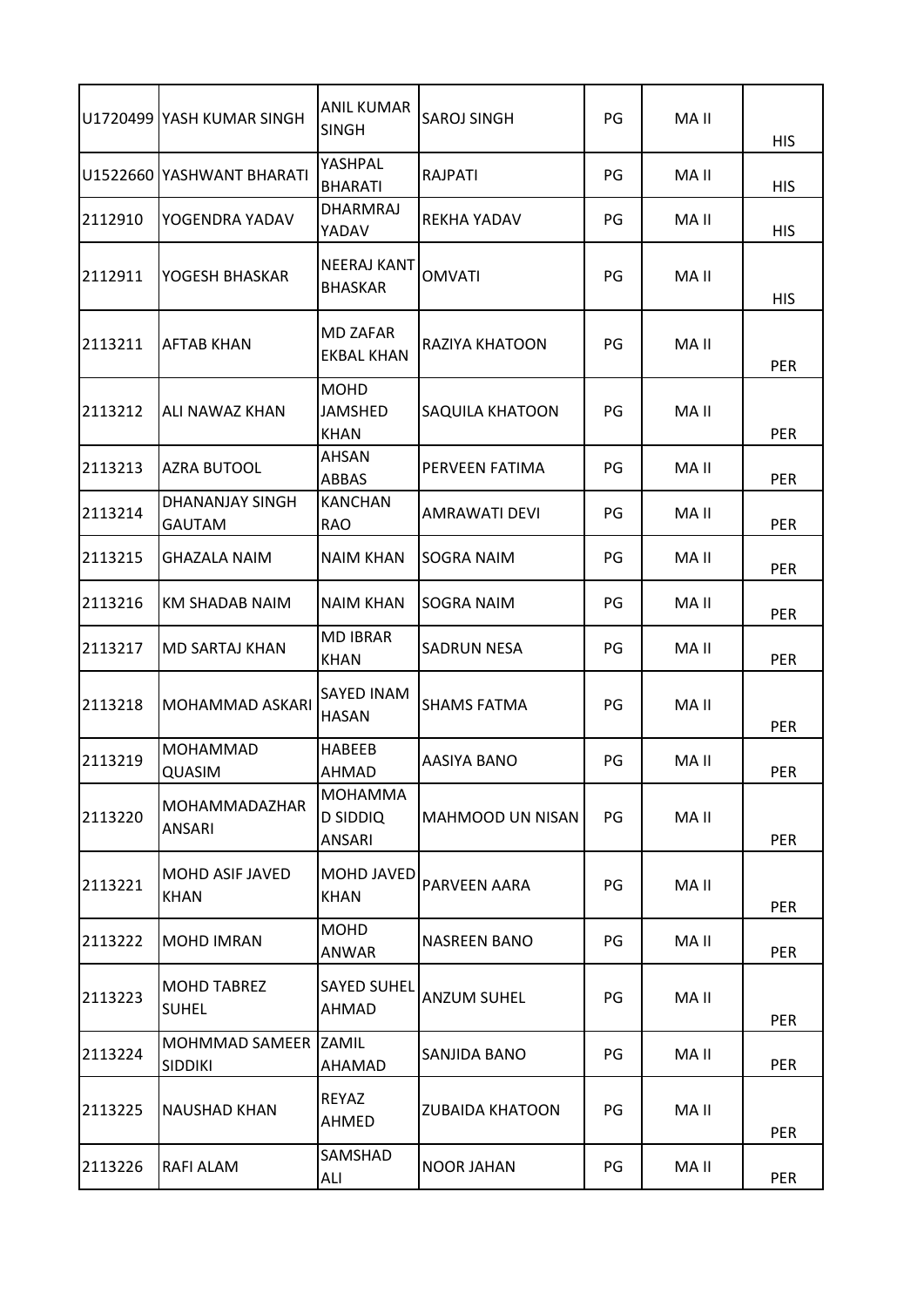| 2113227 | RUKHSAR AHMAD                       | FAIYAZ<br>AHMAD                                |                        | PG | MA II | <b>PER</b> |
|---------|-------------------------------------|------------------------------------------------|------------------------|----|-------|------------|
| 2113228 | RUKNUDDIN                           | <b>SALAHUDDIN</b>                              |                        | PG | MA II | PER        |
| 2113229 | SADDAM HUSSAIN                      | AHAMAD ALI                                     | <b>SAMIUNNISHA</b>     | PG | MA II | <b>PER</b> |
| 2113230 | <b>SAIF RAINI</b>                   | <b>MD</b><br><b>SHAMSHD</b><br>RAINI           | <b>ZAREENA KHATOON</b> | PG | MA II | <b>PER</b> |
| 2113231 | SALEEM KHAN                         | AKBAL KHAN                                     | NOORJAHAN BEGUM        | PG | MA II | <b>PER</b> |
| 2113232 | SHAH NEWAJ ALAM                     | FARID<br>AHAMAD                                | KHALIKUN NISHA         | PG | MA II | PER        |
| 2113233 | <b>TAUSEEF AHMAD</b><br><b>KHAN</b> | MD<br><b>EHTASHAM</b><br><b>KHAN</b>           | NASIMA KHATOON         | PG | MA II | <b>PER</b> |
| 2113234 | <b>TAUSIF AHMAD</b>                 | <b>MAKSOOD</b><br>AHMAD                        | TAUSIF AHMAD           | PG | MA II | <b>PER</b> |
| 2114071 | <b>ABHISHEK PANDEY</b>              | VINOD<br><b>KUMAR</b><br><b>PANDEY</b>         | USHA PANDEY            | PG | MA II | SAN        |
| 2114072 | ABHISHEK TRIPATHI                   | <b>RAM MANI</b><br><b>TRIPATHI</b>             | POONAM TRIPATHI        | PG | MA II | SAN        |
| 2114073 | ADESH KUMAR<br>YADAV                | <b>SANKATHA</b><br>PRASAD<br>YADAV             | ARCHANA YADAV          | PG | MA II | SAN        |
| 2114074 | <b>AJAY CHAUDHRI</b>                | <b>SUBODH</b><br>CHAUDHRI                      | <b>SUSHILA DEVI</b>    | PG | MA II | SAN        |
| 2114075 | AJAY KAUSHAL RAO                    | LAVKUSH<br>PRASAD                              | <b>NIRMLA DEVI</b>     | PG | MA II | SAN        |
| 2114076 | AJAY KUMAR                          | <b>MOTILAL</b>                                 | KALAWATI               | PG | MA II | SAN        |
| 2114077 | <b>AJAY PANDEY</b>                  | <b>KRISHNA</b><br><b>KANT</b><br><b>PANDEY</b> | SARALA DEVI            | PG | MA II | SAN        |
| 2114078 | AJAY SHANKAR<br>PANDEY              | <b>KRISHNA</b><br>PRASAD<br><b>PANDEY</b>      | PARVATI DEVI           | PG | MA II | SAN        |
| 2114079 | AJIT YADAV                          | <b>HARIKESH</b><br>YADAV                       | <b>INDRAVATI DEVI</b>  | PG | MA II | SAN        |
| 2114080 | AKANKSHA TIWARI                     | RAKESH<br><b>TIWARI</b>                        | RANJANA TIWARI         | PG | MA II | SAN        |
| 2114081 | <b>AKASH DEEP</b>                   | <b>SANTOSH</b><br><b>KUMAR</b>                 | SHOBHA SEN             | PG | MA II | SAN        |
| 2114082 | AKASH MISHRA                        | RAJENDRA<br>PRASAD<br><b>MISHRA</b>            | NIRMLA MISHRA          | PG | MA II | SAN        |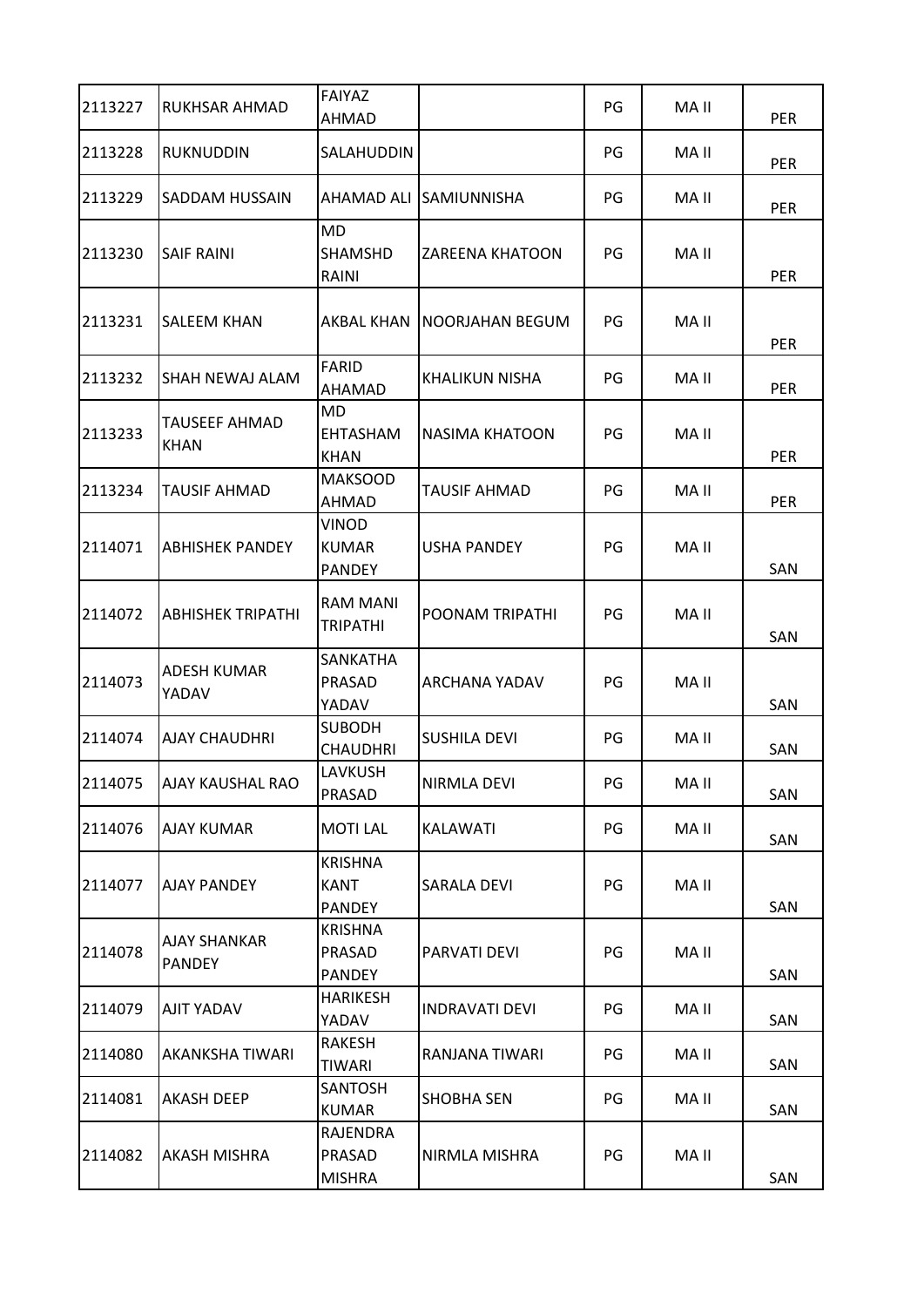|          |                                        | <b>ARVIND</b>                                    |                         |    |       |     |
|----------|----------------------------------------|--------------------------------------------------|-------------------------|----|-------|-----|
| 2114083  | <b>ALKA SINGH</b>                      | <b>KUMAR</b><br><b>SINGH</b>                     | POONAM SINGH            | PG | MA II | SAN |
| 2114084  | <b>ALOK KUMAR</b>                      | <b>RAM SURAT</b>                                 | SHIV PATTI DEVI         | PG | MA II | SAN |
| 2114085  | <b>AMAR BAHADUR PAL</b>                | <b>MATA RAJ</b><br>PAL                           | SHUBHAWATI              | PG | MA II | SAN |
| 2114086  | <b>AMAR KUMAR</b>                      | <b>RAM SEVAK</b>                                 | <b>RAM PATI DEVI</b>    | PG | MA II | SAN |
| 2114087  | <b>AMBUJ PANDEY</b>                    | <b>KANHAIYA</b><br><b>LAL PANDEY</b>             | <b>SUMITRA DEVI</b>     | PG | MA II | SAN |
| 2114088  | <b>AMRIT PRAKASH</b><br><b>DUBEY</b>   | <b>MURALI</b><br><b>DHAR DUBEY</b>               | <b>PUNAM DEVI</b>       | PG | MA II | SAN |
| 2114089  | <b>ANAND KUMAR</b>                     | <b>VINOD</b><br><b>KUMAR</b>                     | <b>ISHITVA</b>          | PG | MA II | SAN |
| 2114090  | <b>ANCHAL KESHARI</b>                  | <b>GOVIND HARI</b><br><b>GUPTA</b>               | <b>NIMMI GUPTA</b>      | PG | MA II | SAN |
| 2114091  | <b>ANJALI PANDEY</b>                   | <b>SUDHA</b><br><b>PANDEY</b>                    | <b>KAMLENDRA PANDEY</b> | PG | MA II | SAN |
| 2114092  | <b>ANJALI YADAV</b>                    | <b>TULSI RAM</b><br>YADAV                        | SAROJA DEVI             | PG | MA II | SAN |
| 2114093  | ANJANI                                 | <b>RAM JEET</b>                                  | <b>BABUNI</b>           | PG | MA II | SAN |
| 2114094  | <b>ANKIT KUMAR</b>                     | <b>GANESH</b><br><b>SHANKAR</b><br><b>TIWARI</b> | <b>USHA DEVI</b>        | PG | MA II | SAN |
| 2114095  | <b>ANKIT KUMAR</b><br><b>MISHRA</b>    | <b>ARUN</b><br><b>MISHRA</b>                     | ANEETA MISHRA           | PG | MA II | SAN |
| 2114096  | <b>ANKUR MISHRA</b>                    | <b>DINESH</b><br><b>KUMAR</b><br><b>MISHRA</b>   | BRIJBHAMA DEVI          | PG | MA II | SAN |
| 2114097  | <b>ANSHIKA SINGH</b>                   | <b>DHIRENDRA</b><br><b>KUMAR</b><br><b>SINGH</b> | URMILA DEVI             | PG | MA II | SAN |
| M1720379 | <b>ASHISH KUMAR</b><br><b>SINGH</b>    | <b>GULAB</b><br>CHAND<br><b>SINGH</b>            | <b>GULABKALI</b>        | PG | MA II | SAN |
| 2114099  | <b>ASHISH KUMAR</b><br>YADAV           | <b>ARVIND</b><br><b>KUMAR</b><br>YADAV           | ARADHANA DEVI           | PG | MA II | SAN |
| 2114100  | <b>AVADHESH KUMAR</b><br><b>MAURYA</b> | <b>RAM BODH</b><br><b>MAURYA</b>                 | RAJ DEI                 | PG | MA II | SAN |
| 2114101  | <b>AYODHYA PRASAD</b><br>TIWARI        | <b>SHIV</b><br><b>BAHADUR</b><br><b>TIWARI</b>   | PRAKASHWATI             | PG | MA II | SAN |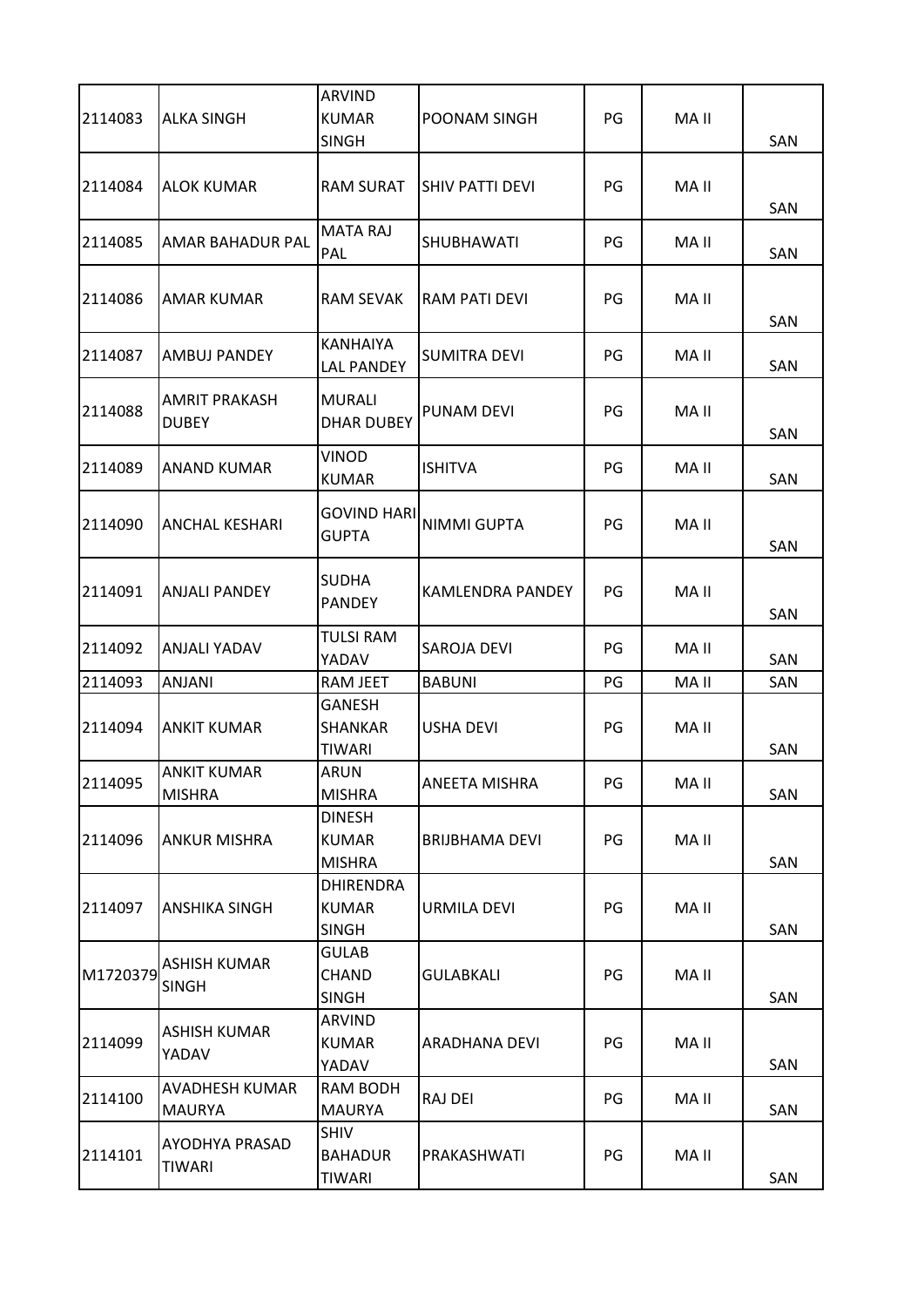| 2114102 | <b>BHAV DUTT DWIVEDI   PRASAD</b>      | RAJENDRA<br><b>DWIVEDI</b>                 | USHA DEVI            | PG | MA II | SAN |
|---------|----------------------------------------|--------------------------------------------|----------------------|----|-------|-----|
| 2114103 | <b>BRIJENDRA</b>                       | <b>NAND LAL</b>                            | <b>SUNEETA DEVI</b>  | PG | MA II | SAN |
| 2114104 | <b>BRIJESH KUMAR</b>                   | <b>KAMALESH</b><br>PRASAD                  | AMARAVATI DEVI       | PG | MA II | SAN |
| 2114105 | DEEKSHA SINGH                          | <b>SHAILESH</b><br><b>SINGH</b>            | SHASHI SINGH         | PG | MA II | SAN |
| 2114106 | DEEPAK YADAV                           | <b>HARENDRA</b><br>YADAV                   | SHAKUNTLA YADAV      | PG | MA II | SAN |
| 2114107 | DEEPANJALI SINGH                       | <b>ANAND</b><br><b>SINGH</b>               | <b>REENA SINGH</b>   | PG | MA II | SAN |
| 2114108 | <b>DEVMITRA</b>                        | <b>MAHENDRA</b><br>PRASAD<br>YADAV         | <b>MUNNI DEVI</b>    | PG | MA II | SAN |
| 2114109 | DHANANJAY YADAV                        | <b>TRILOKI</b><br><b>NATH YADAV</b>        | <b>KALAVATI DEVI</b> | PG | MA II | SAN |
| 2114110 | <b>FAIJUL VARI</b>                     | <b>ABDUL</b><br><b>MANNAN</b>              | SHAHJAHAN BANO       | PG | MA II | SAN |
| 2114111 | <b>GOVIND SONI</b>                     | <b>HARI SONI</b>                           | RAMAVATI DEVI        | PG | MA II | SAN |
| 2114112 | <b>HARSH JAISWAL</b>                   | RAM JI<br><b>JAISWAL</b>                   | NAMRATA JAISWAL      | PG | MA II | SAN |
| 2114113 | <b>ISWAR LAL SROJ</b>                  | <b>CHINTA</b><br><b>MANI SAROJ</b>         | <b>MALTI DEVI</b>    | PG | MA II | SAN |
| 2114114 | <b>JAY KISHAN</b>                      | <b>ASHOK</b><br><b>KUMAR</b><br>CHAURASIYA | <b>GAYATRI DEVI</b>  | PG | MA II | SAN |
| 2114115 | <b>JAY PRAKASH YADAV</b>               | <b>SHIVA</b><br><b>SHANKAR</b>             | <b>KANCHAN DEVI</b>  | PG | MA II | SAN |
| 2114116 | <b>JYOTI BIND</b>                      | <b>SHIVRAM</b><br><b>BIND</b>              | SHANTI DEVI          | PG | MA II | SAN |
| 2114117 | <b>JYOTSANA</b>                        | <b>RAM</b><br>KHELAWAN<br>PAL              | VIMLA DEVI           | PG | MA II | SAN |
| 2114118 | <b>KARTIKEY PRATAP</b><br><b>SINGH</b> | SANJAY<br><b>SINGH</b>                     | <b>MAMTA SINGH</b>   | PG | MA II | SAN |
| 2114119 | <b>KAVITA</b>                          | <b>BABURAM</b><br><b>VERMA</b>             | <b>GANGOTRI</b>      | PG | MA II | SAN |
| 2114120 | <b>KHUSHBOO</b>                        | <b>JATA</b><br><b>SHANKAR</b><br>YADAV     | SHA SHI KALA         | PG | MA II | SAN |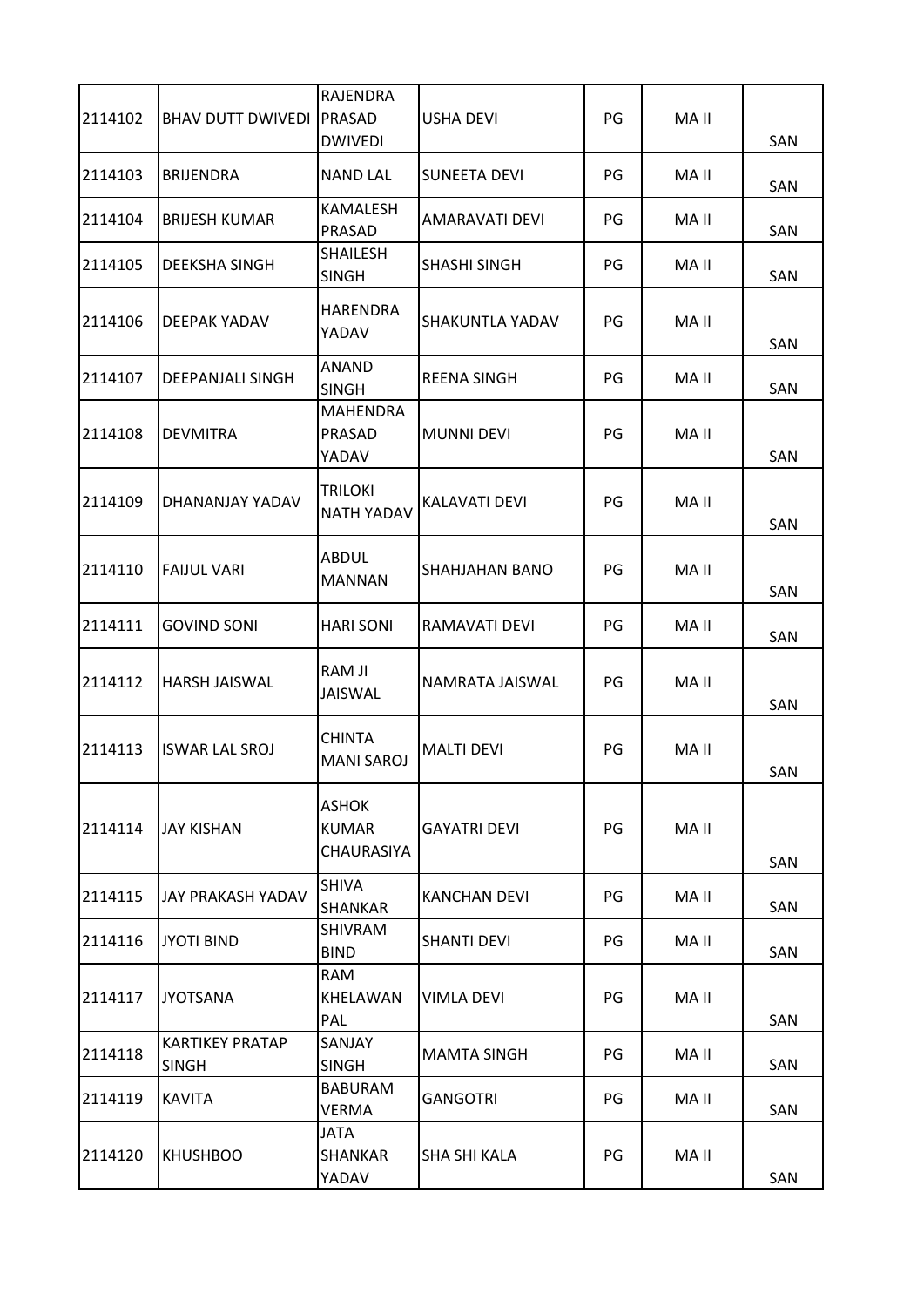| 2114121 | <b>KM AMITA PAL</b>                    | <b>RAM MURTI</b><br>PAL                         | PARVATI PAL              | PG | MA II | SAN |
|---------|----------------------------------------|-------------------------------------------------|--------------------------|----|-------|-----|
| 2114122 | <b>KM ANJALI</b>                       | <b>JITENDRA</b><br><b>TRIPATHI</b>              | <b>SANGEETA TRIPATHI</b> | PG | MA II | SAN |
| 2114123 | <b>KM ANJALI RAI</b>                   | <b>VIJENDRA</b><br>RAI                          | SEEMA RAI                | PG | MA II | SAN |
| 2114124 | <b>KM ANKITA YADAV</b>                 | <b>YOGESH</b><br><b>KUMAR</b><br><b>SINGH</b>   | PRATIMA                  | PG | MA II | SAN |
| 2114125 | <b>KM DIKSHA PANDEY</b>                | <b>SHIV</b><br><b>ROSHAN</b><br><b>PANDEY</b>   | <b>REKHA PANDEY</b>      | PG | MA II | SAN |
| 2114126 | <b>KM GARGI MISHRA</b>                 | <b>VIVEK</b><br><b>MISHRA</b>                   | REKHA MISHRA             | PG | MA II | SAN |
| 2114127 | <b>KM GHUNGHROO</b><br><b>KUSHWAHA</b> | <b>TRIVENI</b><br>PRASAD<br><b>KUSHWAHA</b>     | ANJU KUSHWAHA            | PG | MA II | SAN |
| 2114128 | KM JYOTI MAURYA                        | <b>RAM LAKHAN</b><br><b>MAURYA</b>              | VIMLA DEVI               | PG | MA II | SAN |
| 2114129 | KM KALPANA YADAV                       | SHIV POOJAN SHANTI DEVI                         |                          | PG | MA II | SAN |
| 2114130 | <b>KM KAVITA PAL</b>                   | <b>RAM</b><br>KHELAWAN<br>PAL                   | NIRMALA PAL              | PG | MA II | SAN |
| 2114131 | <b>KM KIRAN YADAV</b>                  | <b>SATYA VIJAY</b><br>YADAV                     | <b>URMILA YADAV</b>      | PG | MA II | SAN |
| 2114132 | <b>KM KOMAL MISHRA</b>                 | <b>BHARAT</b><br><b>CHANDRA</b>                 | PUUSHPA DEVI             | PG | MA II | SAN |
| 2114133 | KM KOMAL TIWARI                        | <b>RAM KUMAR</b><br><b>TIWARI</b>               | <b>URMILA TIWARI</b>     | PG | MA II | SAN |
| 2114134 | <b>KM LALITA</b>                       | <b>BRIJ LAL</b><br><b>BHEEM</b>                 | DUIJA DEVI               | PG | MA II | SAN |
| 2114135 | KM MADHU YADAV                         | PREM YADAV                                      | <b>ARADHANA DEVI</b>     | PG | MA II | SAN |
| 2114136 | <b>KM MANU SINGH</b>                   | <b>KRISHNA RAJ</b><br><b>SINGH</b>              | LEELAVATI SINGH          | PG | MA II | SAN |
| 2114137 | <b>KM NEHA SINGH</b>                   | <b>JITENDRA</b><br><b>KUMAR</b><br><b>SINGH</b> | SANVARI DEVI             | PG | MA II | SAN |
| 2114138 | KM POOJA KUMARI                        | JULMI                                           | SAVITRI DEVI             | PG | MA II | SAN |
| 2114139 | KM POOJA PANDEY                        | DEENBANDH<br><b>U PANDEY</b>                    | <b>KESAR DEVI</b>        | PG | MA II | SAN |
| 2114140 | KM POOJA YADAV                         | <b>SHESHNATH</b><br>YADAV                       | ISARAWATI DEVI           | PG | MA II | SAN |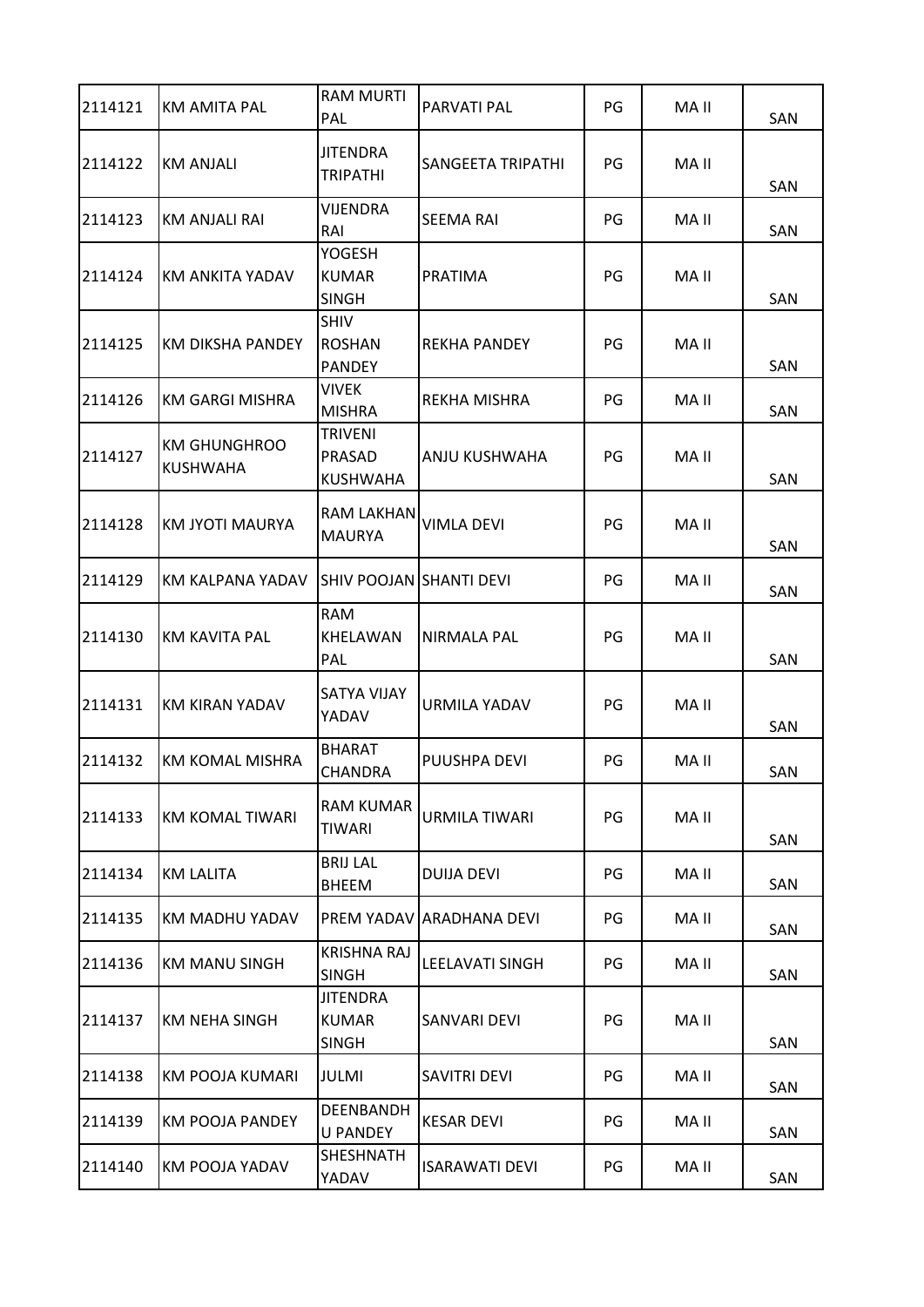| 2114141 | <b>KM PRITI SINGH</b>                   | <b>JATA</b><br><b>SHANKAR</b><br><b>SINGH</b>    | <b>GANGOTRI DEVI</b>  | PG | MA II | SAN |
|---------|-----------------------------------------|--------------------------------------------------|-----------------------|----|-------|-----|
| 2114142 | KM PRIYANKA YADAV                       | TEERATH RAJ<br>YADAV                             | <b>SUSHILA DEVI</b>   | PG | MA II | SAN |
| 2114143 | <b>KM RENU PATEL</b>                    | <b>RAM</b><br><b>TEERATH</b><br><b>PATEL</b>     | <b>VITAEE DEVI</b>    | PG | MA II | SAN |
| 2114144 | <b>KM SADHANA SINGH</b>                 | <b>VIKRAMADIT</b><br>YA SINGH                    | <b>MEERA DEVI</b>     | PG | MA II | SAN |
| 2114145 | <b>KM SARIKA DEVI</b>                   | <b>SANTOSH</b><br><b>KUMAR</b>                   | <b>SUSHEELA DEVI</b>  | PG | MA II | SAN |
| 2114146 | <b>KM SHIVRATRI</b><br><b>CHAURASIA</b> | <b>RAM</b><br>SHIROMANI                          | PREMA DEVI            | PG | MA II | SAN |
| 2114147 | KM SHWETA MISHRA                        | <b>KRISHNA</b><br><b>KUMAR</b><br><b>MISHRA</b>  | KUSUM MISHRA          | PG | MA II | SAN |
| 2114148 | <b>KM SHYAMA</b>                        | <b>HANUMAN</b><br><b>SEVAK</b><br><b>PANDEY</b>  | ANJU DEVI             | PG | MA II | SAN |
| 2114149 | <b>KM SMITA</b><br><b>CHAUDHARY</b>     | <b>VIRENDRA</b><br><b>PRATAP</b>                 | SHAIL KUMARI DEVI     | PG | MA II | SAN |
| 2114150 | <b>KM TANYA TRIPATHI</b>                | <b>RAKESH</b><br><b>KUMAR</b><br><b>TRIPATHI</b> | <b>SUDHA TRIPATHI</b> | PG | MA II | SAN |
| 2114151 | KM UPPLA PRAJAPATI ARJUN                |                                                  | <b>GUJRATI DEVI</b>   | PG | MA II | SAN |
| 2114152 | KM VANDANA SINGH                        | LALLAN<br><b>SINGH</b>                           | <b>INDRAWATI DEVI</b> | PG | MA II | SAN |
| 2114153 | <b>KRISHNA DEV</b><br><b>PANDEY</b>     | <b>DEVI PRASAD</b><br><b>PANDEY</b>              | <b>GULAB KALI</b>     | PG | MA II | SAN |
| 2114154 | <b>KUSUM BIND</b>                       | <b>RAJIT RAM</b><br><b>BIND</b>                  | SHAKUNTALA BIND       | PG | MA II | SAN |
| 2114155 | <b>MAHARSHI PAL</b>                     | MAHESH<br><b>KUMAR PAL</b>                       | SHIVKUMARI PAL        | PG | MA II | SAN |
| 2114156 | <b>MAHIMA MISHRA</b>                    | RAVI<br>SHANKAR<br><b>MISHRA</b>                 | PUSHPA DEVI           | PG | MA II | SAN |
| 2114157 | <b>MANEESH KUMAR</b><br><b>SHUKLA</b>   | <b>RAM</b><br><b>BAHADUR</b><br><b>SHUKLA</b>    | <b>GYANA SHUKLA</b>   | PG | MA II | SAN |
| 2114158 | <b>MANEESH YADAV</b>                    | <b>JAYANATH</b><br>YADAV                         | JAYANATH YADAV        | PG | MA II | SAN |
| 2114159 | <b>MARTAND PRATAP</b><br><b>SINGH</b>   | RAVENDRA<br><b>PRATAP</b><br><b>SINGH</b>        | <b>MEENA SINGH</b>    | PG | MA II | SAN |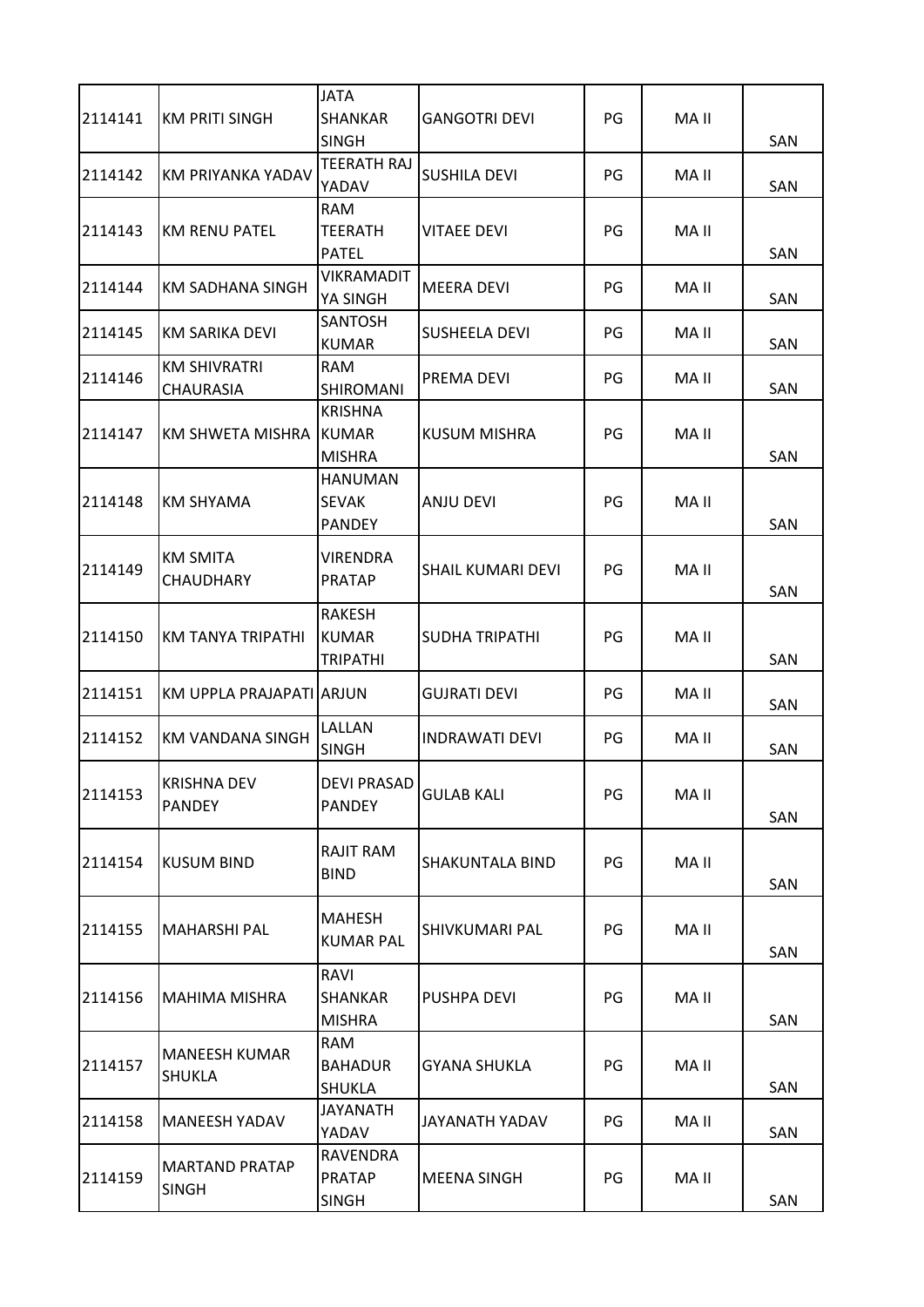| 2114160 | <b>MEENAKSHEE</b>              | <b>GAURI</b><br><b>SHANKAR</b>                         | <b>MANJU MISHRA</b>           | PG | MA II |            |
|---------|--------------------------------|--------------------------------------------------------|-------------------------------|----|-------|------------|
|         | <b>MISHRA</b>                  | <b>MISHRA</b><br><b>HARSHNARA</b>                      |                               |    |       | <b>SAN</b> |
| 2114161 | <b>MOHIT</b>                   | <b>YAN</b>                                             | PREMA DEVI                    | PG | MA II | SAN        |
| 2114162 | <b>MRIDULA SINGH</b>           | <b>SITA RAM</b><br>YADAV                               | <b>KUSUM DEVI</b>             | PG | MA II | SAN        |
| 2114163 | <b>MUKESH KUMAR</b>            | <b>TRILOKI</b><br><b>NATH</b>                          | <b>GEETA DEVI</b>             | PG | MA II | SAN        |
| 2114164 | NAMRATA TIWARI                 | <b>SUNIL</b><br><b>KUMAR</b><br><b>TIWARI</b>          | POOJA TIWARI                  | PG | MA II | SAN        |
| 2114165 | <b>NEETU YADAV</b>             | <b>RADHE</b><br><b>SHYAM</b><br>YADAV                  | <b>SANGITA DEVI</b>           | PG | MA II | SAN        |
| 2114166 | <b>NEHA</b>                    | <b>BHANU</b><br><b>PRATAP</b>                          | MANORAMA                      | PG | MA II | SAN        |
| 2114167 | NIKHIL KUMAR<br><b>PANDEY</b>  | SANJAY<br><b>KUMAR</b><br><b>PANDEY</b>                | SANDHYA DEVI                  | PG | MA II | SAN        |
| 2114168 | PALLAVI SAHU                   | CHANDRABA<br>LI SAHU                                   | <b>SUSHEELA DEVI</b>          | PG | MA II | SAN        |
| 2114169 | PAVAN KUMAR<br>SINGH           | <b>BRIJBALI</b><br><b>SINGH</b>                        | <b>URMILA SINGH</b>           | PG | MA II | SAN        |
| 2114170 | PHALAK ANJUM                   |                                                        | <b>MD HAROON NUSRAT JAHAN</b> | PG | MA II | SAN        |
| 2114171 | POOJA SINGH                    | <b>DEVENDRA</b><br><b>SINGH</b>                        | <b>SHANTI SINGH</b>           | PG | MA II | SAN        |
| 2114172 | PRATIBHA SHUKLA                | <b>RAKESH</b><br><b>KUMAR</b><br><b>SHUKLA</b>         | <b>SUSHEELA SHUKLA</b>        | PG | MA II | <b>SAN</b> |
| 2114173 | PRITI VERMA                    | <b>DEVI PRASAD</b><br><b>VERMA</b>                     | <b>GYANMATI</b>               | PG | MA II | SAN        |
| 2114174 | PRIYANKA DEVI                  | <b>MANGAL</b><br>PRASAD<br><b>OJHA</b>                 | CAHNDRAKANTA DEVI             | PG | MA II | SAN        |
| 2114175 | PUNEET KUMAR<br><b>MISHRA</b>  | <b>SHIVA KANT</b><br><b>MISHRA</b>                     | <b>KIRAN MISHRA</b>           | PG | MA II | SAN        |
| 2114176 | PUSHP RAJ SINGH                | <b>VIRENDRA</b><br><b>PRATAP</b><br><b>SINGH</b>       | <b>ANAR KALI</b>              | PG | MA II | SAN        |
| 2114177 | RAGINI                         | <b>SIYA RAM</b>                                        | VIDYA WATI                    | PG | MA II | SAN        |
| 2114178 | RAHUL KUMAR<br><b>TRIPATHI</b> | <b>MADHUSUD</b><br><b>AN PRASAD</b><br><b>TRIPATHI</b> | SAVITRI                       | PG | MA II | SAN        |
| 2114179 | RAJ KUMAR SINGH                | <b>MANGALA</b><br>PRASAD                               | <b>MEERA DEVI</b>             | PG | MA II | SAN        |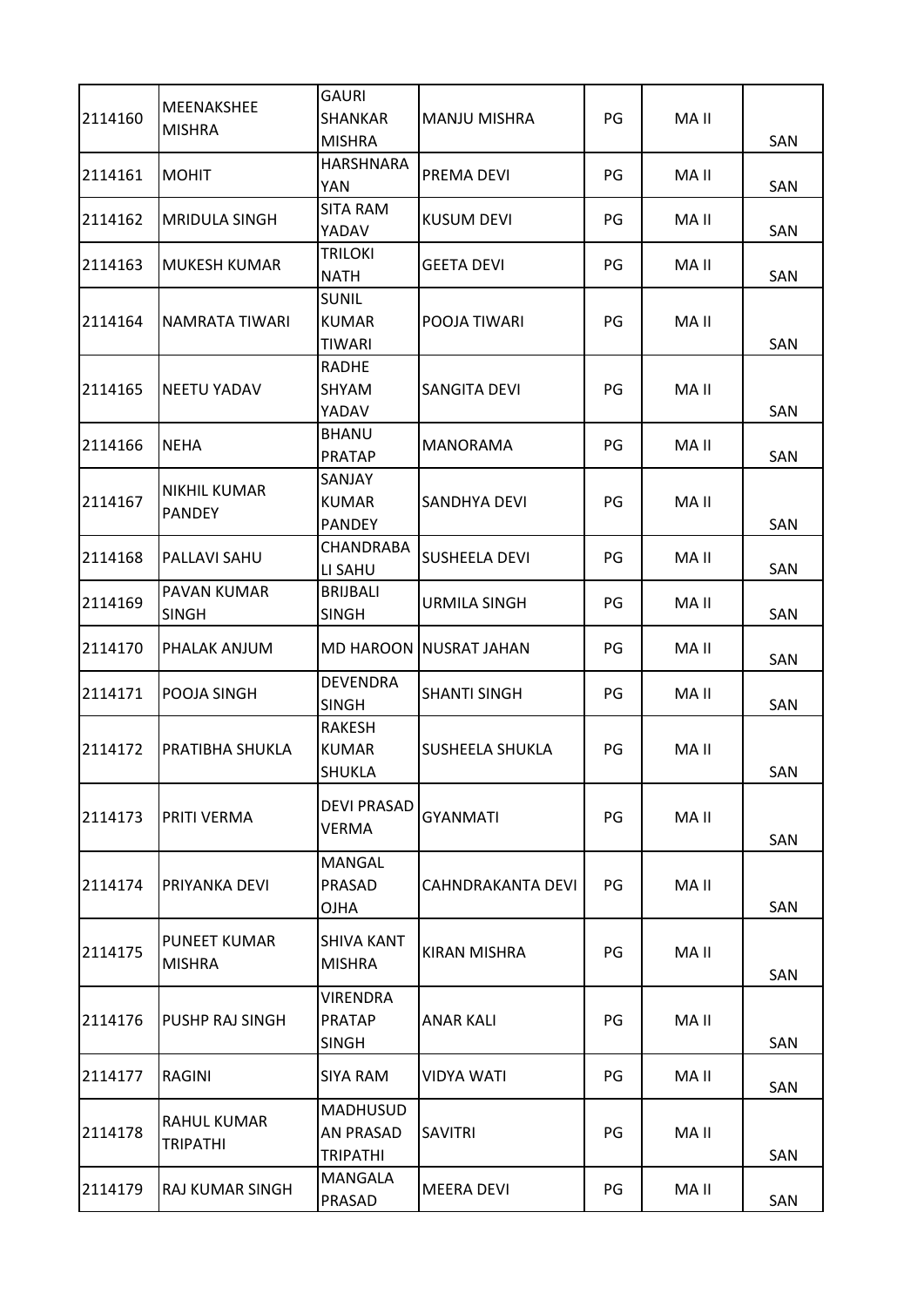| 2114180  | RAMA SHANKAR<br><b>CHAURASIYA</b> | LALATA<br><b>PRASAD</b>                         | <b>CHAMELA DEVI</b>       | PG | MA II | SAN |
|----------|-----------------------------------|-------------------------------------------------|---------------------------|----|-------|-----|
| 2114181  | RANJIT BHARTIYA                   | TULLAN<br>PRASAD                                | KANNYA DEVI               | PG | MA II | SAN |
| 2114182  | RASHMEE DUBEY                     | <b>KRISHN</b><br><b>SUDAMA</b><br><b>DUBEY</b>  | <b>MADHURI DUBEY</b>      | PG | MA II | SAN |
| 2114183  | RAVINDR KUMAR                     | <b>KAPIL DEV</b>                                | SANGEETA DEVI             | PG | MA II | SAN |
| 2114184  | RAVITA PATEL                      | <b>RANGI LAL</b>                                | SUKHA RAJA DEVI           | PG | MA II | SAN |
| U2073663 | REWATI RAMAN<br><b>MISHRA</b>     | <b>VIMAL</b><br>PRASAD<br><b>MISHRA</b>         | <b>USHA DEVI</b>          | PG | MA II | SAN |
| 2114186  | RITESH NARAYAN<br>TIWARI          | OM NARYAN<br><b>TIWARI</b>                      | <b>KALINDRI DEVI</b>      | PG | MA II | SAN |
| 2114187  | ROHIT KANAUJIYA                   | <b>HEERA LAL</b><br>KANAUJIYA                   | <b>SHYAMA DEVI</b>        | PG | MA II | SAN |
| 2114188  | ROSHNI PANDEY                     | <b>VINOD</b><br><b>PANDEY</b>                   | URMILA PANDEY             | PG | MA II | SAN |
| 2114189  | SANTOSH KUMAR                     | <b>PHOOL</b><br><b>CHAND</b>                    | <b>MANGALA DEVI</b>       | PG | MA II | SAN |
| 2114190  | SARITA YADAV                      | RAMESH<br><b>CHANDRA</b><br>YADAV               | <b>REETA DEVI</b>         | PG | MA II | SAN |
| 2114191  | SARVESH KUMAR<br><b>MISHRA</b>    | BALSAKHA                                        | <b>VIMALA DEVI</b>        | PG | MA II | SAN |
| 2114192  | SATYA PRAKASH<br>TRIPATHI         | <b>ASHOK</b><br><b>KUMAR</b><br><b>TRIPATHI</b> | <b>UMA DEVI</b>           | PG | MA II | SAN |
| U2073667 | SHAILENDRA<br>KRISHNAVATE         | <b>RAM</b><br><b>KRISHNA</b><br><b>PANDEY</b>   | <b>KRISHNAVATE PANDEY</b> | PG | MA II | SAN |
| 2114194  | SHARAD PATHAK                     | <b>SANTOSH</b><br><b>PATHAK</b>                 | SANDHYA PATHAK            | PG | MA II | SAN |
| 2114195  | SHIVENDRA SINGH                   | <b>RAJENDRA</b><br><b>SINGH</b>                 | PREMA SINGH               | PG | MA II | SAN |
| 2114196  | SHRADDHA SHUKLA                   | <b>MATAPHER</b><br><b>SHUKLA</b>                | <b>MANJU DEVI</b>         | PG | MA II | SAN |
| 2114197  | SHUBHAM MISHRA                    | <b>HARISHCHAN</b><br><b>DRA MISHRA</b>          | PAWAN DEVI                | PG | MA II | SAN |
|          | 15AU/1695SUNIL KUMAR YADAV        | <b>BALIRAM</b><br>YADAV                         | <b>GIRJA DEVI</b>         | PG | MA II | SAN |
| 2114199  | <b>SUSHAMA SINGH</b>              | RAJNISH<br><b>KUMAR</b><br><b>SINGH</b>         | <b>ASHA DEVI</b>          | PG | MA II | SAN |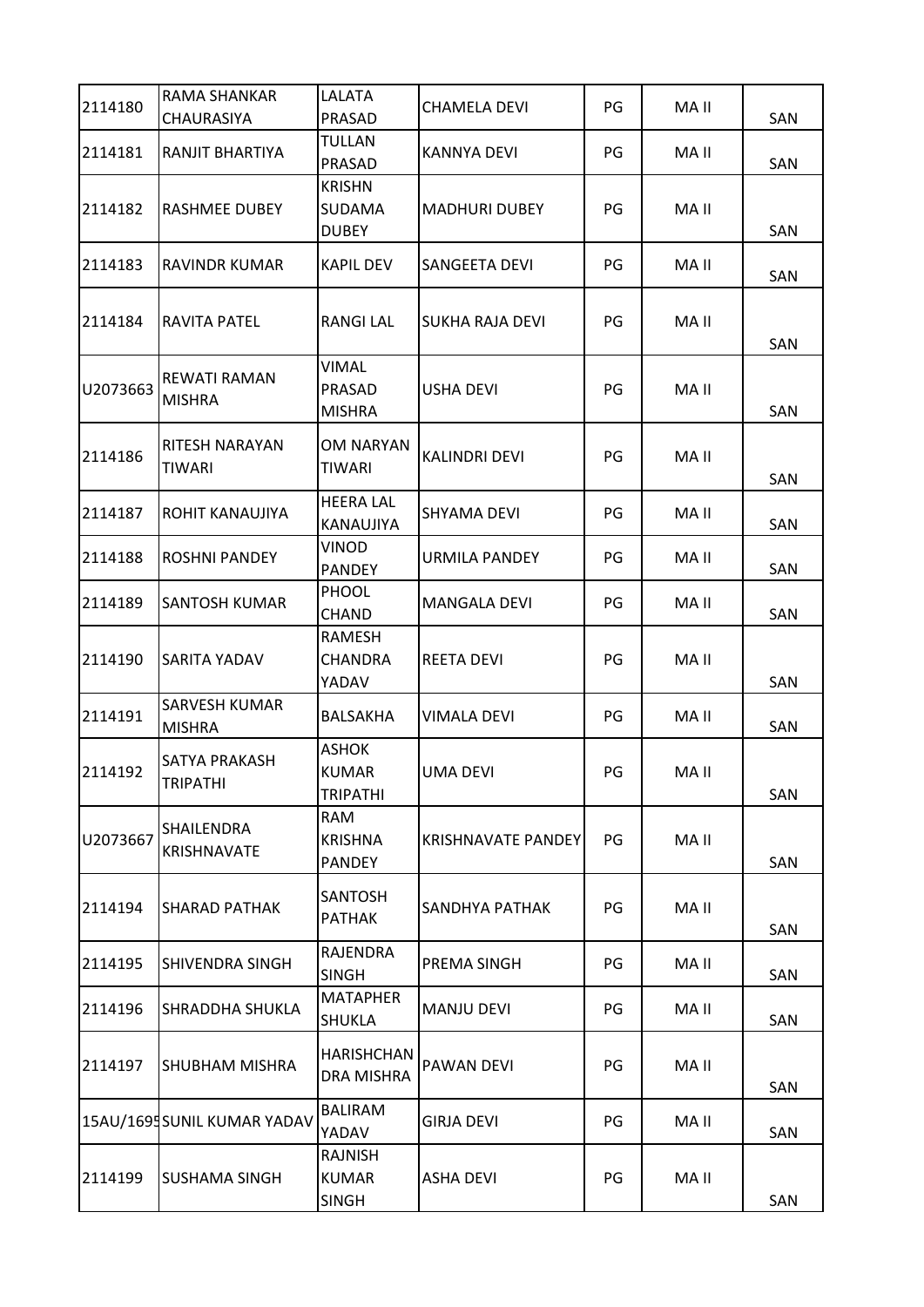| 2114200 | SWATI GUPTA               | <b>SANJAY</b><br><b>KUMAR</b><br><b>GUPTA</b>   | RADHA GUPTA                      | PG | MA II |                   |
|---------|---------------------------|-------------------------------------------------|----------------------------------|----|-------|-------------------|
| 2114201 | <b>SWETA SINGH</b>        | <b>RAJ KUMAR</b><br><b>SINGH</b>                | <b>MANJU SINGH</b>               | PG | MA II | <b>SAN</b><br>SAN |
| 2114202 | UMAPATI TRIPATHI          | RAMAPATI<br><b>TRIPATHI</b>                     | UMA DEVI                         | PG | MA II | SAN               |
| 2114203 | <b>UPASANA</b>            | <b>RAM</b><br><b>KHELAWAN</b><br>PAL            | <b>VIMLA DEVI</b>                | PG | MA II | SAN               |
| 2114204 | VAISHALI SHUKLA           | <b>SANJAY</b><br><b>SHUKLA</b>                  | <b>VIDYOTMA DEVI</b>             | PG | MA II | SAN               |
| 2114205 | VARTIKA                   |                                                 | RAM SAJIVAN DHANPATTI DEVI       | PG | MA II | SAN               |
| 2114206 | VARTIKA YADAV             | <b>SUSHIL</b><br><b>KUMAR</b><br>YADAV          | <b>KAMLA DEVI</b>                | PG | MA II | SAN               |
| 2114207 | <b>VARUN SHUKLA</b>       | <b>RAM</b><br><b>NARAYAN</b><br><b>SHUKLA</b>   | <b>ARCHANA SHUKLA</b>            | PG | MA II | SAN               |
| 2114208 | <b>VIJAY SHREE TIWARI</b> | <b>RAM MURTI</b><br>TIWARI                      | PUSHPA DEVI                      | PG | MA II | SAN               |
| 2114209 | VIMAL CHANDRA<br>YADAV    | <b>RADHE</b><br><b>SHYAM</b><br>YADAV           | <b>TULSI DEVI</b>                | PG | MA II | SAN               |
| 2114210 | <b>VIMAL PATHAK</b>       | PREM<br><b>NANDAN</b><br><b>PATHAK</b>          | RAJESHWARI PATHAK                | PG | MA II | SAN               |
| 2114211 | <b>VIPIN CHAURASIYA</b>   | <b>CHIRANJEEV</b><br>PRASAD                     | <b>SUMITRA DEVI</b>              | PG | MA II | SAN               |
| 2114212 | VIPIN KUMAR               | <b>KAMLESH</b><br><b>KUMAR</b>                  | SUNITA DEVI                      | PG | MA II | SAN               |
| 2114213 | <b>VIPIN KUMAR YADAV</b>  | RAJA RAM<br>YADAV                               | SAROJA DEVI                      | PG | MA II | SAN               |
| 2114214 | VISHAKHA                  | RAMVISHAL<br>RAI                                | <b>NIRMALA RAI</b>               | PG | MA II | SAN               |
| 2114215 | <b>VIVEK SINGH</b>        | <b>HARISH</b><br><b>CHANDRA</b><br><b>SINGH</b> | RAJ KUMARI                       | PG | MA II | SAN               |
| 2114216 | <b>VIVEK YADAV</b>        | <b>MAHENDRA</b><br><b>PRATAP</b><br>YADAV       | SAROJA YADAV                     | PG | MA II | SAN               |
|         | U2073905 ALSABA BANO      | <b>MOHD</b><br><b>DARGAHI</b>                   | AAMINA BANO                      | PG | MA II | <b>URD</b>        |
|         | U2073906 ASHIQUE KHAN     | <b>WAZID ALI</b><br><b>KHAN</b>                 | <b>SABERA KHATUN</b>             | PG | MA II | <b>URD</b>        |
| 2114683 | FAUZIA FAKHAR<br>ANSARI   | LATE<br>ANSARI                                  | <b>FAKHRUDDIN NIGHAT PARVEEN</b> | PG | MA II | <b>URD</b>        |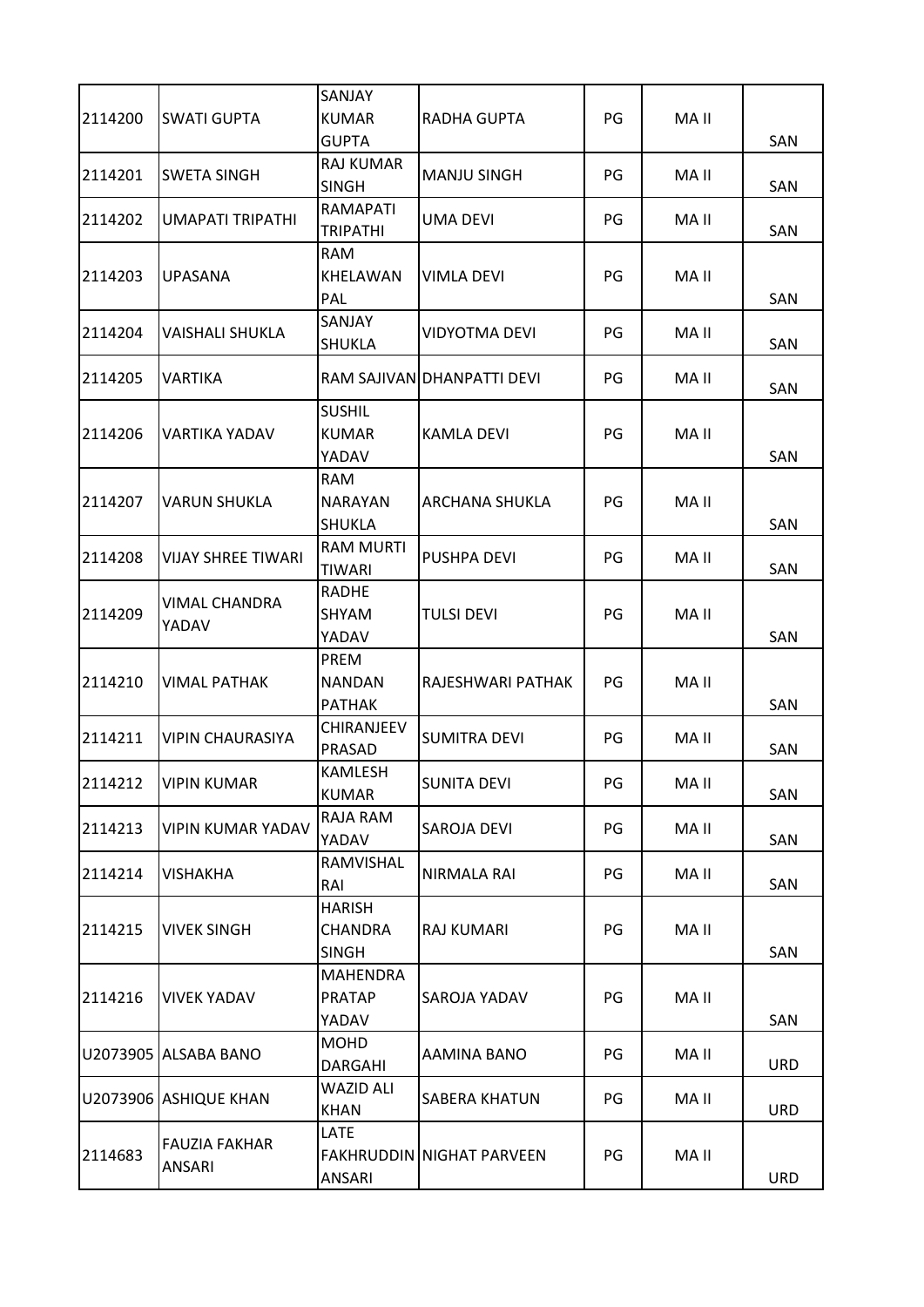| 2114684            | <b>GULAFSHA KHATOON AHMAD</b>     | <b>FAIYAZ</b>                            | SALMA KHATOON                      | PG | MA II |            |
|--------------------|-----------------------------------|------------------------------------------|------------------------------------|----|-------|------------|
|                    |                                   | <b>KHAN</b>                              |                                    |    |       | <b>URD</b> |
| 2114685            | <b>GULSHAMA BANO</b>              | <b>MOHD</b><br>SAYEED                    | <b>NOORJAHAN</b>                   | PG | MA II | <b>URD</b> |
| 2114686            | HIFZA SIDDIQUI                    | <b>MOHD</b><br><b>NADEEM</b>             | AMROZ BEGUM                        | PG | MA II | <b>URD</b> |
| U2073907           | <b>HUSAIN SARWAR</b>              | <b>HASAN</b><br><b>SARWAR</b>            | SHAMEEM BANO                       | PG | MA II | <b>URD</b> |
| 2114688            | <b>JANNATUN ALIYA</b>             | <b>MOHD</b><br>MASEEH<br><b>UDDIN</b>    | AQEELA MASOOD                      | PG | MA II | <b>URD</b> |
| 2114689            | <b>KAJOL MISHRA</b>               | <b>BAL KRISHNA</b><br><b>MISHRA</b>      | RANJANA MISHRA                     | PG | MA II | URD        |
| 2114690            | <b>KANEEZ FATMA</b>               | <b>HASAN</b><br><b>MEHNDI</b>            | SAEEDA FATMA                       | PG | MA II | <b>URD</b> |
| 2114691            | <b>KM SADAF ANSARI</b>            | SHAMSHAD<br>AKHTAR                       | ZEBA SHAMSHAD                      | PG | MA II | <b>URD</b> |
| 2114692            | <b>MD ASHRAF KHAN</b>             | <b>MD ISRAEEL</b><br>KHAN                | RAJIYA KHATOON                     | PG | MA II | <b>URD</b> |
| 2114693            | <b>MD AZHAR KHAN</b>              | <b>MD ABDUL</b><br>QAYOOM<br><b>KHAN</b> | NASIMA KHAN                        | PG | MA II | <b>URD</b> |
| U2073909 MD IZRAIL |                                   | <b>MD ZAHEER</b>                         | RABULA KHATOON                     | PG | MA II | URD        |
| 2114695            | <b>MOHAMMAD AFFAN</b>             | <b>KHURSHEED</b><br>ALAM                 | SHAHEDA BIBI                       | PG | MA II | <b>URD</b> |
|                    | U2073908 MOHAMMAD AQUIB           | <b>ROSHAN</b><br><b>JAMA</b>             | AFSARUN NISHA                      | PG | MA II | <b>URD</b> |
| 2114697            | <b>MOHAMMAD</b><br>MUJEEBURRAHMAN | <b>MUMTAZ</b><br>AHMAD                   | <b>NOORAISHA</b><br><b>KHATOON</b> | PG | MA II | <b>URD</b> |
| 2114698            | MOHD AKRAM                        | <b>MOHD</b><br><b>IDREES</b>             | <b>ASEEMUN NISA</b>                | PG | MA II | <b>URD</b> |
| 2114699            | <b>MOHD ALAM</b>                  | <b>SHAFEEQ</b><br>AHMAD                  | AFSANA BANO                        | PG | MA II | URD        |
|                    | U2073910 MOHD KASIF               |                                          | MOHD VARIS RAISHA BANO             | PG | MA II | <b>URD</b> |
|                    | U2073911 MOHD SAQIB               | <b>SAEED</b><br>AHMAD                    | <b>ANWARI BANO</b>                 | PG | MA II | <b>URD</b> |
| 2114702            | NAZIYA BANO                       | <b>MOHD</b><br>SAMEEM                    | <b>JINNATUL NISHA</b>              | PG | MA II | <b>URD</b> |
| 2114703            | <b>NAZMEEN KAUSER</b>             | <b>MOHAMMA</b><br><b>D SHOEB</b>         | <b>HUSNA BEGUM</b>                 | PG | MA II | URD        |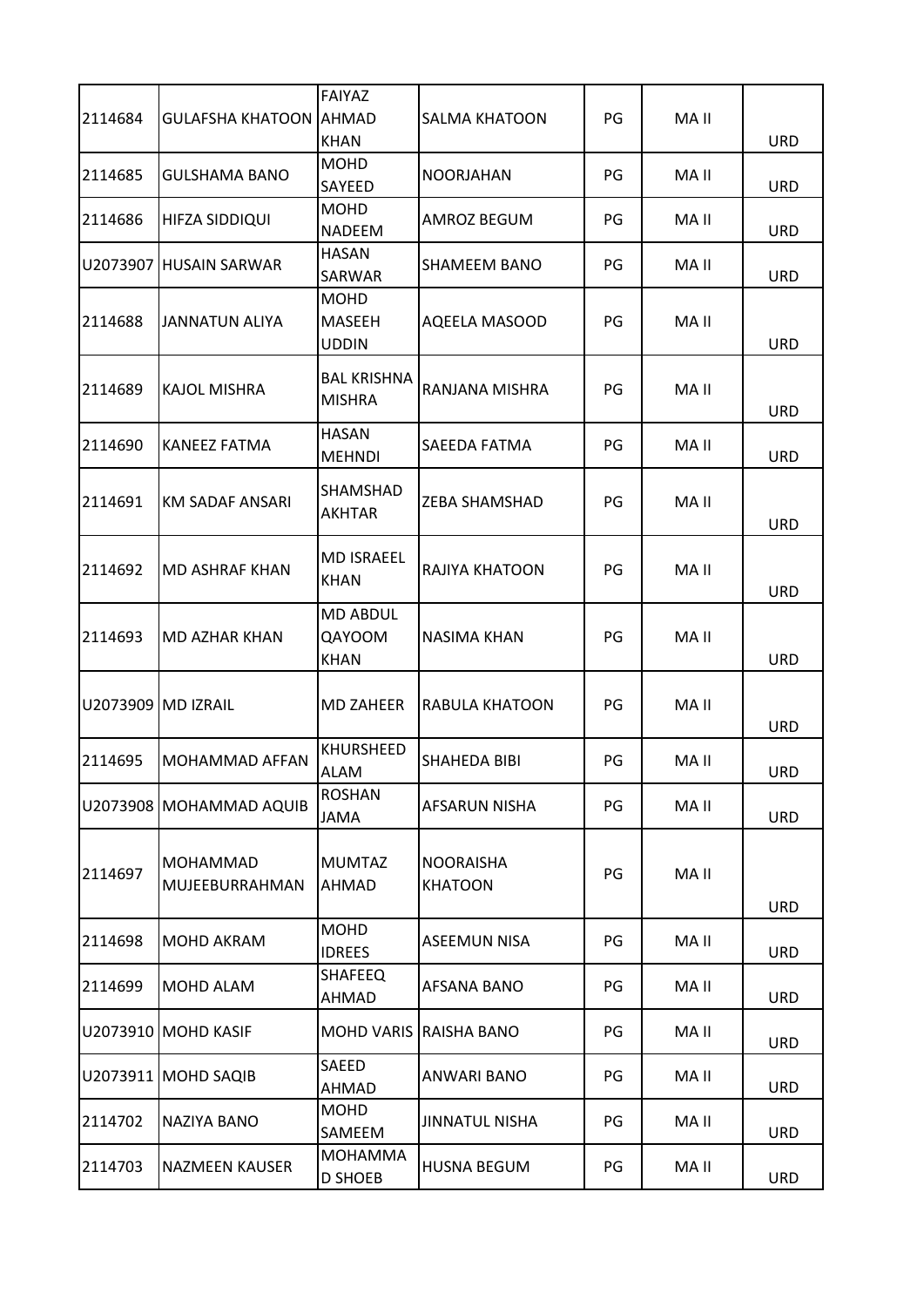| 2114704 | SABA FIRDAUSE                | <b>RASHID</b><br><b>AKHTAR</b>                           | AISHA BEGUM                       | PG | MA II | <b>URD</b> |
|---------|------------------------------|----------------------------------------------------------|-----------------------------------|----|-------|------------|
| 2114705 | SAIYED MOHD NASIR<br>JUNAID  | SAIYED<br><b>MOHAMMA</b><br><b>DJUNAID</b><br><b>SAF</b> | NAZMA BANO                        | PG | MA II | <b>URD</b> |
|         | U2073912 SALMAN UDDIN        | <b>JAMEEL</b><br><b>UDDIN</b>                            | <b>ARFATUN NISHA</b>              | PG | MA II | <b>URD</b> |
| 2114707 | SAMREEN FATMA                | <b>JAMEEL</b><br><b>UDDIN</b>                            | ARFATUN NISHA                     | PG | MA II | <b>URD</b> |
| 2114708 | SHANIYA SIDDIQUI             | <b>ANSAR</b><br>AHMAD                                    | SHAHIDA SIDDIQUI                  | PG | MA II | <b>URD</b> |
| 2114709 | <b>SUKH SAGAR</b>            | <b>RAM</b><br><b>SUBHAG</b>                              | RAJMATI DEVI                      | PG | MA II | <b>URD</b> |
| 2114710 | <b>SUMAIYA BANO</b>          | <b>MOHD HAFIZ</b>                                        | <b>MUMTAJ BEGUM</b>               | PG | MA II | <b>URD</b> |
| 2114711 | <b>TAMJEED AHMAD</b>         | <b>MOHD</b><br><b>SHAFEEQUE</b><br>AHMAD                 | PARVEEN BANO                      | PG | MA II | URD        |
|         | U2073913 TANVEER AHMAD       | ABDUL MOID                                               | RAHILA BEGAM                      | PG | MA II | <b>URD</b> |
| 2114713 | <b>TARNNUM PARVEEN</b>       |                                                          | <b>ABDUL KADIR SHAIDA PARVEEN</b> | PG | MA II | <b>URD</b> |
| 2114714 | <b>ZEENAT</b>                | <b>SHAMEEM</b><br>AHMAD                                  | KHUSHNUMA                         | PG | MA II | <b>URD</b> |
| 2110531 | ABHAY PRATAP<br><b>SINGH</b> | <b>JITENDRA</b><br><b>BAHADUR</b><br><b>SINGH</b>        | <b>SHAILESH SINGH</b>             | PG | MA II | <b>DEF</b> |
| 2110532 | AMAR MAURYA                  | <b>RAM AJAY</b><br><b>MAURYA</b>                         | GENDA DEVI                        | PG | MA II | <b>DEF</b> |
| 2110533 | <b>ASHISH KUMAR</b>          | <b>SATYEDRA</b><br><b>SINGH</b>                          | <b>LATA DEVI</b>                  | PG | MA II | <b>DEF</b> |
| 2110534 | ASISH KUMAR<br>CHAURSIYA     | HARERAM<br><b>CHAURSIYA</b>                              | <b>MEENA DEVI</b>                 | PG | MA II | <b>DEF</b> |
| 2110535 | <b>CHETAN KUMAR</b>          | <b>TEJVEER</b><br>SHARMA                                 | LAXMI DEVI                        | PG | MA II | <b>DEF</b> |
| 2110536 | DEEPAK KUMAR                 | <b>ASHOK</b><br>PRASAD                                   | MADHU DEVI                        | PG | MA II | <b>DEF</b> |
| 2110537 | DHEERENDRA PAL               | <b>DEV</b><br><b>NARAYAN</b><br>PAL                      | PREMA PAL                         | PG | MA II | <b>DEF</b> |
| 2110538 | DHRUVA SAGAR                 | <b>NAND LAL</b>                                          | RAJ KUMARI DEVI                   | PG | MA II | <b>DEF</b> |
| 2110539 | <b>DURGESH SINGH</b>         | <b>RAJESH</b><br><b>PRATAP</b><br><b>SINGH</b>           | <b>BABITA SINGH</b>               | PG | MA II | <b>DEF</b> |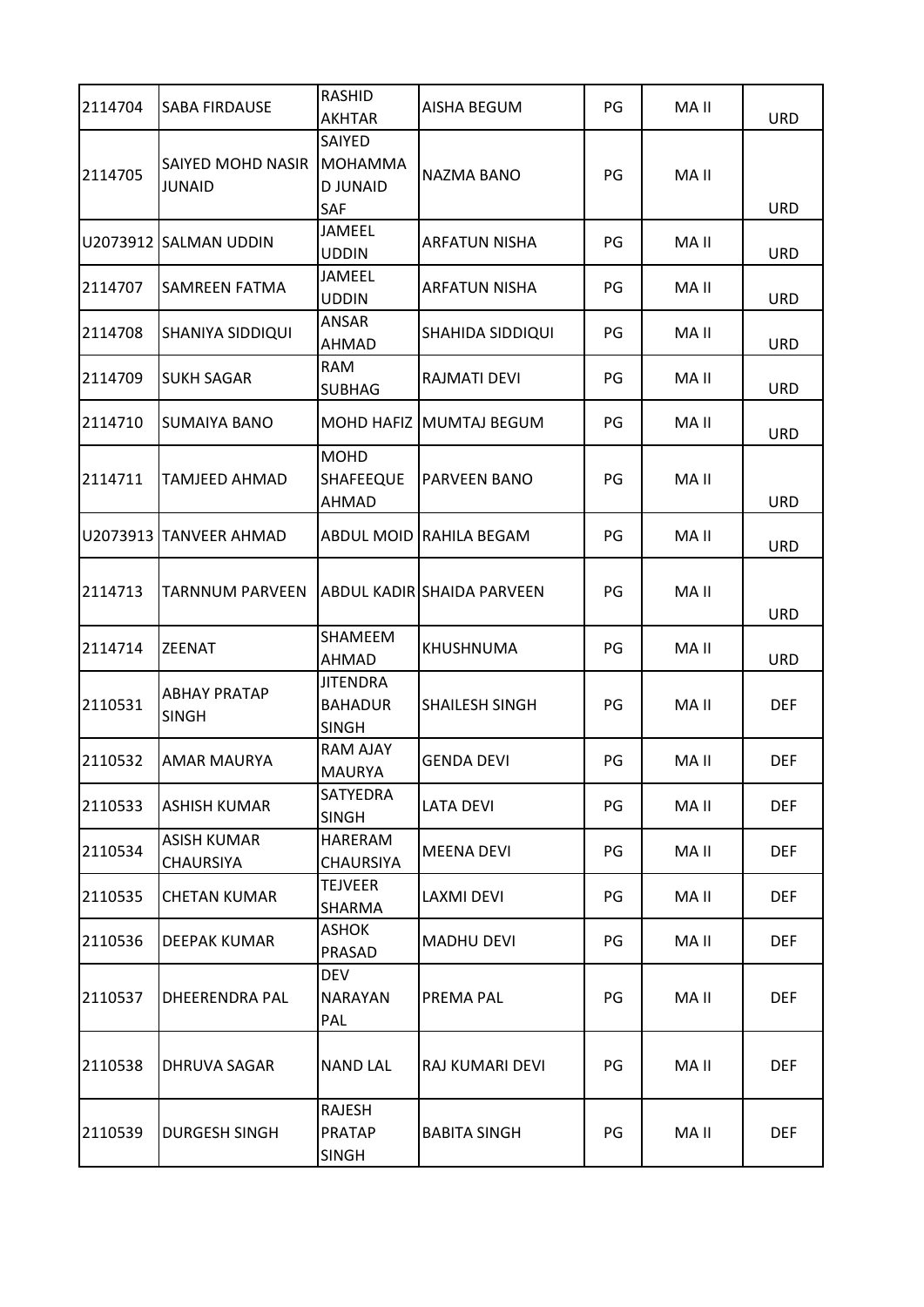| 2110540 | <b>HIMANSHU TIWARI</b>              | <b>SACHCHIDAN</b><br><b>AND TIWARI</b>        | ANJU TIWARI              | PG       | MA II | <b>DEF</b>       |
|---------|-------------------------------------|-----------------------------------------------|--------------------------|----------|-------|------------------|
| 2110541 | KIRAN KANAUJYA                      | RAMSAJEEVA<br>N KANAUJYA                      | PARWATI KANAUJYA         | PG       | MA II | <b>DEF</b>       |
| 2110542 | KULDEEP KUMAR                       | <b>BRIJESH</b><br><b>KUMAR</b>                | <b>ASHA DEVI</b>         | PG       | MA II | <b>DEF</b>       |
| 2110543 | SAWANT KUMAR                        | JAY SHANKARIINDRA VATI                        |                          | PG       | MA II | <b>DEF</b>       |
| 2110544 | ISHIVAM SINGH                       | PRASHANT<br><b>KUMAR</b><br><b>SINGH</b>      | <b>HEMLATA SINGH</b>     | PG       | MA II | <b>DEF</b>       |
| 2110545 | SURYA PRATAP SHAHI PRATAP           | MR. RAM<br><b>SHAHI</b>                       | <b>MRS. SUNITA SHAHI</b> | PG       | MA II | <b>DEF</b>       |
| 2110546 | <b>VED PRAKASH</b><br><b>NISHAD</b> | RADHESHYA<br>M NISHAD                         | PARMILA DEVI             | PG       | MA II | <b>DEF</b>       |
| 2110547 | <b>VIKAS KUMAR PAL</b>              | <b>SATYA</b><br><b>NARAYAN</b><br>PAL         | <b>SARIT DEVI PAL</b>    | PG       | MA II | <b>DEF</b>       |
| 2110548 | <b>VIPIN PANDEY</b>                 | VINAY<br><b>PANDEY</b>                        | <b>SUMITRA PANDEY</b>    | PG       | MA II | <b>DEF</b>       |
| 2110549 | <b>VIVEK SINGH</b>                  | RAKESH<br><b>SINGH</b>                        | <b>SANTOSH SINGH</b>     | PG       | MA II | <b>DEF</b>       |
| 2110550 | YASH KUMAR<br><b>TRIPATHI</b>       | <b>ANIL KUMAR</b><br><b>TRIPATHI</b>          | <b>SHEELA DEVI</b>       | PG       | MA II | <b>DEF</b>       |
| 2110690 | <b>GAGENAV PANDEY</b>               | <b>RAGHVENDR</b><br>A PRASAD<br><b>PANDEY</b> | <b>SHARDA PANDEY</b>     | PG       | MA II | Economics        |
| 2110692 | <b>GAGENAV SINGH</b><br>YADAV       | <b>SATYA</b><br><b>NARAYAN</b>                | <b>SATYA YADAV</b>       | PG       | MA II | Economics        |
| 2110733 | PRAFULL KUMAR                       | RAGHUNAND<br>AN JHA                           | <b>VINITA JHA</b>        | PG       | MA II | Economics        |
| 2110734 | PRAGATI KUMAR<br><b>MISHRA</b>      | <b>DILIP</b><br><b>MISHRA</b>                 | <b>SUNEETA DEVI</b>      | PG       | MA II | Economics        |
| 2110744 | <b>PUSHPENDRA</b><br><b>KUMAR</b>   | <b>HARI LAL</b>                               | <b>RADHA DEVI</b>        | PG       | MA II | Economics        |
| 2110802 | <b>VINAY KUMAR SAROJ</b>            | <b>RAM KRIPAL</b><br>SAROJ                    | <b>SHANTI DEVI</b>       | PG       | MA II | Economics        |
| 2110803 | <b>VIPIN KUMAR</b>                  | YUVRAJ<br>SACHENDRA<br><b>KUMAR</b>           | <b>JAI DEVI</b>          | PG<br>PG | MA II | <b>Economics</b> |
| 2111851 | <b>SHOBHIT YADAV</b>                | <b>SINGH</b>                                  | <b>BEENA YADAV</b>       |          | MA II | Geography        |
| 2111877 | <b>VYAKHYA</b>                      | SHIVANAND                                     | <b>SUNITA</b>            | PG       | MA II | Geography        |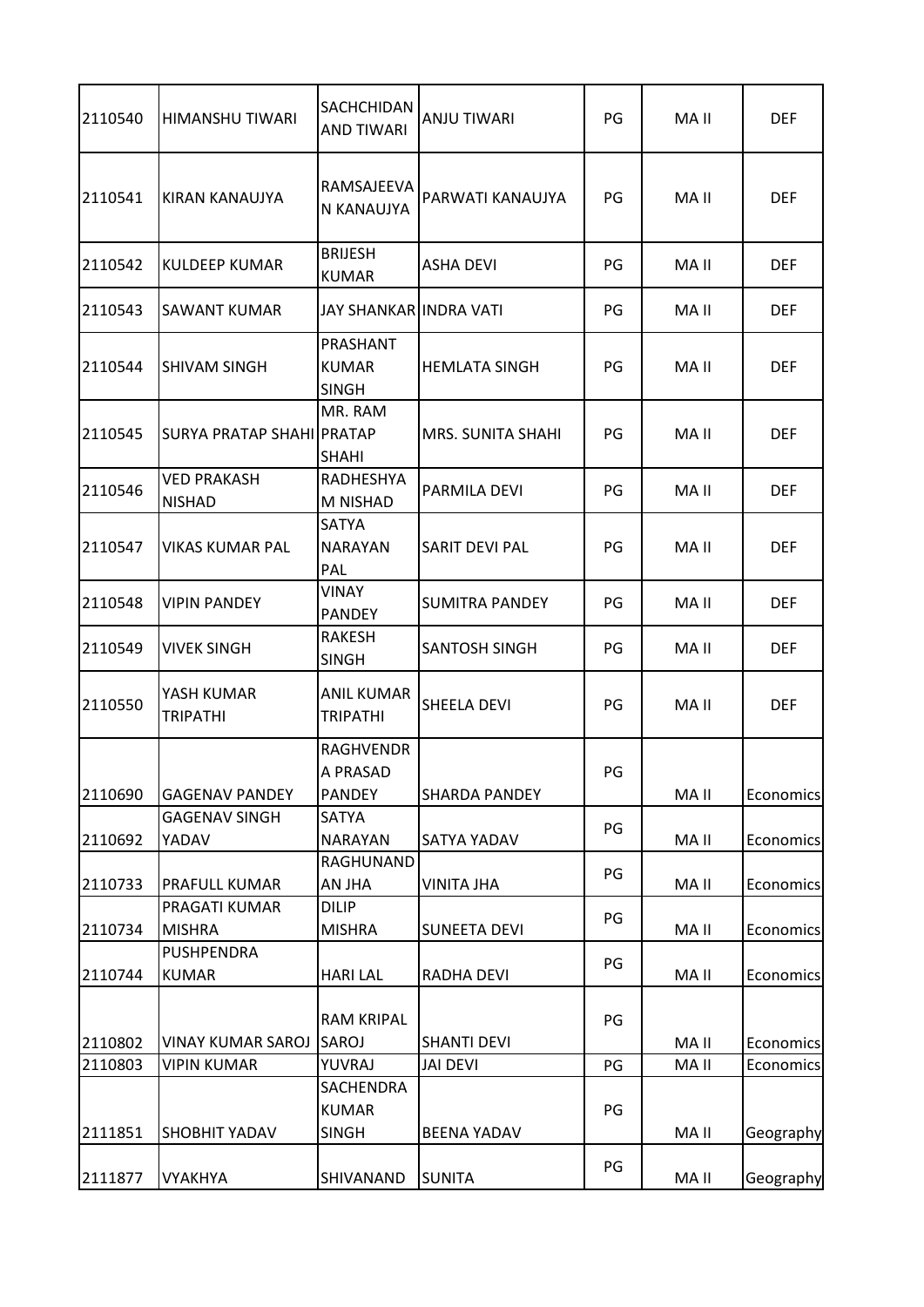|          |                           | <b>KAMAL</b>           |                          | PG |        |               |
|----------|---------------------------|------------------------|--------------------------|----|--------|---------------|
| 2113568  | SHALINI YADAV             | YADAV                  | MEERA YADAV              |    | MA II  | litical Scien |
|          |                           |                        |                          | PG |        |               |
| 2113584  | <b>SUMIT KUMAR</b>        | <b>RAJA RAM</b>        | <b>RAM RATI DEVI</b>     |    | MA II  | litical Scien |
|          |                           |                        |                          |    |        |               |
|          | <b>SAYANJIT S SEN</b>     | <b>SAMANJIT</b>        |                          | PG |        |               |
| 2113964  | <b>GUPTA</b>              | <b>GUPTA</b>           | <b>NANDINI SARASWATI</b> |    | MA II  | Psychology    |
|          |                           | <b>CHHOTE LAL</b>      |                          | PG |        |               |
| 2114326  | PIYUSH VERMA              | <b>VERMA</b>           | <b>MANJU DEVI</b>        |    | MA II  | Sociology     |
|          |                           | SHIV JI                |                          | PG |        |               |
| 2114327  | AYUSH RAJ                 | <b>MEHTA</b>           | <b>RUBI DEVI</b>         |    | MA II  | Sociology     |
|          |                           | <b>SHASHI</b>          |                          |    |        |               |
|          |                           | <b>BHUSHAN</b>         |                          | PG |        |               |
| 2114341  | <b>MIHIR ARMAN</b>        | <b>MEHTA</b>           | <b>BIBHA MEHTA</b>       |    | MA II  | Sociology     |
|          |                           |                        |                          | PG |        |               |
| 2114350  | PASSI NITA RAJAN          | <b>RAJAN PASSI</b>     | <b>SHANTI</b>            |    | MA II  | Sociology     |
| 2104646  | AKANSHA LOHANI            | <b>GS LOHANI</b>       | <b>REKHA LOHANI</b>      | PG | MEd II | Education     |
|          |                           | <b>AWADHESH</b>        |                          |    |        |               |
|          | <b>CHANDRA PRAKASH</b>    | PRASAD                 |                          |    |        |               |
| 2104660  | <b>GUPTA</b>              | <b>GUPTA</b>           | <b>INDRAWATI DEVI</b>    | PG | MEd II | Education     |
| 2115371  | <b>ABHISHEK RAMAN</b>     | <b>RAJ KUMAR</b>       | <b>MAMTA DEVI</b>        | PG | MSc II | <b>CHE</b>    |
|          |                           | TARKESHWA              |                          |    |        |               |
| 2115372  | <b>ABHISHEK</b>           | $\mathsf R$            | <b>LILAWATI DEVI</b>     | PG | MSc II | <b>CHE</b>    |
|          | <b>ABHISHEK KUMAR</b>     | <b>AKHILESH</b>        |                          |    |        |               |
| 2115373  | <b>SINGH</b>              | <b>SINGH</b>           | <b>REKHA DEVI</b>        | PG | MSc II | <b>CHE</b>    |
|          | <b>AISHWARYA</b>          | <b>ARVIND</b>          |                          |    |        |               |
| U1410905 | <b>GOSWAMI</b>            | <b>GOSWAMI</b>         | SANGITA YOGESHWAR        | PG | MSc II | <b>CHE</b>    |
|          |                           |                        |                          |    |        |               |
|          | M1710045 AJAY KUMAR YADAV | YADU NATH              | <b>MANTI YADAV</b>       | PG | MSc II | <b>CHE</b>    |
|          |                           | YADAV                  |                          |    |        |               |
| 2115376  | AKANKSHA                  | <b>SHYAM LAL</b>       | SAROJ                    | PG | MSc II | <b>CHE</b>    |
|          | AKHILESH KUMAR            | <b>SHIV KUMAR</b>      |                          |    |        |               |
| 2115377  | <b>SINGH</b>              | <b>SINGH</b>           | SAROJ DEVI               | PG | MSc II | <b>CHE</b>    |
|          |                           |                        |                          |    |        |               |
|          | M1710057 AKSHAY PRASAD    | <b>JANKI</b><br>PRASAD | NIRMALA VERMA            | PG | MSc II | <b>CHE</b>    |
|          |                           | <b>ASHOK</b>           |                          |    |        |               |
| 2115379  | <b>AKSHAY PRATAP</b>      | <b>KUMAR</b>           | <b>MANORAMA SINGH</b>    | PG | MSc II | <b>CHE</b>    |
|          | <b>SINGH</b>              | <b>SINGH</b>           |                          |    |        |               |
|          |                           | MEWALAL                |                          |    |        |               |
| 2115380  | <b>ALOK KUMAR</b>         | <b>MADHUKAR</b>        | <b>MALATI DEVI</b>       | PG | MSc II | <b>CHE</b>    |
|          |                           | <b>HARIDARSH</b>       |                          |    |        |               |
| 2115381  | <b>AMITRAI</b>            | RAI                    | PRAMILA                  | PG | MSc II | <b>CHE</b>    |
|          | ANAND PRATAP              |                        |                          |    |        |               |
| U1510430 | <b>SINGH</b>              | <b>RAM SINGH</b>       | <b>REKHA RANI</b>        | PG | MSc II | <b>CHE</b>    |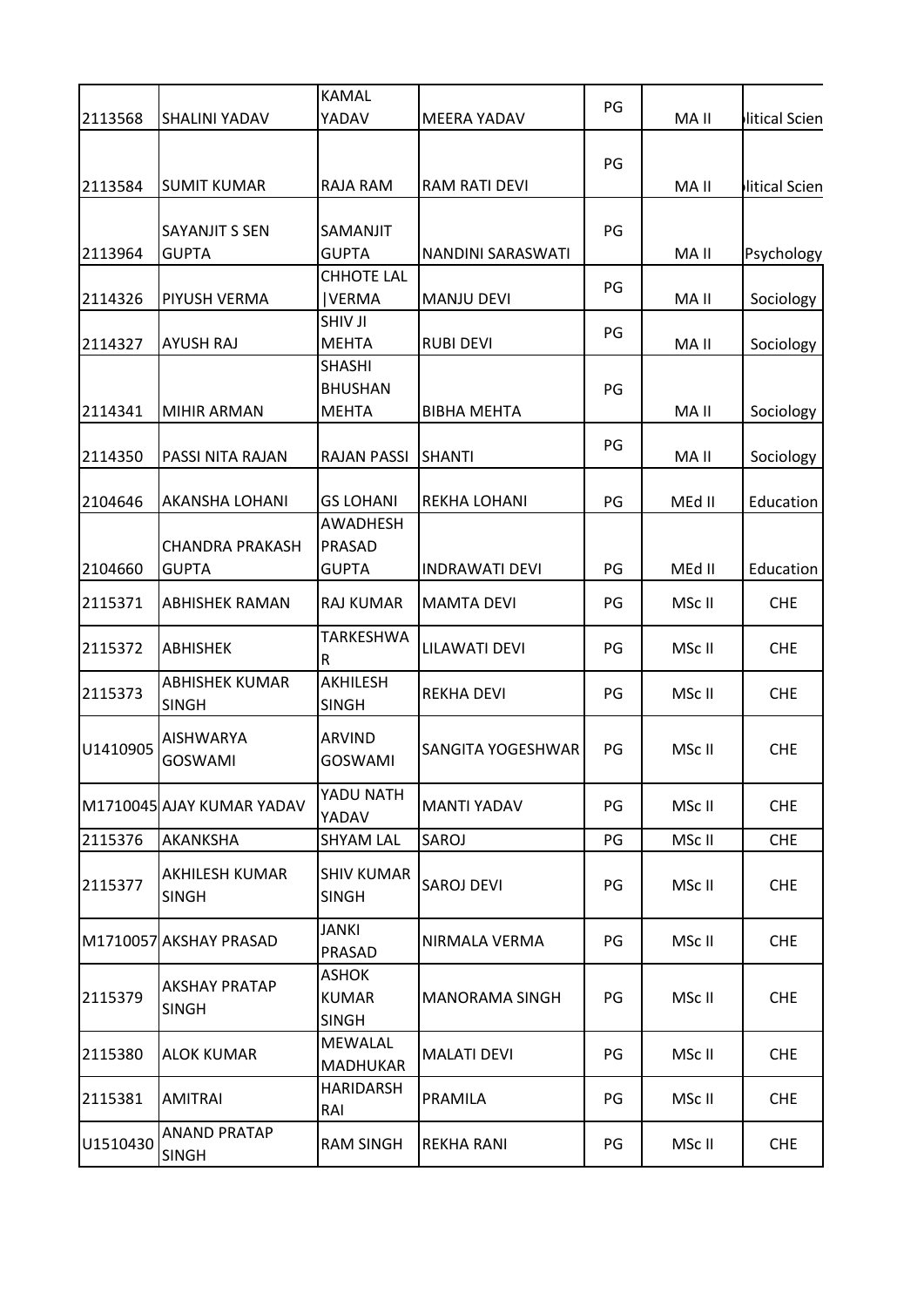| 2115383  | <b>ANJALI RAINA</b>                 | <b>VEER BALI</b><br><b>SINGH RAINA</b>        | MEENA RAINA            | PG | MSc II | <b>CHE</b> |
|----------|-------------------------------------|-----------------------------------------------|------------------------|----|--------|------------|
| 2115384  | <b>ANKIT GUPTA</b>                  | <b>SHRI</b><br><b>PRAKASH</b><br><b>GUPTA</b> | <b>SHASHI GUPTA</b>    | PG | MSc II | <b>CHE</b> |
| 2115385  | ANSHUMAN SINGH                      | <b>SUBHASH</b><br><b>SINGH</b>                | <b>MAYA SINGH</b>      | PG | MSc II | <b>CHE</b> |
| 2115386  | APARNA SINGH                        | <b>AJIT KUMAR</b><br><b>SINGH</b>             | ANJANA SINGH           | PG | MSc II | <b>CHE</b> |
| 2115387  | <b>ARPIT KUSHWAHA</b>               | <b>RAJ NATH</b><br>PRASAD                     | RAMAWANTI              | PG | MSc II | <b>CHE</b> |
| 2115388  | <b>ARPITA</b>                       | RAMSEWAK                                      | KIRTI DEVI             | PG | MSc II | <b>CHE</b> |
| 2115389  | <b>ARYA SINGH</b>                   | <b>AMAR NATH</b><br><b>SINGH</b>              | <b>KANCHAN SINGH</b>   | PG | MSc II | <b>CHE</b> |
| 2115390  | AVANISH YADAV                       | SGENYABALI<br>YADAV                           | <b>DHANA DEI DEVI</b>  | PG | MSc II | <b>CHE</b> |
| 2115391  | <b>AVINASH PANDEY</b>               | AKHILESH<br><b>PANDEY</b>                     | <b>KAVITA PANDEY</b>   | PG | MSc II | <b>CHE</b> |
| U1710188 | DEEPAK KUMAR<br><b>PANDEY</b>       | <b>VIJAY KUMAR</b><br><b>PANDEY</b>           | RAJKUMARI PANDEY       | PG | MSc II | <b>CHE</b> |
|          | M1710556 DEEPSHIKHA SINGH           | <b>DAVENDRA</b><br><b>SINGH</b>               | POONAM SINGH           | PG | MSc II | <b>CHE</b> |
| M1610169 | <b>DESH DEEPAK</b><br><b>MISHRA</b> | <b>DESH RAJ</b><br><b>MISHRA</b>              | USHA MISHRA            | PG | MSc II | <b>CHE</b> |
| 2115395  | <b>DEVESHYADAV</b>                  | <b>BHARAT LAL</b><br>YADAV                    | <b>GENMILA YADAV</b>   | PG | MSc II | <b>CHE</b> |
| 11710127 | <b>DIVASPATI TRIPATHI</b>           | PRAMOD<br><b>KUMAR</b><br><b>TRIPATHI</b>     | REKHA TRIPATHI         | PG | MSc II | <b>CHE</b> |
| 2115397  | <b>DOLI SHUKLA</b>                  | <b>UMASHANKA</b><br><b>R SHUKLA</b>           | <b>SUNITA SHUKLA</b>   | PG | MSc II | <b>CHE</b> |
| 2115398  | <b>DRISHANKU TRIPATHI</b>           | DHANANJAY<br><b>TRIPATHI</b>                  | <b>SUNITA TRIPATHI</b> | PG | MSc II | <b>CHE</b> |
| 2115399  | <b>ESHANEE SINGH</b>                | <b>AJAY SINGH</b>                             | <b>MAMTA SINGH</b>     | PG | MSc II | <b>CHE</b> |
|          | U1710103 GIGYASHA MISHRA            | <b>RAJ KUMAR</b><br><b>MISHRA</b>             | DIVYA MISHRA           | PG | MSc II | <b>CHE</b> |
| 2115401  | <b>HARDEEP KUMAR</b><br>GOND        | RAJU GOND                                     | RAMAWATI DEVI          | PG | MSc II | <b>CHE</b> |
|          | U1710187 HARSHITA SINGH             | RAJESH<br><b>SINGH</b>                        | <b>RAJINI SINGH</b>    | PG | MSc II | <b>CHE</b> |
| 2115403  | <b>HASMUKH SONKAR</b>               | MAJJULAL<br>SONKAR                            | NIRMALA SONKAR         | PG | MSc II | <b>CHE</b> |
| U1710410 | <b>HIMANSHU</b><br>KANAUJIYA        | <b>DINANATH</b><br>KANAUJIYA                  | INDRAWATI DEVI         | PG | MSc II | <b>CHE</b> |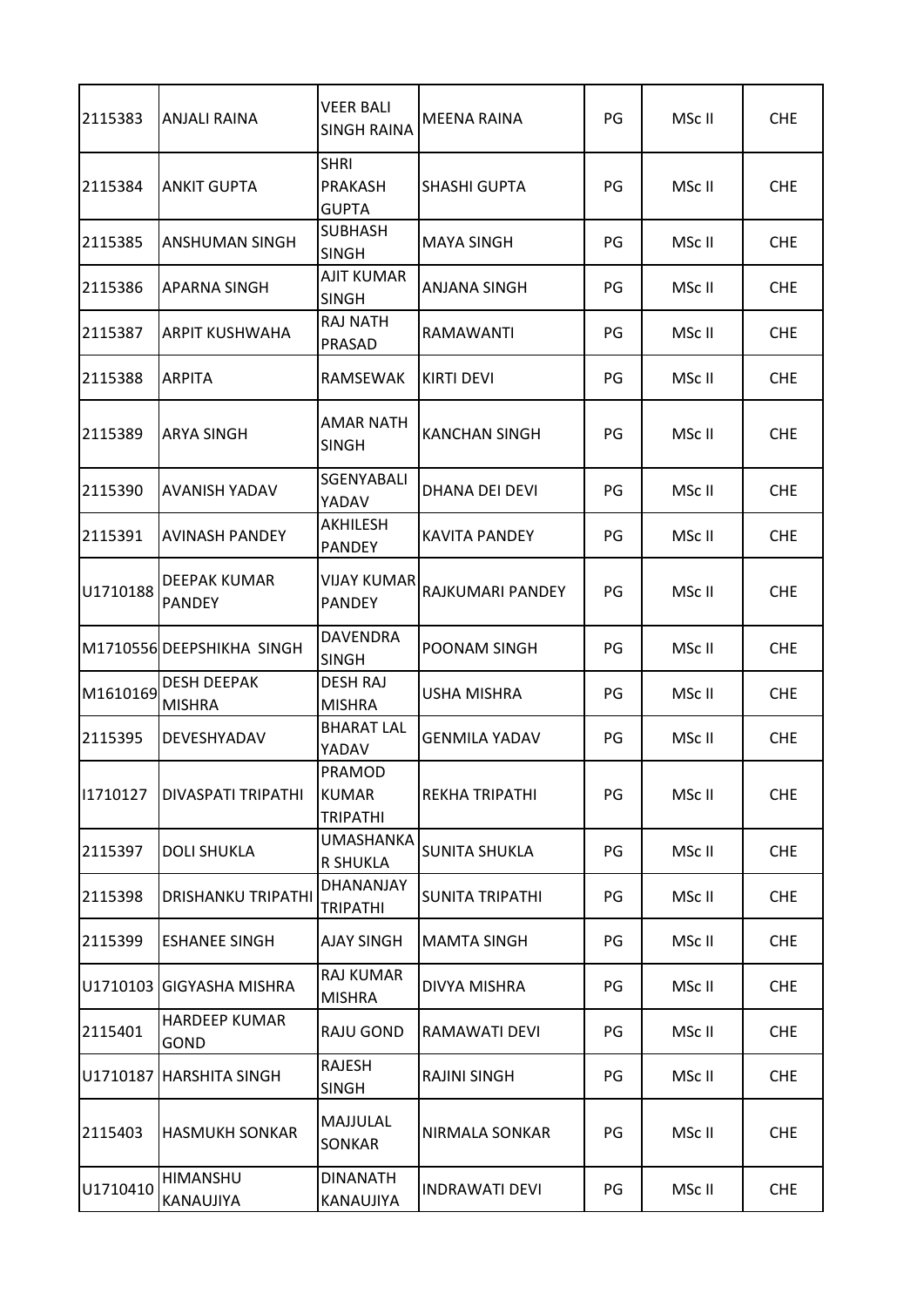| 2115405        | <b>ISHWAR GUPTA</b>                  | <b>RAJKISHOR</b><br><b>GUPTA</b>                  | <b>SHARLA GUPTA</b>      | PG | MSc II | <b>CHE</b> |
|----------------|--------------------------------------|---------------------------------------------------|--------------------------|----|--------|------------|
|                | U1710109 JAISMINE ABBAS              | SHAMIMUL<br>ABBAS                                 | ANDLEEB ZEHRA            | PG | MSc II | <b>CHE</b> |
| 2115407        | <b>KAJAL</b>                         | <b>VIRENDRA</b><br><b>PRATAP</b><br><b>SINGH</b>  | SANTI DEVI               | PG | MSc II | <b>CHE</b> |
|                | M1710590 KASHVI VERMA                | NARENDRA<br><b>BAHADGEN</b>                       | <b>POOJA</b>             | PG | MSc II | <b>CHE</b> |
| 2115409        | <b>KAVITA YADAV</b>                  | ASHOK<br><b>KUMAR</b><br>YADAV                    | <b>MAMTA YADAV</b>       | PG | MSc II | <b>CHE</b> |
|                | U1610290 KHALIDA NGENI               | <b>SYED</b><br>MOHAMMA<br>D AZAM                  | <b>SYED RAFIQUA AZAM</b> | PG | MSc II | <b>CHE</b> |
| 2115411        | <b>KISHAN PATEL</b>                  | <b>JITENDRA</b><br><b>SINGH</b>                   | PARWATI DEVI             | PG | MSc II | <b>CHE</b> |
|                | U1710308 KM PRAGATI RAJ              | <b>RAJESH</b><br><b>KUMAR</b>                     | <b>KANTI</b>             | PG | MSc II | <b>CHE</b> |
| 2115413        | <b>KM PRITY RAI</b>                  | <b>RAM</b><br><b>PRAKASH RAI</b>                  | <b>ANITA RAI</b>         | PG | MSc II | <b>CHE</b> |
|                | U1710691 KM RAGINI SINGH             | <b>AVADHESH</b><br><b>NARAYAN</b><br><b>SINGH</b> | <b>USHA SINGH</b>        | PG | MSc II | <b>CHE</b> |
| 2115415        | <b>KM SHIVANI</b>                    | RAJARAM<br>PRASAD                                 | RAMAWATI DEVI            | PG | MSc II | <b>CHE</b> |
| 2115416        | <b>KM SUGANDH</b>                    | SABHAJEET                                         | <b>SHEELA DEVI</b>       | PG | MSc II | <b>CHE</b> |
| 2115417        | <b>KM VIMLA DEVI</b>                 | <b>UMESH</b><br>CHANDRA                           | NIRASHA DEVI             | PG | MSc II | <b>CHE</b> |
| 2115418        | KM. SADHANA                          | RAJESH<br>KALWAL                                  | GIRJA DEVI               | PG | MSc II | <b>CHE</b> |
| 2115419        | <b>KRISHNA KUMAR</b>                 | LAXMAN<br>PRASAD                                  | <b>SAVITRI</b>           | PG | MSc II | <b>CHE</b> |
| 2115420        | <b>KRISHNA KUMAR</b>                 | <b>RAM</b><br><b>NARAYAN</b><br><b>DEV</b>        | KAMLAWATI DEVI           | PG | MSc II | <b>CHE</b> |
| U1510453       | <b>KRISHNA KUMAR</b><br><b>ANAND</b> | <b>LOKNATH</b><br><b>RAM</b>                      | <b>MEENA DEVI</b>        | PG | MSc II | <b>CHE</b> |
| 2115422        | <b>MAHIM SATTAR</b>                  | <b>ABDUL</b><br>SATTAR                            | NISHAT PARVEEN           | PG | MSc II | <b>CHE</b> |
| 2115423        | <b>MAMATA KUMARI</b>                 |                                                   | RAMESHWAR BASANTI DEVI   | PG | MSc II | <b>CHE</b> |
| M1510668 MAMTA |                                      | RAMANANT                                          | NIRMALA DEVI             | PG | MSc II | <b>CHE</b> |
| U1710687       | <b>MANISH KUMAR</b><br><b>PATEL</b>  | <b>SANT RAM</b><br><b>PATEL</b>                   | PREMA DEVI               | PG | MSc II | <b>CHE</b> |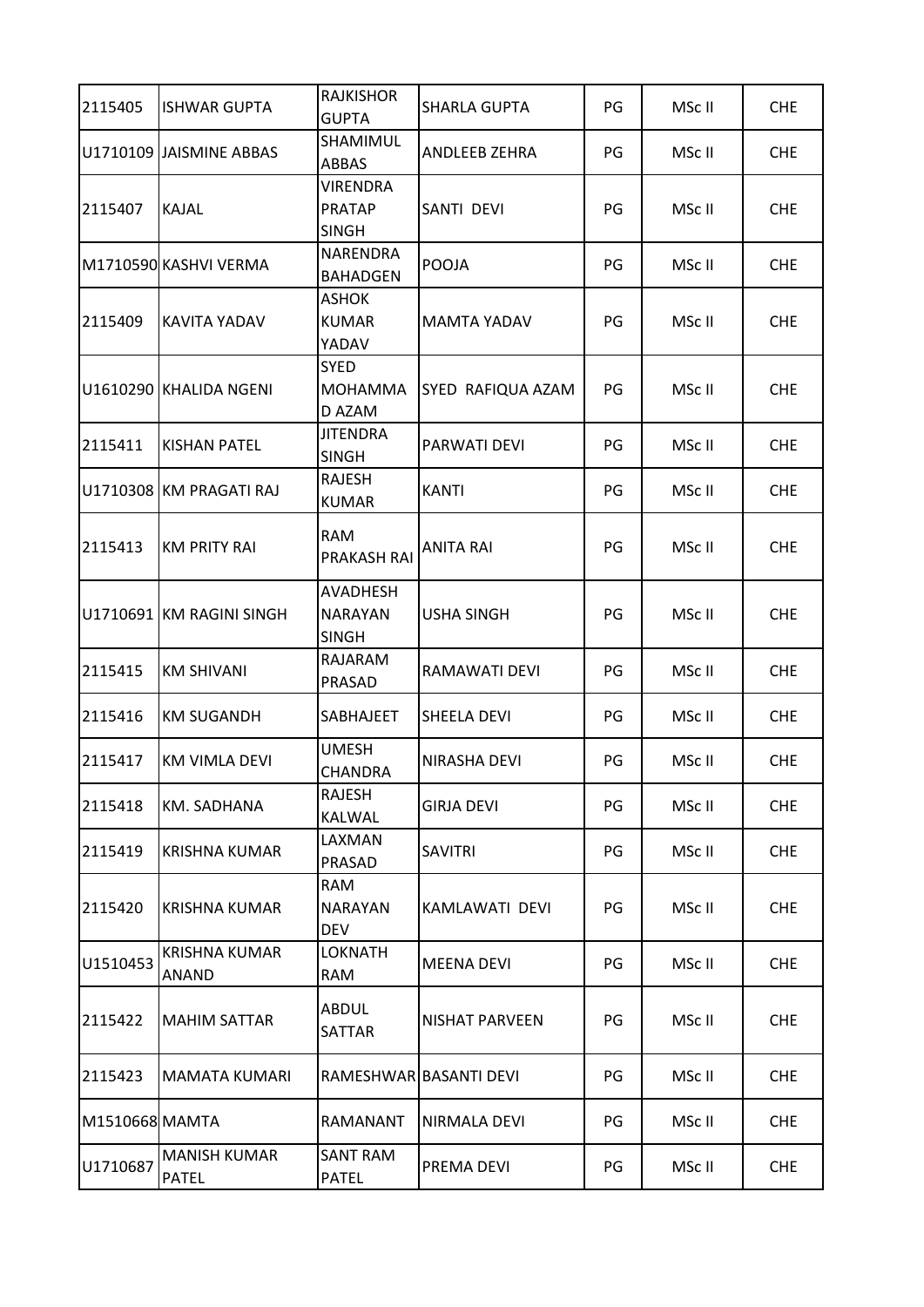|          | M1710664 MANISHA KUMARI             | <b>GANGA</b><br>PRASAD                           | <b>SANTRA DEVI</b>       | PG | MSc II | <b>CHE</b> |
|----------|-------------------------------------|--------------------------------------------------|--------------------------|----|--------|------------|
| 2115427  | <b>MANISHA KUMARI</b>               | <b>VINOD</b><br><b>KUMAR</b>                     | <b>MANJU DEVI</b>        | PG | MSc II | <b>CHE</b> |
| 2115428  | <b>MAYANK KUMAR</b><br><b>VERMA</b> | JITENDRA<br><b>KUMAR</b><br><b>VERMA</b>         | <b>HEMLATA VERMA</b>     | PG | MSc II | <b>CHE</b> |
| 2115429  | <b>MOHAN MISHRA</b>                 | BARMESHWA<br>R MISHRA                            | POONAM MISHRA            | PG | MSc II | <b>CHE</b> |
| 2115430  | <b>MONI KUMARI</b>                  | <b>SHIV</b><br>SHANKAR                           | <b>SAVITRI</b>           | PG | MSc II | <b>CHE</b> |
| 2115431  | MR. AYOB<br><b>MOHAMMED</b>         | MOHAMMED<br>ABBKER                               |                          | PG | MSc II | <b>CHE</b> |
| 2115432  | <b>NEHA NISHAD</b>                  | RATAL LAL<br><b>NISHAD</b>                       | MANJU NISHAD             | PG | MSc II | <b>CHE</b> |
| 2115433  | <b>NISHANT MISHRA</b>               | <b>KESHAV</b><br><b>NATH</b><br><b>MISHRA</b>    | <b>MADHU BALA MISHRA</b> | PG | MSc II | <b>CHE</b> |
| 2115434  | OM PRAKASHYADAV                     | <b>SANTOSH</b><br><b>KUMAR</b><br>YADAV          | <b>SANTRA DEVI</b>       | PG | MSc II | <b>CHE</b> |
| 2115435  | PANKAJ MISHRA                       | <b>RAJ KISHOR</b><br><b>MISHRA</b>               | <b>SATRUPA DEVI</b>      | PG | MSc II | <b>CHE</b> |
| U1610754 | PAVAN KUMAR<br><b>RAJPOOT</b>       | <b>PAHCHAN</b><br><b>SINGH</b>                   | <b>SUMAN DEVI RAJPUT</b> | PG | MSc II | <b>CHE</b> |
|          | U1710417 PINKY KANAUJIA             | S.B.<br><b>KANAUJIA</b>                          | SHAKUNTALA DEVI          | PG | MSc II | <b>CHE</b> |
| 2115438  | IPOOJA PATEL                        | <b>GANESH</b><br>PRASAD                          | MAMTA DEVI               | PG | MSc II | CHE.       |
|          | U1710156 PRABHAT DWIVEDI            | <b>DHEERAJ</b><br><b>KUMAR</b><br><b>DWIVEDI</b> | <b>ANJU DWIVEDI</b>      | PG | MSc II | <b>CHE</b> |
|          | M1510296 PRASHANT KUMAR             | <b>DASHRATH</b><br>LAL                           | <b>AMRAVATI DEVI</b>     | PG | MSc II | <b>CHE</b> |
|          | U1710604 PRAVESH KUMAR              | <b>FIRTOO RAM</b>                                | NAGENAJI DEVI            | PG | MSc II | <b>CHE</b> |
|          | U1710558 PREM KANT VERMA            | <b>SANTOSH</b><br>VERMA                          | <b>SUMAN</b>             | PG | MSc II | <b>CHE</b> |
| 2115443  | PRERANAVERMA                        | <b>RAJKUMAR</b><br>VERMA                         | MEENA VERMA              | PG | MSc II | <b>CHE</b> |
| 2115444  | PRIYANSHI SHARMA                    | <b>SUNIL</b><br><b>KUMAR</b><br>SHARMA           | <b>GEETA SHARMA</b>      | PG | MSc II | <b>CHE</b> |
| 2115445  | RAJ KAMAL SHUKLA                    | RAJESH<br><b>KUMAR</b><br><b>SHUKLA</b>          | <b>MALA DEVI</b>         | PG | MSc II | <b>CHE</b> |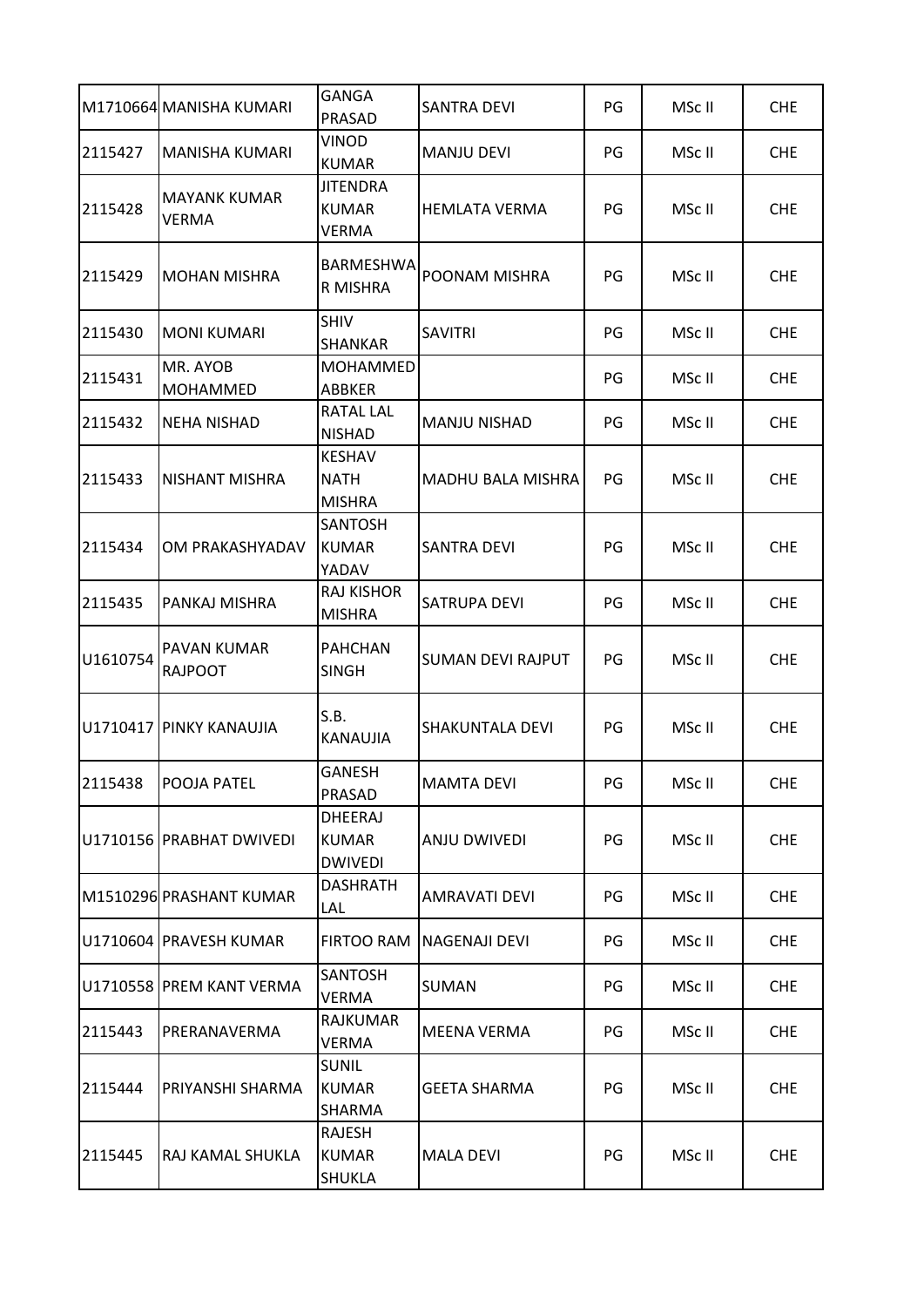| 2115446  | <b>RAJEEV PRAJAPATI</b>               | YASHWANI<br>PRAJAPATI                         | SAROJ PRAJAPATI              | PG | MSc II | <b>CHE</b> |
|----------|---------------------------------------|-----------------------------------------------|------------------------------|----|--------|------------|
| 2115447  | RAJENDRA YADAV                        | <b>PARASH</b><br><b>NATH</b>                  | <b>SANTI DEVI</b>            | PG | MSc II | <b>CHE</b> |
| 2115448  | <b>RAJESH KUMAR</b><br><b>MAGENYA</b> | SHYAMLAL<br><b>SINGH</b>                      | <b>GANGAJAIL DEVI</b>        | PG | MSc II | <b>CHE</b> |
| 2115449  | <b>RAKESH KUMAR</b>                   | <b>SHYAM RAJ</b><br><b>RAM</b>                | <b>BACHEE DEVI</b>           | PG | MSc II | <b>CHE</b> |
| 2115450  | RAVI PRAKASH                          | RAKESHWAR<br><b>NATH</b>                      | PREMA DEVI                   | PG | MSc II | <b>CHE</b> |
|          | U1710416 RINKY KUMARI                 | <b>JAY PRAKASH</b><br>SUMAN                   | <b>KAVITA DEVI</b>           | PG | MSc II | <b>CHE</b> |
|          | U1710426 RISHABH KANOJIA              | RAJESH<br><b>KUMAR</b><br><b>KANOJIA</b>      | RITA KANOJIA                 | PG | MSc II | <b>CHE</b> |
| 2115453  | <b>ROHIT KUMAR</b>                    | <b>SHIV DAYAL</b>                             | <b>BACHCHI DEVI</b>          | PG | MSc II | <b>CHE</b> |
| 2115454  | <b>ROHIT YADAV</b>                    | <b>RAM NIWAS</b><br>YADAV                     | <b>MEERA DEVI</b>            | PG | MSc II | <b>CHE</b> |
|          | M1610349 ROSHAN YADAV                 | <b>RADHE</b><br><b>SHYAM</b><br>YADAV         | JAGAVANTI DEVI               | PG | MSc II | <b>CHE</b> |
| 2115456  | <b>SAGAR GANDHRAV</b>                 | <b>SHYAM</b><br><b>BAHADGEN</b>               | ANITA DEVI                   | PG | MSc II | <b>CHE</b> |
|          | U1710113 SAGENABH PANDEY              | <b>MANOJ</b><br><b>KUMAR</b><br><b>PANDEY</b> | CHANDRAKALA<br><b>PANDEY</b> | PG | MSc II | <b>CHE</b> |
| 2115458  | <b>SAGENABH TRIPATHI</b>              | <b>AKHILESH</b><br><b>TRIPATHI</b>            | SNEHLATA TRIPATHI            | PG | MSc II | <b>CHE</b> |
| 2115459  | <b>SAMEER KUMAR</b>                   | <b>SANTOSH</b><br><b>JAISWAL</b>              | <b>ARTI DEVI</b>             | PG | MSc II | <b>CHE</b> |
| 11710371 | <b>SANGAM JAISWAL</b>                 | <b>SHIV KUMAR</b><br><b>JAISWAL</b>           | <b>RENU DEVI</b>             | PG | MSc II | <b>CHE</b> |
|          | U1710326 SANGAM PANDEY                | <b>BADRI</b><br>PRASAD<br><b>PANDEY</b>       | PREMA DEVI                   | PG | MSc II | <b>CHE</b> |
|          | M1610762 SARITA SINGH                 | <b>HUBB LAL</b><br><b>SINGH</b>               | <b>SGENSARI SINGH</b>        | PG | MSc II | <b>CHE</b> |
| 2115463  | SATYAPRAKASH<br>VISHWAKARMA           | RAMMANOH<br><b>RMA</b>                        | ARVISHWAKA PHOOLMATI DEVI    | PG | MSc II | <b>CHE</b> |
| 2115464  | <b>SGENAJ MISHRA</b>                  | <b>MUKESH</b><br><b>MISHRA</b>                | NISHA MISHRA                 | PG | MSc II | <b>CHE</b> |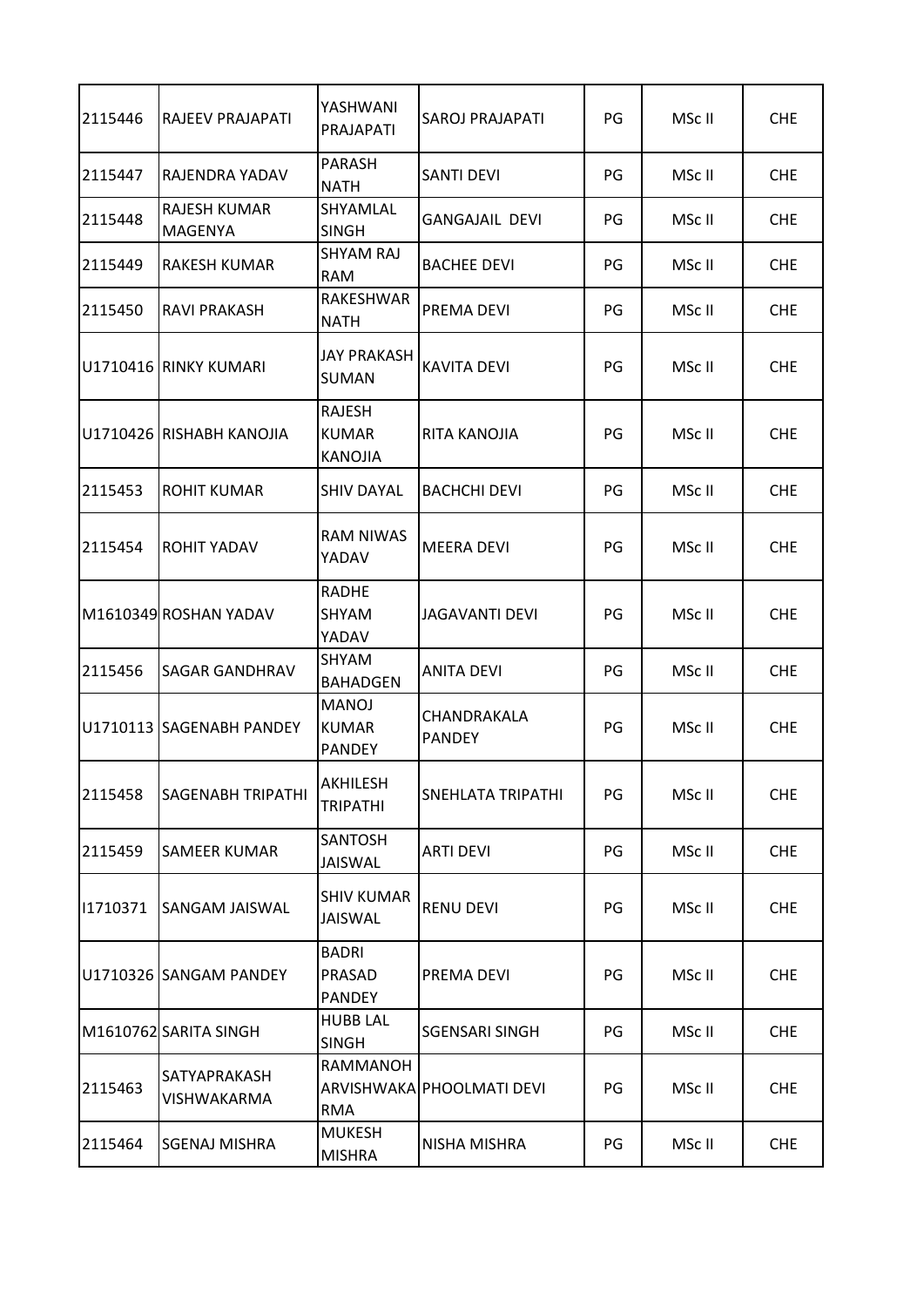| M1710414        | <b>SGENYA PRAKASH</b><br><b>TRIPATHI</b> | VEER<br><b>NARAYAN</b><br><b>TRIPATHI</b>            | SUDHA TRIPATHI                        | PG | MSc II | <b>CHE</b> |
|-----------------|------------------------------------------|------------------------------------------------------|---------------------------------------|----|--------|------------|
| 2115466         | <b>SHABIR ALI</b>                        | <b>MOHD</b><br><b>ISMILE</b>                         | ZAIBUN NISHA                          | PG | MSc II | <b>CHE</b> |
| 2115467         | <b>SHAILENDRA KUMAR</b><br><b>DIXIT</b>  | <b>SUBHASH</b><br><b>DIXIT</b>                       | <b>MANORMA DEVI</b>                   | PG | MSc II | <b>CHE</b> |
| 2115468         | <b>SHASHANK RAI</b>                      | <b>ANIL KUMAR</b><br>RAI                             | <b>GEETA RAI</b>                      | PG | MSc II | <b>CHE</b> |
| 2115469         | <b>SHASHI RAJ</b>                        | AMBIKA<br><b>RAJAK</b>                               | <b>BIMLA DEVI</b>                     | PG | MSc II | <b>CHE</b> |
| 2115470         | ISHECHCHHA GUPTA                         | SANJAY<br><b>KUMAR</b><br><b>GUPTA</b>               | <b>MEENA GUPTA</b>                    | PG | MSc II | <b>CHE</b> |
| 2115471         | ISHIKHA PANDEY                           | SATYA<br><b>PRAKASH</b><br><b>PANDEY</b>             | SHASHI PRABHA<br><b>PANDEY</b>        | PG | MSc II | <b>CHE</b> |
| 2115472         | SHIKSHA MAGENYA                          | SHYAM<br><b>NARAYAN</b><br><b>MAGENYA</b>            | <b>SAROJ DEVI</b>                     | PG | MSc II | <b>CHE</b> |
| 2115473         | ISHIVA SHUKLA                            | SANJEEV<br><b>SHUKLA</b>                             | SHASHI SHUKLA                         | PG | MSc II | <b>CHE</b> |
| 2115474         | <b>SHIVAM TRIPATHI</b>                   | <b>DHEERAJ</b><br><b>KUMAR</b>                       | RADHIKA DEVI                          | PG | MSc II | <b>CHE</b> |
| 2115475         | <b>SHIVAM YADAV</b>                      | RAJUYADAV                                            | SANGEETA YADAV                        | PG | MSc II | <b>CHE</b> |
| 2115476         | <b>SHIVENDRA PANDEY</b>                  | <b>HUBLAL</b><br><b>PANDEY</b>                       | <b>ASHA PANDEY</b>                    | PG | MSc II | <b>CHE</b> |
|                 | U1710775 SHIVPOOJAN YADAV                | AMERDEO<br>YADAV                                     | <b>NIRMALA DEVI</b>                   | PG | MSc II | <b>CHE</b> |
| 2115478         | <b>SHRUTIKA TRIPATHI</b>                 | <b>MAHENDRA</b><br><b>KUMAR</b><br><b>TRIPATHI</b>   | <b>SEEMA DEVI</b>                     | PG | MSc II | <b>CHE</b> |
| 2115479         | <b>SHUBHAM KUMAR</b>                     | AJEET<br><b>KUMAR</b><br><b>THAKGEN</b>              | <b>CHINTA DEVI</b>                    | PG | MSc II | <b>CHE</b> |
|                 | M1710392 SHUBHAM SHARMA                  | SGENAJ<br><b>KUMAR</b><br>SHARMA                     | <b>GUDIYA SHARMA</b>                  | PG | MSc II | <b>CHE</b> |
| U1710478        | SHUBHAM SINGH<br><b>KUSHWAHA</b>         | <b>OM PRAKASH</b><br><b>SINGH</b><br><b>KUSHWAHA</b> | <b>MALTI SINGH</b><br><b>KUSHWAHA</b> | PG | MSc II | <b>CHE</b> |
| S1710077        | SHUBHAVI JAISWAL                         | SARVESH<br>JAISWAL                                   | RASHMI JAISWAL                        | PG | MSc II | <b>CHE</b> |
| 2115483         | <b>SHUBHI MISHRA</b>                     | <b>OM PRAKASH</b><br><b>MISHRA</b>                   | <b>SANTOSH MISHRA</b>                 | PG | MSc II | <b>CHE</b> |
| U1710097 SHWETA |                                          | S K SHUKLA                                           | <b>USHA DEVI</b>                      | PG | MSc II | <b>CHE</b> |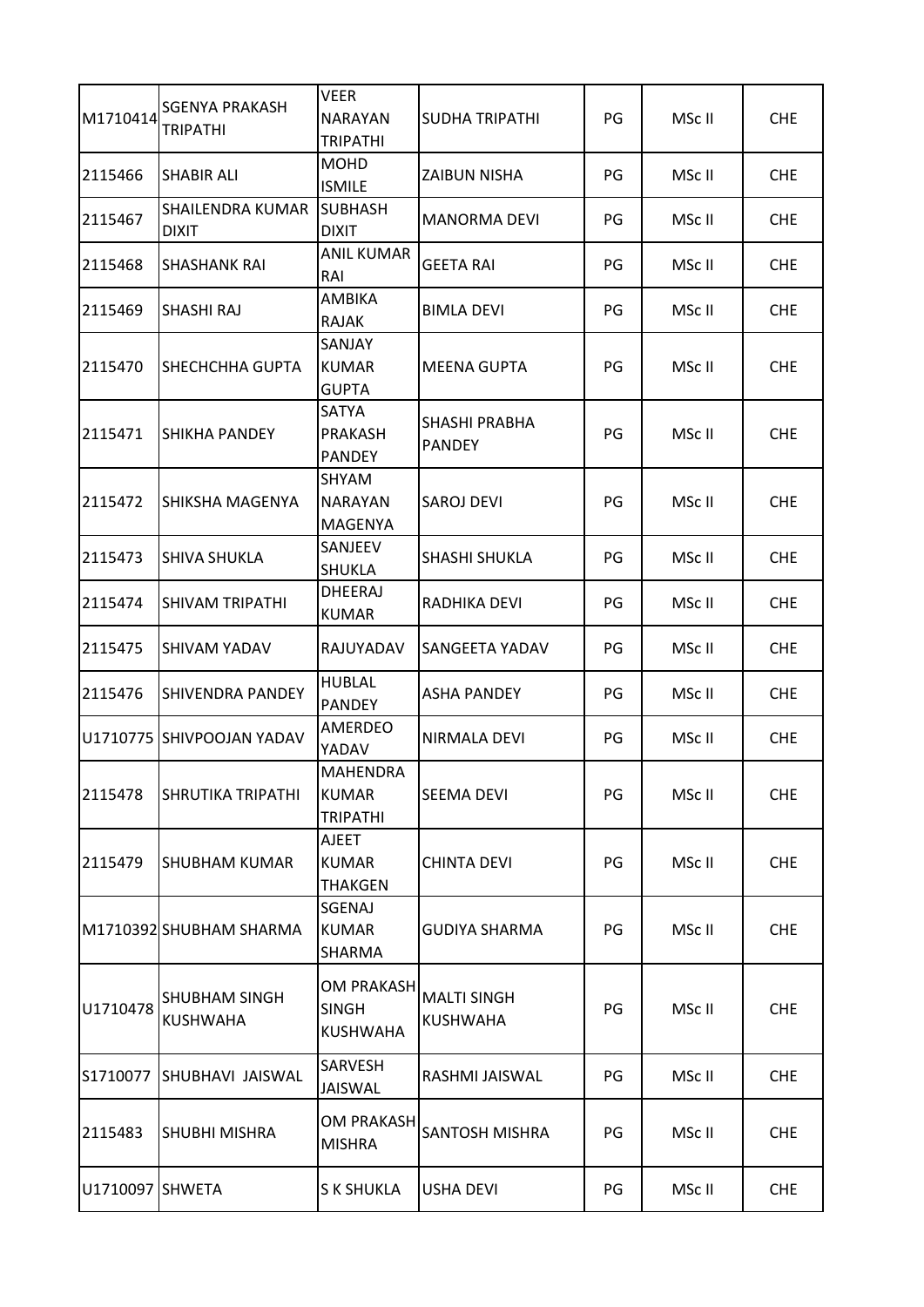|          | U1710706 SUDARSHASN YADAV           | RAJNARAYAN<br>YADAV                    | <b>REETA DEVI</b>         | PG | MSc II | <b>CHE</b> |
|----------|-------------------------------------|----------------------------------------|---------------------------|----|--------|------------|
|          | U1710074 SUDHIR MADDESHIYA          | <b>DILIP</b><br>MADDESHIYA             | <b>RITA DEVI</b>          | PG | MSc II | <b>CHE</b> |
| 2115487  | <b>SUJAL TRIPATHI</b>               | <b>DEVI PRASAD</b><br><b>TRIPATHI</b>  | <b>MEERA TRIPATHI</b>     | PG | MSc II | <b>CHE</b> |
| 2115488  | SUNIL KUMAR GUPTA IP N GUPTA        |                                        | <b>CHUNNI GUPTA</b>       | PG | MSc II | <b>CHE</b> |
| 2115489  | <b>SUSHIL YADAV</b>                 | <b>SRI PRAKASH</b><br>YADAV            | <b>SAROJA YADAV</b>       | PG | MSc II | <b>CHE</b> |
| 2115490  | <b>TANU SONKAR</b>                  | <b>SATISH</b><br>CHANDRA<br>SONKAR     | <b>ANITA SONKAR</b>       | PG | MSc II | <b>CHE</b> |
|          | U1710694 TARIQUE AKATAR             | AKHTAR ALI                             | <b>REHANA BANO</b>        | PG | MSc II | <b>CHE</b> |
| 2115492  | <b>UDHAV PRASAD</b>                 | <b>NAND</b><br><b>KUMAR</b>            | <b>ASHA DEVI</b>          | PG | MSc II | <b>CHE</b> |
| 2115493  | UNNATI BHATNAGAR KUMAR              | <b>VINEET</b><br><b>BHATNAGAR</b>      | <b>RUPMA BHATNAGAR</b>    | PG | MSc II | <b>CHE</b> |
|          | U1710158 UPASANA PATEL              | <b>RAMCHANDR</b><br>A PATEL            | <b>SITA PATED</b>         | PG | MSc II | <b>CHE</b> |
| 2115495  | <b>UTKARSH</b>                      | <b>ARVIND</b><br><b>KUMAR</b>          | <b>MANJU BALA</b>         | PG | MSc II | <b>CHE</b> |
| 2115496  | <b>VEDANT TRIPATHI</b>              | <b>UMAKANT</b><br><b>TRIPATHI</b>      | <b>NEELESH</b>            | PG | MSc II | <b>CHE</b> |
|          | M1710835 VIBHA YADAV                | PRADEEP<br>YADAV                       | <b>SHASHI KIRAN YADAV</b> | PG | MSc II | <b>CHE</b> |
| 2115498  | <b>VIMARSH SINGH</b>                | PREM<br><b>SHANKAR</b><br><b>SINGH</b> | <b>MANJUSHA SINGH</b>     | PG | MSc II | <b>CHE</b> |
| 2115499  | <b>VINOD KUMAR PATEL</b>            | <b>JAGDISH</b><br><b>PATEL</b>         | <b>SAVITRI DEVI</b>       | PG | MSc II | <b>CHE</b> |
| 2115500  | <b>VIVEK KUMAR</b>                  |                                        | OM PRAKASH CHANDARWATI    | PG | MSc II | <b>CHE</b> |
| M1710470 | <b>VIVEK KUMAR</b><br><b>PANDEY</b> | <b>MADHUSUD</b><br><b>AN PANDEY</b>    | <b>GENMILA PANDEY</b>     | PG | MSc II | <b>CHE</b> |
| U1710481 | <b>VIVEK</b><br>VISHWAKARMA         | ANIL<br>VISHWAKAR<br>МA                | PUSHPA DEVI               | PG | MSc II | <b>CHE</b> |
| 2115503  | <b>WAFIA ZAHRA</b>                  | <b>S M NASEER</b>                      | <b>AZEEZ BANO</b>         | PG | MSc II | <b>CHE</b> |
| 2115504  | YASHDEEP MAGENYA                    | <b>JAI PRAKASH</b><br>MAGENYA          | <b>REKHA DEVI</b>         | PG | MSc II | <b>CHE</b> |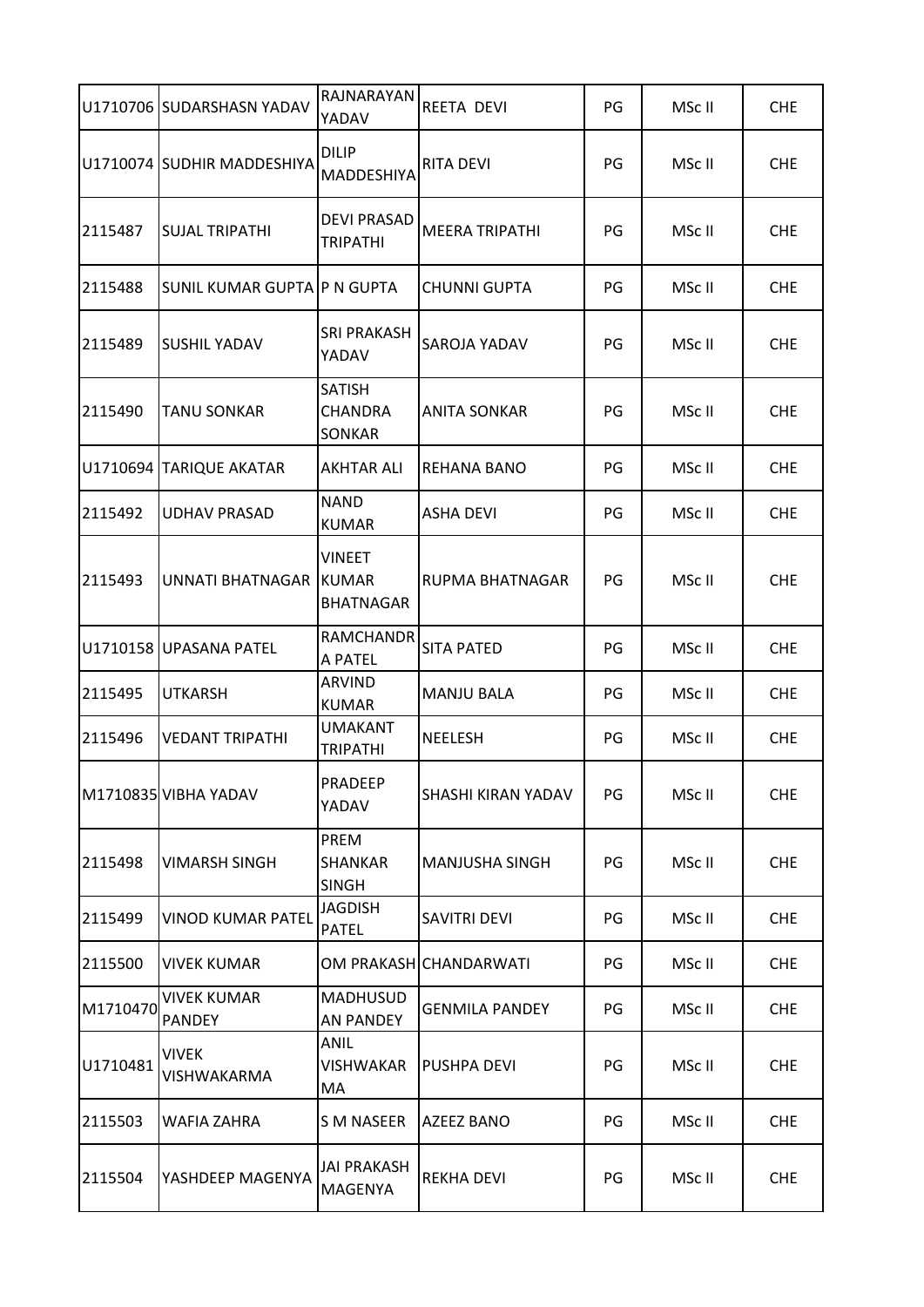|         | M1610495 YOGENDRA SINGH              | <b>JAY SINGH</b>                                 | <b>KAMLA SINGH</b>           | PG | MSc II | <b>CHE</b> |
|---------|--------------------------------------|--------------------------------------------------|------------------------------|----|--------|------------|
| 2115701 | <b>ABHISHEK SONI</b>                 | <b>RAM</b><br><b>PRAKASH</b><br>SONI             | <b>PUSPA SONI</b>            | PG | MSc II | Comp Sci   |
| 2115702 | <b>AMAN CHAURASIYA</b>               | <b>ANAND</b><br><b>CHAURASIYA</b>                | <b>BABITA CHAURASIYA</b>     | PG | MSc II | Comp Sci   |
| 2115703 | <b>ARUN PRATAP</b>                   | RAMAVADH<br><b>PATEL</b>                         | PARMILA DEVI                 | PG | MSc II | Comp Sci   |
| 2115704 | <b>ASHUTOSH CHAUBEY</b>              | <b>BHARAT</b><br>PRASAD<br><b>CHAUBEY</b>        | <b>URMILA DEVI</b>           | PG | MSc II | Comp Sci   |
| 2115705 | <b>DEVASHEESH SHUKLA</b>             | CHANDRAMA<br><b>NI SHUKLA</b>                    | <b>INDRAWATI SHUKLA</b>      | PG | MSc II | Comp Sci   |
| 2115706 | <b>GAURAV SHARMA</b>                 | <b>ANIL KUMAR</b><br>SHARMA                      | <b>ASHA SHARMA</b>           | PG | MSc II | Comp Sci   |
| 2115707 | <b>HIMANJALI SINGH</b>               | <b>AVADHESH</b><br><b>SINGH</b>                  | <b>USHA SINGH</b>            | PG | MSc II | Comp Sci   |
| 2115708 | LOVELESH KUMAR<br><b>SINGH</b>       | <b>MAHENDRA</b><br><b>PRATAP</b><br><b>SINGH</b> | PREMA SINGH                  | PG | MSc II | Comp Sci   |
| 2115709 | <b>MANJEET KUMAR</b><br><b>GUPTA</b> | <b>MUNNA LAL</b><br><b>GUPTA</b>                 | MANJU LATA DEVI              | PG | MSc II | Comp Sci   |
| 2115710 | NEELESH SRIVASTAVA                   | <b>LATE AKHIL</b><br><b>KUMAR</b><br>SRIVASTAVA  | <b>KANCHAN</b><br>SRIVASTAVA | PG | MSc II | Comp Sci   |
| 2115711 | <b>NEERAJ MAURYA</b>                 | <b>DHARM RAJ</b><br><b>MAURYA</b>                | KANCHAN MAURYA               | PG | MSc II | Comp Sci   |
| 2115712 | <b>NITIN KUMAR GUPTA</b>             | RAJENDRA<br><b>GUPTA</b>                         | <b>SUNITA GUPTA</b>          | PG | MSc II | Comp Sci   |
| 2115713 | PRAGATI DWIVEDI                      | <b>SHASHI KANT</b><br><b>DWIVEDI</b>             | <b>LATA DWIVEDI</b>          | PG | MSc II | Comp Sci   |
| 2115714 | <b>RAJ KUMAR PANDEY</b>              | LATE TEERTH<br><b>RAJ PANDEY</b>                 | <b>KANTI DEVI PANDEY</b>     | PG | MSc II | Comp Sci   |
| 2115715 | <b>RISHAB PANDEY</b>                 | <b>RAJESH</b><br><b>KUMAR</b><br><b>PANDEY</b>   | <b>SITA DEVI</b>             | PG | MSc II | Comp Sci   |
| 2115716 | <b>SACHIN GUPTA</b>                  | <b>RADHE</b><br><b>RAMAN</b><br><b>GUPTA</b>     | <b>SUNITA GUPTA</b>          | PG | MSc II | Comp Sci   |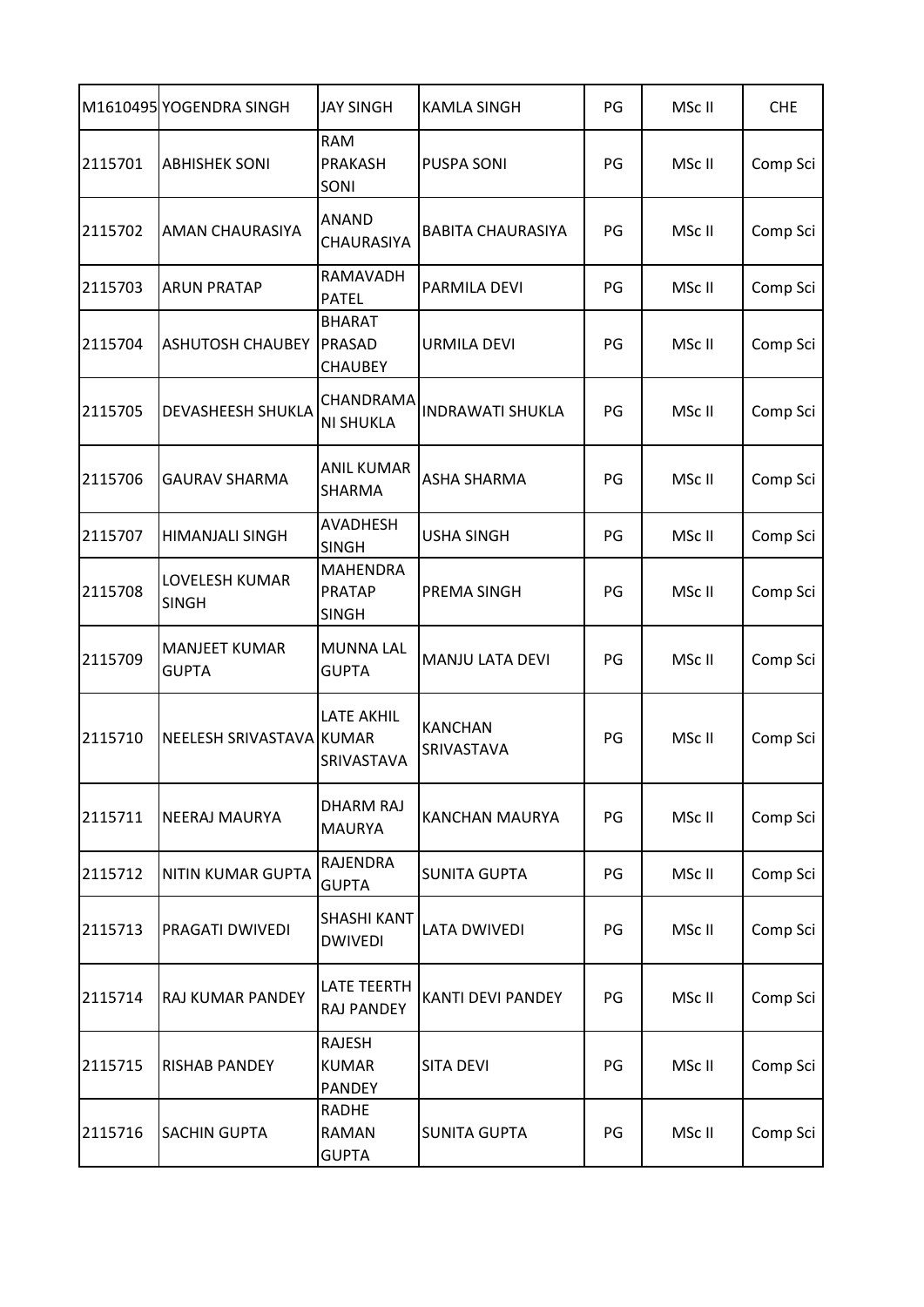| 2115717 | SAKSHI AGRAWAL                       | SANJAY<br><b>AGRAWAL</b>                           | RITU AGRAWAL             | PG | MSc II | Comp Sci   |
|---------|--------------------------------------|----------------------------------------------------|--------------------------|----|--------|------------|
| 2115718 | <b>SATISH KUMAR</b><br>YADAV         | ARJUN SINGH JANAKI DEVI                            |                          | PG | MSc II | Comp Sci   |
| 2115719 | SAURABH KASHYAP                      | <b>SUBHASH</b><br><b>CHANDRA</b><br><b>KASHYAP</b> | MUNNI KASHYAP            | PG | MSc II | Comp Sci   |
| 2115720 | <b>SHALINI TRIPATHI</b>              | <b>VINAY</b><br><b>TRIPATHI</b>                    | <b>SAROJ TRIPATHI</b>    | PG | MSc II | Comp Sci   |
| 2115721 | SHIVAM SRIVASTAVA                    | <b>RAMESH</b><br><b>CHANDRA</b><br>SRIVASTAVA      | POONAM SRIVASTAVA        | PG | MSc II | Comp Sci   |
| 2115722 | <b>SHIVANG SHUKLA</b>                | <b>SUSHIL</b><br><b>KUMAR</b><br><b>SHUKLA</b>     | <b>KIRTI SHUKLA</b>      | PG | MSc II | Comp Sci   |
| 2115723 | <b>SHRAVAN KUMAR</b><br><b>GUPTA</b> | <b>RADHE</b><br>SHYAM<br><b>GUPTA</b>              | <b>MEENA DEVI</b>        | PG | MSc II | Comp Sci   |
| 2115724 | <b>SHUBHAM GAUR</b>                  | <b>RAM LAKHAN</b><br><b>GAUR</b>                   | <b>SUNITA DEVI</b>       | PG | MSc II | Comp Sci   |
| 2115725 | SUDHANSHU YADAV                      | <b>DAYA</b><br><b>SHANKAR</b><br>YADAV             | <b>BINDU DEVI</b>        | PG | MSc II | Comp Sci   |
| 2115726 | <b>SWAPNIL PANDEY</b>                | <b>TEJ</b><br><b>BAHADUR</b><br><b>PANDEY</b>      | <b>MANJU PANDEY</b>      | PG | MSc II | Comp Sci   |
| 2115727 | <b>SWETA YADAV</b>                   |                                                    |                          | PG | MSc II | Comp Sci   |
| 2115728 | TULIKA SRIVASTAVA                    | <b>GIRIJESH</b><br>SRIVASTAV                       | SANDHYA SRIVASTAVA       | PG | MSc II | Comp Sci   |
| 2115741 | <b>BAL KRISHNA SHUKLA KUMAR</b>      | <b>MITHILESH</b><br><b>SHUKLA</b>                  | <b>ASHA DEVI</b>         | PG | MSc II | <b>DEF</b> |
| 2115742 | <b>DEEPIKA PAL</b>                   | <b>RAVI NATH</b><br>PAL                            | <b>SANGEETA DEVI</b>     | PG | MSc II | <b>DEF</b> |
| 2115743 | <b>GAURAV YADAV</b>                  | SANJAY<br><b>SINGH</b>                             | <b>GEETA DEVI</b>        | PG | MSc II | <b>DEF</b> |
| 2115744 | MADHAVI MISHRA                       | <b>RAVINDRA</b><br><b>NATH</b><br><b>MISHRA</b>    | SADHANA MISHRA           | PG | MSc II | <b>DEF</b> |
| 2115745 | <b>NEHA KUMARI</b>                   | <b>JEET LAL</b>                                    | <b>SUSHMA DEVI</b>       | PG | MSc II | <b>DEF</b> |
| 2115746 | PRIYANSHU SINGH                      |                                                    | VINOD SINGH SUNITA SINGH | PG | MSc II | <b>DEF</b> |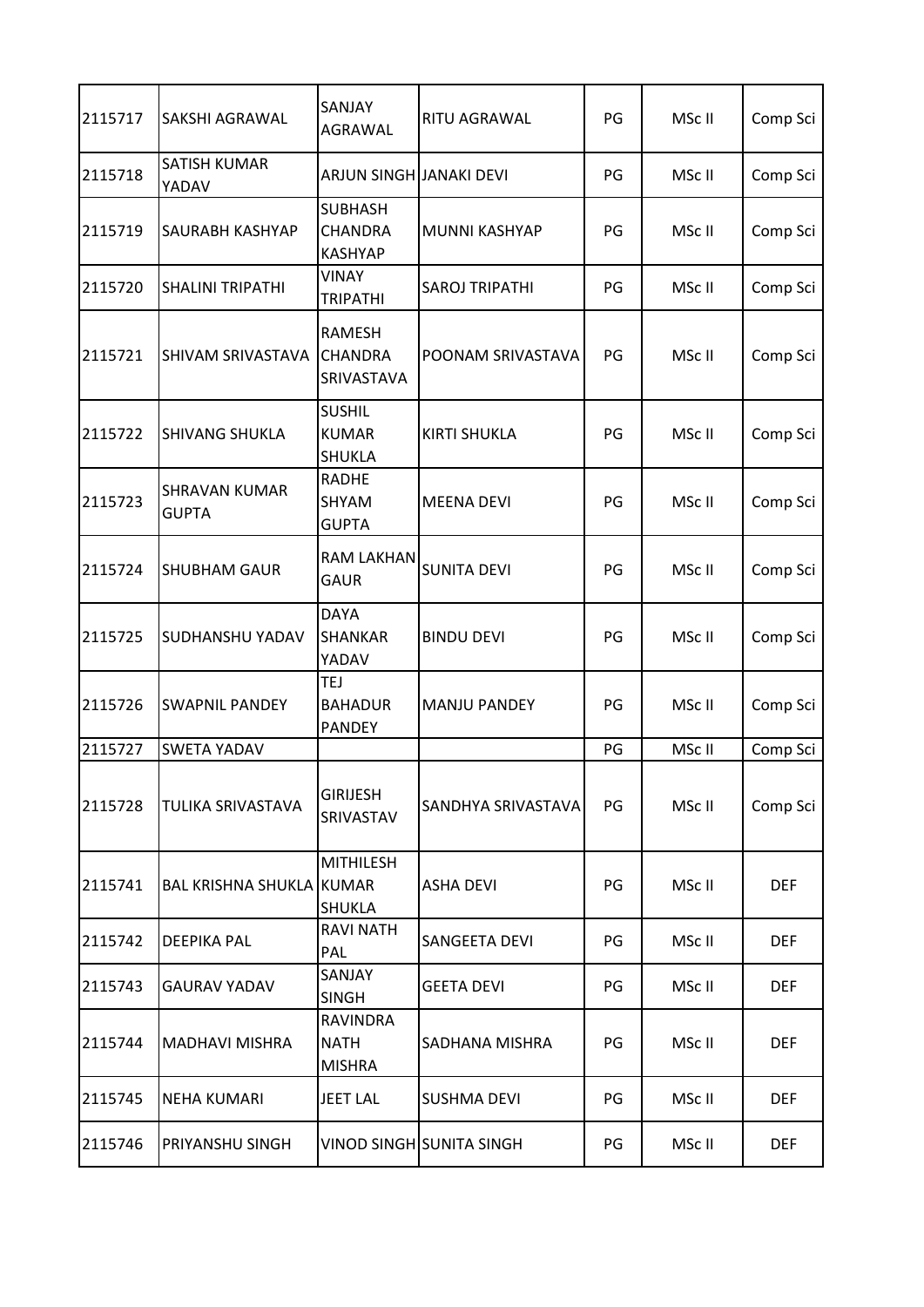|         |                                          | SATYENDRA              |                           |    |        |                     |
|---------|------------------------------------------|------------------------|---------------------------|----|--------|---------------------|
| 2115747 | <b>SHAILENDRA PRATAP</b><br><b>SINGH</b> | <b>PRATAP</b>          | <b>VIDYA SINGH</b>        | PG | MSc II | <b>DEF</b>          |
|         |                                          | <b>SINGH</b>           |                           |    |        |                     |
|         |                                          | <b>RAJESH</b>          |                           |    |        |                     |
| 2115748 | SHAURYA PRATAP                           | <b>SINGH</b>           | <b>ARCHANA RAJE</b>       | PG | MSc II | <b>DEF</b>          |
|         | CHAUHAN                                  | CHAUHAN                |                           |    |        |                     |
|         |                                          |                        |                           | PG |        |                     |
| 2115012 | RAVI KUSHWAHA                            | DAYARAM                | CHANDRAKALI               |    | MSc II | nthropolog          |
|         |                                          | <b>BALENDRA</b>        |                           |    |        |                     |
|         |                                          | <b>KUMAR</b>           |                           | PG |        |                     |
| 2115179 | KM. SHIVANI MISHRA MISHRA                |                        | <b>SUDHA MISHRA</b>       |    | MSc II | <b>Botany</b>       |
|         |                                          |                        |                           |    |        |                     |
|         |                                          | <b>AJAY KUMAR</b>      |                           | PG |        |                     |
| 2115200 | <b>SHALINI MISHRA</b>                    | <b>MISHRA</b>          | <b>SEEMA MISHRA</b>       |    | MSc II | Botany              |
|         |                                          | <b>RAMASHANK</b>       |                           | PG |        |                     |
| 2115212 | <b>SONALI CHOUDHARY</b>                  | <b>ER PRASAD</b>       | KIRAN CHAUDHARY           |    | MSc II | Botany              |
|         |                                          | <b>MANUJENDR</b>       |                           |    |        |                     |
|         |                                          | A NATH                 |                           | PG |        |                     |
| 2115214 | <b>SOUNAK BANERJEE</b>                   | <b>BANERJEE</b>        | RINA BANERJEE             |    | MSc II | Botany              |
|         |                                          |                        |                           |    |        |                     |
| 2115944 | SARSWATI KUMARI                          | <b>ROSHAN LAL</b>      | <b>SHANTI DEVI</b>        | PG | MSc II | Geography           |
|         |                                          | <b>MD RIYAJ</b>        |                           |    |        |                     |
| 2116029 | <b>GULAM RABBANI</b>                     | <b>ALAM</b>            | <b>SAJDA KHATUN</b>       | PG | MSc II | <b>Aathematic</b>   |
|         |                                          | <b>SHACHINDRA</b>      |                           |    |        |                     |
| 2116044 | KM ANKITA YADAV                          | YADAV                  | SHEELA DEVI               | PG | MSc II | <b>Aathematic:</b>  |
|         |                                          |                        |                           |    |        |                     |
|         |                                          |                        |                           |    |        |                     |
|         |                                          | <b>SEETARAM</b>        |                           | PG |        |                     |
| 2116057 | MANGALA PRAJAPATI PRAJAPATI              |                        | <b>SEETARAM PRAJAPATI</b> |    | MSc II | <b>Aathematic</b>   |
|         |                                          | RAGHUVANS              |                           | PG |        |                     |
| 2116178 | VIVEK KUMAR YADAV H YADAV                |                        | NIRMALA DEVI              |    | MSc II | <b>Aathematic:</b>  |
|         |                                          | <b>RAMASHISH</b>       |                           | PG |        |                     |
| 2116011 | <b>AVANISH PANDEY</b>                    | <b>PANDEY</b>          | <b>NANDANI PANDEY</b>     |    | MSc II | <b>Aathematic:</b>  |
|         |                                          | <b>RAJESH</b>          |                           |    |        |                     |
|         | <b>BHASKAR RAO</b>                       | <b>KUMAR</b>           |                           | PG |        |                     |
| 2116016 | <b>SHUKLA</b>                            | <b>SHUKLA</b>          | <b>VIMLA DEVI</b>         |    | MSc II | <b>Mathematic:</b>  |
|         |                                          | <b>JAGDISH</b>         |                           |    |        |                     |
|         |                                          | PRASAD                 |                           | PG |        |                     |
| 2116077 | <b>OM TRIPATHI</b>                       | <b>TRIPATHI</b>        | <b>KEERTI TRIPATHI</b>    |    | MSc II | <b>Aathematic:</b>  |
|         |                                          | <b>ISHWAR</b>          |                           |    |        |                     |
|         | <b>PAWAN KUMAR</b>                       | CHAND                  |                           | PG |        |                     |
| 2116080 | <b>PANDEY</b>                            | <b>PANDEY</b>          | DEV KANYA PANDEY          |    | MSc II | <b>Mathematic:</b>  |
|         |                                          | DHARMENDR              |                           |    |        |                     |
|         |                                          | A KUMAR                |                           | PG |        |                     |
| 2116082 | POOJA MAURYA                             | <b>MAURYA</b>          | SUNITA MAURYA             |    | MSc II | <b>Aathematic:</b>  |
|         |                                          |                        |                           | PG |        |                     |
| 2116109 | <b>ROHIT KUMAR</b>                       | BENI PRASAD ANARA DEVI |                           |    | MSc II | <b>Aathematic</b> : |
|         |                                          |                        |                           | PG |        |                     |
| 2116124 | <b>SAURABH DUBEY</b>                     | ROHIT DUBEY UPMA DEVI  |                           |    | MSc II | <b>Aathematic:</b>  |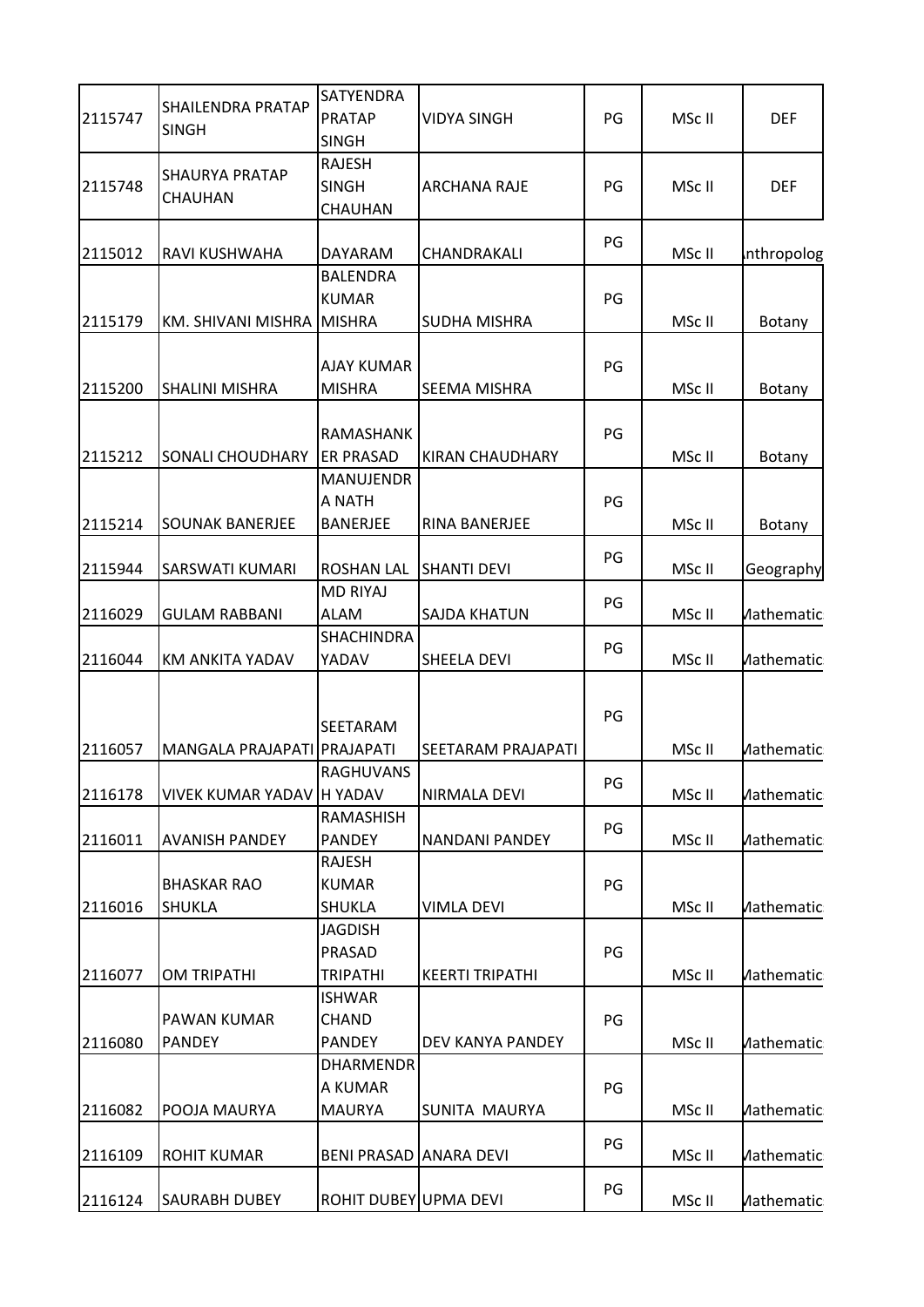| 2116125 | ISAURABH KUMAR                           | IPOORANMALIBINDA DEVI       |                   | PG | MSc II | Mathematic: |
|---------|------------------------------------------|-----------------------------|-------------------|----|--------|-------------|
| 2116168 | VIKRAM CHAURASIYA CHAURASIYA LALITA DEVI | <b>ISHIV RAM</b>            |                   | PG | MSc II | Mathematic: |
| 2116645 | AKHILESH KUMAR<br>ISINGH                 | ISHIV KUMAR<br><b>SINGH</b> | <b>SAROJ DEVI</b> | PG | MSc II | ZOO         |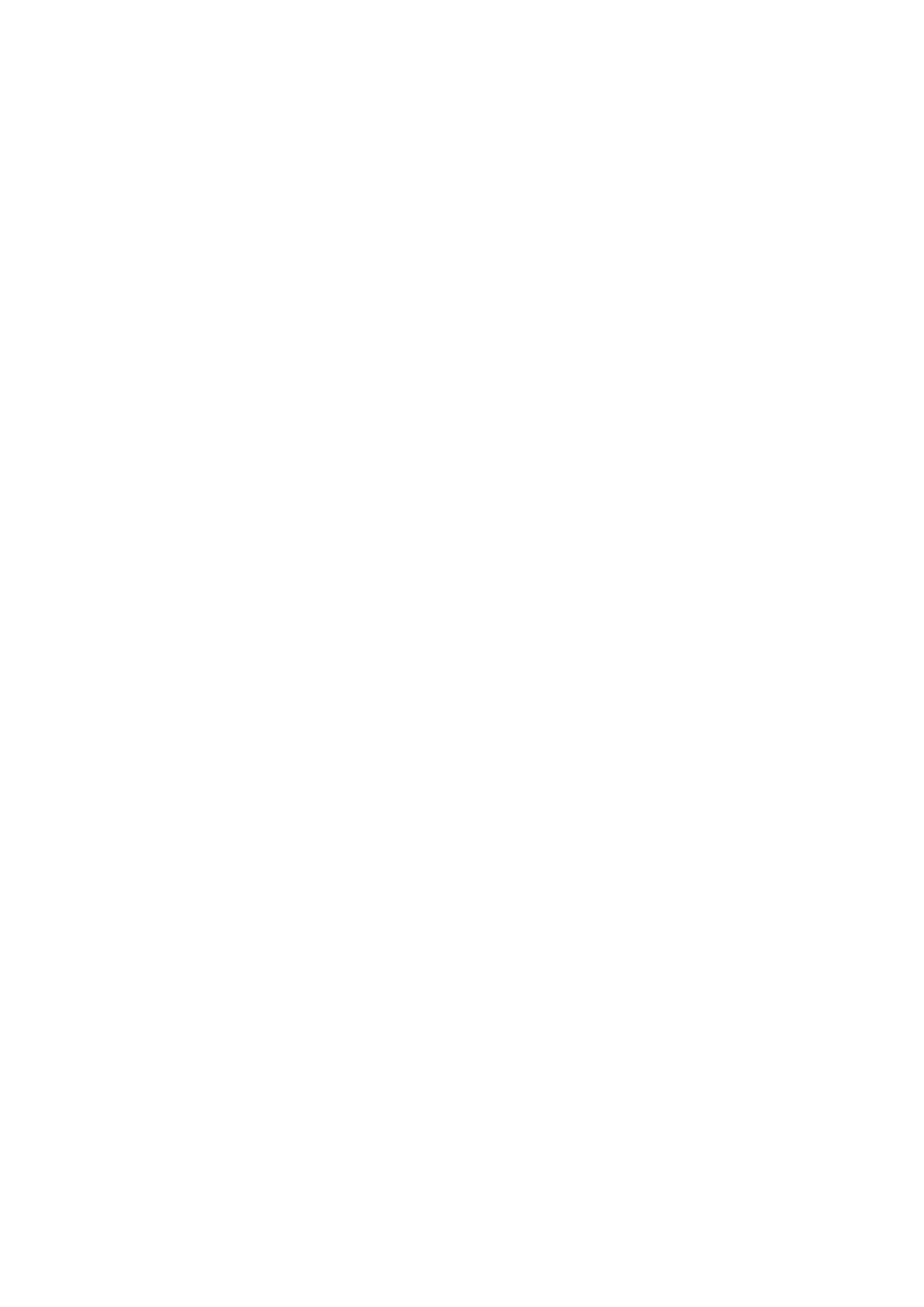ce

ce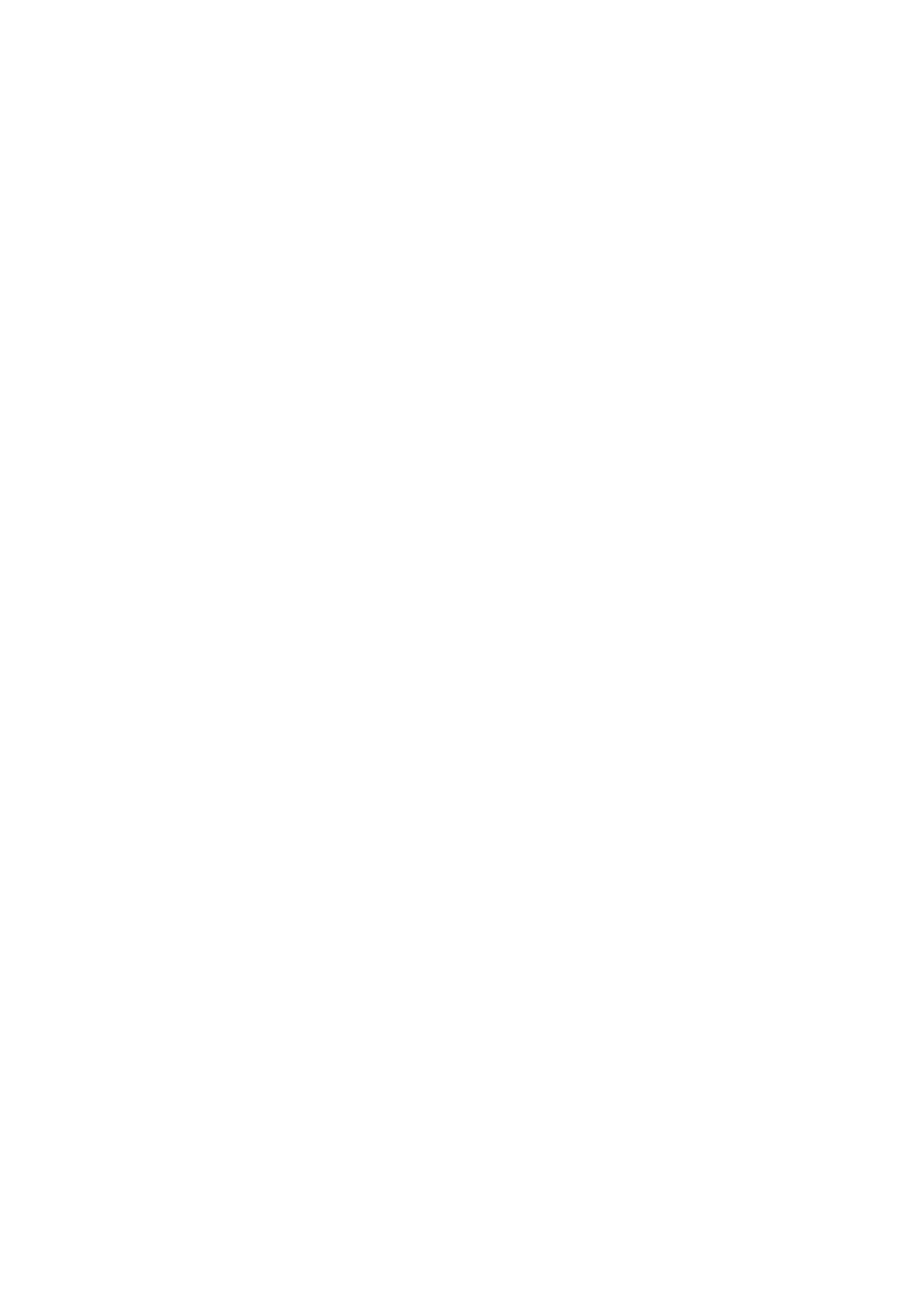#### $\mathsf{y}$

# $\mathsf{s}$

 $\mathsf{s}$ 

### $\mathsf{s}$  $\mathsf{s}$

 $\mathsf{s}$  $\mathsf{s}$ 

## $\mathsf{s}$

 $\mathsf{s}$ 

 $\mathsf{s}$ 

 $\mathsf{s}$ 

 $\mathsf{s}$